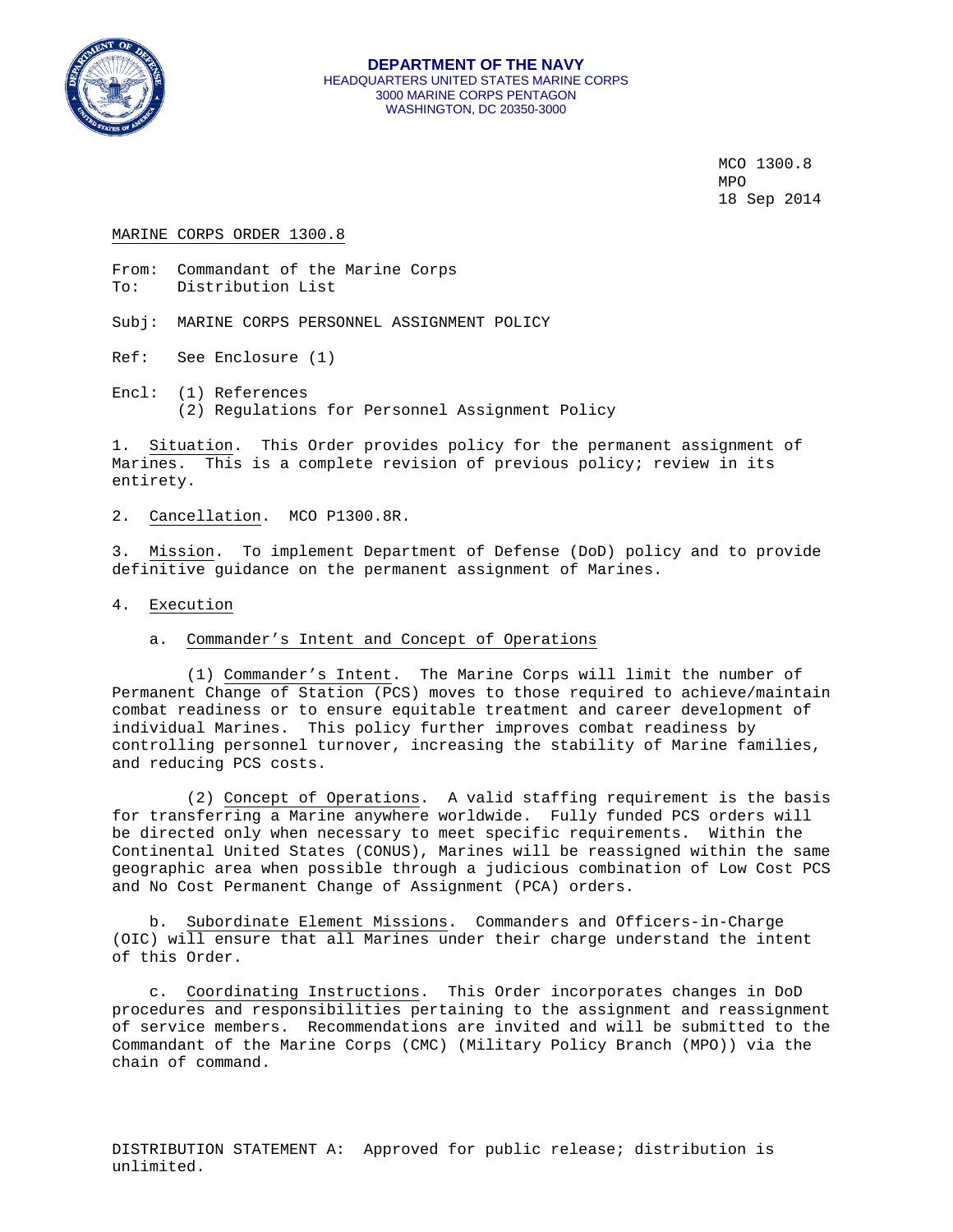## 5. Administration and Logistics

 a. Summary of Revisions. This revision contains a substantial number of changes. The major modifications to this Order are as follows:

 (1) Chapter 1, Paragraph 5. Removes Marine Corps Air Station (MCAS) El Toro and MCAS Tustin as Low Cost Moves from Camp Pendleton and adds Fort Meade and Indian Head to the list of Low Cost PCS Moves from Washington DC Metropolitan Area. Additionally clarifies policy for requesting Basic Allowance for Housing (BAH) waivers for Low Cost PCS Moves.

 (2) Chapter 3, Paragraph 3. Defines tour lengths for officers serving in Critical Acquisition Positions and as Program Managers for Major Acquisition Programs.

 (3) Chapter 3, Paragraph 7. Adds policy for slating of Active Component Sergeants Major.

 (4) Chapter 4. Provides updated policy on assignment of Female Marines.

 (5) Chapter 5, Paragraph 4. Adds policy for assignment of Marines in Temporary Limited Duty (TLD) Status.

 (6) Chapter 5, Paragraph 6. Reflects policy for assignment to Marine Helicopter Squadron One (HMX-1).

 (7) Chapter 5, Paragraph 7. Adds policy for expedited transfer of military Service members who file unrestricted reports of sexual assault.

 (8) Chapter 5, Paragraph 8. Adds policy for administrative reassignment or transfer of Marines accused of sexual assault or related offense.

 (9) Chapter 5, Paragraph 9. Adds policy for assignment of registered sex offenders.

 (10) Chapter 5, Paragraph 10. Reflects updated assignment policy in regards to Marines infected with Human Immunodeficiency Virus (HIV).

 (11) Chapter 6, Paragraph 14. Clarifies procedures for Overseas Control Date (OCD) Update and Adjustment.

 b. This Order can be accessed on-line via the Marine Corps Publications Electronic Library (MCPEL) at: http://www.marines.mil/News/Publications/ELECTRONICLIBRARY.aspx

 c. Hard copy and CD-ROM versions of Marine Corps directives can be obtained through Marine Corps Publications Distribution System (MCPDS).

 d. Navy/Marine Corps (NAVMC) forms with instructions are available at https://navalforms.documentservices.dla.mil.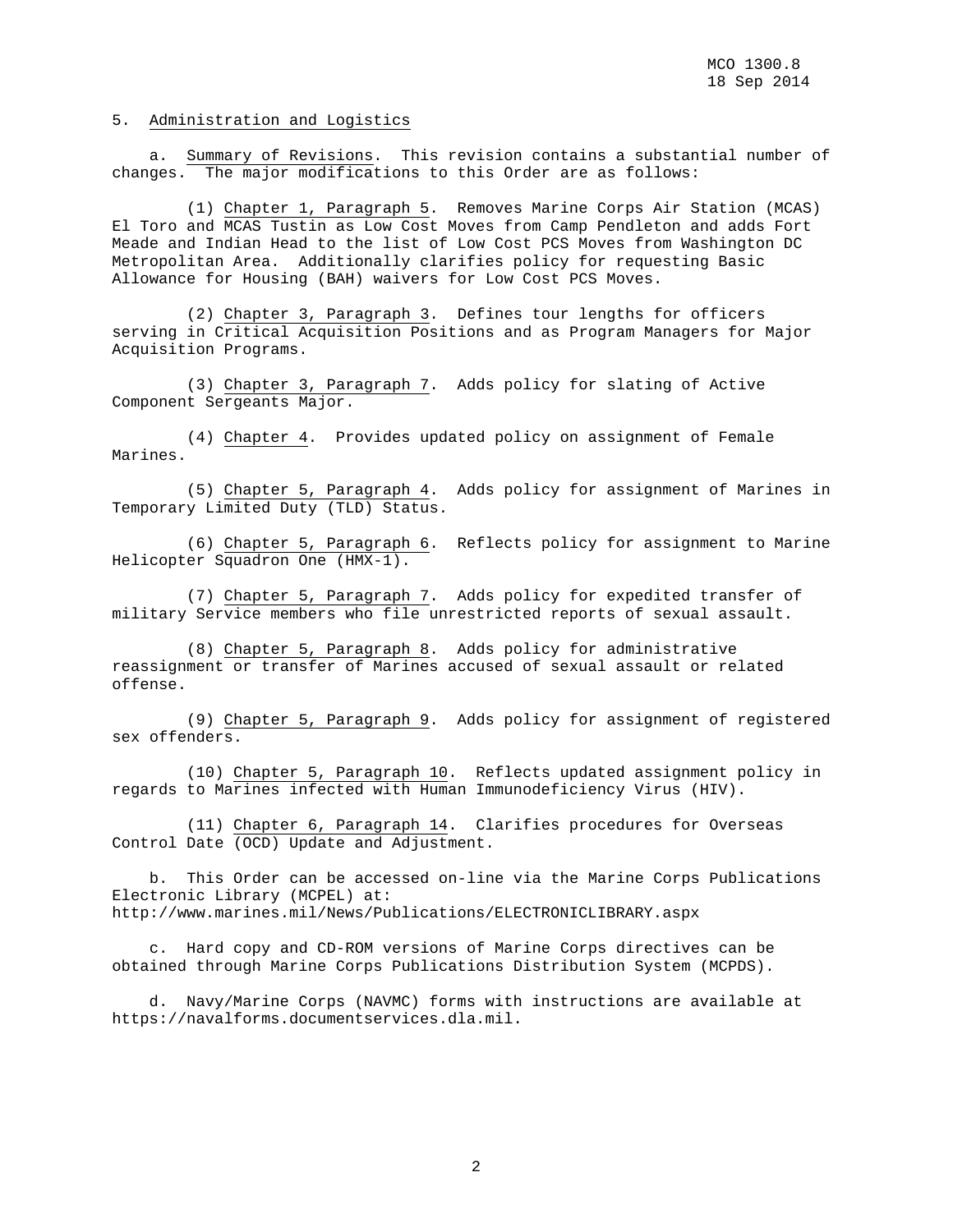e. Records created as a result of this Order shall be managed according to National Archives and Records Administration approved dispositions per reference (af) to ensure proper maintenance, sue, accessibility and preservation, regardless of format or medium.

f. The generation, collection or distribution of Personally Identifiable Information (PII) and management of privacy sensitive information shall be in accordance with the Privacy Act of 1974, as amended, per references (ai) and (aj). Any unauthorized review, use, disclosure or distribution is prohibited.

#### 6. Command and Signal

a. Command. This applies to the Active Component and members of the Active Reserve Program.

b. Signal. This is effective upon signature.

R. E. MILSTEAD, Jr.

MCO 1300.8<br>SEP 18 2014

Deputy Commandant for Manpower and Reserve Affairs

DISTRIBUTION: PCN 10200820000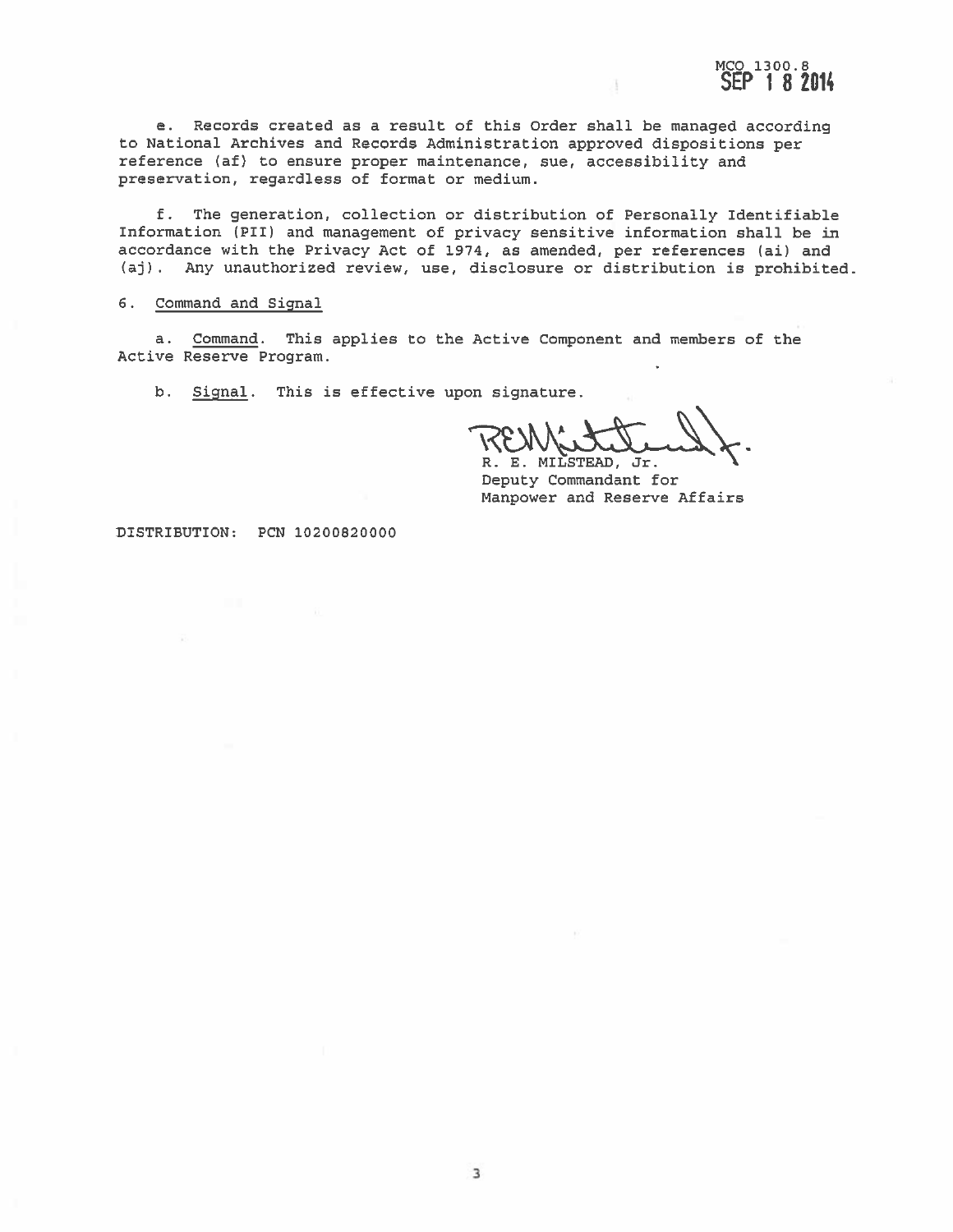## References

(a) DODI 1315.18, "Procedures for Military Personnel Assignments," January 12, 2005 (b) MCO 1320.11F (c) MCO 1000.6 (d) MCO 1301.25C (e) MCO 1300.64A W/CH 1 (f) 10 U.S.C. Chapter 39, Section 671 (g) MCO 7220.56 (h) MCO 1900.16 (i) MCO 1050.3J (j) DON Defense Acquisition Workforce Improvement Act (DAWIA) Operating Guide (k) MCO P1070.12K W/CH 1 (l) MCO P1326.6D W/CH 1-2 (m) MCO 5000.12E (n) Joint Federal Travel Regulations (JFTR) (o) MCO 1740.13C (p) MCO 1754.4B (q) SECNAVINST 5300.30E (r) MCO 1543.2D (s) MCO 1326.7E W/CH 1 (t) MCO 1752.5B (u) SECNAV Policy Memo for CMC and CNO dtd 7 Oct 2008 (v) SECNAVINST 1850.4E (w) MCO 1306.16F (x) DODI 1315.15 W/CH 1, "Special Separation Policies for Survivorship," January 1, 2012 (y) OPNAVINST 1300.14D (z) MCO 5300.17 (aa) DODD 4500.54E, "DOD Foreign Clearance Program," December 28, 2009 (ab) SECNAVINST 5820.9A (ac) MCO 1520.11F (ad) DIAD 1350.100 (ae) DoD Directive 7000.14-R, "Department of Defense Financial Management Regulation (DoD FMR)," June 2011 (af) SECNAV M-5210.1 (ag) 37 U.S.C. 481b (ah) 10 U.S.C., Chapter 38 (ai) 5 U.S.C. 552a (aj) SECNAVINST 5211.5E (ak) MCBUL 5314 (al) DOJ National Guidelines for Sex Offender and Registration, July 2008 (am) NavPers 15559 (an) NavPers 15909 (ao) MCO 1800.11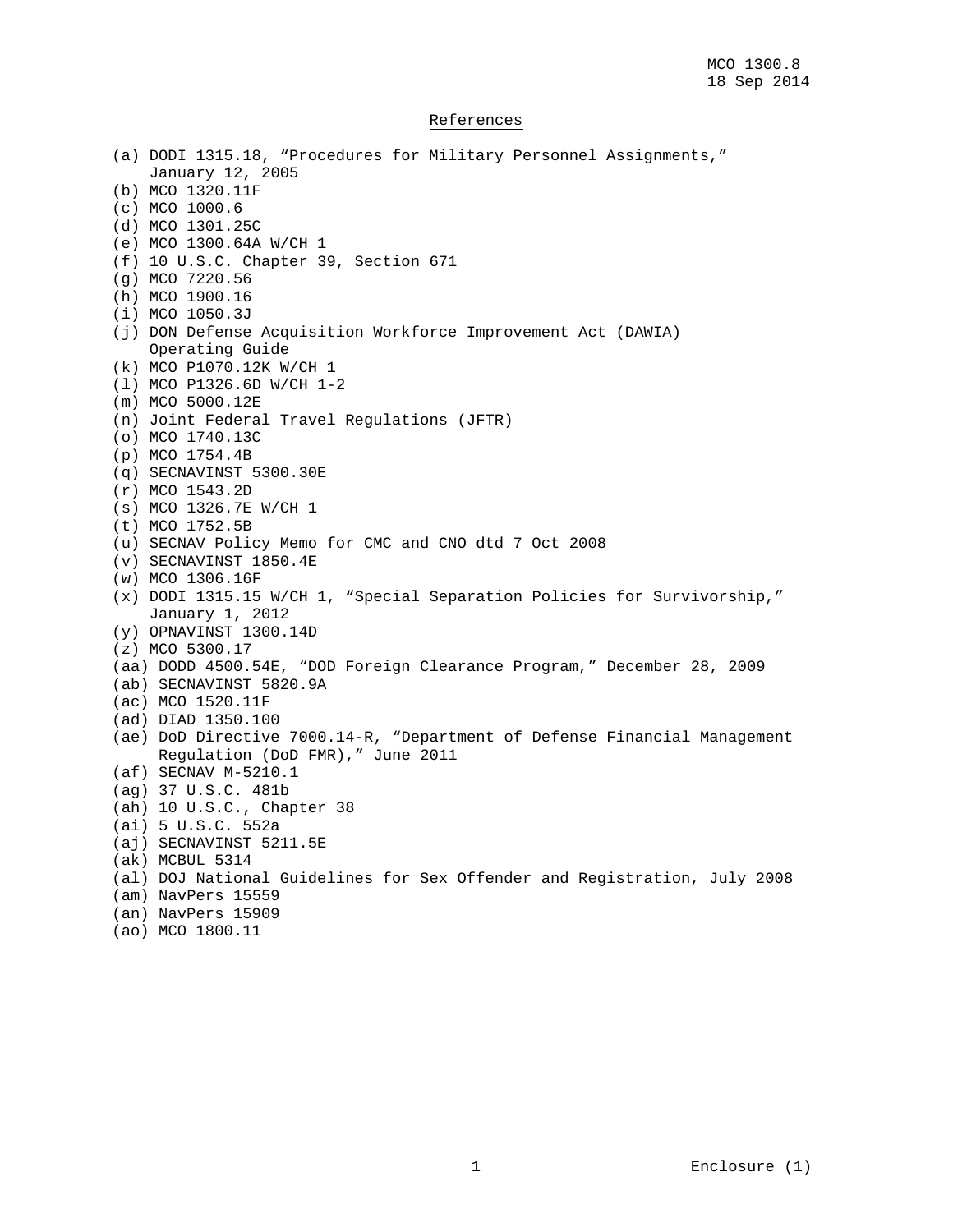# LOCATOR SHEET

Subj: MARINE CORPS PERSONNEL ASSIGNMENT POLICY

Location: \_\_\_\_\_\_\_\_\_\_\_\_\_\_\_\_\_\_\_\_\_\_\_\_\_\_\_\_\_\_\_\_\_\_\_\_\_\_\_\_\_\_\_\_\_\_\_\_\_\_\_\_\_\_\_\_\_\_

(Indicate the location(s) of the copy(ies) of this Order.)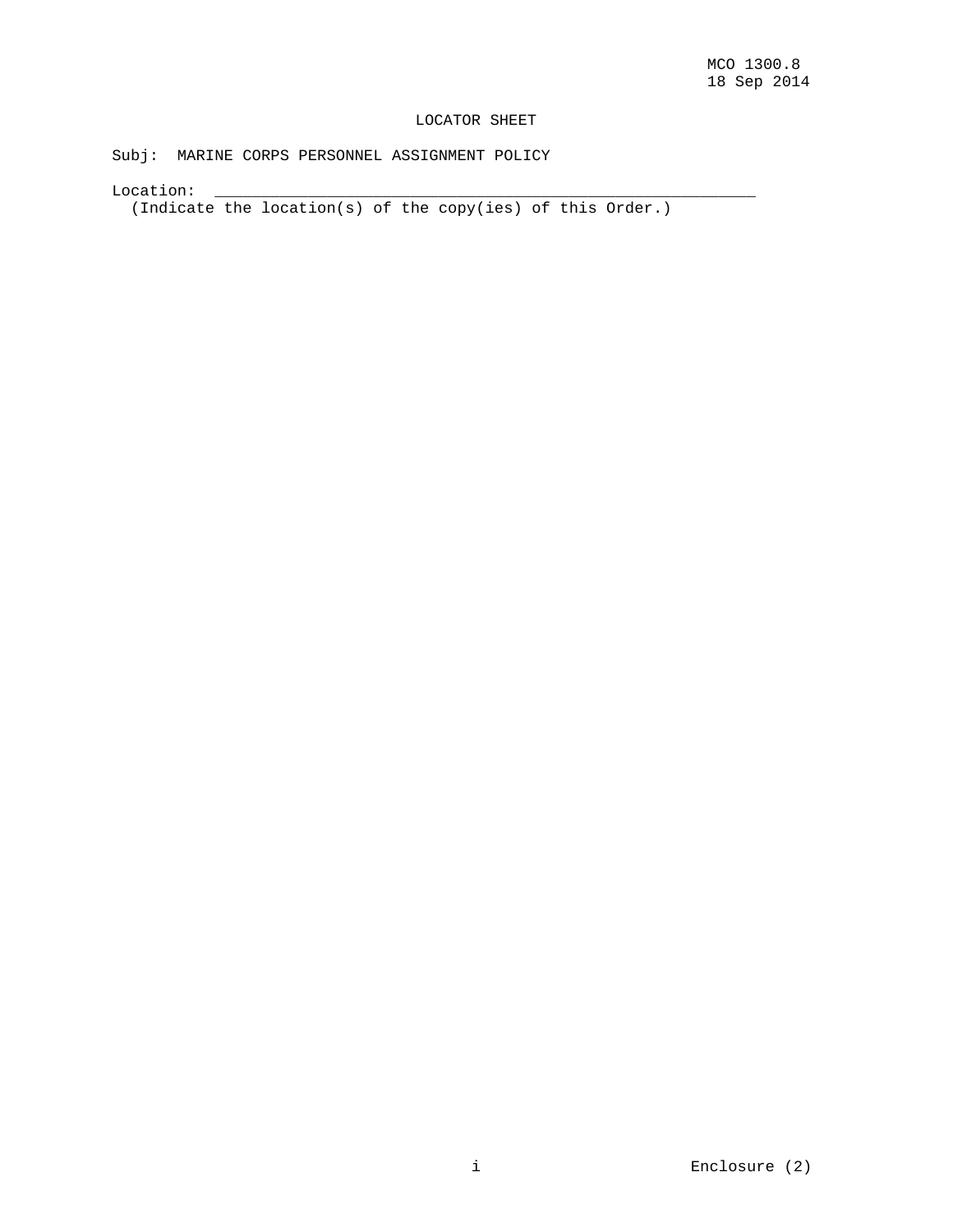# RECORD OF CHANGES

Log completed change action as indicated.

| Change<br>Number | Date of<br>Change | Date<br>Entered | Signature of Person<br>Incorporating Change |
|------------------|-------------------|-----------------|---------------------------------------------|
|                  |                   |                 |                                             |
|                  |                   |                 |                                             |
|                  |                   |                 |                                             |
|                  |                   |                 |                                             |
|                  |                   |                 |                                             |
|                  |                   |                 |                                             |
|                  |                   |                 |                                             |
|                  |                   |                 |                                             |
|                  |                   |                 |                                             |
|                  |                   |                 |                                             |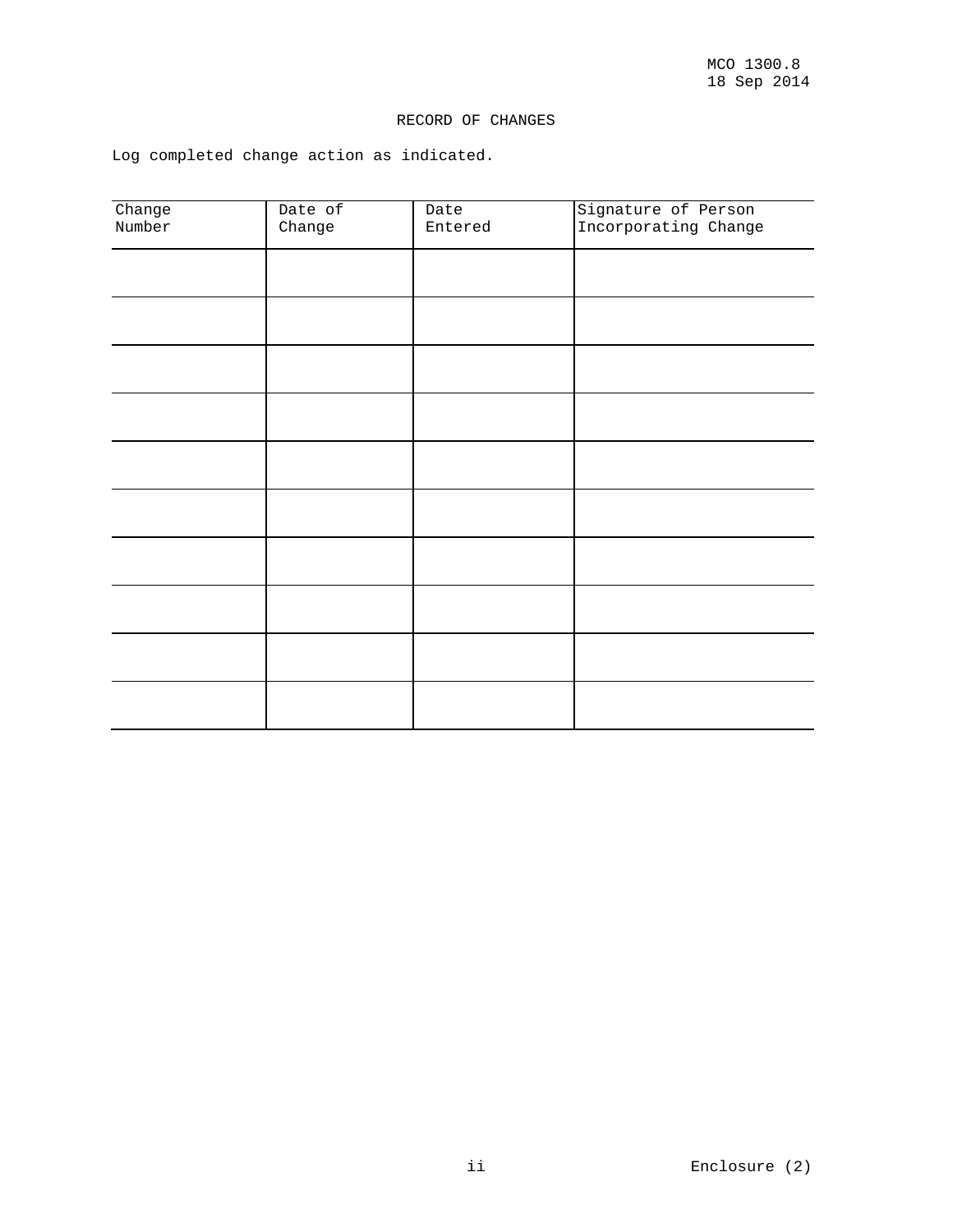# **TABLE OF CONTENTS**

| <b>IDENTIFICATION</b>                              | TITLE                                                                                                                                                                                                                                                                                                                                                                    | <b>PAGE</b> |
|----------------------------------------------------|--------------------------------------------------------------------------------------------------------------------------------------------------------------------------------------------------------------------------------------------------------------------------------------------------------------------------------------------------------------------------|-------------|
| Chapter 1                                          | OVERARCHING ASSIGNMENT POLICY1-1                                                                                                                                                                                                                                                                                                                                         |             |
| 1.<br>$2$ .<br>3.<br>4.<br>5.<br>6.<br>7.          | Time On Station (TOS)1-3<br>Retainability Requirements1-4<br>PCS Assignment Limits1-5<br>Permanent Change of Assignment (PCA) and<br>Low Cost Move (LCM) PCS Orders1-6<br>Operating Forces1-7<br>Retirement/Transfer to the<br>Fleet Marine Corps Reserve (FMCR)1-7                                                                                                      |             |
| Chapter 2                                          | OFFICER ASSIGNMENTS2-1                                                                                                                                                                                                                                                                                                                                                   |             |
| 1.<br>2.<br>3.<br>4.<br>5.                         | Assignment to the Office of the Secretary<br>of Defense, The Organization of the Joint<br>Chiefs of Staff, and the Defense Agencies2-1<br>Assignment to Acquisition Positions2-1<br>Officer Resignations2-1<br>Overseas Key Billets2-2                                                                                                                                   |             |
| Chapter 3                                          | ENLISTED ASSIGNMENTS3-1                                                                                                                                                                                                                                                                                                                                                  |             |
| 1.<br>$2$ .<br>$3$ .<br>4.<br>5.<br>б.<br>7.       | General Retainability Requirements3-1<br>Retainability for<br>Deployment-Designated Units3-2<br>Involuntary Assignments to Deploying Units<br>Within 12 Months of EAS3-3<br>Marines Completing Only One (5 Months or More)<br>Unit Deployment3-3<br>Special Duty Assignments/Tours3-3<br>Equal Opportunity Advisors3-4<br>Slating of Active Component Sergeants Major3-4 |             |
| Chapter 4                                          | FEMALE MARINES CLASSIFICATION, ASSIGNMENT<br>AND DEPLOYMENT4-1                                                                                                                                                                                                                                                                                                           |             |
| 1.<br>2.<br>3.<br>4.<br>5.<br>б.<br>7.<br>8.<br>9. | Classification4-1<br>Operating Forces4-1<br>Supporting Establishment4-2<br>Training Exercises4-2<br>Reserves and Inspector-Instructor Staffs4-2<br>Overseas Dependent-Restricted Assignments4-2                                                                                                                                                                          |             |
| Chapter 5                                          | SPECIFIC CONSIDERATIONS5-1                                                                                                                                                                                                                                                                                                                                               |             |
| 1.<br>$2$ .                                        | Dual Military Household Assignment5-1<br>Single Parents5-2                                                                                                                                                                                                                                                                                                               |             |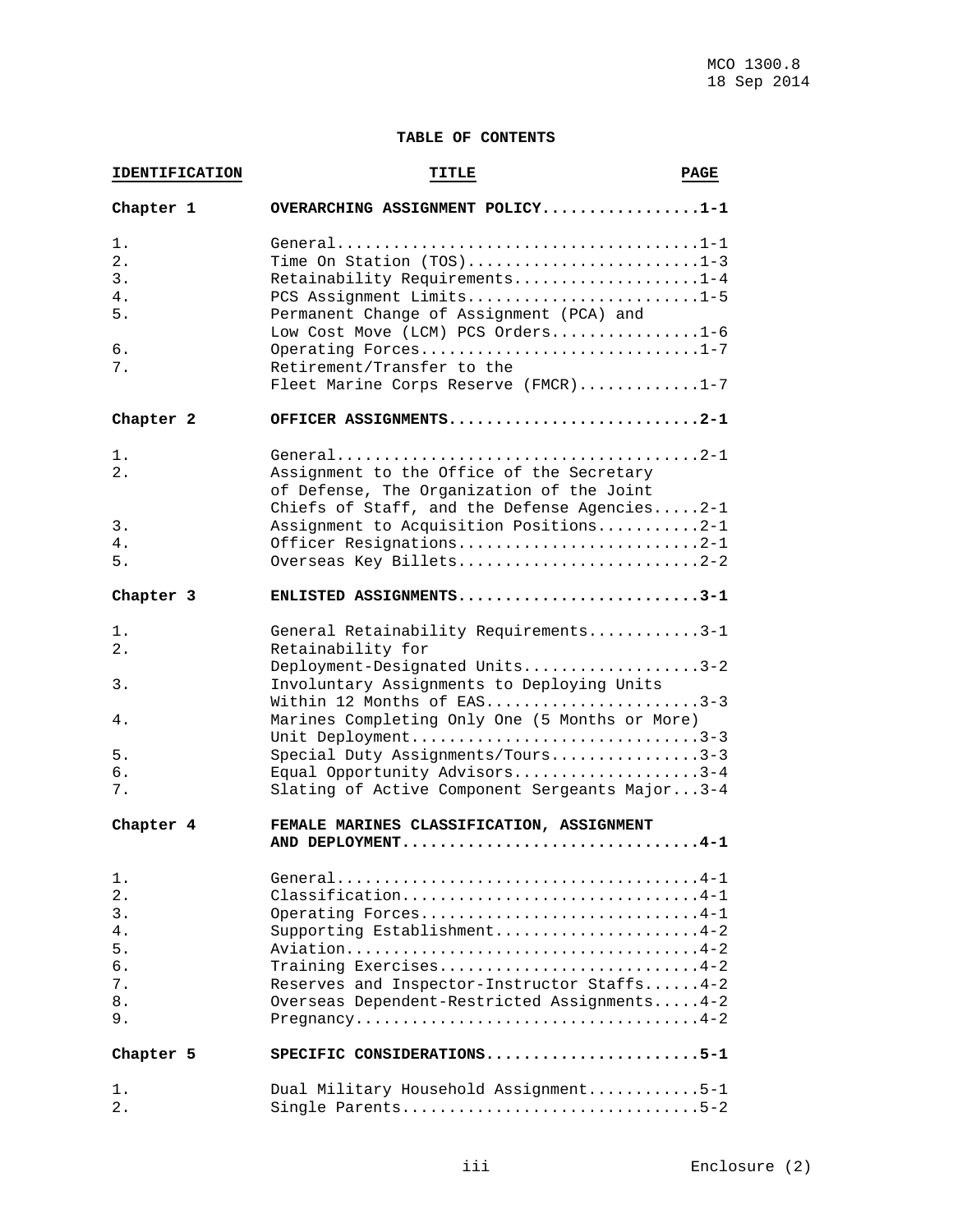| 3.<br>4.<br>5.<br>б.<br>7.<br>8.<br>9.<br>10.<br>11.<br>12.                                                              | Exceptional Family Member Program (EFMP)5-2<br>Temporary Limited Duty (TLD) Status5-3<br>Formal Military School Instructors5-3<br>Assignment to Marine Helicopter<br>Squadron One (HMX-1)5-3<br>Expedited Transfer of Marines Who File<br>Unrestricted Reports of Sexual Assault5-4<br>Administrative Reassignment or Transfer of<br>Marines Accused of Sexual Assault or<br>Related Offense5-4<br>Assignment of Sex Offenders5-4<br>Assignment of Human Immunodeficiency Virus<br>(HIV), (HBV), and (HCV) Infected Personnel5-5<br>Navy Personnel5-5<br>Assignment to Hostile Fire Areas and<br>Sole Surviving Sons/Daughters5-6 |
|--------------------------------------------------------------------------------------------------------------------------|-----------------------------------------------------------------------------------------------------------------------------------------------------------------------------------------------------------------------------------------------------------------------------------------------------------------------------------------------------------------------------------------------------------------------------------------------------------------------------------------------------------------------------------------------------------------------------------------------------------------------------------|
| Chapter 6                                                                                                                | OVERSEAS ASSIGNMENTS6-1                                                                                                                                                                                                                                                                                                                                                                                                                                                                                                                                                                                                           |
| 1.<br>2.<br>3.<br>4.<br>5.<br>6.<br>7.<br>8.<br>9.<br>10.<br>11.<br>12.<br>13.<br>14.<br>15.<br>16.<br>17.<br>18.<br>19. | Command-Sponsorship of Dependents6-4<br>Non-Command-Sponsored Dependents6-5<br>$Entilements \ldots \ldots \ldots \ldots \ldots \ldots \ldots \ldots \ldots \ldots 6-11$<br>Consecutive Overseas Tours (COTs)6-17<br>Extensions of Overseas Tours6-20<br>Overseas Control Date6-23<br>Joint Household Tour Lengths6-26<br>Curtailment of Overseas Tours6-26<br>Early Return of Dependents6-27<br>Evacuation of Dependents from Overseas Area6-30<br>Overseas Integrated Disability<br>Evaluation System (IDES) Referrals6-30                                                                                                       |
| APPENDIX A                                                                                                               | DEFINITIONSA-1                                                                                                                                                                                                                                                                                                                                                                                                                                                                                                                                                                                                                    |
| APPENDIX B                                                                                                               | OVERSEAS SCREENING CHECKLISTB-1                                                                                                                                                                                                                                                                                                                                                                                                                                                                                                                                                                                                   |
| APPENDIX C                                                                                                               | FINANCIAL STATEMENT FOR CORPORALS AND BELOW<br>ORDERED TO AN OVERSEAS TOURC-1                                                                                                                                                                                                                                                                                                                                                                                                                                                                                                                                                     |
| APPENDIX D                                                                                                               | DOCUMENTS REQUIRED FOR PRELIMINARY<br>OVERSEAS SCREENINGD-1                                                                                                                                                                                                                                                                                                                                                                                                                                                                                                                                                                       |
| APPENDIX E                                                                                                               | <b>QUICK REFERENCE TABLE: BASIC ENTITLEMENTS</b><br>INCIDENT TO OVERSEAS ASSIGNMENTE-1                                                                                                                                                                                                                                                                                                                                                                                                                                                                                                                                            |
| <b>INDEX</b>                                                                                                             |                                                                                                                                                                                                                                                                                                                                                                                                                                                                                                                                                                                                                                   |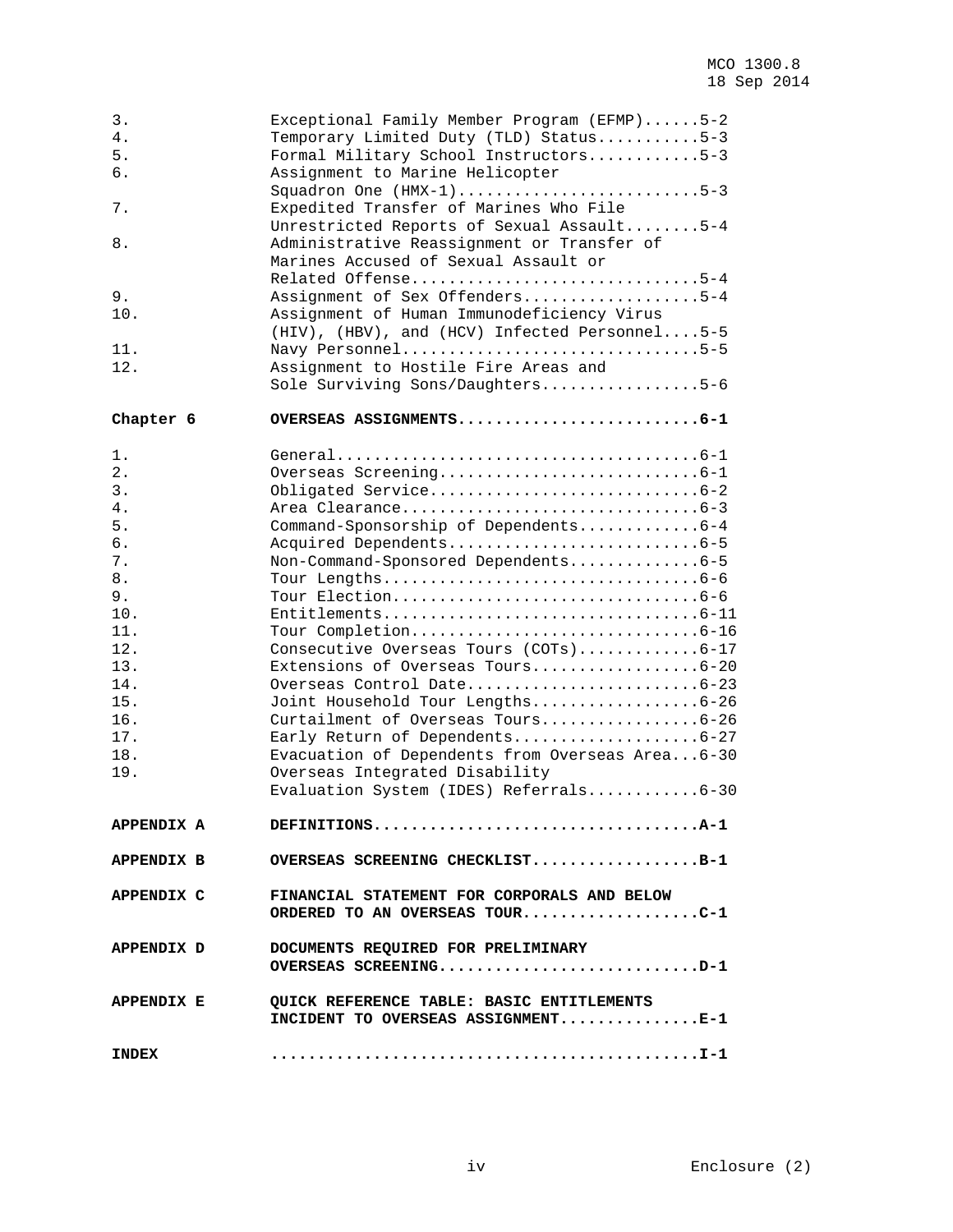### Chapter 1

#### Overarching Assignment Policy

1. General. The Deputy Commandant, Manpower and Reserve Affairs, (DC, M&RA) fulfills Marine Corps manpower requirements determined by the Deputy Commandant for Combat Development and Integration (DC, CD&I). Compliance with this policy improves combat readiness by controlling unit personnel turnover and ensuring equitable treatment and career development of individual Marines. Combat readiness is further improved by increasing stability of Marine families and reducing PCS costs. Additionally, policies contained within this Order may be replaced with temporary policies required to best support periods of contingency.

 a. A valid Marine Corps staffing requirement must exist as the basis for transferring a Marine anywhere worldwide. Marines will be assigned to valid requirements based on their qualifications and ability to fill them. Factors such as availability, volunteer status, Time on Station (TOS) and other criteria are secondary in nature.

 b. PCS orders will be directed only when it becomes absolutely necessary to meet requirements within one of the following categories: Outside Continental United Stated (OCONUS), Global Force Management, Special Duty Assignments, Formal Schools Training, Retention, Joint, Promotions/Command, and Inspector/Instructor Staffs. With respect to assignments within the Continental United States (CONUS), Marines will be reassigned within the same geographic area whenever possible through judicious use of a combination of Low Cost Permanent Change of Station (PCS) and No Cost Permanent Change of Assignment (PCA) Orders.

 c. Qualified volunteers may be considered for all assignments. Volunteers not meeting the TOS requirements may be considered before qualified non-volunteers who meet TOS requirements.

 d. Normally, Marines complete prescribed tours of duty. When possible, on a case-by-case basis, Marines may be allowed to extend any assignment voluntarily beyond the prescribed tour upon approval of Commandant of the Marine Corps (CMC) (Officer Assignments, MMOA; Enlisted Assignments, MMEA; or Reserve Affairs Personnel Management, RAM).

 e. The Marine Corps will ensure equal opportunity in assignments for all Marines without regard to color, race, ethnicity, religion, age, national origin, marital status (except for military couples), gender and orientation (except where prohibited).

 f. The assignment of Marines to and from Monitored Command Codes (MCCs) will only be made by the CMC (MMEA/MMOA/RAM).

 g. Except when required for actual separation from the Marine Corps, PCS transfers and reassignments must not be made for the sole purpose of retirement/transfer to the Fleet Marine Corps Reserve (FMCR). Refer to Chapter 1, Paragraph 7 for further guidelines concerning retirement/transfer to the FMCR.

 h. Promotion through the grades of lieutenant colonel for officers and gunnery sergeant for enlisted Marines, must not be the sole reason for PCS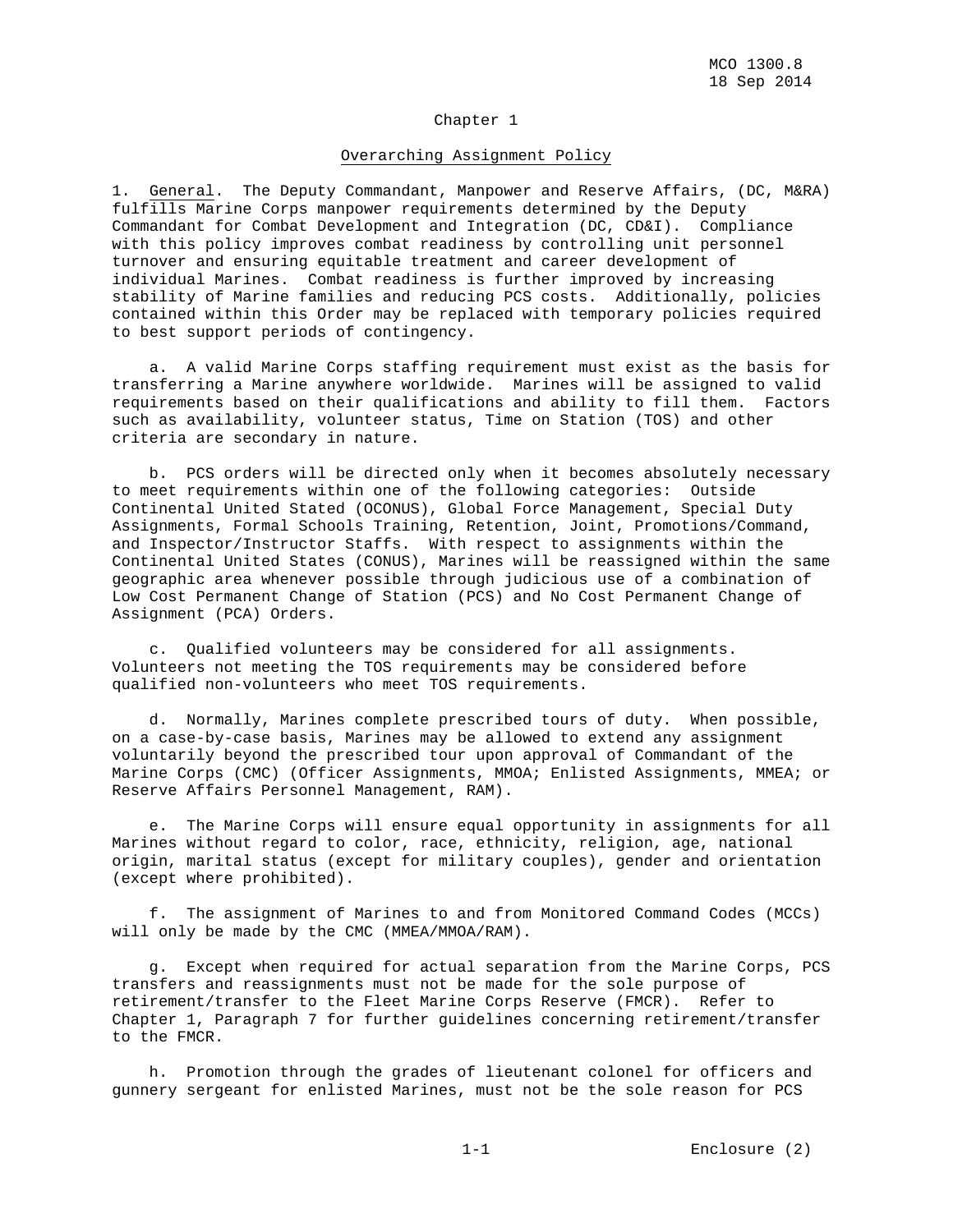transfer before tour completion if a valid requirement for that specific rank and MOS exists within the local geographic area.

 i. In accordance with reference (a), service members who are former members of the Peace Corps (includes former Peace Corps volunteers, volunteer leaders and staff members) must not be permanently assigned to the intelligence occupational field for a four year period following service in the Peace Corps. Applicable Marines who are later classified into the intelligence occupational field must not be assigned duties in any foreign country the Marine previously served in the Peace Corps. Marines will not be assigned duties in an intelligence capacity to any foreign country where he or she was trained to serve in the Peace Corps, whether overseas service with the Peace Corps was conducted or not.

 j. Where other considerations are not overriding, each PCS transfer requirement must be met with the least use of PCS funds. Further, only one PCS involving Dislocation Allowance (DLA) is authorized during a fiscal year unless the CMC (MMOA/MMEA/RAM) determines an additional PCS move is required. This limitation does not apply to Marines ordered to, from, or between formal courses of instruction conducted, controlled or managed by one or more of the Uniformed Services.

 k. Marines in receipt of PCS orders requiring them to fill billets requiring a security clearance who are also in receipt of a Letter of Intent or Determination (LOI or LOD) to deny or revoke security clearance eligibility should not PCS until either the Department of the Navy Central Adjudication Facility (DONCAF) mitigates all issues and issues a letter to that effect, or the appeals process is completed. Failure to delay such PCS orders risks transferring Marines into positions requiring clearance eligibility when Marines may not have the required eligibility for a length of time or may be stripped of clearance eligibility entirely if the Personnel Security Appeals Board (PSAB) rejects the appeal.

 l. When practical within operational and other military requirements, PCS moves for Marines in the process of adopting an unrelated child under 18 years of age should occur at a time that allows for completion of the adoption proceedings, or avoids disruption of the proceedings.

 m. Assignments of Marines must not be affected by the employment, educational, or volunteer service activities of a member's spouse, or solely because of a member's marital status. Reference (a) provides specific exceptions.

 n. Gaining commands will assign appropriate sponsors to inbound Marines per reference (b).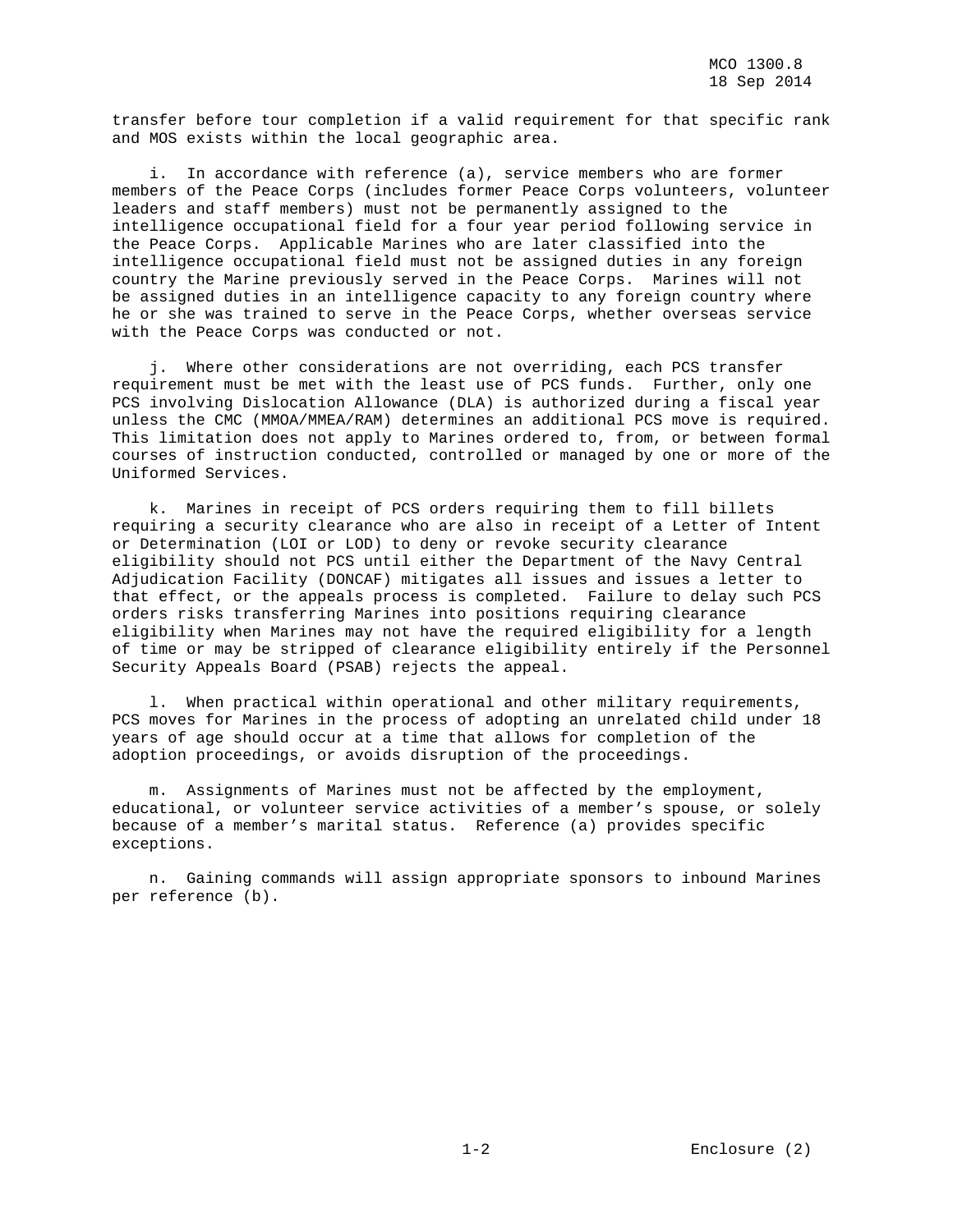## 2. Time on Station (TOS)

 a. TOS requirements are established to stabilize the movement of Marines and their family members, and to reduce PCS costs. TOS is computed from the month of arrival to month of departure at a permanent duty station, inclusive. When filling CONUS requirements, qualified Marines with the longest TOS must be considered. In all PCS moves, TOS requirements must have been met by the departure month, unless waived by the CMC (MMOA/MMEA/RAM) prior to the Marine's departure.

 b. There is no maximum tour length prescribed for CONUS tour lengths. The minimum TOS requirement for all assignments within or from the CONUS is 36 months. Waivers may be issued individually on a case-by-case basis by the CMC provided it is determined that the Marine is the most qualified person available. For assignments within or from CONUS, TOS requirements may be waived by CMC (MMEA/MMOA/RAM) for Marines who have or will have less than three, but more than two years of TOS. The Director, Manpower Management Division (MM) and Director, Reserve Affairs (RA) retains waiver authority for Marines having less than two years TOS. This authority may not be delegated.

 c. Exceptions to the TOS requirements may be authorized only by the CMC (MM/RA). The Marine Corps may, under certain circumstances, transfer Marines prior to completing the minimum TOS requirements. Examples include, but are not limited to the following:

 (1) Marines transferred to an overseas, at sea, or deploymentdesignated Operating Forces unit/tour.

 (2) Marines accessed, transferred to a different duty station for initial training, or separated. The specific TOS requirement for retirement/resignation is one year if the former command was overseas or two years if the former command was in CONUS. Hawaii and Alaska are considered overseas for this purpose.

 (3) Marines transferred to a different duty station for training or educational purposes, or upon completion or elimination of a training or education program.

 (4) Marines transferred as a result of a major weapons system change or unit conversion (e.g., a change from one type of aircraft to another). Moves associated with replacing a Marine selected to operate a new weapons system or unit moves are not covered by this exception authority.

 (5) Marines assigned to either the Office of the Secretary of Defense (OSD), the Chairman of the Joint Chiefs of Staff (JCS), or a Defense Agency where the tenure is limited by statute or the provisions of this Order to a shorter tour.

 (6) Marines transferred for humanitarian reasons, including sponsors requesting TOS waivers due to the needs of their Exceptional Family Member.

 (7) Marines transferred to a different duty station in preparation for a unit deployment.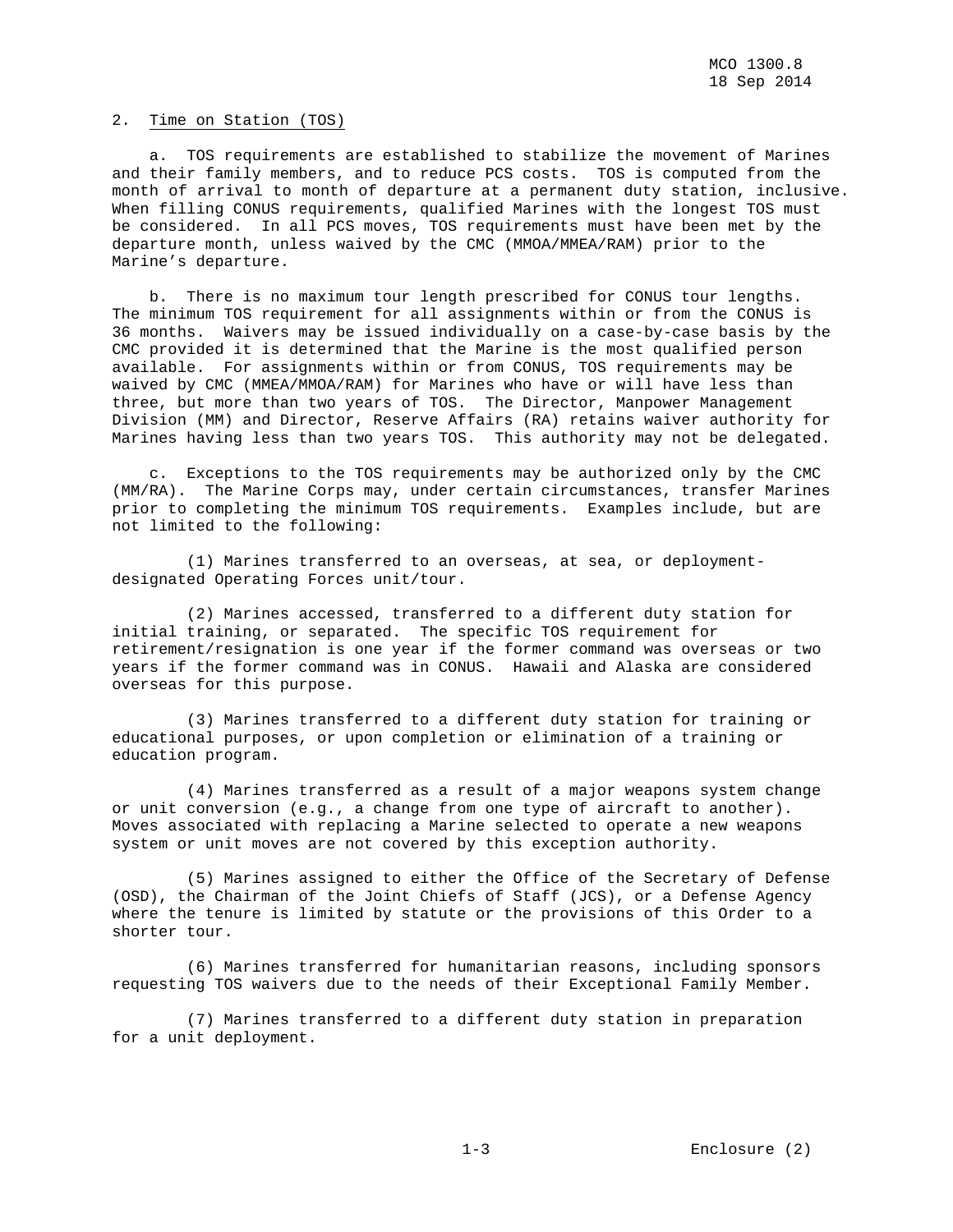(8) Marines disqualified for duty as a result of loss of security clearance, professional certification, Personnel Reliability Program certification, or medical qualification to perform where it has been determined that no vacant position exists within the limits of the same geographic location in which the Marine may serve pending re-qualification or re-certification or as prescribed by reference (c).

 (9) Marines rendered as excess due to changes in manpower requirements may be reassigned to other activities located in the same geographic area or be transferred to the nearest installation having a requirement for their respective skills.

 (10) Marines transferred following Human Immunodeficiency Virus (HIV) positive diagnosis.

 (11) Tour lengths for Marine aviators assigned to duty as Forward Air Controllers (FAC) will be modified per reference (d).

 (12) Marines reassigned as prisoners including assignments to and from confinement or for purposes of standing trial.

(13) Marines reassigned from patient status.

 (14) Marines whose tour is curtailed within the best interests of the Marine Corps, i.e. lack of required medical care. Note: in the case of overseas assignments, when dependents return to CONUS prior to completion of the prescribed overseas tour length, the Marine is still required to complete the prescribed overseas tour length. Refer to Chapter 6 for requirements regarding Early Return of Dependents.

 (15) Marines involved in incidents that cause serious adverse publicity or embarrassments for the U.S. Government that may jeopardize the mission, or that indicate that the Marine is a potential defector.

 (16) Marines or their dependents that are threatened with bodily harm or death and circumstances are such that military and civilian authorities are unable to provide for their continued safety (verified by appropriate authority).

 (17) Assignment to or from Commanding Officer Billets in accordance with reference (e).

(18) Marines appropriately relieved for cause.

#### 3. Retainability Requirements

 a. CONUS-to-CONUS. Prior to the execution of PCS orders, Marines must have a minimum of two years obligated active service commencing upon arrival at the gaining duty station. Marines being assigned from shore to sea duty, must have a minimum of one year obligated military service. Upon execution of PCS orders, Marines incur a two-year service obligation.

 b. CONUS-to-Overseas. Marines must not depart CONUS or other departure ports unless they have the retainability or obligated military service for serving the prescribed tour, whether on an accompanied or unaccompanied tourunless waived by the CMC (MMEA/MMOA/RAM) per this Order.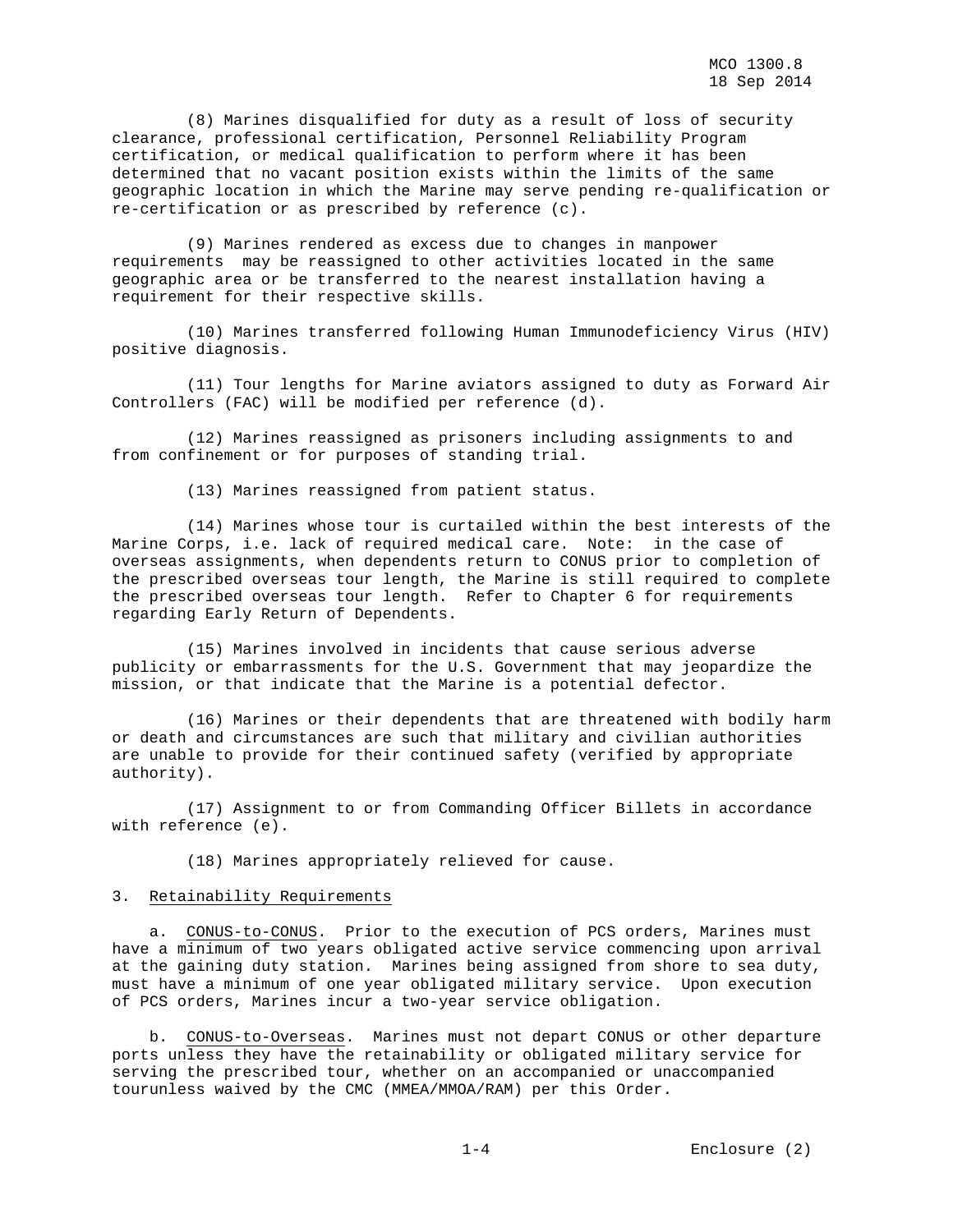c. Overseas-to-Overseas. Marines must not be approved for a Consecutive Overseas Tour (COT) unless they have the retainability or obligated military service for serving the prescribed overseas tour length at the subsequent overseas location.

 d. Overseas-to-CONUS. Career Marines are required to have a minimum of 12-months retainability or obligated military service to execute orders from overseas to CONUS. Marines stationed overseas, who upon their scheduled return to the CONUS have more than one-month but less than 12-months obligated military service remaining, may receive an early separation. Requests for early separation must be in conjunction with an approved earlyrelease program. To better employ those Marines with limited retainability or obligated military service, the CMC (MMEA/MMOA/RAM) is authorized to extend involuntarily the Marine's overseas tour. Refer to Chapter 6, paragraph 13 for further guidance regarding involuntary extension of overseas tours).

 e. Marines assigned CONUS-to-CONUS or overseas–to-CONUS as a result of humanitarian reasons, or as prisoners or patients who cannot effectively be used at, or in the vicinity of, the installation.

 f. Waivers may be granted on a case-by-case basis or on a group basis when a unit moves or deactivates or in the event of a base closure or when surplus personnel are involved. Waiver authority has been delegated in the same manner as for TOS requirements, as outlined in Chapter 1, Paragraph 2.

4. PCS Assignment Limits. Reference (f) stipulates that no member of the Armed Forces must be assigned to active duty on land outside the United States, and its Territories or Possessions, until he or she has completed basic training requirements of the Armed Force of which he or she is a member. First term Marines are further limited by DoD regulation to the number of PCS assignments they may be given during their initial active duty obligation.

 a. Marines with an initial active duty obligation of four years or more may be assigned to no more than two duty stations following the completion of Recruit Training or The Basic School and initial skill training (i.e. primary MOS qualification).

 b. Marines with an initial active duty obligation of less than four years will be assigned to no more than one duty station following the completion of Recruit Training or The Basic School and initial skill training (i.e. primary MOS qualification). These Marines may be assigned to a maximum of two duty stations (following primary MOS qualification) if one of the two PCS assignments is either as 12-month overseas tour or a deploymentdesignated Operating Force unit tour.

c. The following circumstances are excepted:

 (1) Reassignment to a different duty station to or from training based on the needs of the Marine Corps.

(2) Joint Spouse assignments.

 (3) Marines reassigned for humanitarian reasons, to include needs of their Exceptional Family Member.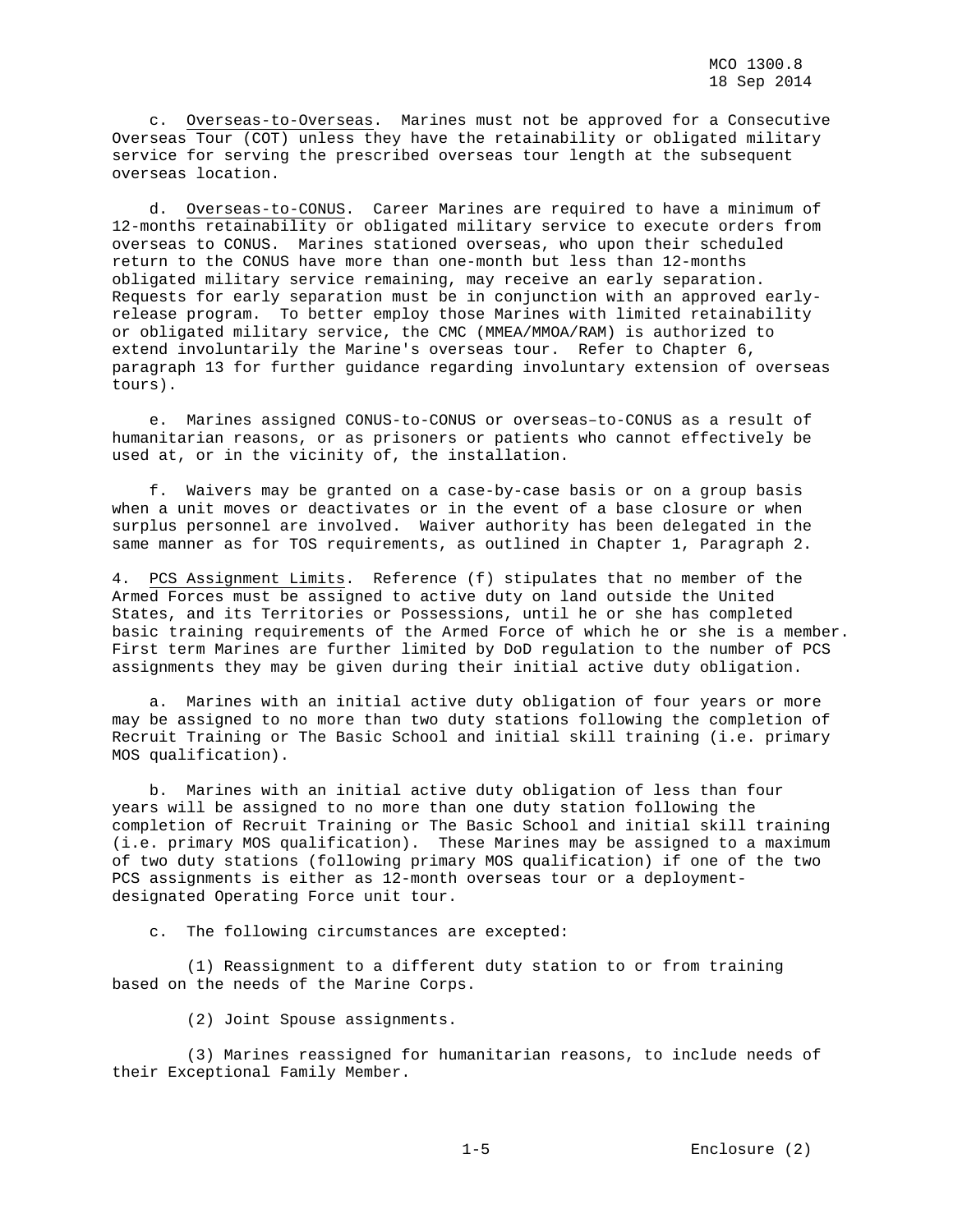(4) Marines disqualified for duty as a result of security clearance, professional certification, nuclear certification or medical qualification.

(5) Marines reassigned to or from Prisoner or Patient status.

d. The criteria listed above may be waived by CMC (MMOA/MMEA/RAM).

#### 5. Permanent Change of Assignment (PCA) and Low Cost Move (LCM) PCS Orders

 a. Effective management of available resources requires that the Marine Corps issue either no cost PCA or low cost move (LCM) PCS orders directing a change of duties when possible.

 (1) PCA is a transfer between MCCs, usually aboard the same military installation, wherein the authority to move household goods or the entitlement to travel payment does not exist.

 (2) LCM orders are a reassignment to a new permanent duty station (PDS) within close proximity of the previous PDS. These orders do not authorize a household goods (HHG) shipment at Government expense, and the entitlement to travel payment does not exist. For purposes of this policy, the PDSs must be connected by either a common commuter system, base housing directorate, or bases within proximity (approximately 50 miles) of each other. The distance will be measured from the front gate of the old PDS to the front gate of the new PDS and is calculated by using the Defense Table of Official Distances (DTOD), which is the only authorized source for computing mileage. Where the Marine resides in relation to the PDS is not a factor in this calculation. A Marine's gaining command may submit a request to CMC (Manpower Management Integration Branch; MMIB or RAM) on behalf of Marines identified in Base Orders or SOPs as filling time-sensitive, mission critical billets, for such orders to be modified to fully funded orders. The movement of HHG must be mission essential, in the best interest of the Government and not primarily for the Marine's personal convenience. When a military housing directorate determines that a member currently residing in military housing who is in receipt of LCM orders cannot remain in current military housing due to location of the new PDS, local Operation and Maintenance (O&M) funds will be used to allow the member to vacate housing and move to a new location convenient to the new PDS.

(3) LCM orders will be issued when assignments are directed between:

 (a) California: MCAS Miramar, MCRD San Diego, Coronado, or North Island and Camp Pendleton.

 (b) MCCs on Okinawa, Japan if certified that the Marine's work site changes from the northern to southern housing areas or vice versa.

 (c) North Carolina: Camp Lejeune or MCAS New River and Cherry Point.

 (d) Washington DC Metropolitan Area: Pentagon, VA and Annapolis, MD; Fort Meade, MD; Indian Head, MD; or Quantico, VA.

(e) Other PDSs that are located 50 miles or less from each other.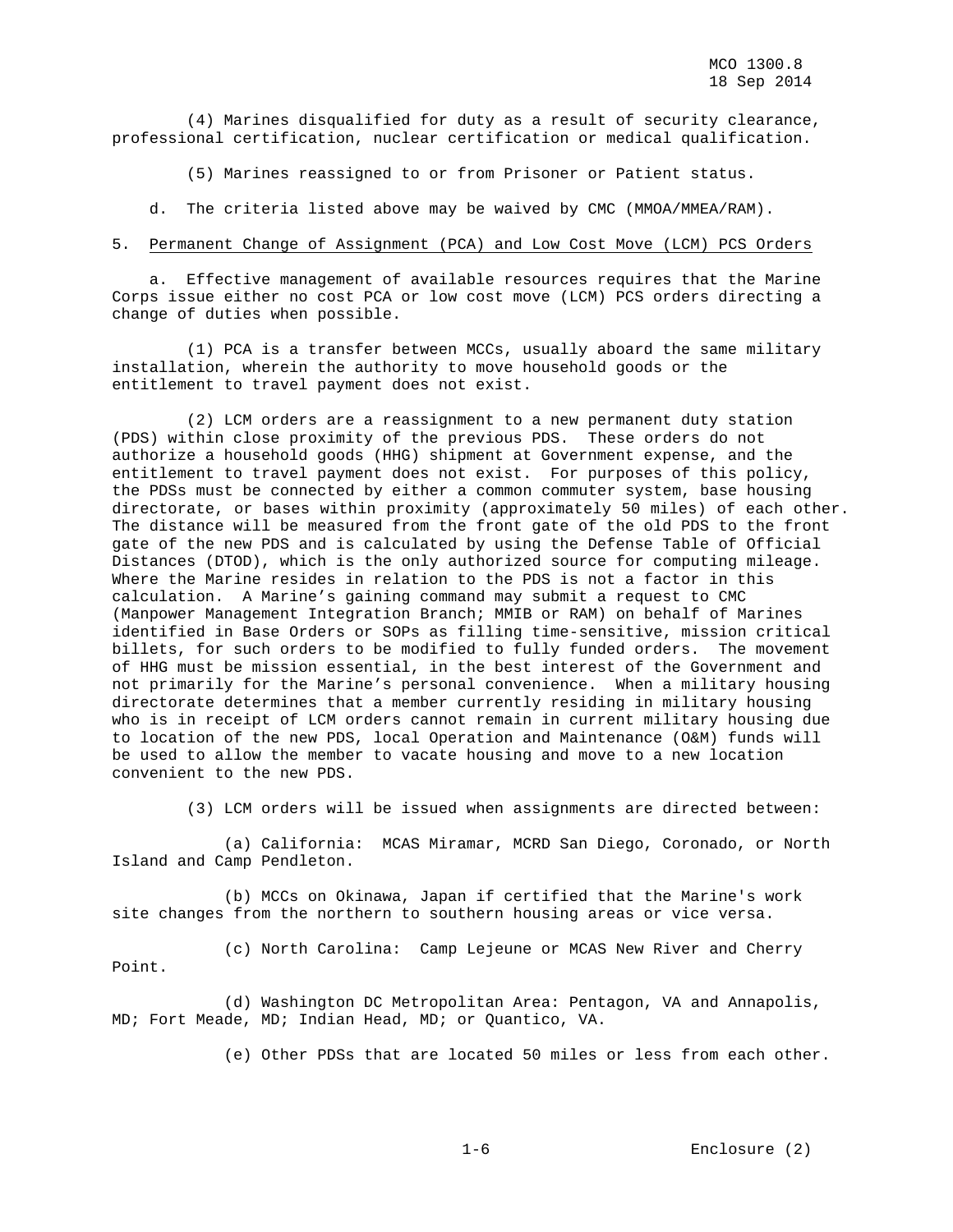(4) No cost PCA orders will be issued when assignments are directed between or within:

 (a) MCCs located within the same city, town, base, air station, or metropolitan area.

(b) MCCs on Oahu, Hawaii.

 (c) MCCs on Okinawa, Japan if the Marine's work site does not change or changes only one housing zone, e.g., southern to central, central to northern, etc.

(d) Washington DC Metropolitan Area.

 (5) Marines assigned LCM and PCA orders will be authorized to apply for government housing at the new base/installation regardless of the type of orders issued. There is no requirement that the Marine have fully funded PCS orders to be eligible to occupy these quarters. If Government housing is approved, and CMC (MM) has denied the movement of HHGs, the HHGs must be moved at personal expense or a request can be sent to the installation commander that controls the housing Operations and Maintenance (O&M) funds.

 (6) Incident to issuance of LCM orders, a Marine may request a Basic Allowances for Housing (BAH) waiver to retain the higher BAH rate when the Marine is assigned to a new permanent duty station in a location where the BAH rate is lower than the rate at their last permanent duty station for the Marine's rank and dependent status. This request must be submitted to the CMC (MMIB or Reserve Affairs Personnel Plans and Policy (RAP)) per reference (g). For BAH waivers for other circumstances, refer to reference (g) as well.

 b. Other LCM and PCA orders and waivers to the above, may be authorized on a case-by-case basis by the CMC (MMIB/RAP).

 c. Generally, TOS for LCM and PCA assignments is a continuation of TOS having commenced from the initial PCS assignment to the current area.

6. Operating Forces. Personnel stability within the Operating Force is of paramount concern due to the debilitating effect on combat readiness caused by excessive turbulence. All Commanders, U.S. Marine Forces (COMMARFOR) staffs are considered non-operating force commands for assignment purposes.

## 7. Retirement/Transfer to Fleet Marine Corps Reserve (FMCR)

 a. CONUS-CONUS. Prior to leaving active service, retirement/FMCR eligible Marines must have a minimum of two years TOS following a PCS within CONUS. Marines who retire/transfer to FMCR in lieu of PCS orders execute retirement/transfer to the FMCR no later than the last day of the month following the estimated date of arrival to the new duty station. Otherwise, the Marine will be retained at the present CONUS duty station until separated.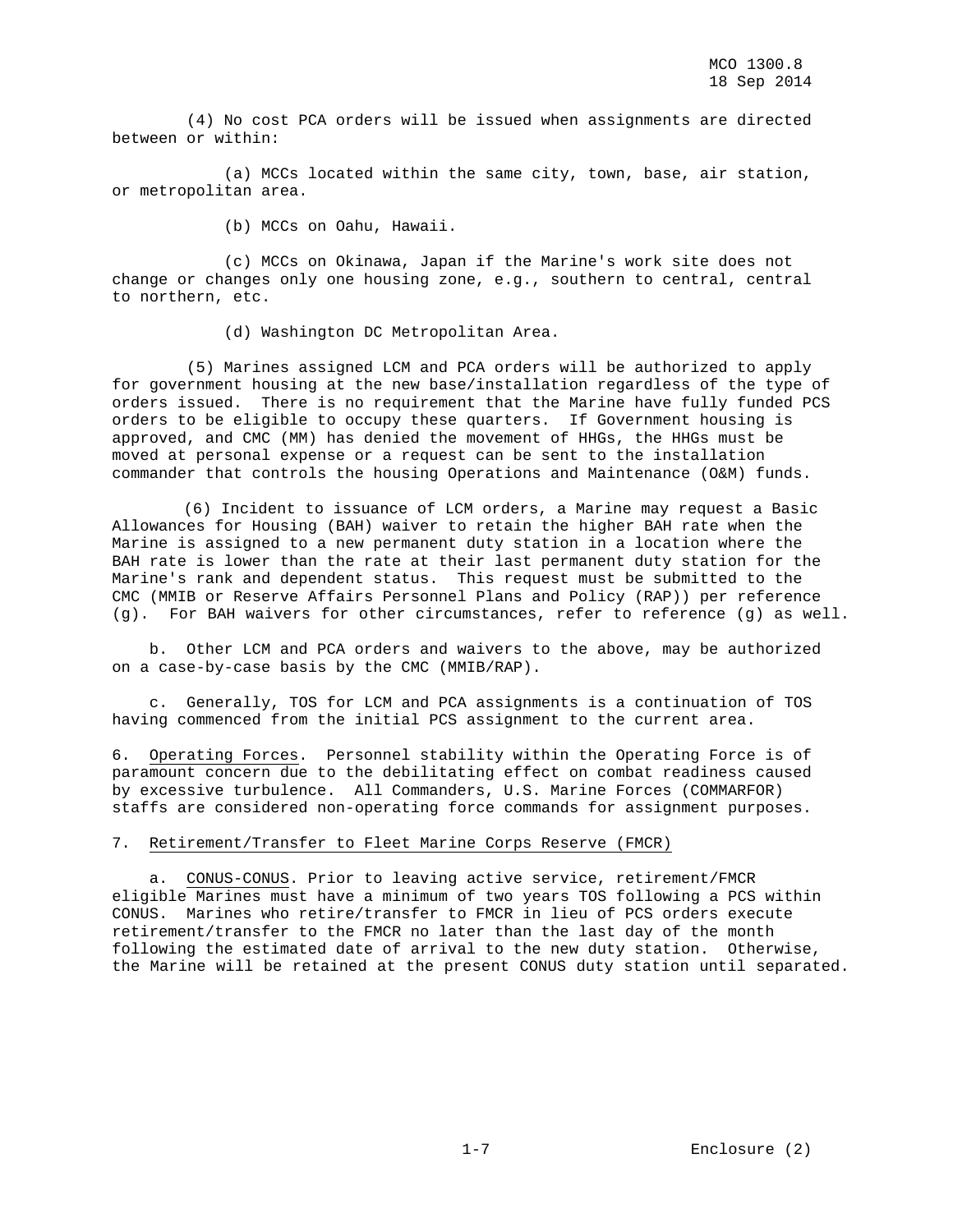#### b. Overseas-CONUS

 (1) Marines returning from overseas assignments (including Alaska and Hawaii) who desire to retire/transfer to the FMCR in CONUS must do so within 60 days of return to CONUS or will be required to serve for a minimum of one year at the new CONUS duty station prior to retirement/transfer to the FMCR. A Marine may extend the overseas tour in order to fall within the 60-day period. Marines to be retired involuntarily or under selective early (mandatory) retirements may not extend overseas; however, the 60 day period in CONUS may be extended to include periods of permissive temporary additional duty (PTAD) and accrued leave (i.e., terminal leave). Marines may take pre-separation leave per references (h) and (i).

 (2) In accordance with reference (h), Marines serving overseas whose permanent residence is overseas may request separation from the Marine Corps activity nearest their home rather than returning to the United States.

 (a) Marines who are residents of and stationed in Alaska or Hawaii shall separate from Alaska or Hawaii.

 (b) Marines stationed in Alaska who are not state residents of Alaska will separate from Alaska. Approval authority to separate from an alternate separation site rests with CMC (MMIB).

 (c) All Marines stationed in Hawaii shall be separated from Hawaii, regardless of state residency.

 c. Marines eligible to retire/transfer to the FMCR who are issued PCS orders, but who do not accept the orders, must request to retire/transfer to the FMCR. Notification will be provided to CMC (MMOA/MMEA/MMSR) no later than 10 working days after receipt of orders. The effective date for the retirement/ transfer to the FMCR may not be later than the last day of the month the Marine would otherwise arrive at the next assignment or upon completion of any obligated service, whichever is earlier per reference (h). Marines not eligible to retire, but who will be eligible within 12 months of their expected date of arrival at the new duty station, may request a retirement/transfer to the FMCR date on the last day of the month after initial eligibility per reference (h).

 (1) A Marine will not be required to accept PCS orders if a request to retire or transfer to the FMCR has been approved.

 (2) When a request to retire/transfer to the FMCR results in the cancellation or non-issuance of PCS orders, a later request to withdraw the retirement/transfer request will not be given favorable consideration.

 (3) Marines with more than 12 months before initial eligibility for retirement/transfer to the FMCR will be required to execute PCS orders and complete the required minimum tour at the new duty station.

 d. Refer to Chapter 6 for further guidance regarding special provisions applicable to Marines serving overseas who are accompanied by their family members.

 e. Policy and procedures for Reserve Marines on active duty may be found within references (h) and (ao).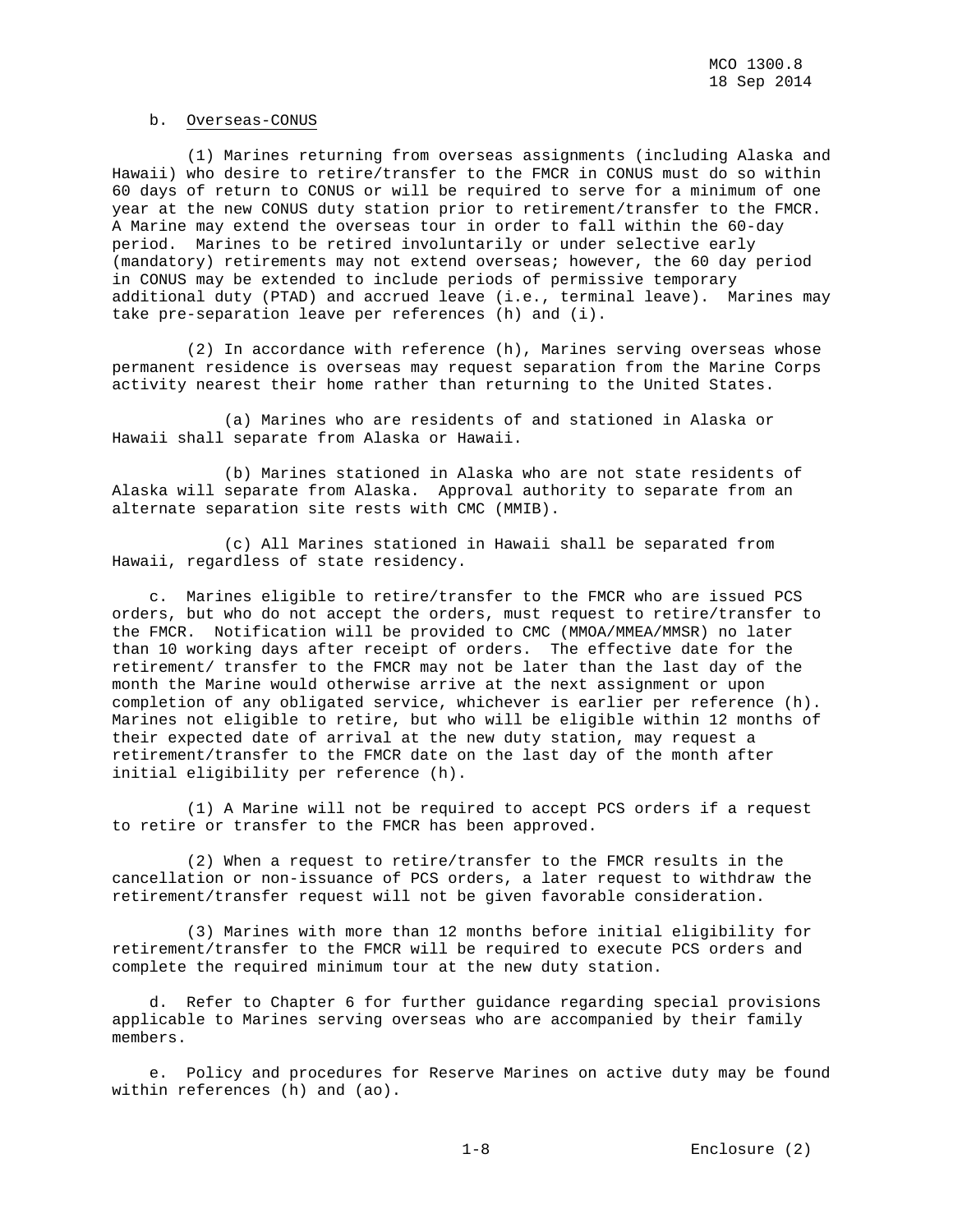#### Chapter 2

#### Officer Assignments

1. General. Monitors make officer assignments based on the following priorities (listed in order of precedence):

a. Needs of the Marine Corps.

 b. Career Progression (Operating Forces, Supporting Establishment, Seniority).

c. Overseas Control Date (OCD).

d. Individual preference.

 e. Restricted officers (warrant officers and limited duty officers) must only be assigned to restricted officer billets within their respective MOSs.

2. Assignment to the Office of the Secretary of Defense, the Organization of the Joint Chiefs of Staff, and the Defense Agencies. Policy and procedures for these assignments are contained in reference (a).

# 3. Assignment to Acquisition Positions

 a. Assignment to a Critical Acquisition Position (CAP) requires a tenure agreement to remain in that position for at least three years. Assignment to a CAP must be indicated in the officer's PCS orders and acceptance of these orders constitutes acceptance of tenure agreement for the required service obligation. Officers assigned to CAP must meet tour length provisions prescribed by reference (j). Early release of officers assigned to such billets requires approval by the Director Acquisition Career Management (DACM), ASN (RD&A).

 b. Per reference (a), officers who are assigned as program managers of major defense acquisition programs and assigned to Key Leadership Positions (KLP) are required by law to serve a tour of duty of not less than four years, or completion of a major program milestone. Waivers may only be granted by the Assistant Secretary of the Navy (RD&A).

4. Officer Resignations. Resignation eligibility is contained in reference (h). Resignations will normally not be approved if:

 a. PCS orders have been issued to the officer prior to the date of the officer's request. Officers who are eligible to resign and have been issued PCS orders may request cancellation of the pending assignment provided a request for resignation be submitted at least four months prior to the effective date of arrival at the new duty station. Notification will be provided to CMC (MMOA/MMSR) no later than 10 working days after receipt of orders. The requested effective date of resignation must be no later than the last day of the month of the scheduled arrival at the new duty station.

 b. The officer is assigned (joined or attached) to a unit located within CONUS which is scheduled to deploy outside its immediate geographical location in excess of three months, and the officer submits a resignation request within four months, or in the case of a carrier deployment within nine months, of the date that deployment is scheduled to commence.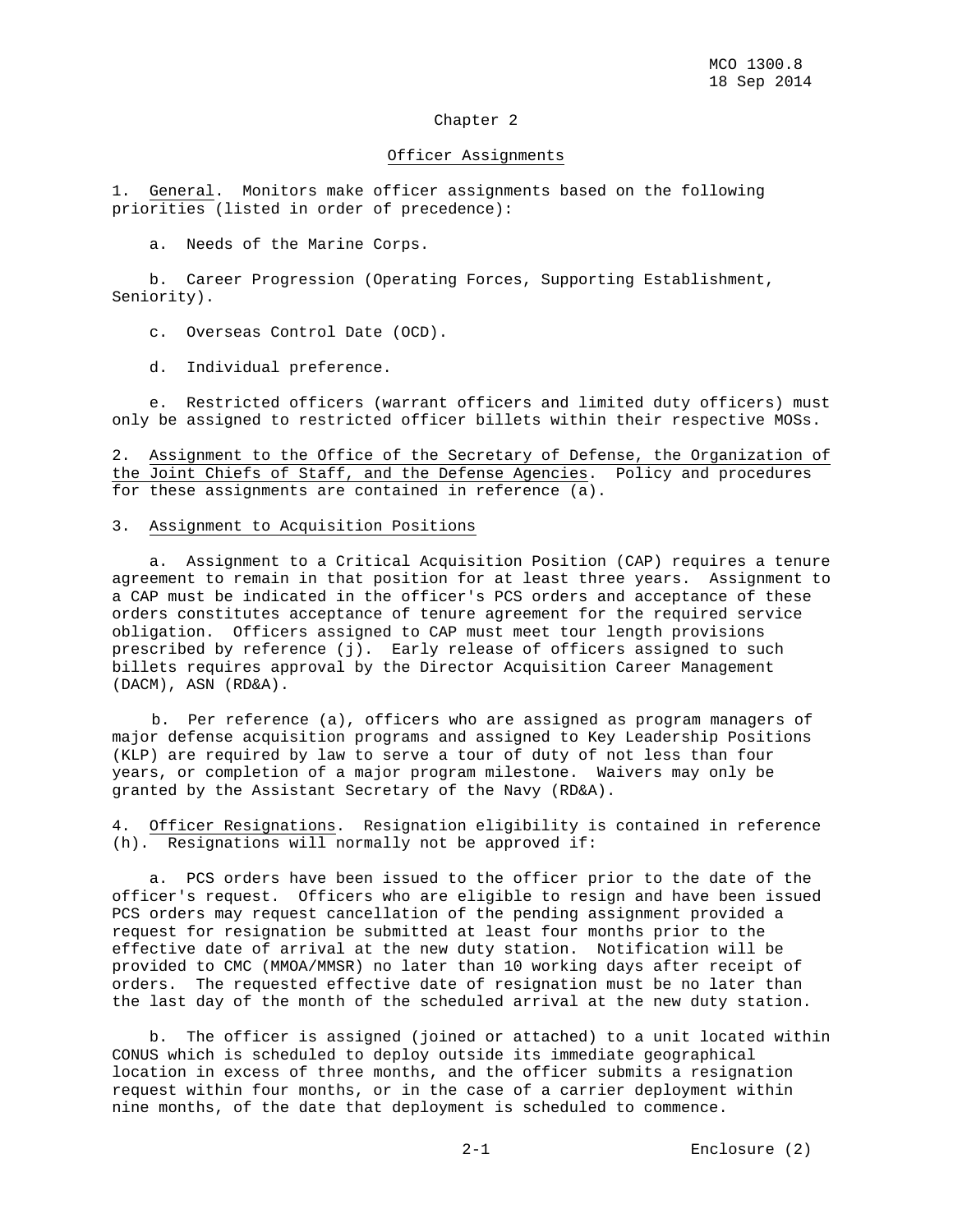c. The officer is serving overseas and desires separation prior to completion of the minimum tour length prescribed by this Order (Note: an officer is required to serve only one year at a CONUS duty station, for the retainability requirement, after serving overseas). Officers who voluntarily extend their overseas tour will not be eligible to resign prior to completion of that extension.

## 5. Overseas Key Billets

 a. Unrestricted or warrant officers assigned to key billets at overseas duty stations are required to serve a 24 month tour length, regardless of marital/dependent status or choice for dependents to accompany the Marine or not. Marines ordered to these positions will be apprised of this requirement by the CMC (MMOA/RAM). A position will not be designated as a key billet unless:

- (1) Government-furnished quarters are available.
- (2) Concurrent travel of family members is authorized.
- (3) The accompanied tour length is at least 24 months.

 (4) The tour meets the criteria and is designated as a key billet by reference (a).

b. Requests to designate key billets will be forwarded to the CMC (MP).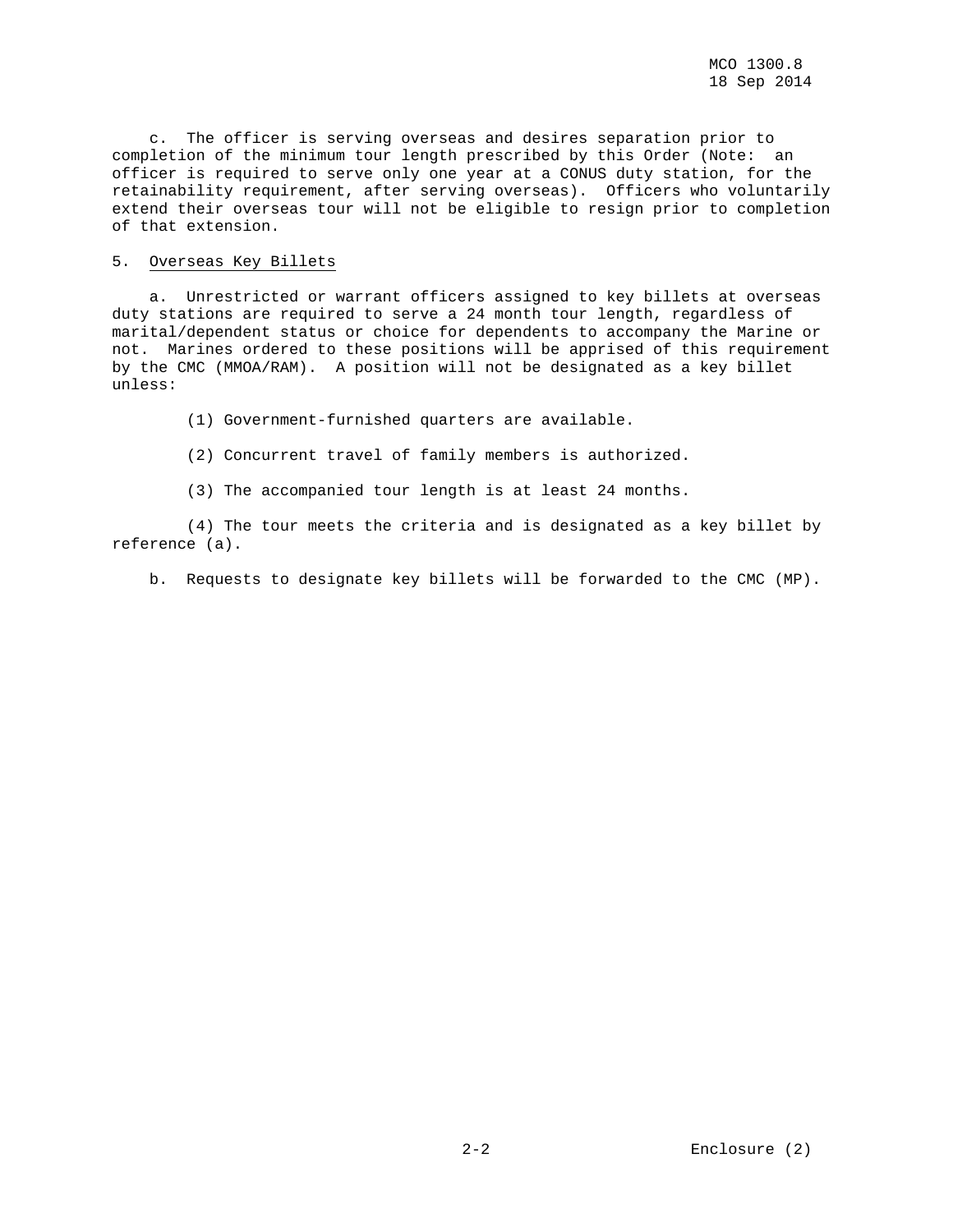#### Chapter 3

#### Enlisted Assignments

1. General Retainability Requirements. The retainability requirement for the transfer of Marines requires that they reenlist or extend prior to the execution of a Permanent Change of Station (PCS) move if they do not have sufficient obligated military service to complete the prescribed tour length.

 a. Marines receiving retention on station as their reenlistment incentive are guaranteed that they will not be transferred for a one-year period from their present geographic location code.

 b. Marines who received a Selective Reenlistment Bonus (SRB) who are serving out of their Primary Military Occupational Specialty (PMOS) during the reenlistment for which they received SRB, who desire to extend their tour, must request approval from the CMC (MMEA).

 c. Marines permitted to conduct a lateral move into a different Occupational Field or Primary Military Occupational Specialty (PMOS) must have a minimum of one year TOS prior to executing PCS orders.

 d. First-Term Marines. If required by expiration of active service (EAS) circumstances, first-term Marines must execute either an extension of enlistment for obligated service, or an early reenlistment prior to execution of PCS orders. First Term Marines reenlist or extend during the fiscal year of their EAS. The extension or early reenlistment will guarantee, contractually, that the obligated military service or retainability requirement will be satisfied. However, reenlistment is preferred and encouraged over extension, as an extension exhausts and only temporarily fills a boat space that would have otherwise been filled by a Marine committing to a reenlistment. Requests for extension of enlistment must be carefully scrutinized by CMC (MMEA/RAM) especially if the extension of the Marine's EAS crosses the new fiscal year.

 e. Career Marines. The CMC assumes all career enlisted Marines will remain on active duty until Enlisted Career Force Controls (ECFCs) are met or until notified by official correspondence that a Marine will separate per the current publication of reference (ak). Career enlisted Marines in receipt of PCS orders issued by the CMC who do not have sufficient obligated service to complete the prescribed tour will be immediately afforded the opportunity to extend/reenlist in order to have the required active service. When Marines state that they do not desire to extend/enlist, the CMC (MMEA/RAM) will be promptly notified within 10 days of the date the orders are received at the command reporting unit level. Career enlisted Marines who do not extend/reenlist in order to qualify for assignment will sign the following page 11 Electronic Service Record (ESR) entry, per reference (k). A signed copy of the page 11 entry will be expeditiously forwarded to the CMC (MMEA/ MMRP/RAM):

 "I have been assigned reenlistment eligibility code RE-3O per MCO 1900.16. Reason: I will not reenlist/extend to comply with PCS orders. I have been advised that Marines assigned this code are not eligible for promotion, reenlistment, commissioning or warrant officer programs, special education programs, or involuntary separation pay unless specifically authorized by the CMC (MMEA/RAM). I have been given the opportunity to submit a statement and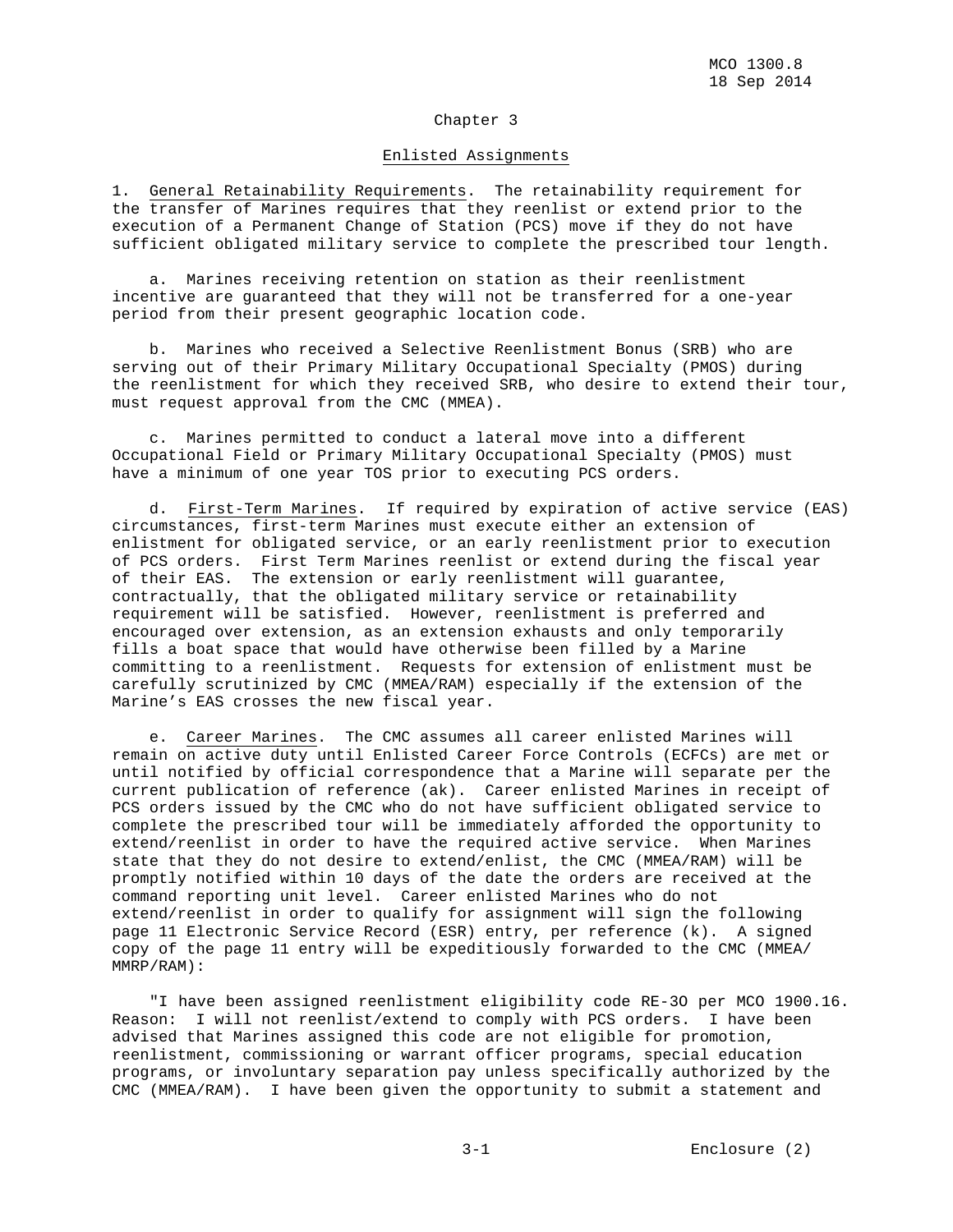that statement, if submitted, will be filed in my OMPF. I choose to/not to submit a statement."

 (1) In signing, the Marine requests retention at the present duty station until the expiration of current enlistment, because the Marine does not intend to reenlist. The Marine understands that permission to extend a current enlistment will not be granted, and reenlistment without specific approval by the CMC (MMEA/RAM) will not be authorized. This entry does not pertain to Marines on their initial contract. Only CMC (MMEA/RAM) may remove the RE-3O code. If the RE-3O is subsequently removed, the page 11 will remain a permanent part of the Marine's record.

 (2) Marines who are on their initial contract or extension thereof will not sign the above page 11 entry and will not be assigned an RE-3O reenlistment code.

#### 2. Retainability Requirements for Deployment-Designated Units

 a. First-term Marines assigned to a deployment-designated Operating Forces unit who have an EAS that will occur during the next scheduled unit deployment, or which will occur prior to the "EAS Cutoff Date" as established by the unit's implementation message, will be considered non-deployable for personnel assignment purposes but not unit reporting and will not sign the above page 11 entry and will not be assigned an RE-30 reenlistment eligibility code.

 b. Career enlisted Marines in a deployment-designated Operating Forces unit, who have an EAS which will occur during the next deployment of that unit, will be afforded the opportunity to extend/reenlist, if eligible, to have the required obligated service to participate in the entire deployment. Should these Marines express a desire not to extend/reenlist the following instructions apply:

 (1) Notify the CMC (MMEA/RAM) no later than 90 days prior to "Lock On" (date unit is to staffed for scheduled deployment).

 (2) Enter and have the Marine sign the following statement on page 11 of the Marine's ESR, per reference (k):

 "I have been assigned reenlistment eligibility code RE-3O. Reason: I will not reenlist/extend to deploy. I have been advised that Marines assigned this code are not eligible for promotion, reenlistment, commissioning or warrant officer programs, special education programs, or involuntary separation pay unless specifically authorized by the CMC (MMEA/RAM). I have been given the opportunity to submit a statement and that statement, if submitted, will be filed in my ESR. I choose to/not to submit a statement."

 (3) In signing, the Marine requests reassignment to another unit prior to the deployment of his/her present unit and acknowledges that extension of current enlistment or reenlistment without specific approval of the CMC (MMEA/RAM) will not be permitted.

 (4) A signed copy of the page 11 entry will be expeditiously forwarded to the CMC (MMEA/RAM and MMRP).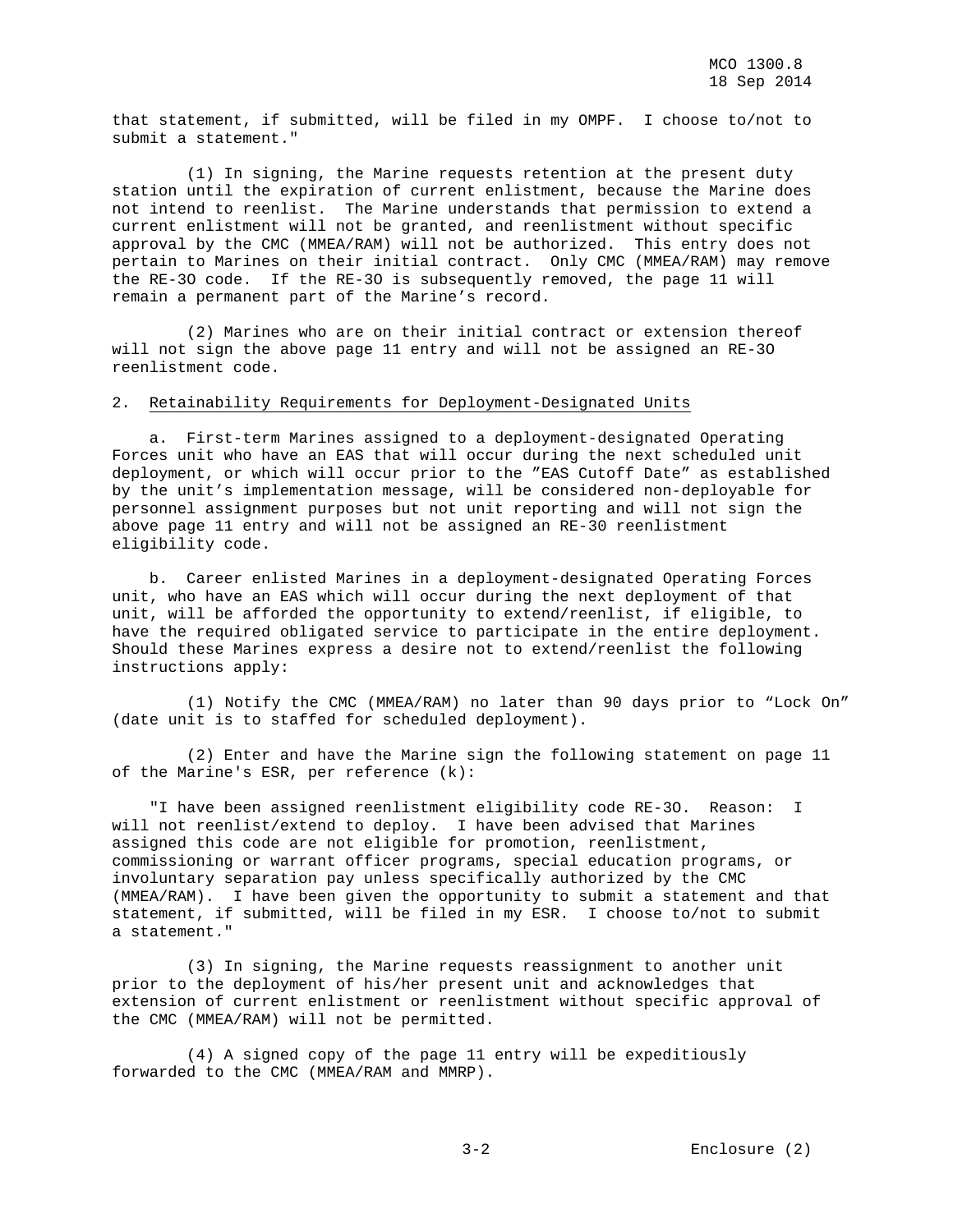(5) Career Marines who do not extend/reenlist in order to complete a deployment with their present unit will normally be reassigned within the current duty station and retained until EAS.

## 3. Involuntary Assignments to Deploying Units Within 12 months of EAS

 a. First-term Marines will not normally be involuntarily assigned to a unit deployment within six months of their updated Overseas Control Date (OCD).

 b. Career enlisted Marines will not normally be involuntarily assigned to a unit deployment within 12-months of their updated OCD.

## 4. Marines Completing Only One (Five Months or More) Unit Deployment

 a. First-term Marines who have completed only one unit deployment overseas of a minimum five months duration will not normally be considered to serve a 12-month PCS dependents-restricted tour until at least six months have elapsed following return from the unit deployment overseas.

 b. Career enlisted Marines who have completed only one unit deployment overseas of a minimum five months duration will normally not be considered to serve a 12-month PCS dependents-restricted tour until at least 12 months have elapsed following return from the unit deployment overseas.

 c. Marines with a current OCD may volunteer to participate in additional TAD unit deployments overseas provided they sign the following statement on page 11 of their ESR per reference (k):

 (1) "I hereby volunteer to participate in unit deployment with (unit) and I understand the consequences of this action as explained in MCO 1300.8."

 (2) In signing, the Marine waives the provisions of Chapter 3, Paragraph 3, as applicable. The Marine further acknowledges that there is sufficient obligated service remaining to complete the subject deployment and he/she will not be removed from the subject deployment by his/her own volition.

5. Special Duty Assignments/Tours. Special Duty Assignments (SDAs) are an integral part of a Marine's career. It is imperative for a Marine who desires an assignment within a specific SDA to either volunteer or ensure the specific SDA is annotated as a Preferred Duty Code within Marine Corps Total Force System (MCTFS)/Marine Online (MOL)/Marine Assignment Support System (MASS). SDA tour lengths commence upon graduation of formal school courses.

a. For details on SDAs refer to reference (l).

 b. Marines who successfully complete a tour of duty in a SDA will be given a CONUS assignment. If assigned to an Operating Forces unit, CMC (MMEA) will make every effort to ensure Marines will not be scheduled for a six month or more deployment outside CONUS, or Hawaii/Alaska for the first six months of their Operating Forces tour unless they volunteer.

 c. Normally Marines will not be assigned back-to-back special duty assignments as this is detrimental to the Marines' MOS credibility, and limits the number of Marines within a particular MOS the opportunity to compete for a special duty assignment.

3-3 Enclosure (2)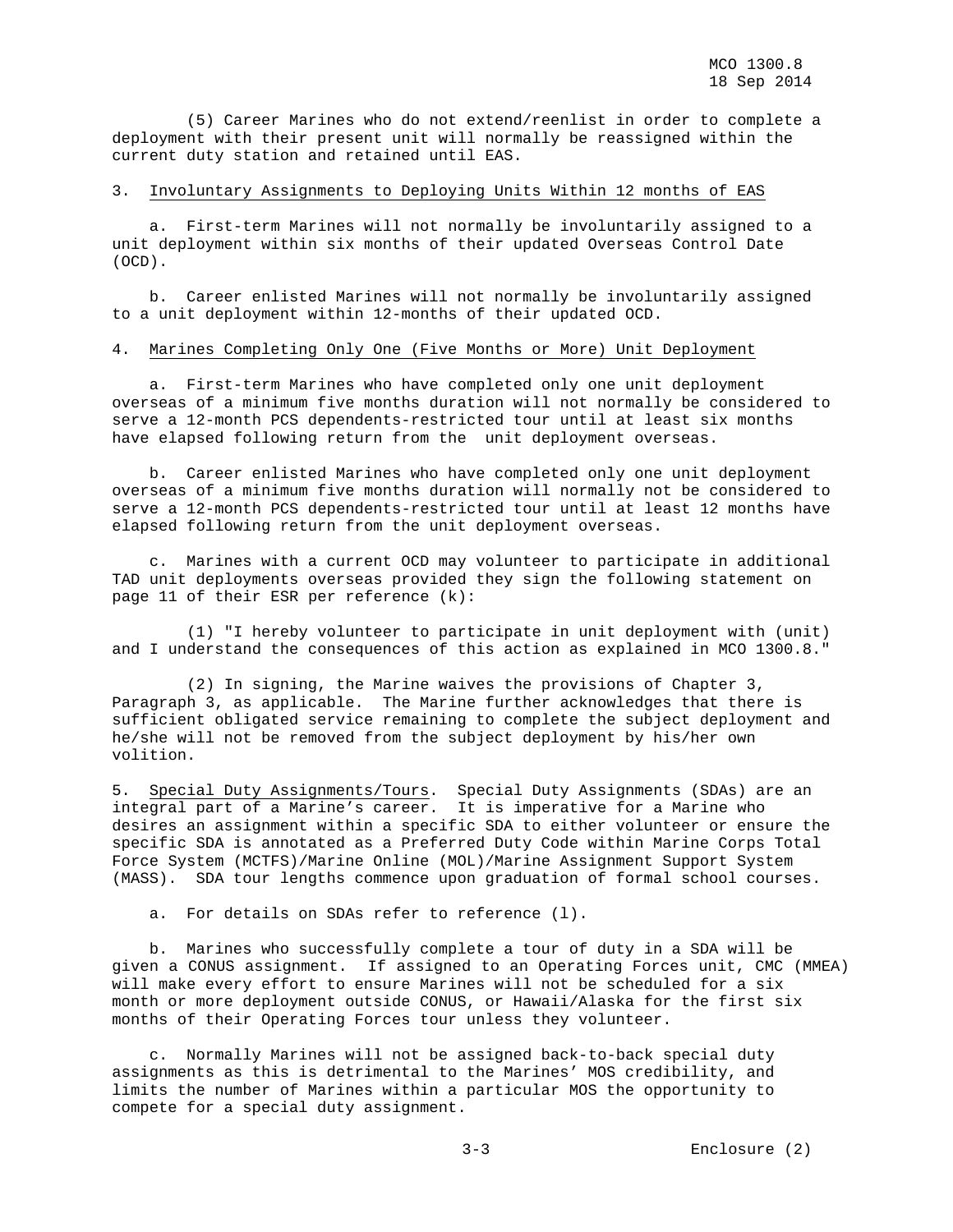d. Transfer of Marines assigned to Marine Corps Districts.

 (1) In accordance with reference (c), commanding officers of Marine Corps Districts are authorized, without prior authority of CMC, to transfer enlisted 8411 Marines between personnel procurement activities in their respective districts within the number of moves allocated by the CMC (MCRC) (not applicable to the Active Reserve). This includes ordering these Marines to perform travel in connection with their duties within the allotments authorized by HQMC.

 (2) Marines requiring a second Dislocation Allowance within the same Fiscal Year (FY) will not be transferred without prior approval of CMC (MMIB).

6. Equal Opportunity Advisors (EOA). EOAs are assigned to major Marine Corps commands to provide information, assistance, and advice on all equal opportunity (EO) matters. Staff noncommissioned officers (excluding first sergeants and sergeants major) may request assignment as an EOA via Administration Action (AA) Form submitted through the appropriate chain of command to the CMC (MMEA-25). Marines selected for assignment as an EOA will attend the 10-week EOA course at the Defense Equal Opportunity Management Institute (DEOMI), Patrick Air Force Base, Florida. The tour length for EOAs is 36 months.

#### 7. Slating of Active Component Sergeants Major

 a. The assignment of active component sergeants major to billets directly working for a general officer will be filled by a slating process.

b. Slating will take place as required per the following criteria:

 (1) CMC (MM) will establish criteria for required dates of rank and obligated service.

 (2) CMC (MM) will publish billet vacancies, submission and eligibility requirements via MarAdmin.

 (3) Eligible sergeants major will submit their prioritized personal preferences to all listed billets via the appropriate sergeants major in their reporting chain. Negative responses are required. Preferences received directly from eligible sergeants major will be forwarded to the appropriate component sergeant major for action. Sergeants major who desire to be considered, but require a waiver of service limits (i.e. 30 years) must submit an administrative action form through their chain of command to CMC Manpower Management Separations and Retirement Branch (MMSR).

 (4) Sergeants major in the reporting chain will forward submitted responses with recommendations as required.

(5) The Sergeant Major of the Marine Corps (SMMC) will convene a board to consider all eligible sergeants major. The board will consist of the SMMC, designated component sergeants major and the sergeant major, Manpower Management Division.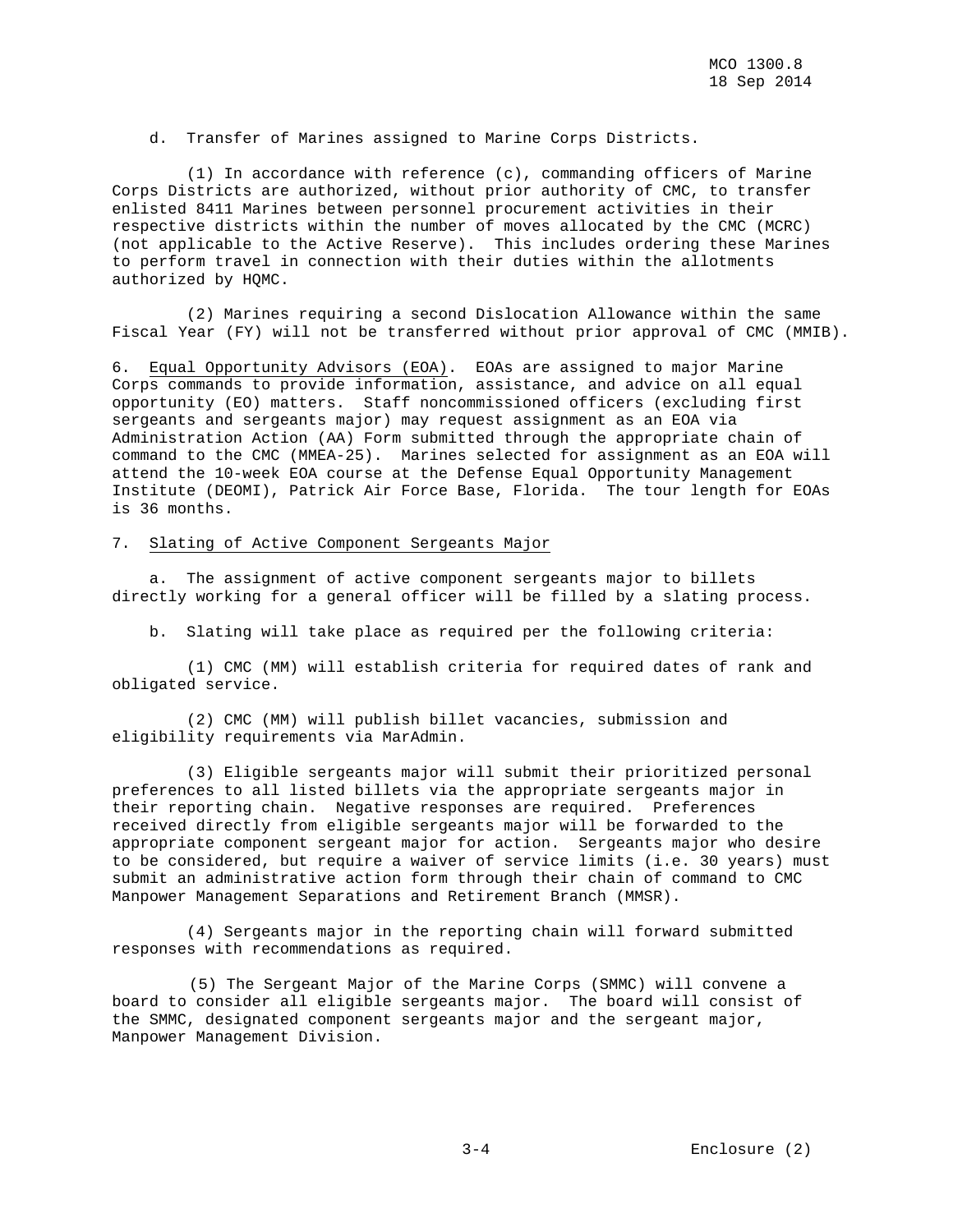(6) The draft slate will be forwarded to the CMC via the Director (MM), D/C M&RA, and Assistant Commandant of the Marine Corps (ACMC). The ACMC will coordinate with the component commanders to obtain their concurrence. Upon final approval, the slate will be published via ALMAR.

 (7) SMMC will designate certain O-6 level billets for special consideration due to their high visibility and mission. These billets will be published via the MMEA 8999 hotfill list as required. CMC (MM) will annually publish a MarAdmin advertising those billets designated as high visibility, along with qualification and submission requirements.

 (8) Sergeants major and first sergeants assigned to intelligence battalions or radio battalions are required to be U.S. citizens and must be eligible for a top-secret security clearance and access to sensitive compartmented information (SCI) predicated upon a single scope background investigation (SSBI).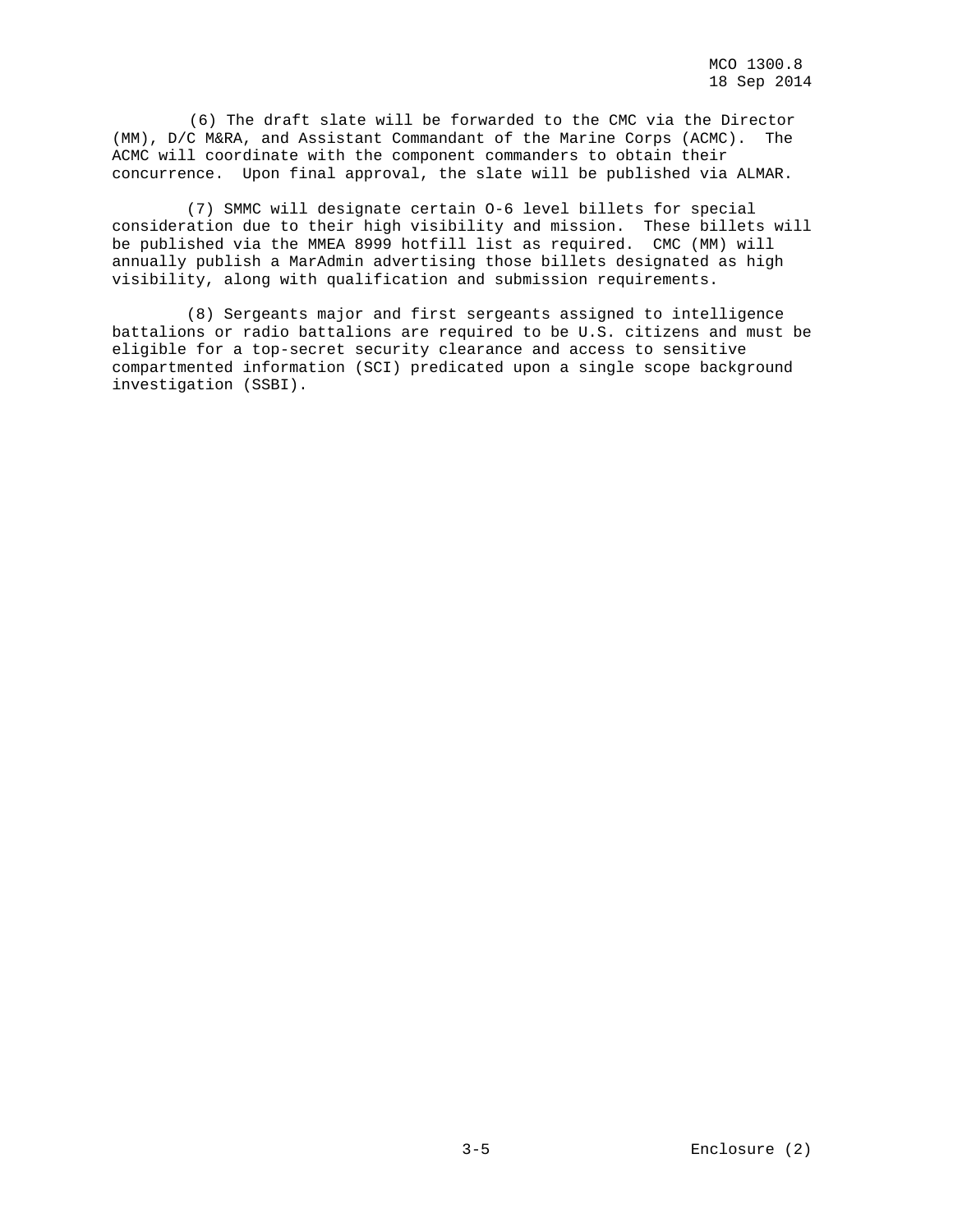#### Chapter 4

#### Female Marines Classification, Assignment and Deployment

1. General. Female Marines will be eligible for employment in all roles except those explicitly prohibited by this Manual. This Manual will be updated as billets and/or MOSs are opened to female Marines.

#### 2. Classification

 a. Female Marines may be classified within any occupational field for which they may be qualified and are not restricted.

 b. Female Marines will not be classified within the following combatant occupational fields: 03 (infantry), 18 (tank and assault amphibian vehicle) and certain specialties within 08XX (artillery).

 c. Female Marines will not be given any MOS requiring a Necessary MOS (NMOS) that is otherwise restricted.

### 3. Operating Forces

 a. Female Marines will not be assigned to the following units or any sub-element thereof unless the statutory notification to Congress has been satisfied for specific billets resident in these units:

- (1) Infantry Regiment
- (2) Artillery Battalion
- (3) Tank Battalion
- (4) Assault Amphibian Battalion
- (5) Battalion Reconnaissance
- (6) Marine Special Operations Company
- (7) Combat Engineer Battalion
- (8) Light Armored Reconnaissance Battalion
- (9) Low Altitude Air Defense Battalion
- (10) Air/Naval Gunfire Liaison Company
- (11) Force Reconnaissance Company
- (12) Ground Sensor Platoon
- (13) Combat Assault Battalion

 b. Female Marines may be assigned to the command element or headquarters of any Marine Air Ground Task Force (MAGTF), division, wing, or logistics group.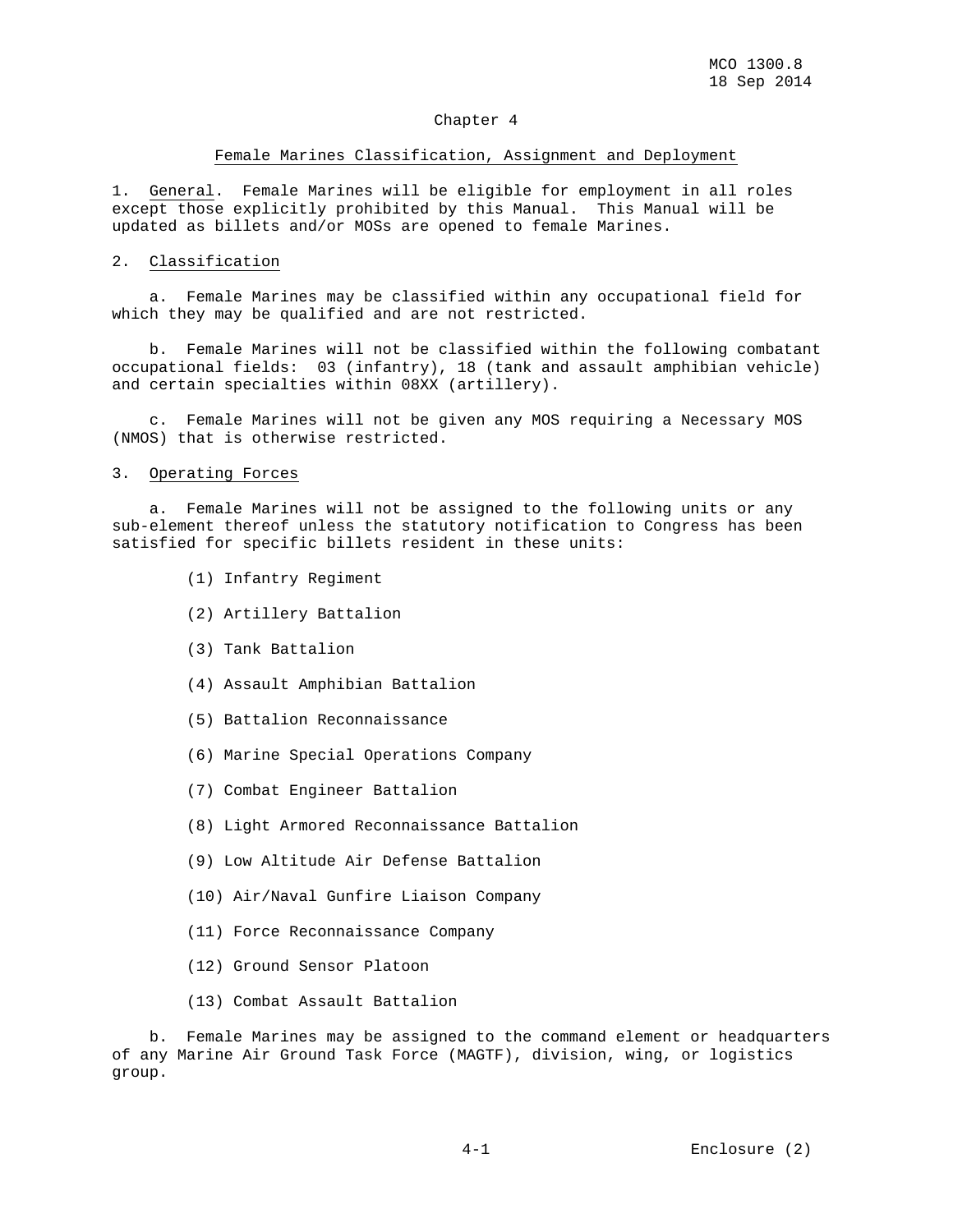c. Female Marines may be assigned to Operating Forces that provide detachments for any element of the MAGTF except for support units/detachments/elements that are expected to maneuver with the infantry regiment or its subordinate units.

 d. Female Marines having a PMOS of 1302 (Engineer Officer) or 1371 (Combat Engineer) will not be assigned to billets below the Marine Division.

4. Supporting Establishment. Female Marines may be assigned to any supporting establishment unit or duty station for which qualified by rank, MOS, or other special criteria.

5. Aviation. Female Marines may be designated as pilots/aircrew members and assigned duties aboard any aircraft.

6. Training Exercises. Female Marines may participate in all MAGTF training exercises provided appropriate transportation and berthing are available. Their participation in the training exercises should be a reflection of anticipated employment in wartime, and the training requirement for all Marines to be fully qualified in their MOS.

7. Reserves and Inspector-Instructor Staffs. The assignment or affiliation of female Marines to integrated billets within MARFORRES units must be consistent with the assignment criteria established in this Chapter for "like" active component units with similar missions.

8. Overseas Dependents-Restricted Assignments. Female Marines are eligible for assignment to overseas dependents-restricted tours of duty based on rank and MOS requirements.

9. Pregnancy. The Marine Corps general policy on pregnancy and parenthood is contained in reference (m). Assignment policies and procedures for pregnant Marines are set forth below:

 a. Pregnant Marines will not be ordered to dependents-restricted or unaccompanied tours.

 b. Pregnant Marines stationed in CONUS and Hawaii will not be detached or reassigned after 36-weeks of pregnancy. Specific instructions relating to PCS orders modifications/cancellation will be obtained from the CMC (MMEA/MMOA/RAM).

 c. Pregnant Marines serving overseas may be reassigned at their normal RTD, provided they do not have to fly after the 28th week of pregnancy per reference (m). Where apparent that the overseas tour of a pregnant Marine will be involuntarily extended because of her condition (i.e., delivery date approximates RTD), the CMC (MMEA/MMOA/RAM) may authorize a tour curtailment. Normally, CMC (MMEA/MMOA/RAM) will not approve early return of an overseasrestricted tour because of pregnancy where the female Marine has completed less than nine months of her tour unless justified and substantiated by a Health Care Provider (HCP).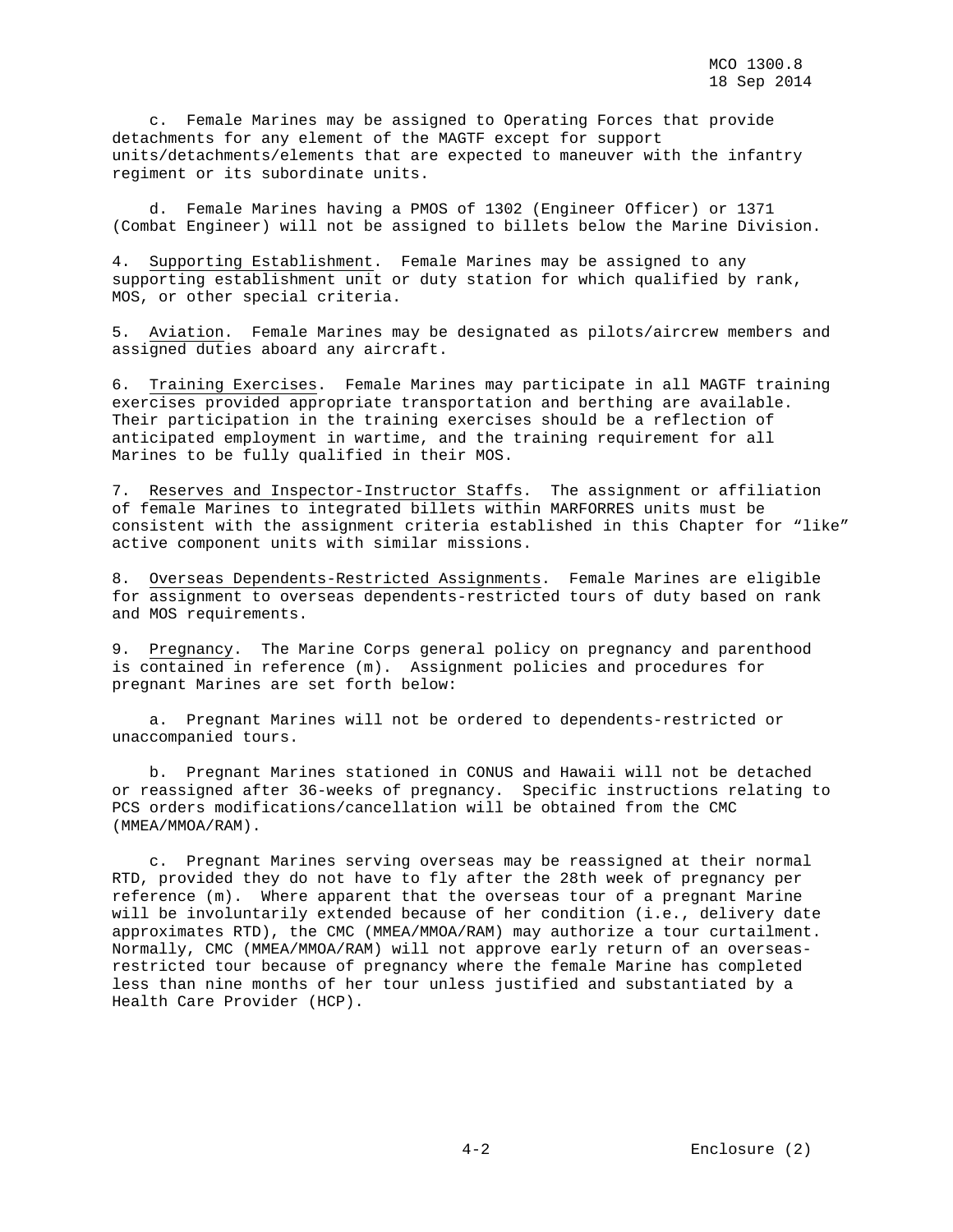d. A Marine on an unaccompanied overseas tour, who is subsequently confirmed pregnant during her tour, will be reassigned if there are inadequate civilian/military medical facilities with obstetrical capabilities and family housing. The new assignment may be to another overseas location in order to receive credit for an overseas tour. A pregnant Marine has no actual entitlement to family housing until she has an eligible family member, and only then if the CMC (MMOA/MMEA/RAM) converts her unaccompanied tour to an accompanied tour. The reassignment will be requested by the command to the CMC (MMEA/MMOA/RAM) and will state the reasons the reassignment would be in the best interests of the Marine Corps and the individual.

 e. Pregnant Marines are non-deployable. Pregnant Marines are afforded a six-month deployment/restricted tour deferment option, from the date of delivery. The option is provided to the Marine, not the commander. The Marine may, however waive the deployment deferment period.

 f. Refer to Chapter 6 of this Order for policies regarding overseas command sponsorship of dependents and dependents who are acquired/noncommand-sponsored while serving overseas.

 g. Refer to reference (m) for other duty restrictions, to include shipboard and aircraft assignments.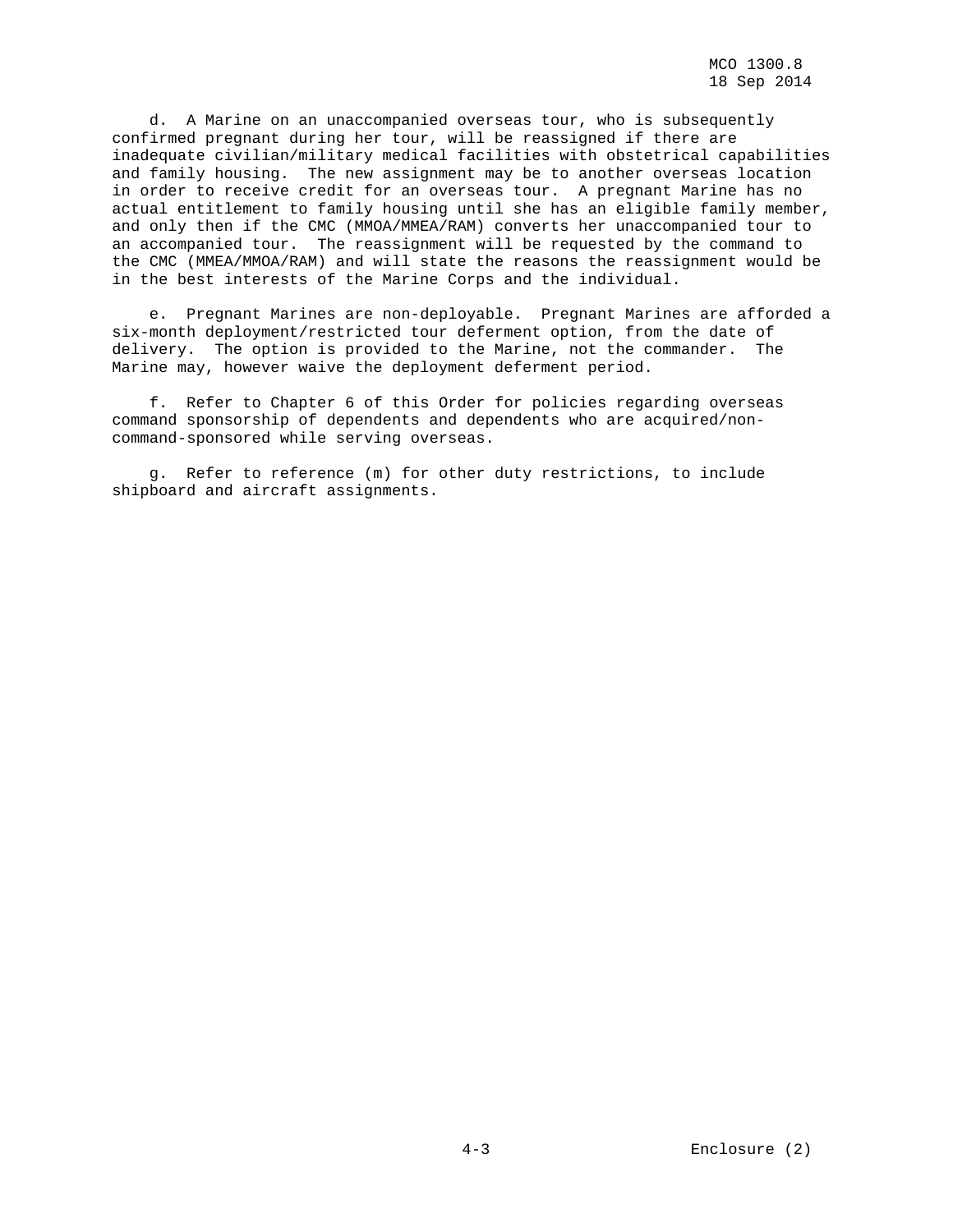## Chapter 5

#### Specific Considerations

1. Dual Military Household Assignment. Although the importance of family unity is recognized, military service by its very nature involves family separation.

 a. When both spouses are active duty service members (and either one or both are Marines), efforts will be made to minimize separations that may be longer than those normally encountered by Marines with civilian spouses.

 b. Military couples will be provided a reasonable opportunity to establish a joint household with due regard to the requirements of the service. It must be recognized that staffing considerations are paramount; there must be a valid requirement (grade and MOS) for the Marine at the spouse's duty station.

 c. Military couples are advised that the Marine Corps' ability to colocate them is sometimes limited, particularly when one is a member of another service. The manpower assignment representatives of both service members must be contacted prior to orders being issued on either member. Additionally, military couples are advised that decisions relating to further service, career development, or family planning must be based on the assumption that co-location is not guaranteed.

 d. Preferential treatment in assignments and duty stations will not be given based on marital status. Military couples may expect normal career assignments to include school, and unaccompanied overseas tours.

 e. To ensure members receive a combined household goods weight entitlement, a statement will be included in their PCS orders to indicate the orders establish a joint household per the provisions of reference (n).

 f. A Marine's spouse who is also a service member must not be considered a family member for assignment purposes.

 g. Military couples who are not stationed within close proximity to each other's duty station may request a transfer for the purpose of establishing a joint household.

 (1) Close proximity is defined, for the purpose of this policy as follows: the distance traveled between the military couples' duty stations is approximately 50 miles.

(2) Requests must be submitted to the CMC (MMEA/MMOA/RAM).

 (3) A request from either member of the military couple will be considered as a request by both and, as such, the transfer of either or both Marines will be considered.

 (4) The service members must be married at the time the request is submitted.

5-1 Enclosure (2)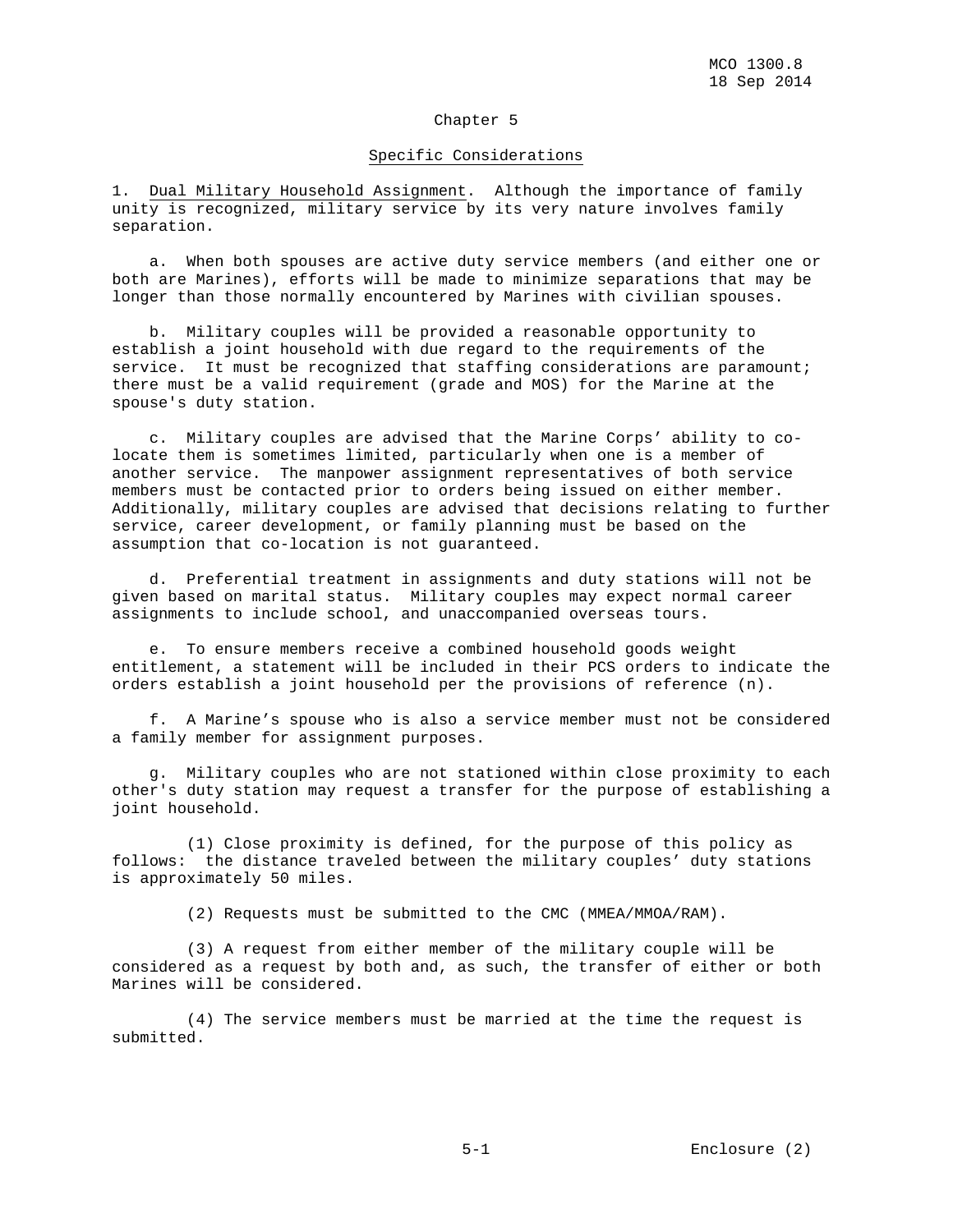(5) Requests to establish a joint household will be favorably considered provided the following conditions exist:

 (a) A valid requirement (grade and MOS) exists for one service member at or in close proximity to the duty station of the other service member.

 (b) The Marine transferring must have completed the CONUS TOS requirements contained in Chapter 1, Paragraph 2, or served a minimum of one year from the date of marriage at the current duty station or, if currently assigned to an overseas area, must have completed the prescribed tour.

 (6) Married personnel accompanied by their dependents/military spouses may not occupy bachelor housing on a permanent basis.

 h. Assignment of a Marine mother to an overseas tour may be deferred for six months from the date of birth of a child when a Marine is directed to a dependents-restricted tour or to an accompanied tour where concurrent travel of the child is denied. In the case of adoption, assignment of one parent of a dual service couple to a dependents-restricted or unaccompanied tour may be deferred for six months following the date the child is formally placed in the home. Marines may waive the deferment if they desire.

## 2. Single Parents

 a. Single parents will be assigned based on the same policies and procedures applicable to all other Marines. The Marine Corps recognizes the unique situations that occur when single parents are assigned to some types of duty and duty stations; however, a preferential assignment policy regarding single parents would create an inequity with other Marines.

 b. A Marine may be processed for discharge by reason of parenthood, per reference (h), if it is determined that the Marine is unable to perform his/her duties satisfactorily or is unavailable for worldwide assignment or deployment.

 c. Marines who become a single parent as a result of unforeseen circumstances, (i.e., death of a spouse) may apply for an assignment deferment or reassignment based on humanitarian/hardship reasons per reference (c).

 d. Assignment of a single Marine mother to an overseas tour may be deferred for six months after the date of delivery when a Marine is directed to a dependents-restricted tour or to an accompanied tour where concurrent travel of the child is denied. Likewise, a single Marine who adopts a child may be deferred from assignment to a dependent-restricted overseas tour or an accompanied overseas tour when concurrent travel is denied, for six months from the date the child was formally placed in the home. Marines may waive the deferment if they desire.

 e. Marines with custody of children must establish a childcare plan per reference (o). Single parents that do not establish a family care plan must be processed for separation in accordance with reference (h).

3. Exceptional Family Member Program (EFMP). Per reference (p), enrollment in the EFMP assists CMC in the proper assignment of Marines to meet the mission of the Marine Corps while ensuring continuum of care for family

5-2 Enclosure (2)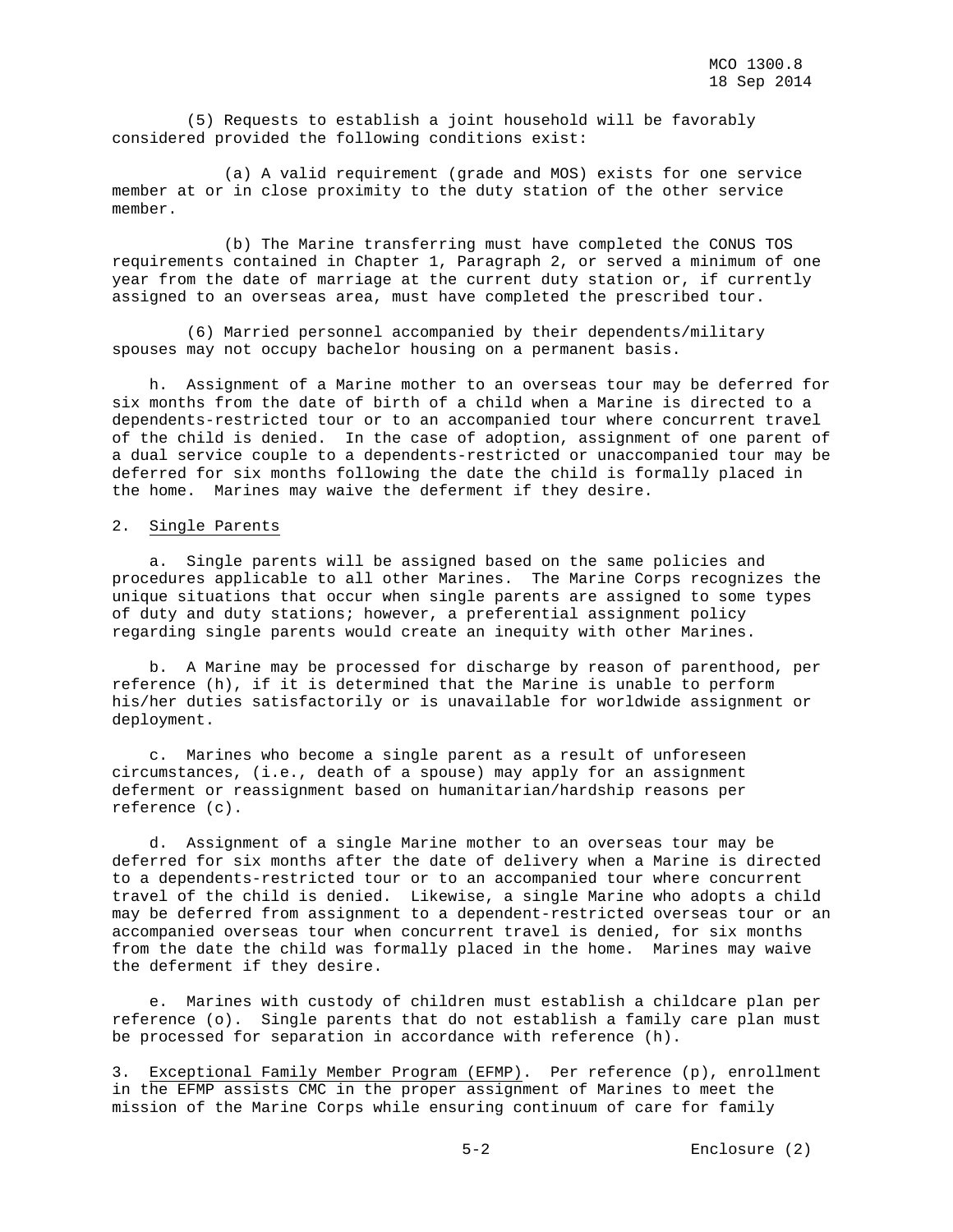member(s) enrolled in the program. The Marine Corps recognizes the unique situations of enrolled families in this program and every effort is made to support those members and their families in the assignment process. Enrollment in the EFMP will not prejudice advancement or promotion opportunities.

#### 4. Temporary Limited Duty (TLD) Status

 a. Per reference (v), Marines in a TLD status may be eligible for PCS orders if the attending physician produces appropriate documentation addressing the following circumstances:

 (1) The Marine can receive the same level of medical treatment at the new Medical Treatment Facility (MTF) as is being received at the current MTF.

 (2) Re-locating the Marine will not, in any way, aggravate or worsen the illness/injury.

 (3) The Marine will most likely return to full duty within no more than two periods of TLD.

 b. Once a Marine has been referred to the Integrated Disability Evaluation System (IDES) for Physical Evaluation Board (PEB) determination, they shall not execute PCS orders, unless approved by CMC (MMSR-4).

5. Formal Military School Instructors. All Marines assigned as instructors at formal military schools are required to have an adjudicated investigation (NAC, NACLC, SSBI) per reference (q). Additionally, Marines assigned as instructors to any Naval Air Maintenance Training Group (NAMTRAGRU) must comply with reference (r).

6. Assignment to Marine Helicopter Squadron One (HMX-1). Reference (s) outlines the selection and screening criteria for HMX-1. All Marines assigned to HMX-1 must meet specific and very stringent criteria. The Commanding Officer, HMX-1, is solely responsible for evaluating and screening Marines to determine their initial qualification for assignment.

 a. Command Element. Marines will be assigned to the HMX-1 Command Element in accordance with Chapter 1 of this Order. The normal tour length for the Command Element at HMX-1 is 36 months. The CMC (MMOA/MMEA) retains the authority to reduce or extend the tour length as necessary.

 b. Presidential Support Detachment. The normal tour length for Marines assigned to the Presidential Support Detachment is 48 months. The CMC (MMOA/MMEA) retains the authority to reduce or extend the tour length when necessary. Only Marines capable of receiving a Yankee White security clearance are eligible for assignment to the Presidential Support Detachment. Prior to selection by CMC (MMEA) and the issuance of orders, HMX-1 Internal Security will determine the clearance eligibility for enlisted Marines.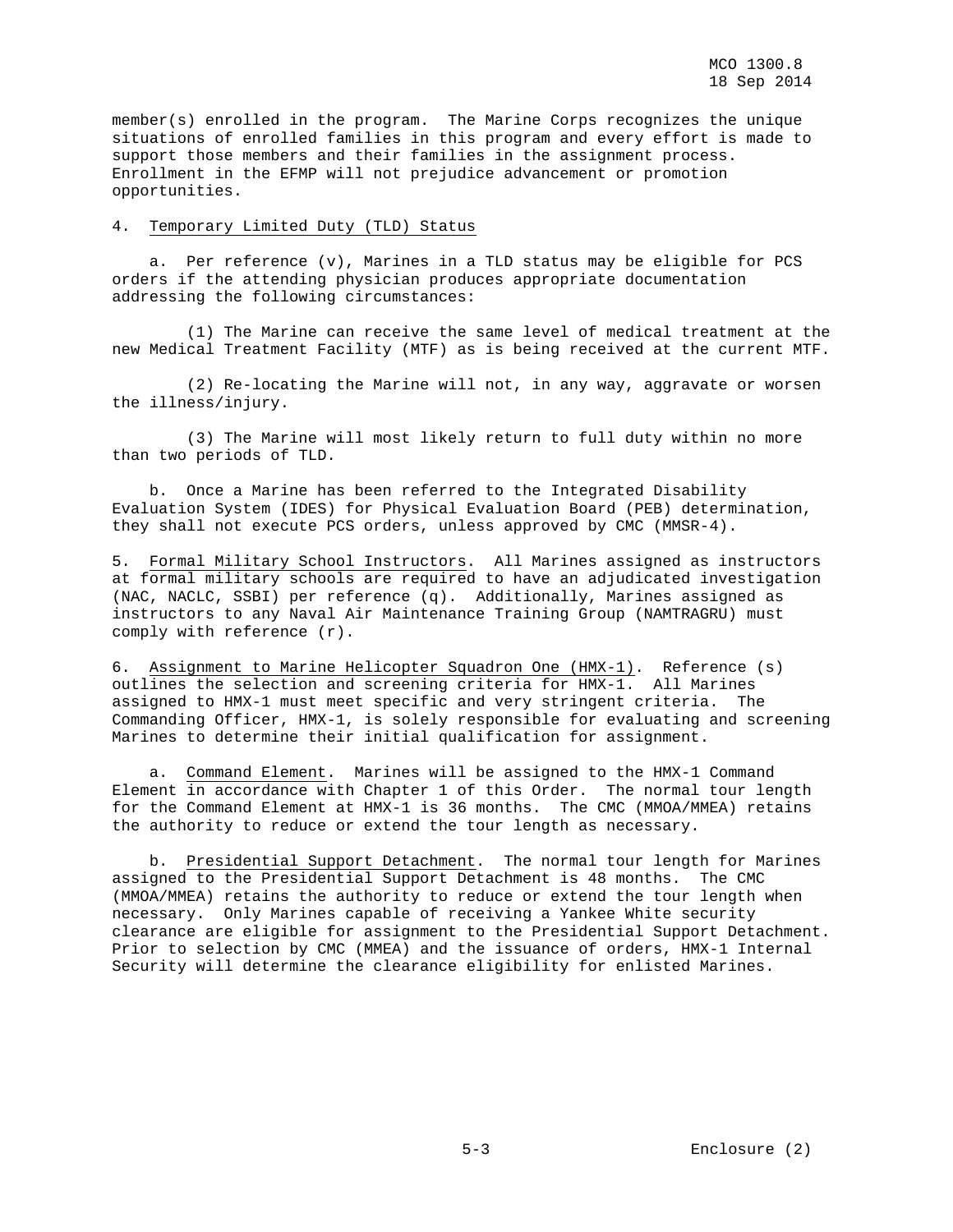c. Non-Presidential Support Detachment. The normal tour length for Marines assigned to the Non-Presidential Support Detachment is 36 months. The CMC (MMOA/MMEA) retains the authority to reduce or extend the tour length when necessary. Marines assigned to the Non-Presidential Support Detachment will be a direct-assign from CMC (MMEA) but are still required to contact HMX-1 Internal Security per reference (s) for screening and clearance requirements.

 d. All individuals in receipt of orders to HMX-1 will be required by orders text to complete a Standard Form 86 (SF86) Questionnaire for National Security Positions and fingerprint card via HMX-1 Internal Security in the timeframe specified by the text and reference (s).

7. Expedited Transfer of Marines Who File Unrestricted Reports of Sexual Assault. Reference (t) outlines the policy and procedures for victims of sexual assault to request temporary or permanent reassignment from their assigned command or base. Upon receipt of the approved request for expedited transfer from CMC (Marine and Family Programs Division, Sexual Assault Prevention and Response (MFB)), the request will be effected by CMC (MMOA/MMEA/RAM).

8. Administrative Reassignment or Transfer of Marines Accused of Sexual Assault or Related Offense. Reference (t) outlines the policies and procedures for administrative reassignment or transfer of Marines accused of sexual assault or related offense. PCS orders should be used to facilitate transfers only in extreme cases, when no other options are available. The Sexual Assault Initial Disposition Authority (SA-IDA) of the accused may authorize and effect intra-unit or unit transfers (i.e. transfers within the same Monitored Command Code (MCC). Only CMC (MM/RA) may effect PCA or PCS orders. An endorsement from the first General Officer in the chain of command of the accused is required if it is determined that PCA or PCS orders for the accused is appropriate. Endorsed requests will be forwarded to CMC (MM/RA).

## 9. Assignment of Sex Offenders

 a. Per reference (u), for the purposes of this Order, the term "sex offender" is defined as a person having been convicted of a criminal offense according to reference (al), and applies to all persons who are required to be registered as sex offenders according to these same guidelines.

 b. Any Marine known as a sex offender per reference (u) must not be assigned outside the 50 United States, and any Marine whose sponsored dependents are sex offenders must not be assigned outside of the 50 United States on accompanied orders, unless waived by the Deputy Commandant, Manpower and Reserve Affairs. This authority may not be delegated. Refer to Appendix B for further guidance regarding screening for overseas assignment.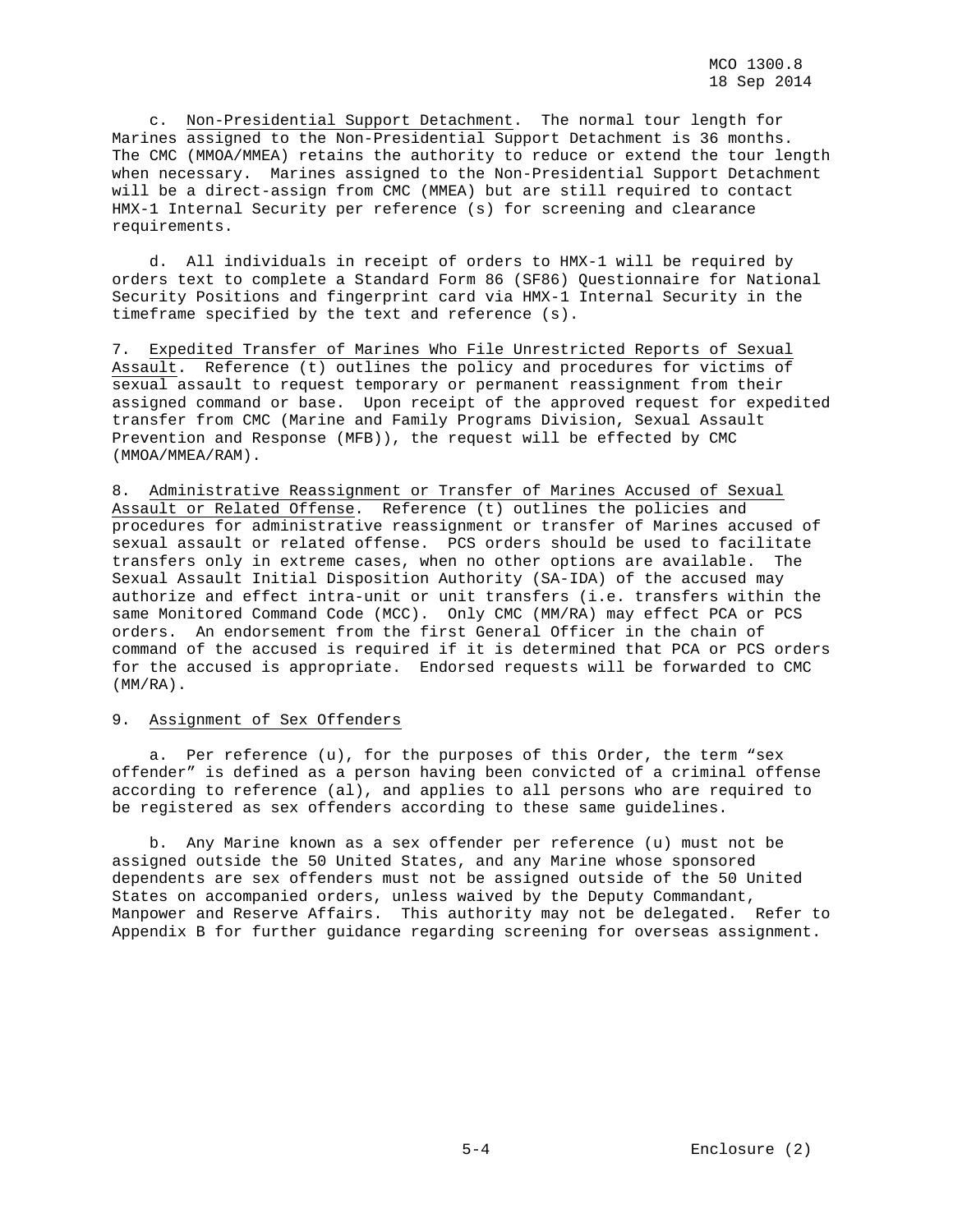## 10. Assignment of Human Immunodeficiency Virus (HIV), Hepatitis B Virus (HBV), and Hepatitis C Virus (HCV) Infected Personnel

 a. In accordance with reference (q), Marines with serologic evidence of HIV or with evidence of chronic HBV or HCV infection shall be referred for medical evaluation regarding continued service and appropriate treatment. If fitness for continued service is in question, Marines will be processed via the IDES for determination of fitness to continue naval service. If the medical facility does not have a fitness concern or the Marine is found fit for full duty by the IDES, Marines will be returned to their unit for duty. If found unfit for continued service by the IDES, Marines will be processed for medical separation.

 b. HIV antibody positive Marines retained on active duty will be assigned to supporting establishment type units within the United States including Hawaii and Alaska, and within one-day ground travel of a Naval Medical Treatment Facility designated by the Surgeon General. Specific assignments will be made on a case-by-case basis taking into consideration medical advice on treatment/evaluation, confidentiality, and humanitarian concerns. Additionally, HIV antibody positive Marines will not be assigned to ship detachments, deployments overseas, extended deployments afloat, individual augments, or special duty assignments. This policy does not prevent HIV antibody positive Marines from embarking on ships for short duration training exercises or from participating in training deployments within the United States or its territories (i.e., a combined arms exercise). The following exception applies per reference (q):

 (1) Selected Marines who are considered to have controlled HIV disease, an established history of medical compliance, and a history of professional attitude may, on a case-by case basis in consultation with the treating HIV Evaluation and Treatment Unit (HETU), Navy Bloodborne Infection Management Center (NMIBC), and CMC (MMOA/MMEA/RAM), be assigned to selected large ships and OCONUS commands as agreed on by all three consultants. The following will be considered:

 (a) There is no demonstrated risk of transmission of disease in normal daily activities.

(b) An investment in training of these members has been made.

 (c) The previous policy of denying deployments has made these personnel less competitive in achieving career milestones.

 (2) These Marines will not be considered for individual augmentee (IA) tours given the austere environments where they potentially could be deployed.

 c. Marines with untreated chronic HBV or HCV infection are not eligible for assignment to deploying units, OCONUS units, or IA tours. Marines who have received treatment and are found by the evaluating Medical Treatment Facility (MTF) to be cured will have no limits on subsequent assignments.

11. Navy Personnel. Navy personnel assigned to Operating Forces units will be subject to the tour lengths listed in the current edition of reference (am) for officer personnel, and reference (an) for enlisted personnel.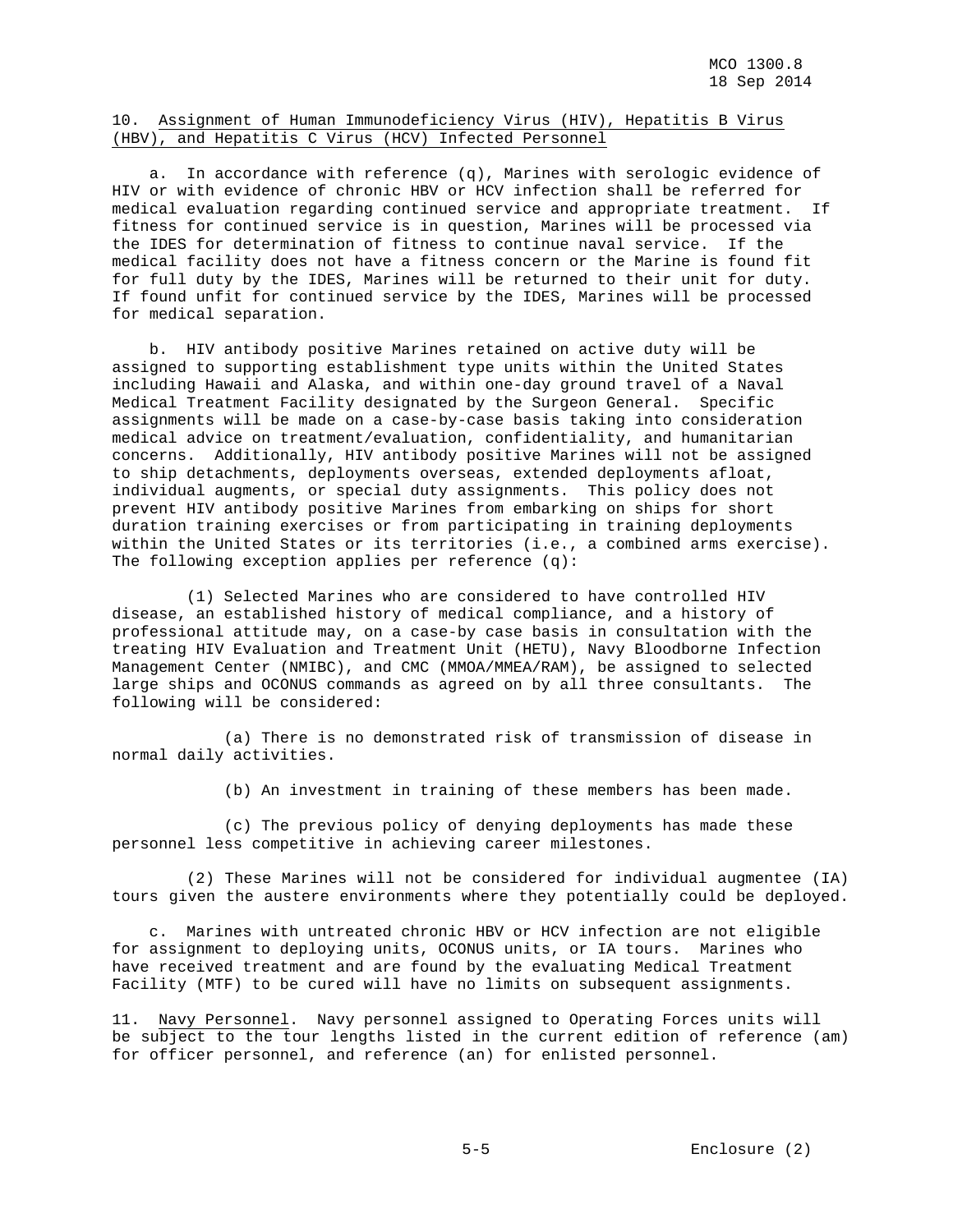### 12. Assignment to Hostile Fire Areas and Sole Surviving Sons/Daughters

 a. Hostile Fire Area Assignment Restrictions. Assignment to duty in hostile fire or imminent danger areas must be shared equitably, when feasible, by all similarly qualified Marines except as follows:

 (1) If a Marine or a service member of the Marine's family is killed or dies while serving in a designated hostile fire area, other service members of the same family must be exempt on request from serving in designated hostile fire areas or, if serving in such an area, must be transferred from there. Similarly, family members must be exempt, on request, when another family member is in a captured or missing status, or is determined by the Department of Veterans' Affairs (DVA) or a military service to be 100 percent physically or mentally disabled.

 (2) Marines qualifying as sole surviving sons or daughters per Appendix A of this Order and requesting non-combat duty, or not waiving a request submitted by a parent or spouse, must be subject to the restrictions in Chapter 6, Paragraph 6 of this Order.

 (3) Assignment of conscientious objectors must be subject to the restrictions in the current edition of reference (w).

 (4) Requests for combat deferment must be submitted in writing to CMC (MM) within 15 days of receiving orders, assignment instructions, unit alert or scheduled movement. Requests for combat exemption may be submitted anytime. Marines submitting either request will be held in place until action on his or her application is finalized.

 b. Family Members. For the purposes of assignments per paragraphs 1 and 6 of this Chapter, family members include the following:

 (1) Parent. This includes stepfather, father by adoption, stepmother, mother by adoption, or those who have stood in loco parentis for at least five years before death to the service member or former service member.

 (2) Brothers and Sisters. This includes stepbrothers, brothers by adoption, half-brothers, stepsisters, sisters by adoption, or half-sisters.

(3) Spouse.

(4) Children

- (a) Legitimate child.
- (b) Legally adopted child.

 (c) Stepchild, if a member of the household at the time of death of the service member or former service member.

 (d) A child of a female service member or a female former service member born out of wedlock.

 (e) A child born out of wedlock to whose support a male Service member is ordered or decreed judicially to contribute, decreed judicially to be the father, or must acknowledge in writing under oath that he is the father.

5-6 Enclosure (2)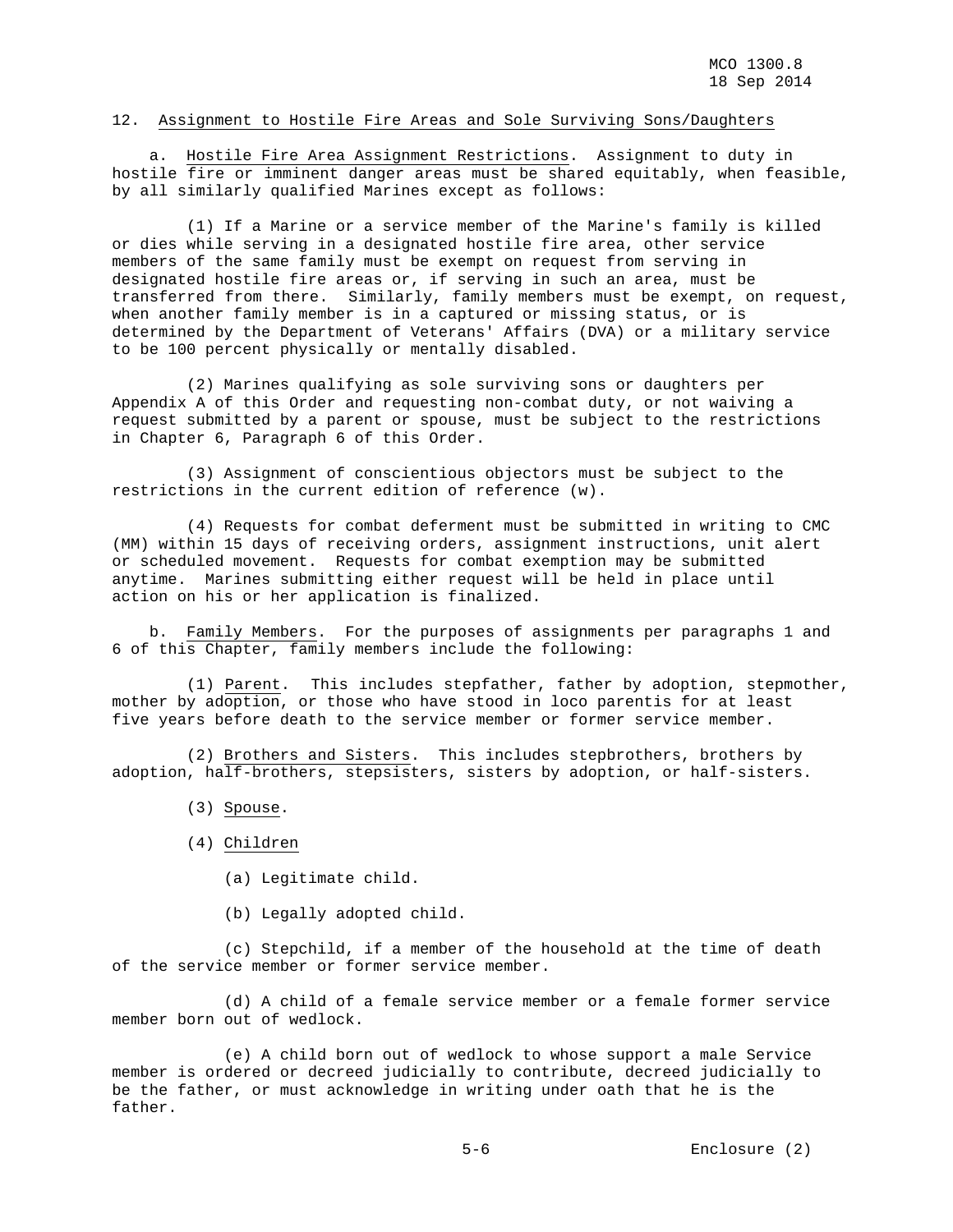(f) A person for whom the Service member stood in loco parentis for at least five years.

## c. Wounded Marines

(1) Restrictions

 (a) Marines who have been hospitalized outside a hostile fire area 30 days or more due to wounds resulting from combat service must not be returned to such service during the prescribed tour in which they were wounded.

 (b) This provision does not apply to personnel hospitalized due to injury, accident, or illness not attributable to hostile fire action. Marines in this category will be returned to the hostile fire area when medically qualified.

 (c) Hospitalization aboard a hospital ship stationed within a designated hostile fire area is considered hospitalization within the hostile fire area.

## (2) Waivers

 (a) Marines may request a waiver of the preceding restriction and volunteer to return to a hostile fire area if medically and mentally qualified. Based on the severity of the injury, psychiatric review will be conducted prior to returning a wounded Marine to combat in the same area where the injury was obtained. The request will be forwarded to the CMC (MMEA/MMOA/RAM) via the Marine's commanding officer. The request will contain a fitness for duty in a combat zone finding by competent medical authorities attesting to the Marine's physical and mental well-being and must contain the following statement signed by the Marine:

 "Having been hospitalized (number) days, I request reassignment to (designated hostile fire area) in the same manner as if I had not been wounded."

 (b) Final determination on requests for waivers will be made by the CMC (MMEA/MMOA) after giving full consideration to the best interests of the Marine Corps and the individual Marine.

 (3) Eligibility for Subsequent Hostile Fire Area Assignment. Marines who have been hospitalized as described in Paragraph 3.a.1 of this Chapter are eligible for subsequent combat tours, if required, on an equitable basis with other Marines who have been credited with a combat tour.

 d. Reporting Date Last Tour Combat (LAST TOUR CBT). The date LAST TOUR CBT must be entered in the MCTFS per the MCTFSPRIUM.

 e. Credit for a Complete Tour Hostile Fire Area. The minimum time to receive credit for a complete tour in a hostile fire area is six consecutive months (180 consecutive days).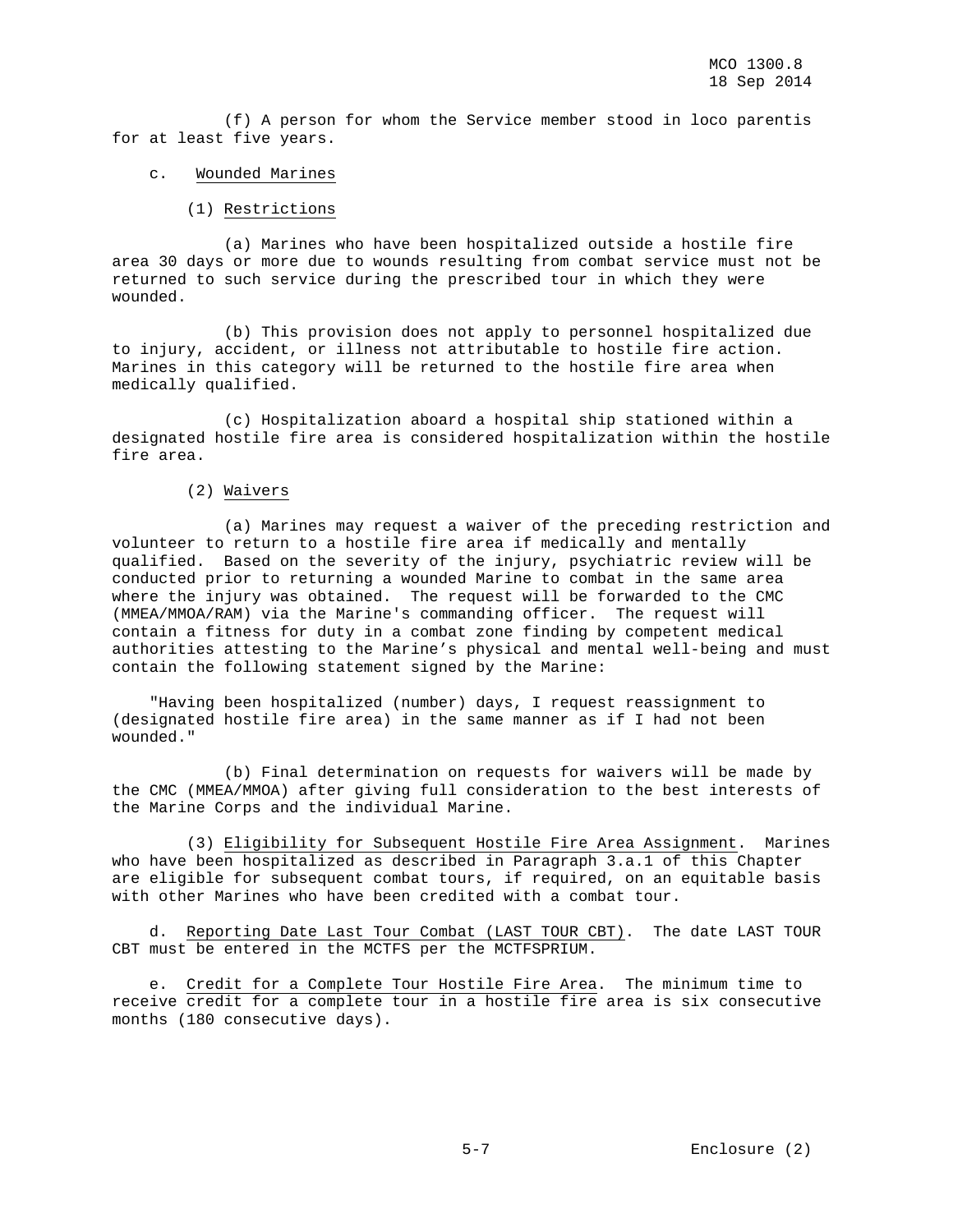## f. Assignment of Sole Surviving Sons/Daughters

 (1) Eligibility Criteria. A Marine acquiring or retaining sole surviving son or daughter status, as defined in Appendix A, must not depend on the existence of any other living family member, including a sole surviving son with one or more surviving sisters or including a sole surviving daughter with one or more surviving brothers. The continued existence of a family unit must not be required for qualifying as a sole surviving son or daughter. The Marine may qualify as a sole surviving son or daughter through either the Marine's father or mother. The parent through whom the Marine seeks to qualify need not be living, but the Marine must be the only remaining son or daughter, natural or adopted, of that parent.

## (2) Assignment Restrictions

 (a) A Marine who is a sole surviving son or daughter must not be assigned to any overseas area designated as a hostile fire or imminent danger area or to duties involving actual combat with the enemy including assignment to sea duty aboard ships operating in a sea area designated a hostile fire area, unless he/she volunteers and requests a waiver.

 (b) A parent or spouse may request restrictive assignment of a sole surviving son and/or daughter, i.e., assignment to an area outside a designated hostile fire area; however, such a request may be waived by the individual Marine concerned. Upon a request approval, a sole surviving son and/or daughter must not be assigned to any overseas area designated as a hostile fire or imminent danger area or to duties that regularly may subject him/her to combat with the enemy. When a sole surviving son and/or daughter is serving in a hostile fire or imminent danger area or when performing combat duties, the sole surviving son and/or daughter will be reassigned upon request approval for assignment restriction.

 (c) A Marine who voluntarily enlists, reenlists, or extends the period of active duty with the Marine Corps after the date of notification of the family casualty on which the sole surviving status is based, must be considered as having waived the rights for the restrictive assignment provisions under this paragraph. Refer to Paragraph f (5) of this Chapter for specifics regarding commissioning, appointments, enlistments, extension of enlistments, or reenlistments.

 (d) A Marine who has waived the status as a sole surviving son or daughter may request reinstatement of that status at any time.

 (e) This policy does not prevent the assignment of sole surviving sons and/or daughters to overseas areas where combat conditions are nonexistent.

## (3) Requests

 (a) Requests for restrictive assignment made by a Marine will be submitted to the CMC (MM/RA), via commanding officers, for final action.

 (b) Request for restrictive assignment of a Marine made by a parent or spouse will be submitted directly to the CMC (MM/RA). Final action on such requests will be taken only after the Marine concerned is afforded ample opportunity to waive rights as a sole surviving son or daughter.

5-8 Enclosure (2)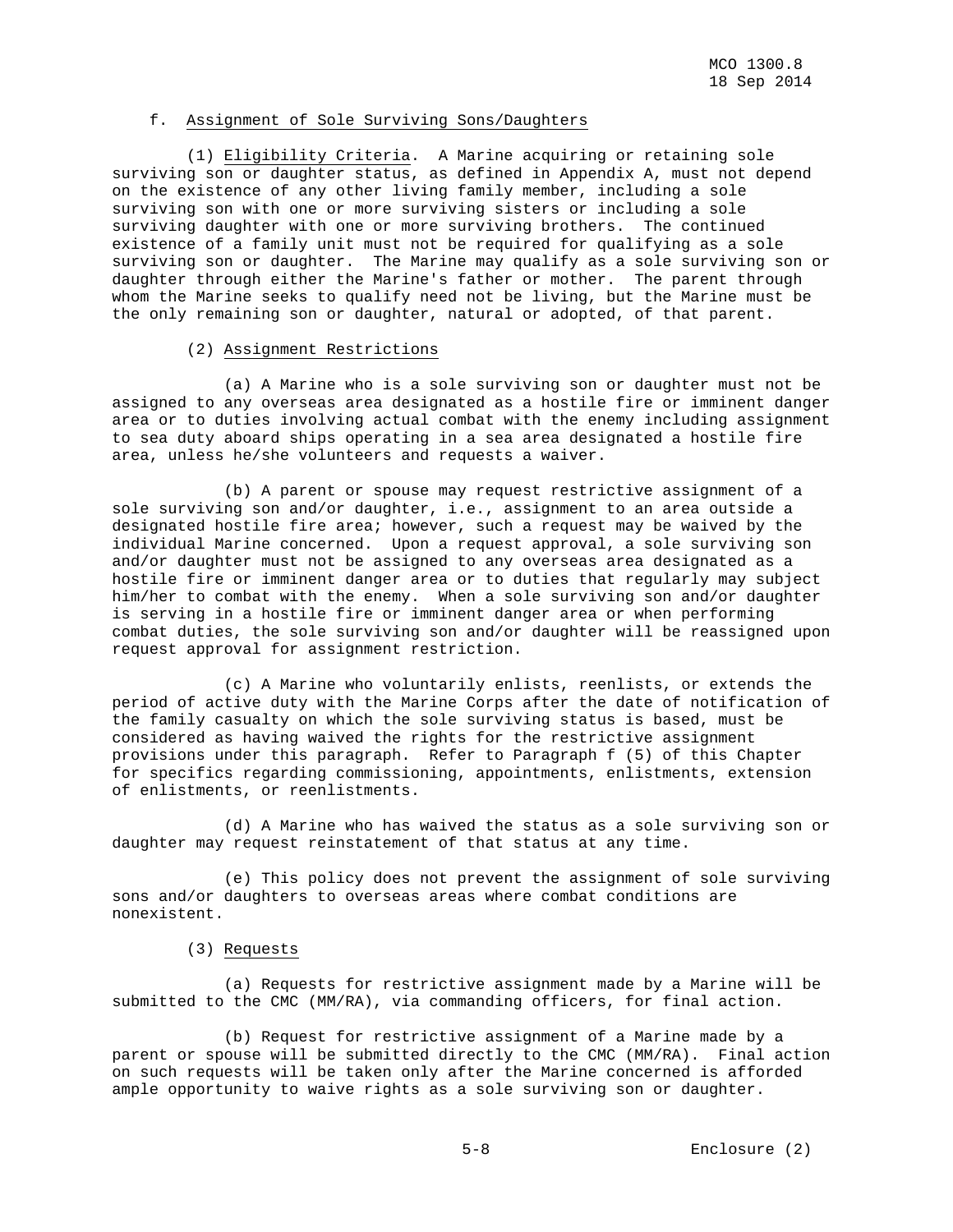(c) All requests will include the following:

 1. An affirmative statement from the applicant that the Marine concerned is a sole surviving son or daughter as described herein for the purpose of restrictive assignment.

 2. Full name, grade or rating, social security number (SSN), date of birth, and branch of service of each member of the Marine's family killed, captured, missing in action, or permanently disabled as a result of hazards incident to service in the armed forces, together with documentation as to date of such occurrence. In the cases of persons other than those killed, the person's present status, e.g., where captured, VA hospital locations, etc., and in cases of natural death, a photo static copy of proof of such death will be required.

 (4) Waiver/Reinstatement of Designation as a Sole Surviving Son/Daughter

 (a) A Marine may request a waiver of privileges as a sole surviving son or daughter. The request will be submitted to the CMC (MM/RA) via the commanding officer. The request must contain the following statement:

 "I hereby waive my rights to restrictive assignment as a sole surviving son/daughter per MCO 1300.8."

 (b) A Marine who has waived status as a sole surviving son or daughter may request reinstatement of that status at any time. Requests for reinstatement of that status will not provide a basis for discharge at the Marine's request but will qualify the individual for the assignment restrictions contained in Paragraph 6.b of this Chapter. Final disposition as to assignment/retention of Marines who request reinstatement of sole surviving son or daughter status will be determined by the CMC (MM/RA). The following statement must be signed and submitted to the CMC (MM/RA) by the Marine requesting reinstatement of sole surviving son or daughter status:

 "I hereby revoke the waiver of my sole surviving son/daughter status and request reinstatement of that status per MCO 1300.8."

 (c) A Marine who has waived rights as a sole surviving son or daughter to qualify for enlistment in the Marine Corps and has not been officially designated a sole surviving son or daughter by the CMC (MM) must include all information required by paragraph 6.c of this Chapter in the request for reinstatement of rights.

 (d) Notation in the Service Record. Make appropriate entries concerning the designation as a sole surviving son or daughter and revocation of this designation on page 11 of the service record per reference (k).

 (e) Unit Diary. Appropriate unit diary entries reporting the duty limitation must be submitted per the MCTFSPRIUM.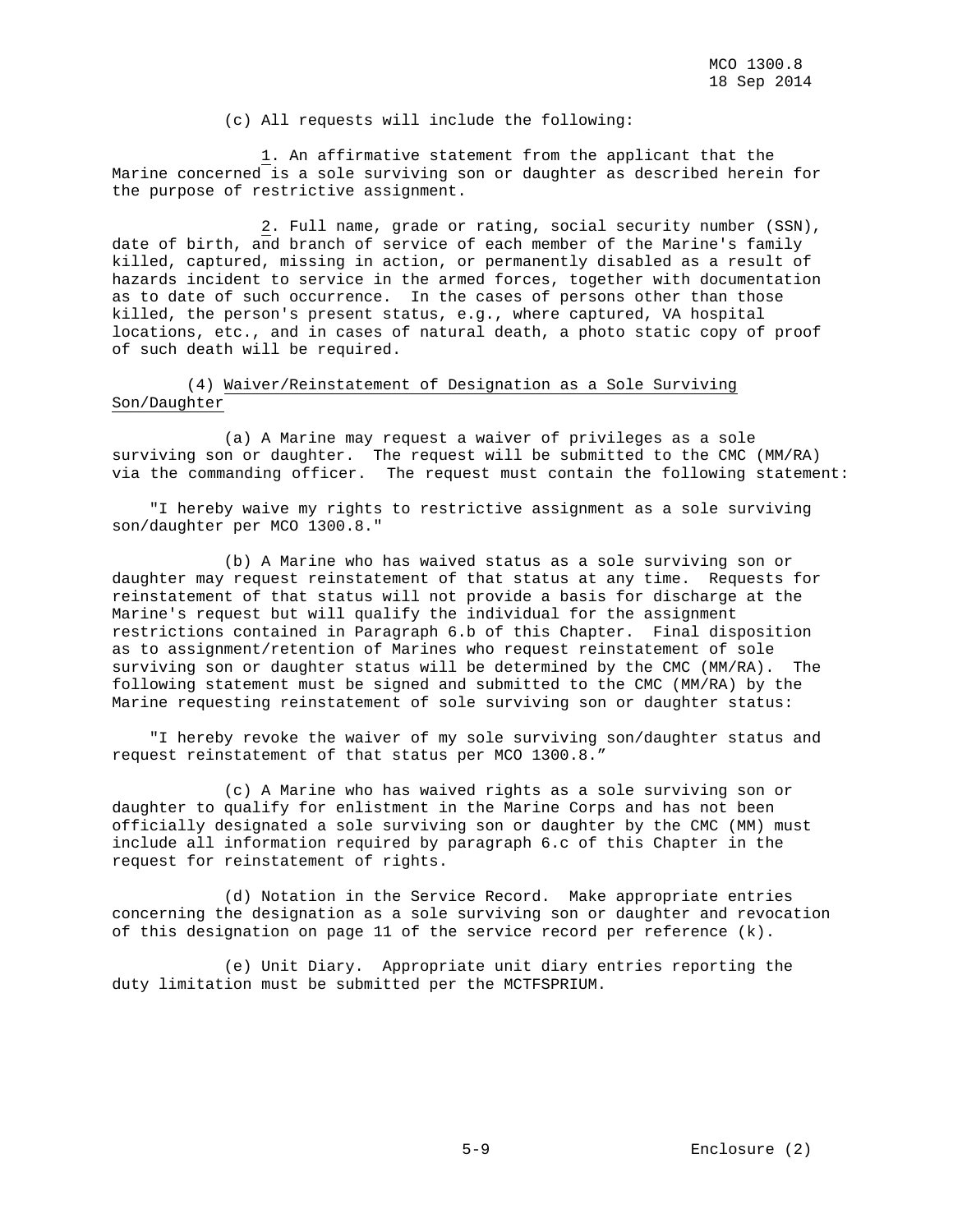(5) Commissioning, Appointment, Enlistment, Extension of Enlistment, or Reenlistment

 (a) A sole surviving son or daughter is not eligible for enlistment, extension of enlistment, or reenlistment unless the privileges provided herein are waived. This policy also applies to commissioned officers.

 (b) In all cases where an applicant for enlistment, extension of enlistment, or reenlistment indicates that the individual's father/mother and/or brothers/sisters are deceased, captured, missing, or disabled, the recruiting officer or commanding officer will ensure that the applicant is thoroughly questioned about the circumstances of such deaths and briefed on the contents of this Order to verify the applicant's sole surviving son or daughter status.

 (c) Prior to executing an oath of enlistment or agreement to extend, the Marine must execute the appropriate waiver as contained in reference (x) and Paragraph 6.d of this Chapter.

 1. A notation of this waiver will be made in the "Remarks" section of the Department of Defense Form 1966/4 (DD Form 1966/4), Record of Military Processing – Armed Forces of the United States, and the Marine's original signed waiver will be forwarded to the CMC (MPP/CMT) with the Department of Defense Form 4 (DD Form 4), Enlistment/Reenlistment Document -- Armed Forces of the United States.

 2. The execution of another waiver is unnecessary upon the extension of enlistment or reenlistment if a previously executed waiver has been entered on the DD Form 1966 or page 11 of the service record.

 (d) The provisions of this section are intended for the benefit of the Marine Corps only and are not intended to confer any benefits or rights, such as the right to discharge, to an individual who enlisted or extended in violation of requirements set forth in this paragraph.

 (6) Discharge. Policy for discharging sole surviving sons or daughters as contained in references (h) and (x).

#### g. Concurrent Assignment of Family Members to Same Unit or Ship

 (1) Same assigning of service members of the immediate family to the same unit or ship in a hostile fire area are not prohibited and may be approved where a military requirement exists and good order and discipline are upheld.

 (2) Requests for reassignment to a different unit or ship in a hostile fire area may be approved for all but one member of the same immediate family.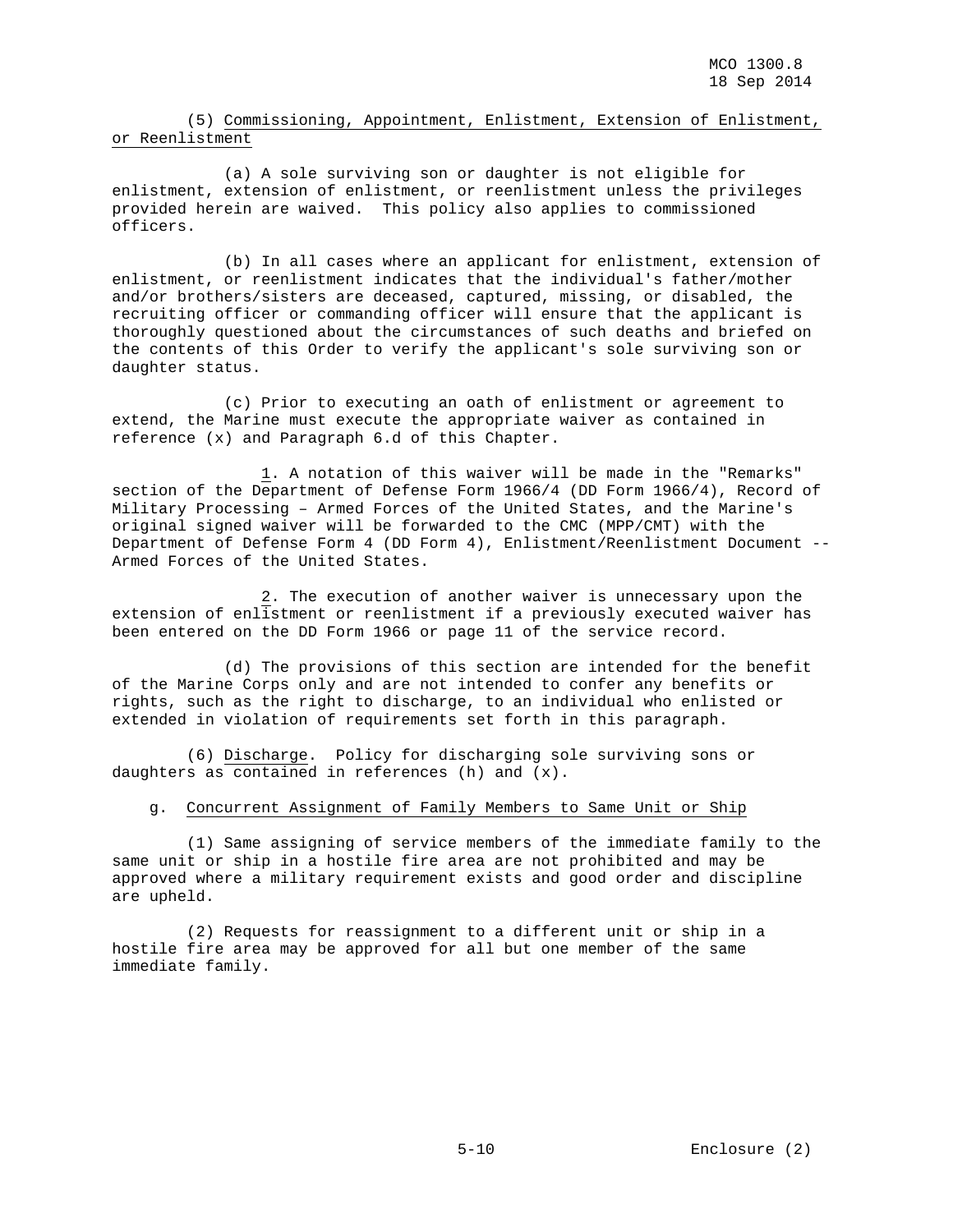## Chapter 6

## Overseas Assignments

1. General. Reference (f) stipulates that no member of the Armed Forces must be assigned to active duty on land outside the United States, and its Territories or Possessions, until he or she has completed basic training requirements of the Armed Force of which he or she is a member. The Marine Corps will ensure equitable distribution of overseas assignments. With the exception of unit moves, every effort must be made to minimize the periods of forced family separation and the adverse effects of overseas service that may be encountered by Marines and their dependents. Tour length will be approved before departure of the Marine or their dependents to an overseas location.

2. Overseas Screening. The overseas screening process may take up to 60 days or more; therefore Marines shall commence overseas screening immediately upon receipt of orders. In order to ensure the Marine reports to the overseas station by the required date, the importance of complete and timely screening cannot be over-emphasized. Commanding officers must ensure Marines are qualified for overseas assignment per reference (y) and Appendices B through D of this Order. The commanding officer's recommendation for disposition of orders and availability for worldwide assignment shall not be delegated. Marines and dependents of Marines assigned to Hawaii or Alaska do not require screening. Dependents of Marines assigned to unaccompanied or dependent-restricted tours do not require screening.

 a. If the Marine or family member(s) is not qualified to execute the orders, the detaching command will notify the CMC (MMEA/MMOA/RAM) within 5 days of the determination. Commanding officers may not waive requirements for overseas medical and educational screening. Assessments must be as detailed as possible to permit equitable determination.

 b. If an accompanied tour is authorized and desired by the Marine, the Marine's dependents must be screened as well. Dependents must become command sponsored in order to officially accompany the Marine to the overseas location. Command sponsorship shall only be granted after completion of overseas suitability screening and include only those dependents who have received a favorable determination regarding their medical and educational suitability. Coordination for both transoceanic travel and transportation for a Marine's dependents and household goods (HHG) will not commence prior to completion of successful screening and granting of area clearance. Note: the average medical screening process for a family takes between 50 and 60 days. Screening is valid for 12 months from the date of completion.

 c. Commanding officers must ensure Marines desiring to serve an accompanied tour are family advocacy screened for open Severity Level III and above substantiations of domestic and/or child abuse. This screening enhances the stability for Marines and their units, and can offset the costs of Early Return of Dependents when overseas location services are inadequate to meet the needs of the Marine or family members. Individual Marines who have successfully completed mandated treatment for Level III and above substantiated incidents of domestic and/or child abuse, and have experienced no subsequent incidents of abuse for six months are considered qualified for overseas duty.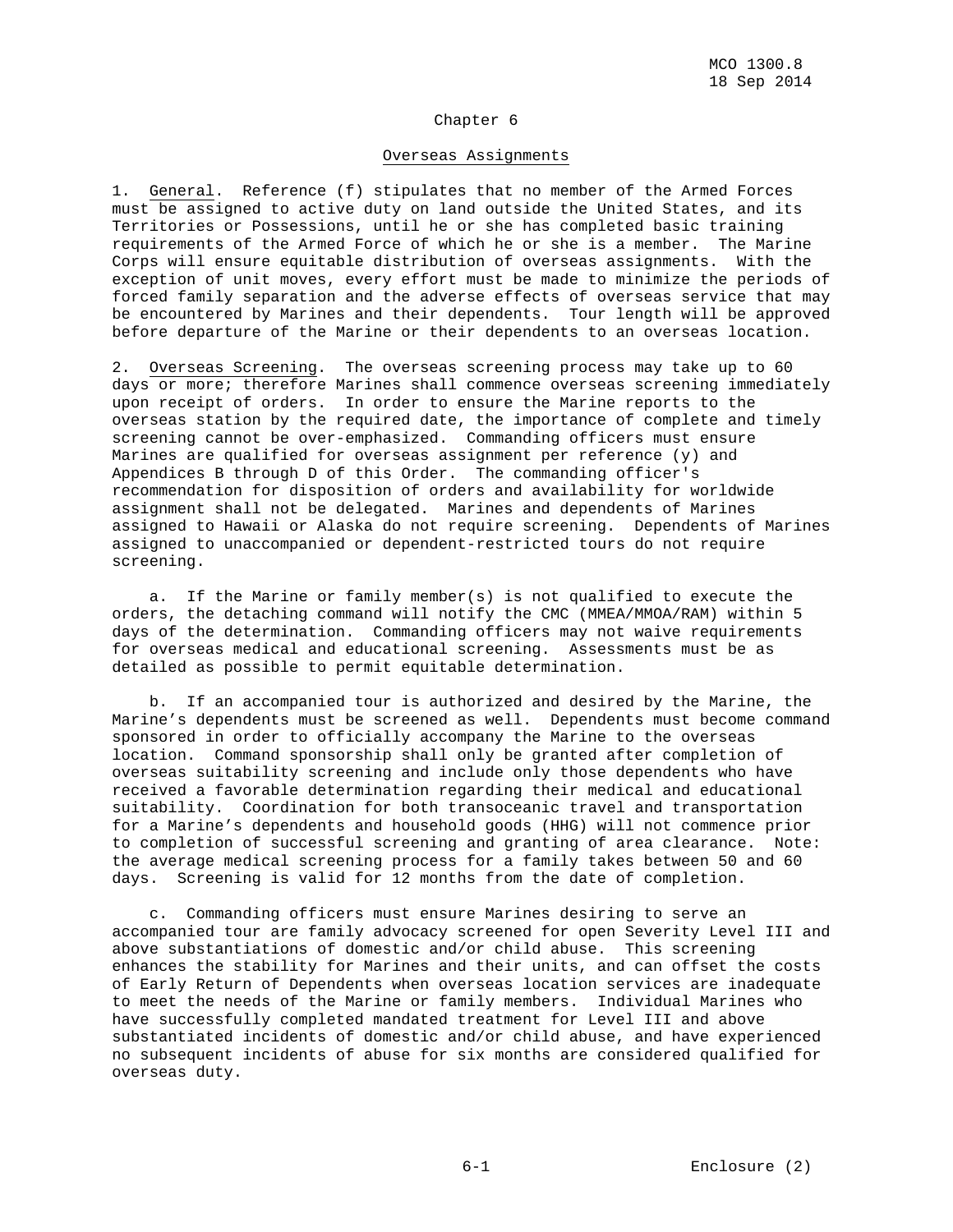d. Marines who have experienced no drug or alcohol-related incidents following successful completion of a formal treatment program are considered qualified for overseas duty. Refer to reference (z).

 e. Commanding officers must ensure Marines meet the requisite security clearances for the overseas tour. Marines who are in receipt of a Letter of Intent or Determination to deny or revoke security clearance eligibility should not PCS until either the Department of the Navy Central Adjudication Facility (DONCAF) favorably adjudicates all issues and issues a letter so stating, or the appeals process is completed. Failure to delay such PCS orders risks transferring Marines into positions requiring clearance eligibility when Marines may not have the required eligibility for a length of time or may be stripped of clearance eligibility entirely if the Personnel Security Appeals Board (PSAB) rejects the appeal. Marines slated for an overseas assignment whose personnel security investigation (PSI) will expire while stationed overseas are required to submit a PSI upon receipt of PCS orders. This will allow the U.S. Office of Personnel Management (OPM) to conduct the required PSI prior to the service member's transfer.

 f. Commands must comply with the provisions of the EFMP, if applicable. Enrollment in the EFMP does not in itself preclude a Marine from serving an overseas tour.

## 3. Obligated Service

 a. Prior to detachment for transfer overseas, the losing command must ensure a Marine ordered to an overseas duty station has sufficient obligated military service to complete the prescribed tour length. Sufficient obligated military service for an overseas tour means that the Marine must have, on the date departing CONUS or other port of departure, enough active duty service remaining from the date the individual departs CONUS or other port of departure to complete the prescribed day-for-day overseas tour length. For example: a prescribed 12-month tour requires 365 days remaining from the date the individual departs CONUS or other port of departure. A prescribed 36-month tour requires 1,095 days. Refer to Chapter 3 of this Order for further guidance regarding assignment of First-Term Marines.

 b. Exceptions to the preceding policy statement must be approved by the CMC (MMEA/MMOA/RAM). Normally, the CMC (MMEA/MMOA/RAM) will waive no more than 30 days of the prescribed day-for-day overseas tour.

 c. Career enlisted Marines are expected to reenlist in order to gain required obligated service to serve the specified tour length.

 d. If a Marine reports to an overseas duty station without sufficient obligated service to complete the prescribed tour, the joining command will immediately notify the CMC (MMEA/MMOA/RAM) and the detaching command by message. In addition, the following instructions are provided:

 (1) Counsel the Marine and afford the opportunity to extend/reenlist in order to have sufficient obligated service to complete the prescribed tour.

 (2) Marines declining to extend/reenlist who have an EAS within 30 days of the prescribed tour length will be retained at the overseas duty station for the duration of their obligated service and will be returned to CONUS in enough time for normal separation processing, i.e., 10 days prior to EAS.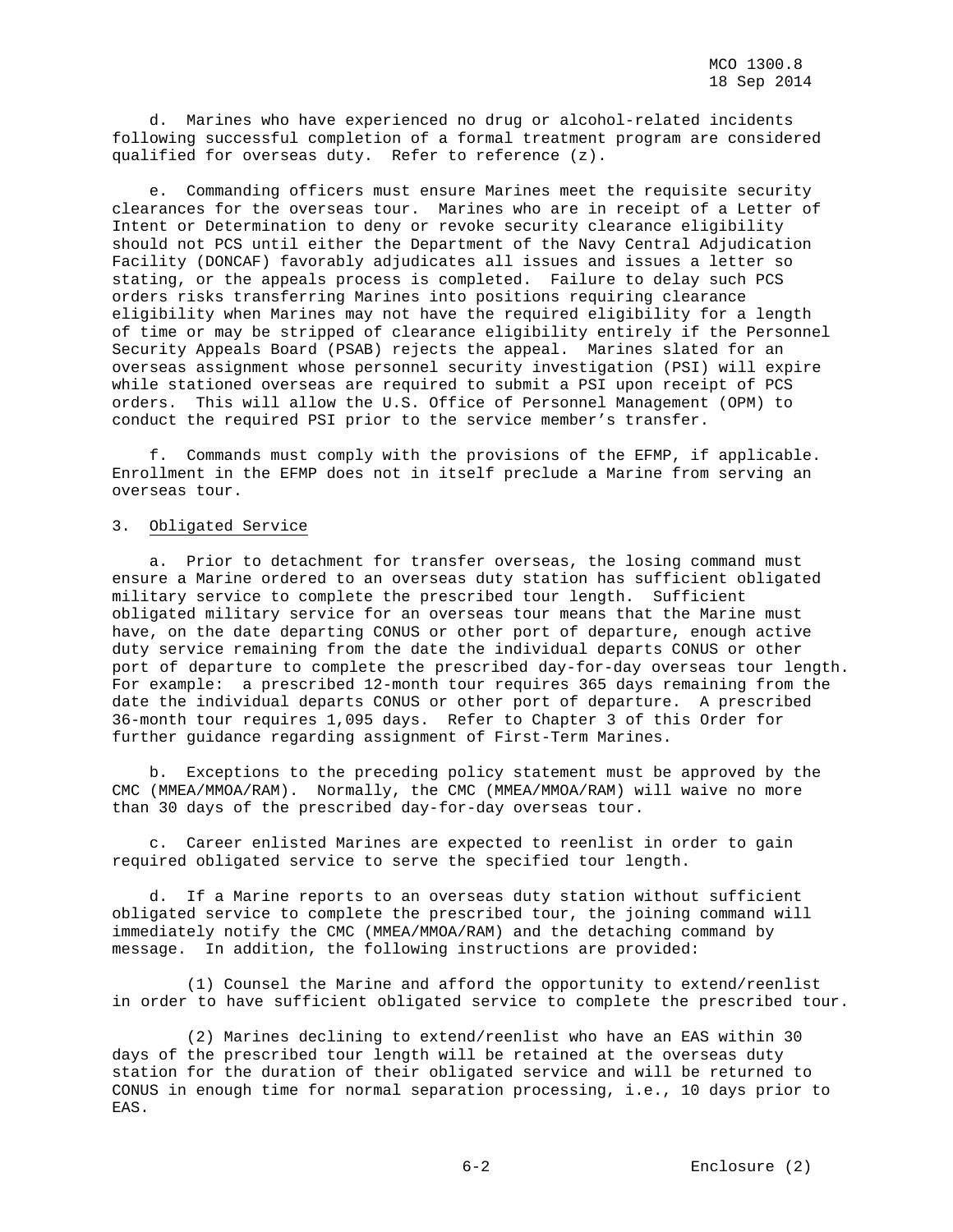(3) For Marines with an EAS of 30 or more days short of the prescribed tour length who decline to extend/reenlist, instructions must be requested by message to the CMC (MMEA/MMOA/RAM) indicating the desires of the individual regarding retention on station.

 (4) Career enlisted Marines transferred to CONUS for discharge prior to the completion of the prescribed tour length because they will not extend/reenlist will be informed that they cannot extend/reenlist after their arrival in CONUS. These Marines will sign a page 11 entry per reference (k). A signed copy of the page 11 entry will be expeditiously forwarded to the CMC (MMEA, MMRP, and RAM). Upon separation, career enlisted Marines will be assigned a RE-3O reenlistment code and will be separated per reference (h).

4. Area Clearance. Service-specific travel clearance and entry requirements must be met before requesting personnel travel clearance, if required, through the Aircraft and Personnel Automated Clearance System (APACS) as directed in the Department of Defense Foreign Clearance Guide (FCG). Per reference (aa), requests for personnel travel clearance (i.e., country, theater, and special area clearance) associated with overseas PCS assignments will be processed per the FCG, available at the following website: https://www.fcg.pentagon.mil/fcg.cfm.

 a. Normally, personnel in receipt of overseas PCS orders do not require personnel travel clearance. However, each country has unique travel clearance and entry requirements that must be met prior to initiating travel. Losing commands are required to initiate necessary action. Upon receipt of overseas PCS orders and successful overseas suitability determination(s) for dependents, Marines and their servicing Installation Personnel Administration Center (IPAC)/admin office will review and initiate the actions necessary to comply with the personnel travel clearance and entry requirements for the specific country of the pending overseas assignment. In addition, Marines, with support from their IPAC, are also required to comply with any additional specific travel clearance and entry requirements that may be levied by the local activity/installation commander prior to initiating travel.

## b. Roles and Responsibilities

 (1) CMC (MMOA/MMEA/RAM). Modify or cancel overseas PCS orders if personnel travel clearance and/or entry requirements are not approved. If command sponsorship or dependent entry is denied, orders will be converted from accompanied to unaccompanied or dependent-restricted. If the Marine is denied personnel travel clearance, orders will be cancelled or modified appropriately.

 (2) Individual Marine. Upon receipt of overseas PCS orders, immediately complete the requirements contained in Appendices B through D of this Manual and submit required documentation to the losing/detaching command (i.e., current command) IPAC/admin office. In the case of accompanied overseas PCS orders, information for all dependents accompanying the Marine to the new permanent duty station (PDS) must be included.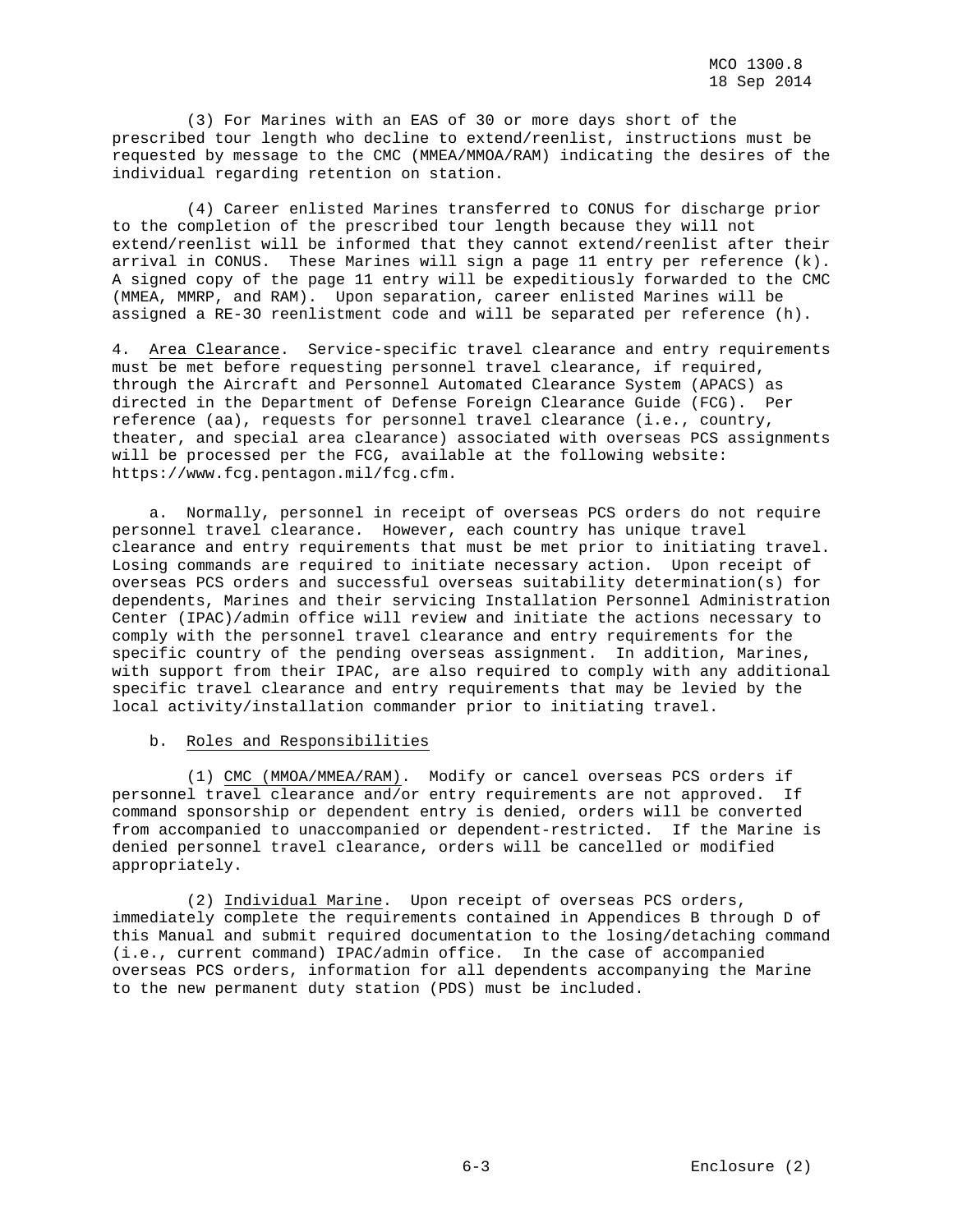(3) Losing/Detaching Commands. Upon a Marine's receipt of overseas PCS orders, IPACs/admin offices will review and complete (in coordination with the Marine) the personnel travel clearance and entry requirements contained in the FCG. Immediately contact the appropriate gaining installation G-1 and IPAC in order to identify any additional specific travel clearance and entry requirements that may be levied by the gaining installation commander prior to initiating travel.

 (a) If command sponsorship/dependent entry approval is required, submit the request to the gaining installation G-1/S-1 within 60 days of orders receipt.

 (b) For accompanied orders, if command sponsorship/dependent entry is denied, notify CMC (MMOA/MMEA/RAM) immediately via naval message.

 (c) After notification of command sponsorship/dependent entry approval/disapproval and no later than 60 days prior to arrival at the overseas location, submit request for personnel travel clearance (if required) in accordance with the FCG. Notify the gaining installation IPAC/admin office and CMC (MMOA/MMEA/RAM) via naval message of personnel travel clearance approval/disapproval (if required) via the appropriate MARFOR G-1.

 (d) IPACS/admin offices will not generate overseas PCS orders endorsements until requirements of the FCG have been met.

 (4) Gaining Installation G-1/S-1. Process all requests for command sponsorship/dependent entry in accordance with locally established procedures. Notify the Marine, losing/detaching command IPAC/admin office and CMC (MMOA/MMEA/RAM) via naval message of approval/disapproval via the appropriate MARFOR/MEF G-1.

## 5. Command-Sponsorship of Dependents

 a. In order to serve an accompanied tour, a Marine's dependents must become command sponsored. Command-sponsored dependents are normally permitted to use available dependent support facilities (exchanges, commissaries, etc.). In addition, command sponsorship entitles the Marine to travel and transportation of dependents at Government expense and station allowances at the with dependent rate.

 b. Marines assigned to an accompanied overseas tour may have their dependents endorsed as command-sponsored provided they meet all of the following criteria:

 (1) An accompanied overseas tour length for the overseas location is authorized per reference (n).

 (2) The Marine has sufficient obligated service to complete the prescribed accompanied tour length or extends/reenlists to obtain the necessary obligated service. Exceptions may be authorized based on the needs of the Marine Corps. Approval authority rests with CMC (MMOA/MMEA/RAM).

 (3) The appropriate installation commander has authorized the Marine to have dependents present in the vicinity of the overseas duty station.

(4) The Marine has not elected to serve the unaccompanied tour.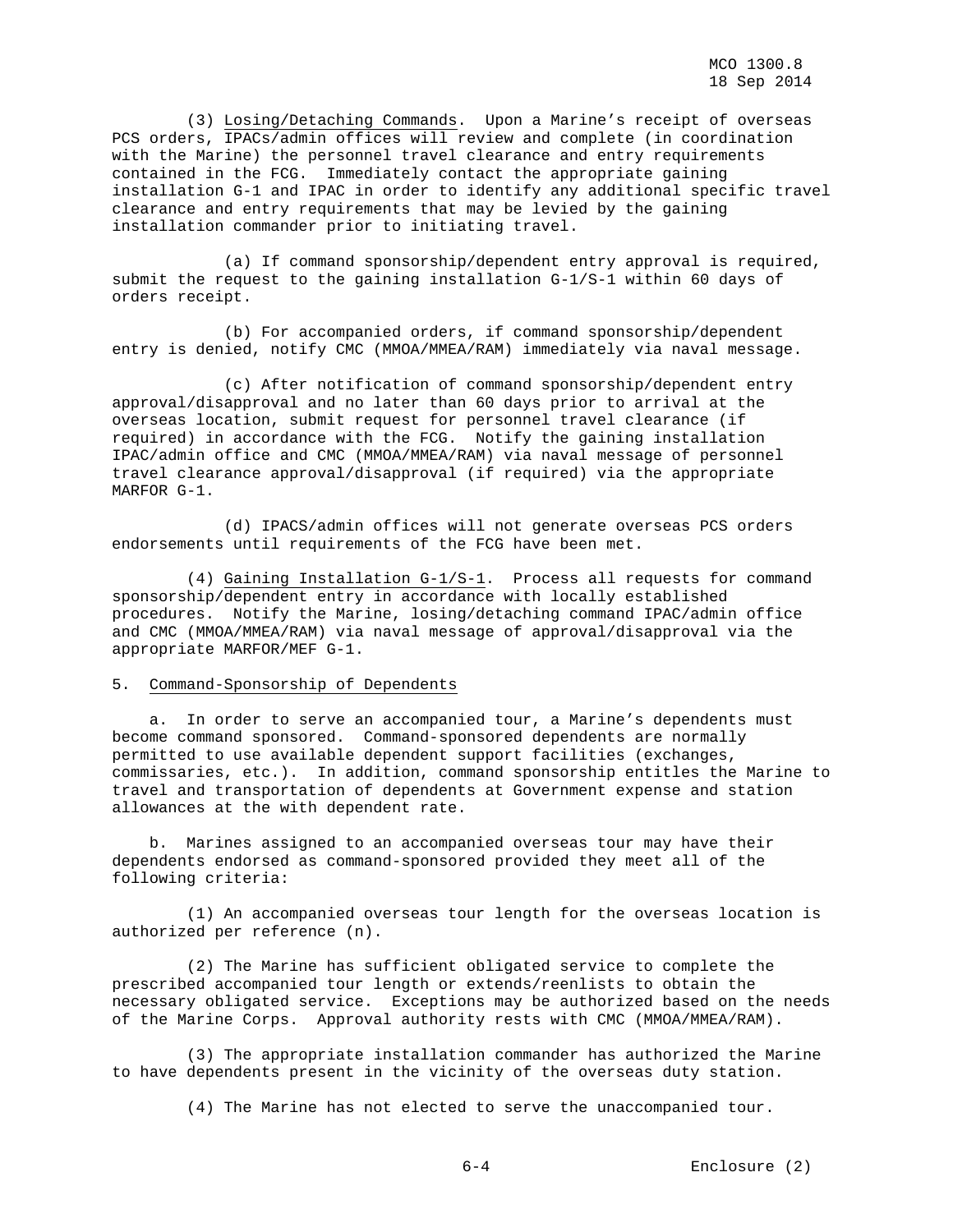(5) The dependents are found suitable by overseas screening in accordance with Appendices B, D, and E of this Order.

 (6) If any special needs are identified that cannot be accommodated at the overseas location, command sponsorship shall not be approved. After overseas screening and/or prior to execution of orders, if medical needs of dependents or the capability of the Medical Treatment Facility (MTF) change, and the MTF can no longer provide adequate medical care, an accompanied or consecutive overseas tour may not be approved.

 c. In cases where one member of a dual-military couple separates from the service, the separating member may be command sponsored the day following separation, provided the remaining member is serving the accompanied tour length, and the separating member did not travel back to CONUS at Government expense at the time of separation. Per reference (h), the separating Marine must request, and be approved, for an alternate separation site for the overseas location.

 d. Command sponsorship may be denied or revoked for a dependent who fails to respond to a court order per reference (ab).

## 6. Acquired Dependents

 a. Marines who acquire dependents after the effective date of PCS orders during an overseas tour through marriage, birth, adoption or other measure may have them command sponsored in order to serve an accompanied tour if desired. Marines and acquired dependents must meet the requirements of paragraph 5 of this chapter in order to serve the accompanied tour. In order to serve the accompanied tour length, Marines must have or gain the required obligated service to serve the accompanied tour and have a minimum of 12 months remaining on his/her overseas tour after arrival of dependents or approval of command sponsorship, whichever is later.

 b. While serving the accompanied tour at the overseas station, children born to Marine mothers or command-sponsored dependent spouses are command sponsored at birth. Additionally, children born to female Marines while assigned to an unaccompanied or dependent-restricted tour are command sponsored as of the date of the birth.

 c. Children born to other command sponsored dependents (not the spouse of the Marine) are not eligible for command sponsorship unless they become legal dependents through separate action.

 d. In cases of adoption, command sponsorship is effective on the date of placement in the house, including pre-adoptive placement prior to final adoption.

 e. Commands will notify CMC (MMOA/MMEA/RAM) upon awarding command sponsorship to acquired dependents. Note: only the CMC (MMOA/MMEA/RAM) may approve conversion to an accompanied tour.

## 7. Non-Command-Sponsored Dependents

 a. Non-command-sponsored dependents are those who reside with the Marine at the overseas location without command sponsorship endorsement by the appropriate command.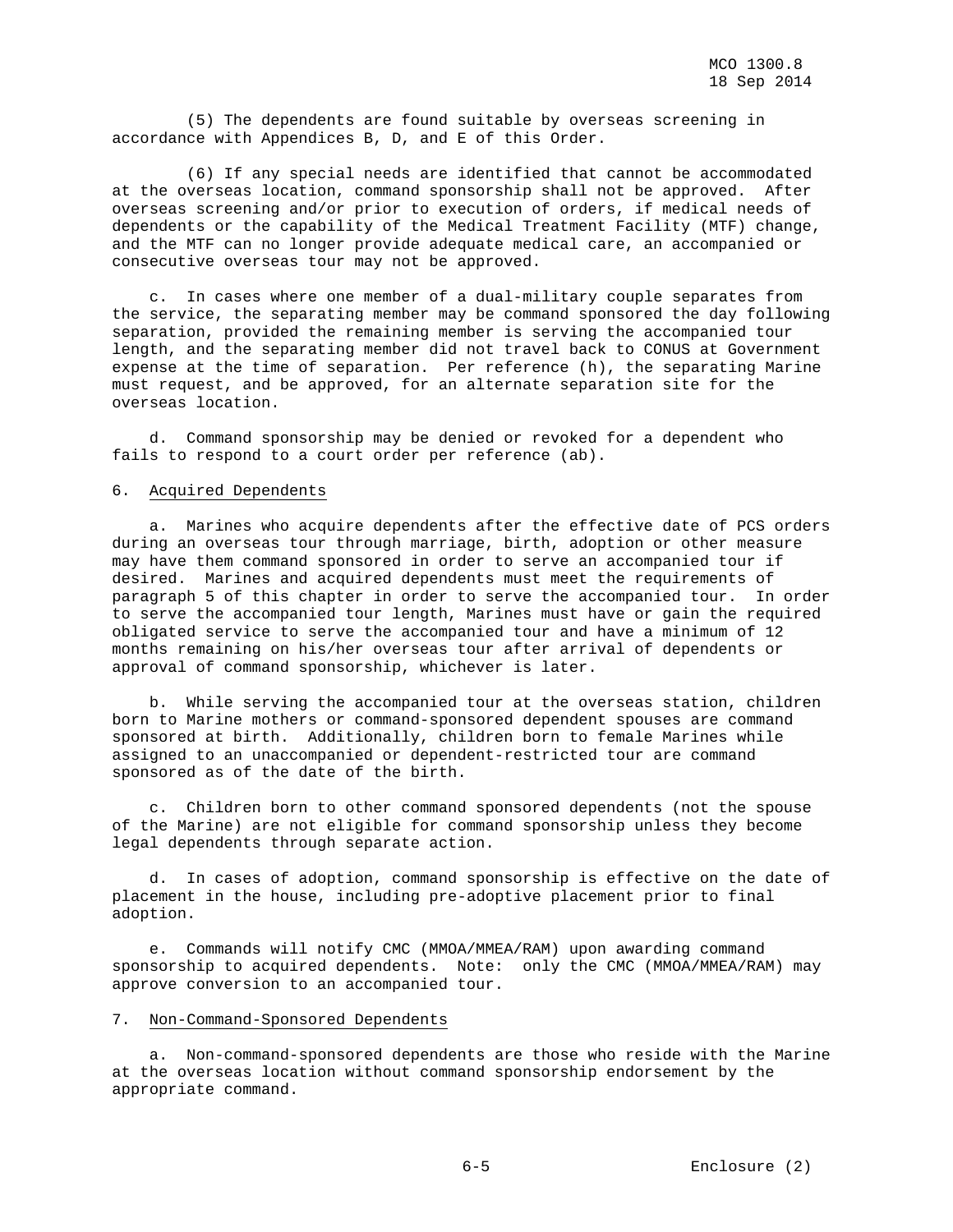b. If desired, Marines and non-command sponsored dependents must meet the requirements of paragraph 5 of this chapter in order to gain command sponsorship and serve the accompanied tour. Marines must have a minimum of 12 months remaining on his/her overseas tour after arrival of dependents or approval of command sponsorship, whichever is later.

 c. Commands will notify CMC (MMOA/MMEA) upon awarding command sponsorship to non-command-sponsored dependents. Note: only the CMC (MMOA/MMEA) may approve conversion to an accompanied tour.

8. Tour Lengths. Prescribed overseas tour lengths are listed in the Joint Federal Travel Regulations (JFTR), reference (n). Exceptions to tour lengths may only be authorized by the CMC (MMOA/MMEA/RAM). For overseas locations where accompanied tours are authorized, Marines with dependents are initially issued accompanied orders. Marines without dependents are initially assigned the unaccompanied tour length. All Marines assigned to dependent-restricted tours serve dependent-restricted tour lengths, regardless of dependent status. The tour length for first-term enlisted Marines serving at MCESG locations, and MCSF companies will be 24 months or the prescribed tour length, whichever is shorter.

9. Tour Election. Marines with dependents may elect the accompanied or unaccompanied tour. If an unaccompanied tour is elected, commanding officers must notify the CMC (MMEA/MMOA/RAM) via message within 20 days of receipt of orders.

 a. Accompanied. Marines who serve accompanied tours are accompanied by command-sponsored dependents. The standard accompanied tour length is 36 months, unless otherwise noted in reference (n). Accompanied tours reduce the number of Marines assigned to shorter tours and enhance stability.

 (1) Marines, and their dependents, who desire the accompanied tour must be screened for overseas assignment. Assignment to Hawaii or Alaska do not require overseas screening.

 (2) Marines who select the accompanied tour must serve not less than the prescribed accompanied tour length. Exceptions include but are not limited to: slating to a CONUS command through the Command Screening Program, slating through the Acquisition Command Selection Board, selection for Top Level School (TLS), enlisted Marines who are selected for officer programs, or slating of sergeants major.

 (3) Marines who are assigned the accompanied tour are entitled to transportation of command sponsored family members or household goods (HHG) at government expense to the overseas duty station, and to station entitlements at the "with dependents rate."

 (4) Marines stationed overseas who acquire dependents may be authorized to serve the accompanied tour if their dependents are eligible for and approved for command sponsorship. If the dependents were acquired after the effective date of the PCS orders, dependents and HHGs cannot be transported to the overseas location at Government expense.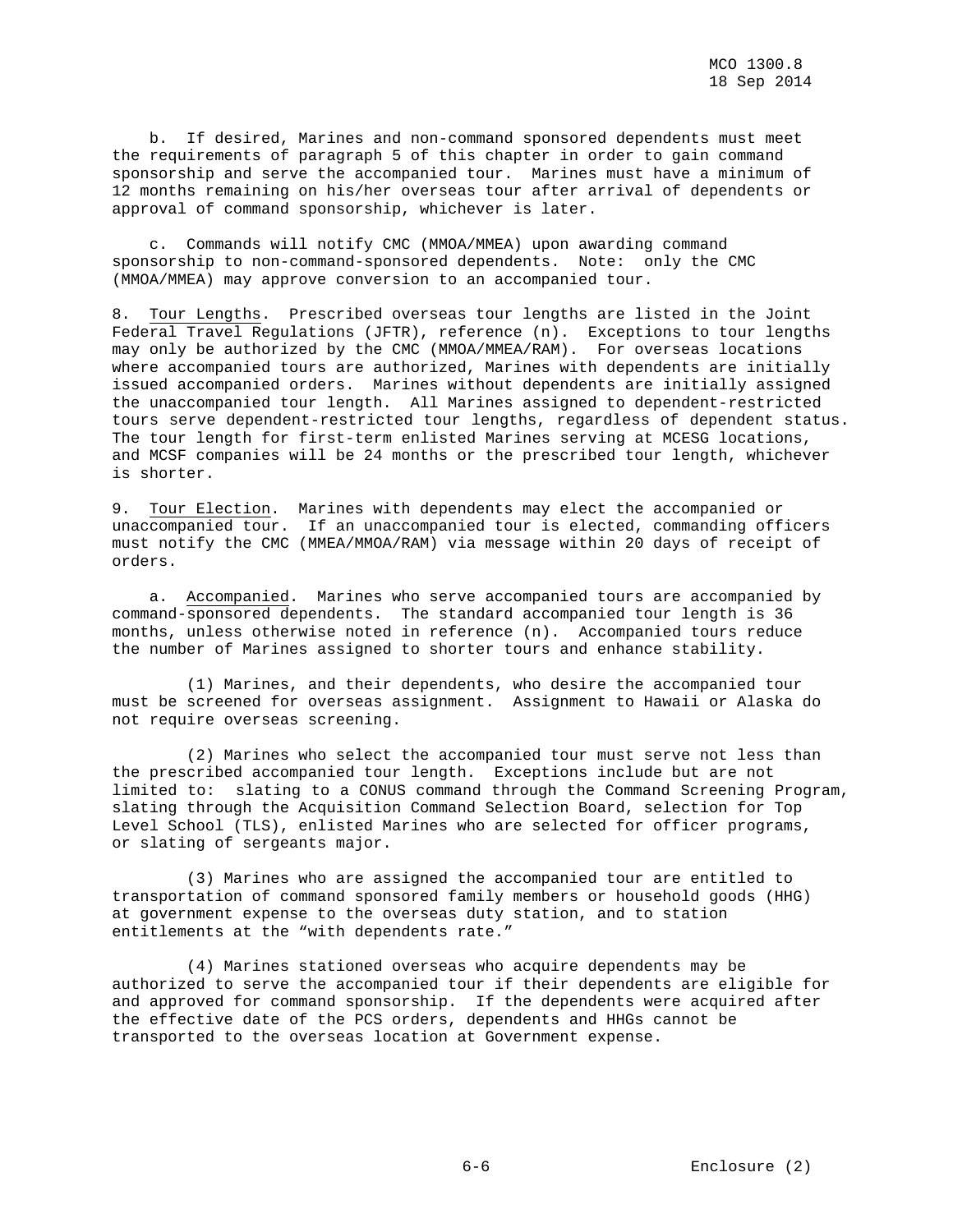(5) Marines with dependents enrolled in EFMP may not serve the accompanied tour if CMC (Family Care Branch (MFY)) determines that required care is not available in the OCONUS location. These Marines may serve a 12 month unaccompanied tour. The tour would be considered dependent-restricted for entitlement purposes (member unable to take dependents overseas through no fault of his/her own).

 b. Unaccompanied. Marines who serve unaccompanied tours are not accompanied by command-sponsored dependents at locations where dependents are authorized. The standard unaccompanied tour length is 24-months unless otherwise noted in reference (n).

 (1) Marines who elect the unaccompanied tour must submit requests through their chain of command to CMC (MMOA/MMEA/RAM) within 20 days of receipt of orders.

 (2) Marines assigned an unaccompanied tour are not required to have their family members screened for overseas assignment.

 (3) Marines who are assigned the unaccompanied tour are not entitled to transportation of family members or household goods (HHG) at government expense to the overseas duty station.

 c. Dependent-Restricted. The dependent-restricted tour is generally 12 months in length at overseas locations or units where dependents of Marines are not authorized. Since dependent-restricted tours are conducted at overseas locations where dependents are not authorized, Marines are not afforded the opportunity to make a tour election when issued dependentrestricted orders.

 (1) Marines will not normally be involuntarily assigned to a subsequent dependents-restricted tour until at least 24 months have passed since last return from a dependents-restricted tour. This provision includes personnel who receive a new Overseas Control Date (OCD) in conjunction with an Operating Forces CONUS tour, overseas duty, or an accompanied tour. Refer to Paragraph 14 of this Chapter for further guidance regarding OCD policy.

 (2) Upon completion of an overseas accompanied tour, Marines will not normally be subsequently assigned to an unaccompanied or dependents– restricted tour.

 (3) Marines assigned a dependents-restricted tour are not required to have their family members screened for overseas assignment.

## (4) Priority for Assignment to Dependents-Restricted Tours

## (a) Enlisted (in order of precedence)

 1. Volunteers upon completion of the prescribed overseas tour or a minimum of 24 months at a CONUS duty station, as applicable.

 2. Marines with no prior overseas assignment. Within this category, priority will be given to those Marines who have been on station the longest.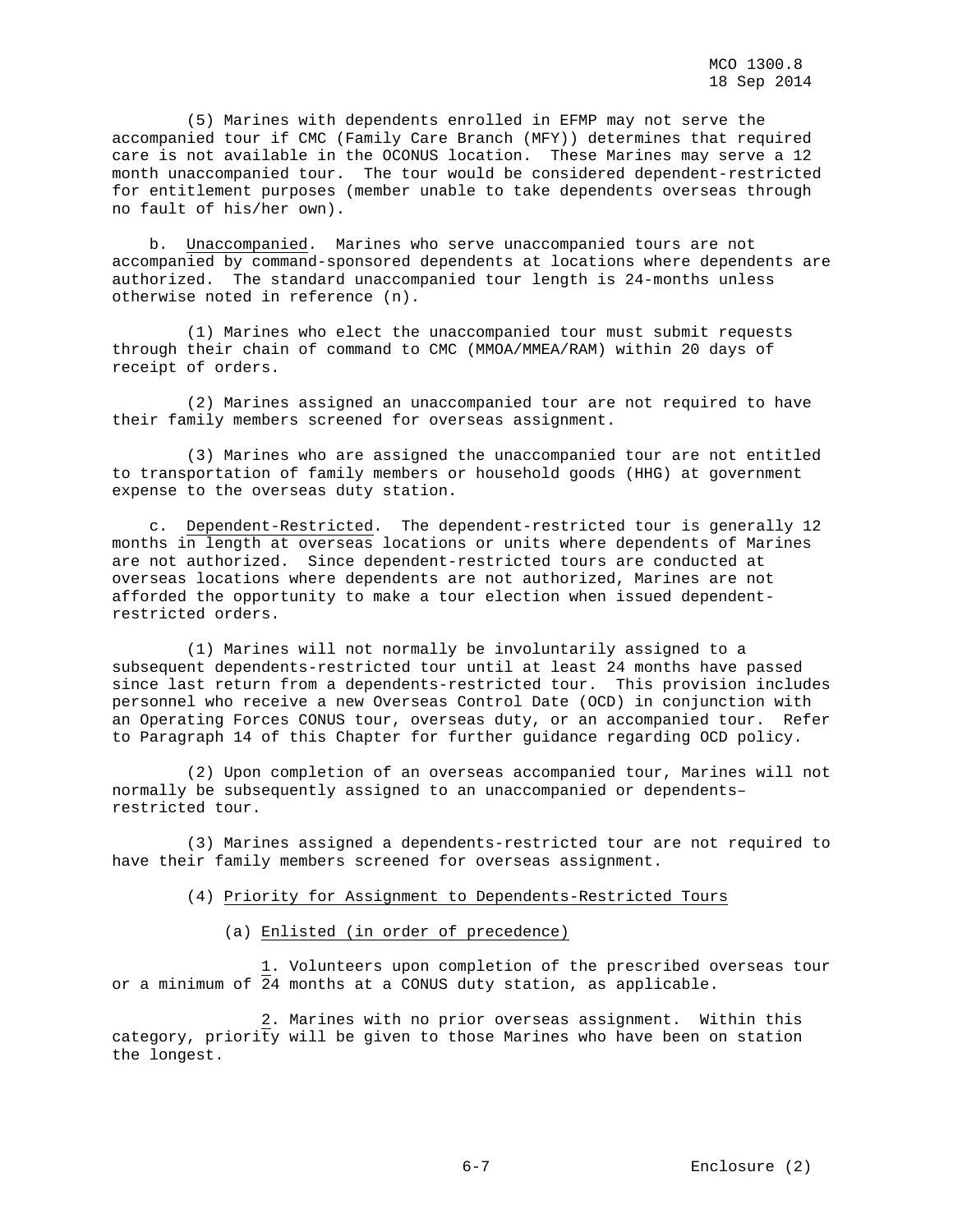3. Marines of the same grade and MOS who have served longest in the United States since last overseas assignment per their OCD. Within this category, priority will be given to those Marines who have been on station the longest.

(b) Officers (In Order of Precedence)

 1. Volunteers (upon completion of the prescribed overseas tour or a minimum of 24 months at a CONUS duty station), as applicable.

2. Officers with no prior overseas assignment.

 3. Officers who have served longest in CONUS or on accompanied assignments since their last dependents-restricted assignment.

 4. As a general rule, all officers will be assigned to dependents-restricted tours per their TOS, OCD, grade, and occupational field.

#### (5) Volunteers

 (a) Marines may volunteer for a dependents-restricted tour per the preceding assignment policies. It is further understood that the current prescribed overseas tour or a minimum of 24-months at the current CONUS duty station must be completed prior to the new overseas assignment.

 (b) Volunteers are advised that approval of their request may be contingent on the ability of the CMC (MMEA/MMOA) to order a replacement to the Marine's present command without involving the short touring of another Marine.

 d. First Term Marines. First-term Marines with dependents must have sufficient obligated service remaining to complete the prescribed overseas accompanied tour in order to qualify for command-sponsorship of family members and authorized overseas travel. In most cases, first-term Marines will not be allowed to extend beyond the fiscal year of their current EAS.

 (1) First term Marines with dependents that have sufficient obligated service remaining without extending/reenlisting, have the option to elect either the accompanied tour or the unaccompanied tour. Those Marines declining to serve the accompanied tour will be ordered to serve the unaccompanied tour. See the election of tour length provisions contained in reference (n).

 (2) First-term Marines with dependents who do not have sufficient obligated service remaining to serve the accompanied tour, will not be ordered to serve any prescribed unaccompanied tour that exceeds 24 months. At their request, these Marines may volunteer to extend in order to qualify for the accompanied tour as long as it does not extend the Marine's initial contract beyond the fiscal year of their current EAS. Marines may reenlist to serve the accompanied tour.

 (3) Assignment of first-term Marines to overseas dependentsrestricted tours will be such that, upon RTD, Marines will have 13 or more months to EAS, or 90 days or less to EAS.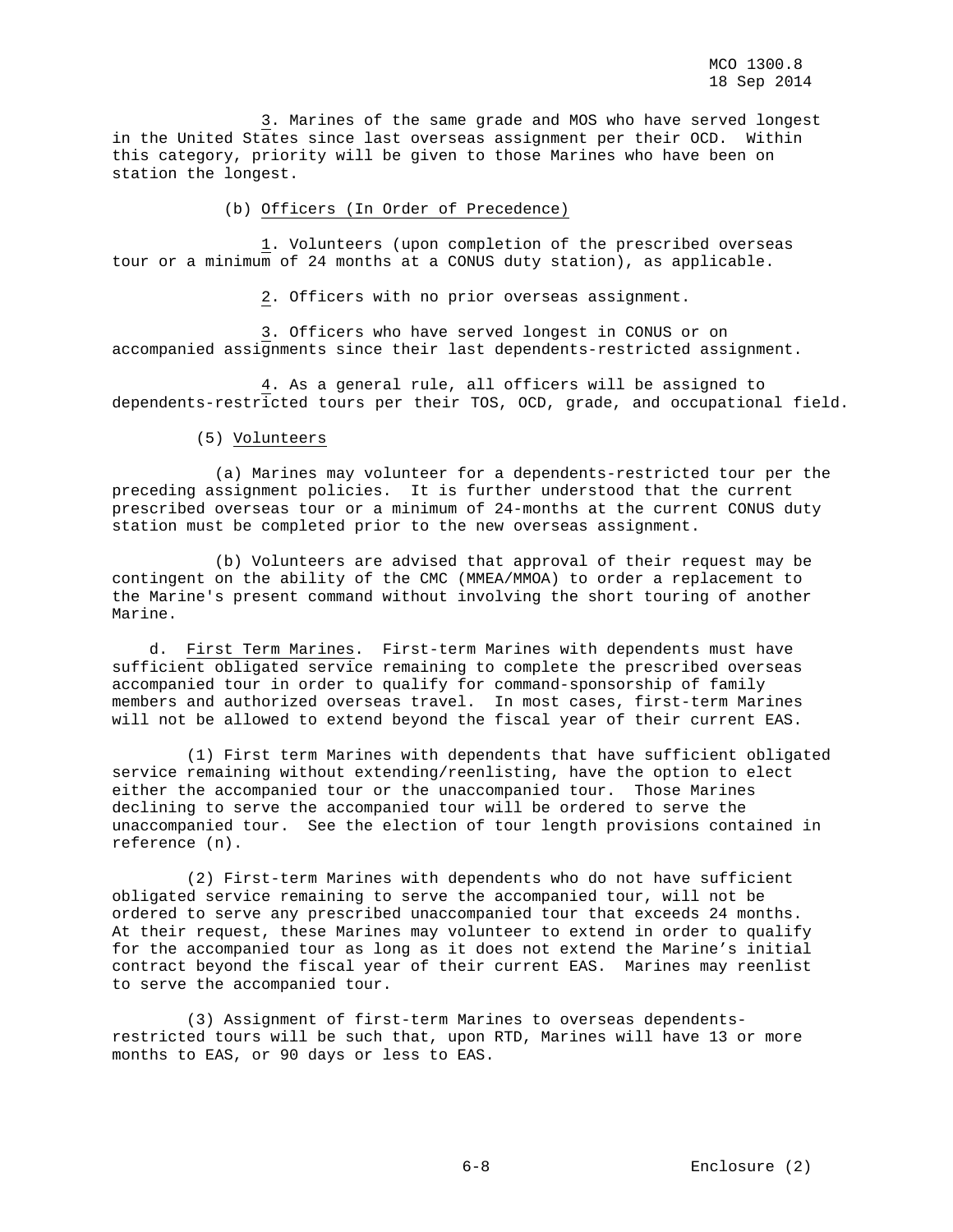## e. Changing the Tour Election

 (1) Unaccompanied to Accompanied. A Marine with dependents prior to the effective date of the PCS orders who desires to change the tour election from an unaccompanied tour to an accompanied tour, after being detached from the old duty station, must forward a request to the CMC (MMEA/MMOA/RAM) for decision.

 (a) To qualify for this change, the Marine must have sufficient obligated service to complete the prescribed accompanied-by-family member's tour length or extend/reenlist to obtain the necessary obligated service from the date that the CMC approves the request and grants command sponsorship of family members. The new tour length commences upon CMC approval of the new election. Dependents shall not be command sponsored unless the Marine serves the accompanied tour length for that duty station and has at least 12 months remaining on his/her overseas tour after arrival of dependents or approval of command sponsorship, whichever is later.

 (b) The request will contain full justification to warrant the change, with a statement that family members travel and/or shipment of HHG to a designated place have or have not occurred and, if appropriate, the location to which family members travel/household goods (HHG) shipment was accomplished at Government expense. If dependents have traveled and/or HHG shipped, no further travel/ shipment is authorized.

 (c) If dependents are acquired after the effective date of PCS orders, The Marine may still request a tour conversion, however the dependents and HHG cannot be moved at Government expense.

 (d) The effective date of the tour conversion is the date that CMC (MMOA/MMEA/RAM) approves the request. The Marine must serve the full accompanied tour length commencing from this date. Exceptions may be requested to the CMC (MMOA/MMEA/RAM) but normally will not be receive favorable consideration.

## (2) Accompanied to Unaccompanied

 (a) Prior to Government travel of command sponsored family members and shipment of HHG, a Marine who desires to change the election from an accompanied tour to an unaccompanied tour after being detached from the previous duty station or upon arrival at the new station may request approval from the CMC (MMEA/MMOA/RAM).

 (b) Upon approval by CMC (MMOA/MMEA/RAM), the command to which the Marine is assigned will endorse the orders to the effect that Government transportation of family members to the new permanent station is not authorized and that reference (n) applies. In those cases where family member travel overseas or HHG shipment overseas has been accomplished, requests to change to the unaccompanied tour length will normally not be approved.

 (c) If the tour conversion is approved after the dependents and/or HHG have arrived to the overseas station at Government expense, return of dependents and/or HHG must be at personal expense. Commanding officers shall counsel Marines to determine if circumstances fall within the guidelines of Early Return of Dependents (ERD) prior to requesting the tour conversion. See paragraph 16 of this chapter for policy concerning ERD.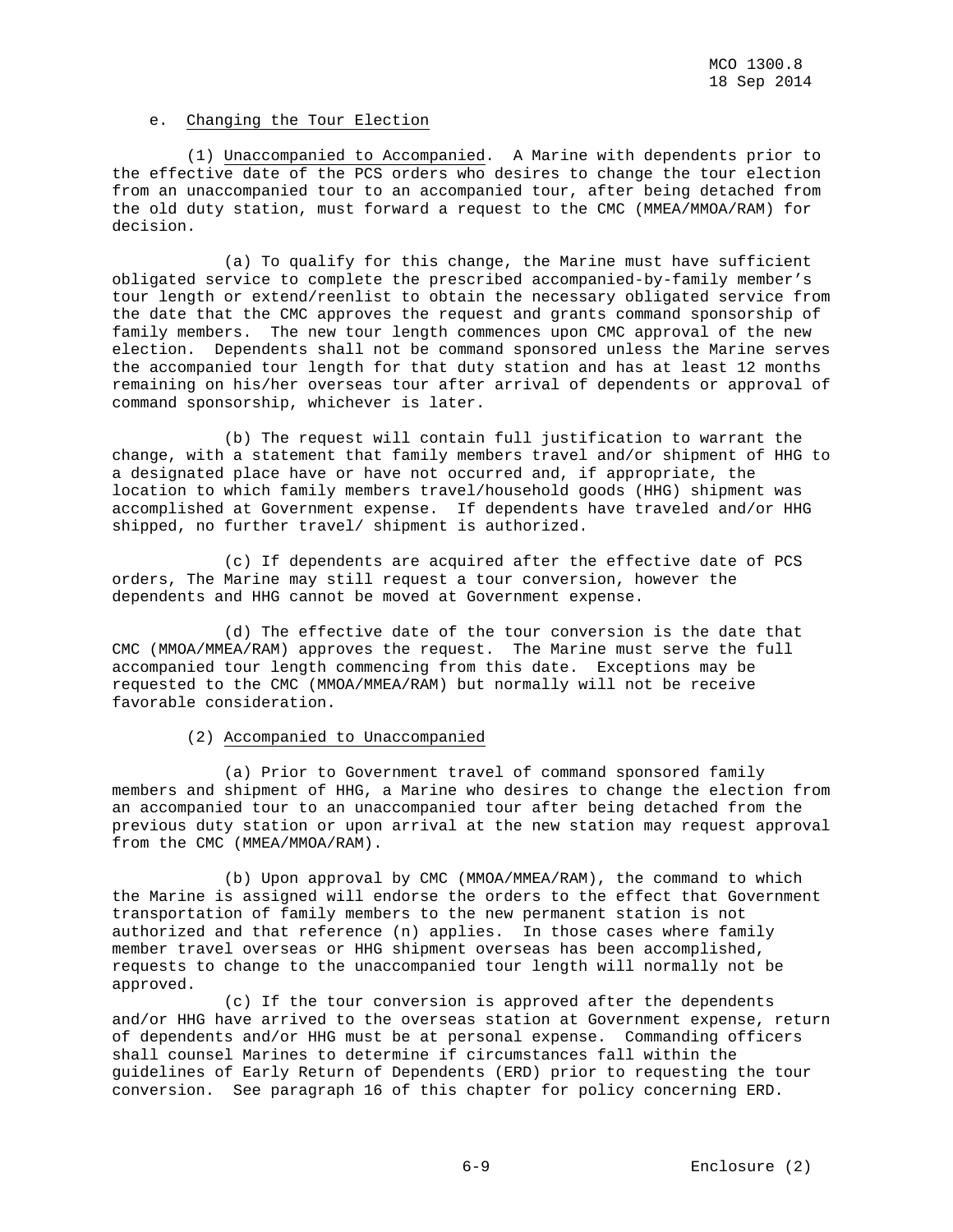(d) For entitlement purposes (housing allowance and cost of living allowance (COLA), the effective date of the tour conversion is the date that the CMC (MMOA/MMEA/RAM) approves the request. For tour length purposes, the Marine will only be required to serve the unaccompanied tour length from the date the accompanied tour began.

### f. Marine Corps Embassy Security Group (MCESG)

 (1) Enlisted Marines assigned to the various regional commands overseas will serve the tour length for the country/area wherein located as listed in reference (n). Marines in the grade of sergeant and below assigned to a regional command headquarters overseas must agree to remain single throughout their tour.

 (2) Marines in the grades of sergeant and below serving as Marine Security Guards (BMOS 8156) who are assigned to regional commands overseas will have a minimum obligated service of 38 months in order to perform three 12-month assignments after 6 weeks of formal instruction. Tour lengths for designated countries are established jointly by the Marine Corps and the Department of State.

 (3) SNCOs assigned to MCESG serving as detachment commanders (BMOS 8156) will have a minimum obligated service of 38 months, allowing every SNCO to serve as a detachment commander at two separate locations for 18 months each after eight weeks of formal instruction. Requests for extensions, although not encouraged, will be considered on a case-by-case basis contingent on the needs of the Marine Corps and the performance of the individual. Marines must submit tour extension requests via the chain of command to the CMC (MMEA) six months prior to Rotation Tour Date (RTD).

 (4) MCESG regional officers will serve a standard tour length as listed in reference (n). The tour length may be extended up to an additional 12 months if desired by the officer, endorsed by MCESG, and approved by CMC (MMOA).

 (5) Marines who have received their commanding officer's permission to marry are authorized transportation of their family members at Government expense from their old duty station to their new duty station, including necessary transoceanic travel only if they receive command sponsorship of their acquired dependents and have 12 months remaining at their new duty station. When a Marine desires to be married at the end of the MCESG tour and meets the requirements stated in the first sentence of this paragraph, the area commanding officer will issue statements authorizing the family members to be present at the overseas duty station per reference (n). Upon issuance of statements authorizing family members to be present at the overseas duty station, eligible MSG's are authorized transportation of family members at Government expense from the CONUS Port of Departure (POD) to their new duty station in the CONUS.

 g. Marine Corps Security Force (MCSF). Assignment to the MCSFs will be per the tour lengths listed in reference (n).

 (1) First-term enlisted Marines assigned to CONUS MCSF units serving in "B" billets (i.e., MOS 8152 Guard) may be eligible for transfer upon completion of 12 months in a guard billet. A standard tour for all (guards MOS 8152, lance corporal and below) is 24 months.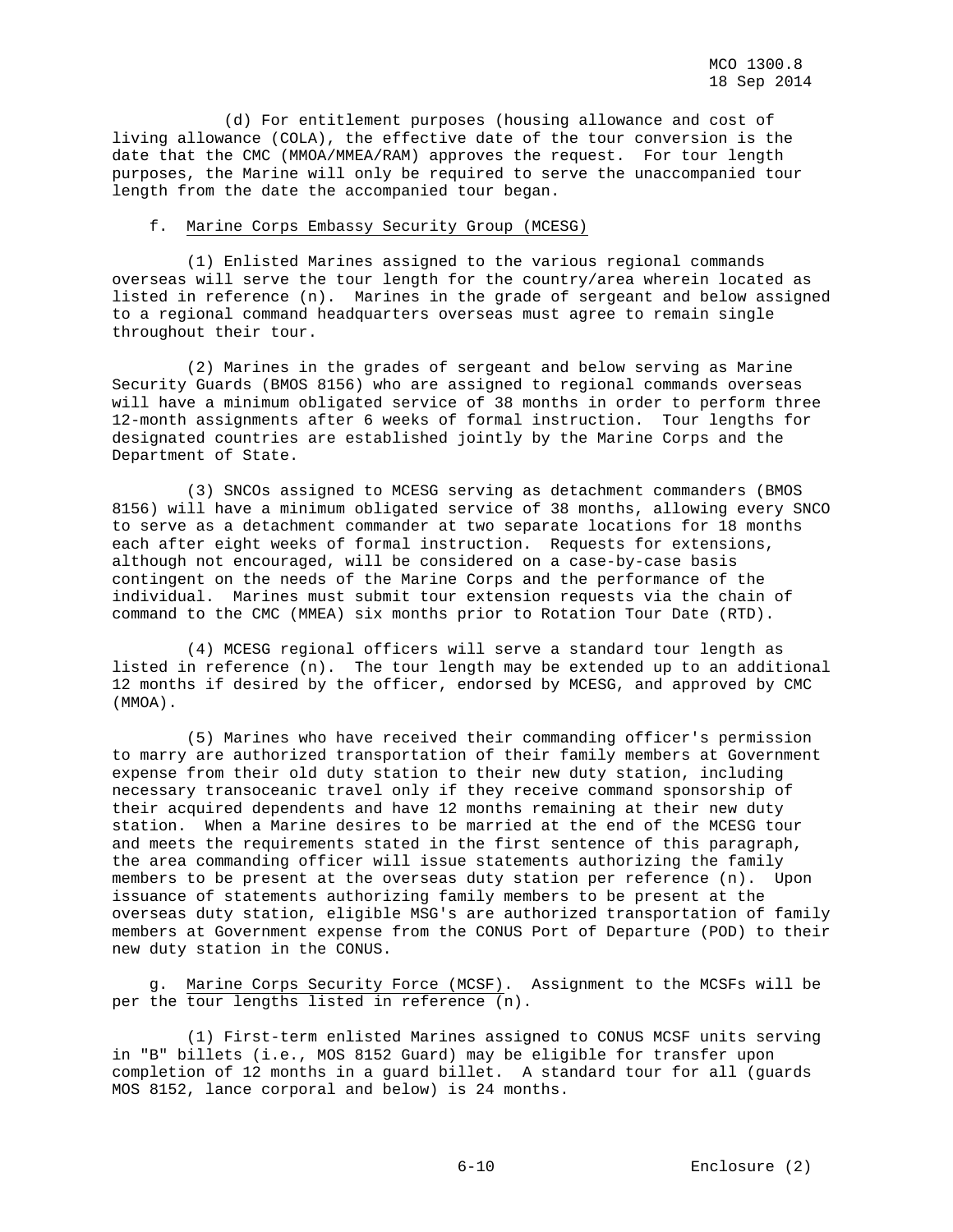(2) Requests for transfer to the Operating Forces may also be submitted after 12-months on station to the CMC (MMEA) to arrive six months prior to the requested month of transfer. Marines who agree to extend their enlistment to qualify for such assignments will receive priority consideration. The DoD restrictions on first-term PCS moves noted in this Order apply. Final determination will, of necessity, be based on the availability of replacement personnel. This provision does not apply to first-term Marines serving accompanied overseas tours with command-sponsored family members.

## h. Marine Corps International Affairs Program (IAP)

(1) Policy for the IAP is contained in reference (ac).

 (2) IAP establishes and promulgates policy and procedures for Foreign Area Officer (FAO)s, Foreign Area Staff Non Commissioned Officers (FAS), Personnel Exchange Programs (PEP) and Afghanistan Pakistan Hands Program (APH).

 (3) Tour lengths for Marines participating in the MCFPEP are based on a Government-to-Government agreement and are normally limited to 24 months.

Attaché Posts. Tour lengths for Marines ordered to attaché posts may be located in the current edition of reference (ad).

 j. Assignment to Alaska and Hawaii. Unless otherwise indicated in this Order, Marines assigned to Alaska and Hawaii must serve a minimum tour of 36 months, accompanied or unaccompanied. These Marines will not have a mandatory rotation date established. Refer to the reference (n) for those entitlements that pertain to Alaska and Hawaii. The following applies to Marines assigned to Hawaii:

(1) Will be assigned an operational PCS move.

(2) Not considered overseas for overseas screening.

 (3) Will not be eligible for an updated OCD, unless the Marine completes requisite deployments.

 k. Recommendations to change any overseas tour length listed in reference (n) must be forwarded to the CMC (MP) per the instructions in reference (a) to receive appropriate action.

10. Entitlements. PCS orders will indicate category and type of tour assignment to provide transportation officers the necessary information to determine entitlements. Marines assigned to an overseas command who are eligible to serve the accompanied tour must be counseled regarding the consequences of electing an unaccompanied tour. Prior to electing the unaccompanied tour, Marines must be certain that the travel of their dependents and/or shipment of HHG to the overseas location is not desired and will not be desired prior to transfer from the overseas location. Additionally, Marines have no travel entitlement to the overseas location for dependents acquired after his/her effective date of PCS orders to the overseas location, even if the dependents are subsequently command sponsored. Further, sole parenthood, itself, is not sufficient justification for transportation of dependents at Government expense. Situations involving the transportation of family members or the shipment of personal property which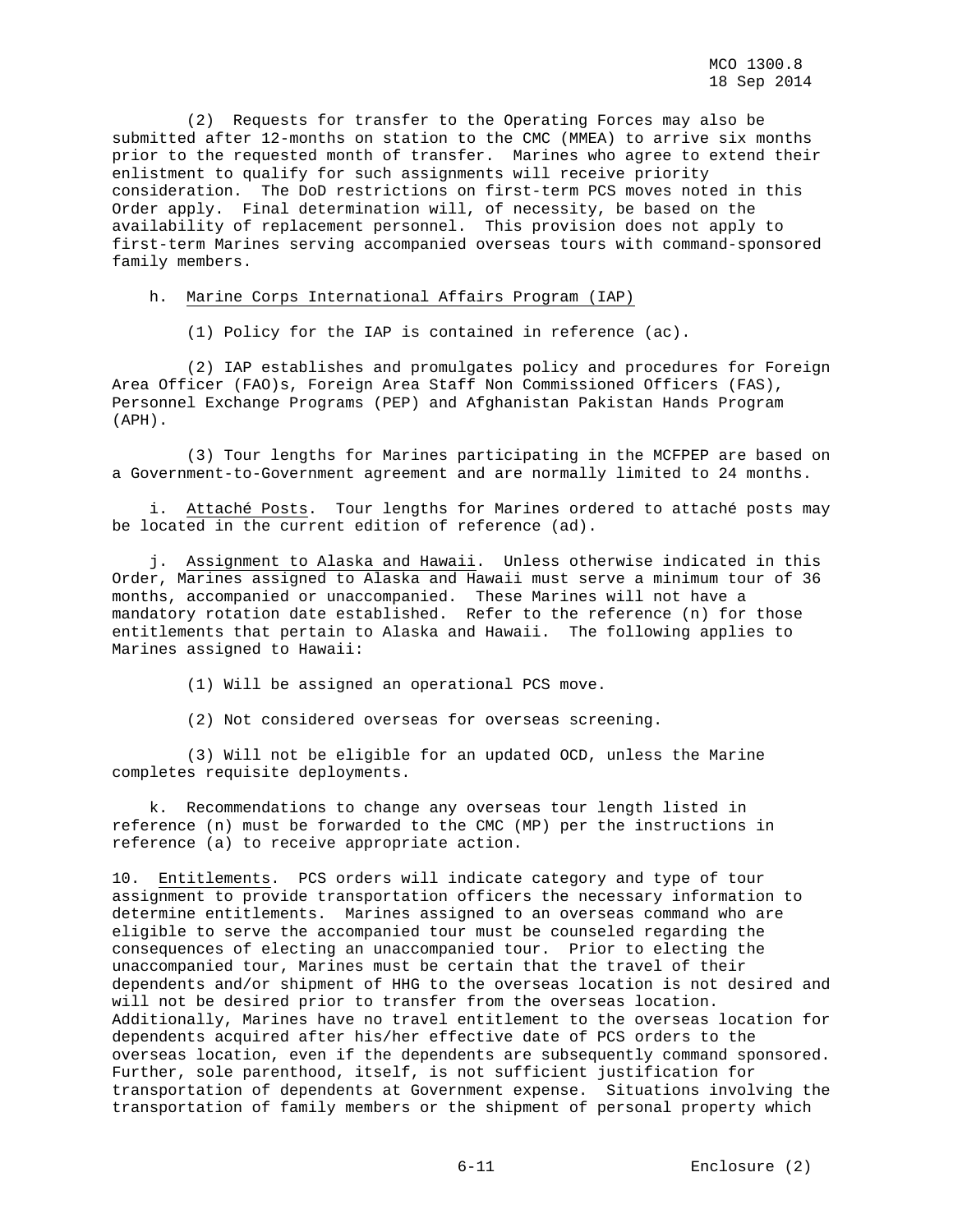are not addressed by this Order, reference (n), or other applicable directives should be referred to CMC (MMIB) for determination. Refer to Appendix E for quick reference of basic entitlements incident to overseas assignment.

#### a. Accompanied Tour

 (1) Marines with dependents prior to the effective date of PCS orders who execute accompanied orders are entitled to transoceanic travel of authorized dependents and transportation of HHG to and from the overseas duty station, and to station allowances at the "with dependents" rate upon gaining command sponsorship of dependents.

 (2) If the Marine elects an accompanied tour and concurrent dependent travel is denied, the Marine may request authorization for delay of family member travel through CMC (MMIB/RAP). A Marine may move their dependents on a fully-funded set of orders at any time until the next fully funded orders are issued; however, in order to receive the housing allowance for the old PDS or previously approved dependent location, delay of dependent travel must be approved. If approved, the Marine will keep the BAH at the old PDS, or previously approved dependent location, until the dependents arrive at the overseas duty station or the delay authorization has expired, whichever is earlier. This delay is normally limited to 60 days unless the request is supported by documentation (legal and/or medical). The delay is only authorized due to medical, legal or reasons caused by the Government, and not solely for personal convenience (refer to reference g) for circumstances specifically precluded from consideration in paying a housing allowance other than that of the PDS). If the delay is expected to be 20 weeks or greater, the Marine must request that the tour be modified to an unaccompanied tour. If the unaccompanied tour is approved, the dependents may be located to a designated place at Government expense. CMC (MMIB/RAP) maintains final approval authority on all designated place move requests. Limitations are as follows:

 (a) Designated place moves may be made only to a location within CONUS unless the sponsor (or spouse) was domiciliary before entering active duty (or marriage to the Marine) and continues to be a domiciliary of Hawaii, Alaska, the Commonwealth of Puerto Rico, or a territory or possession of the United States (i.e. overseas non-foreign locations). In these cases, dependents may elect a designated place to move to their domicile.

(b) Only one DLA payment is authorized.

 (3) Marines serving an accompanied tour who are subsequently ordered to a dependents-restricted tour may choose to have their dependents remain at their current overseas duty station. Approval rests with CMC (M&RA). While such dependents are eligible for subsequent Government transportation and entitle the Marine to station allowances at the "with dependents rate," the dependents shall not be considered command sponsored. In these cases, the Marine and his/her dependents must be counseled that they may no longer be covered by the Status of Forces Agreement (SOFA).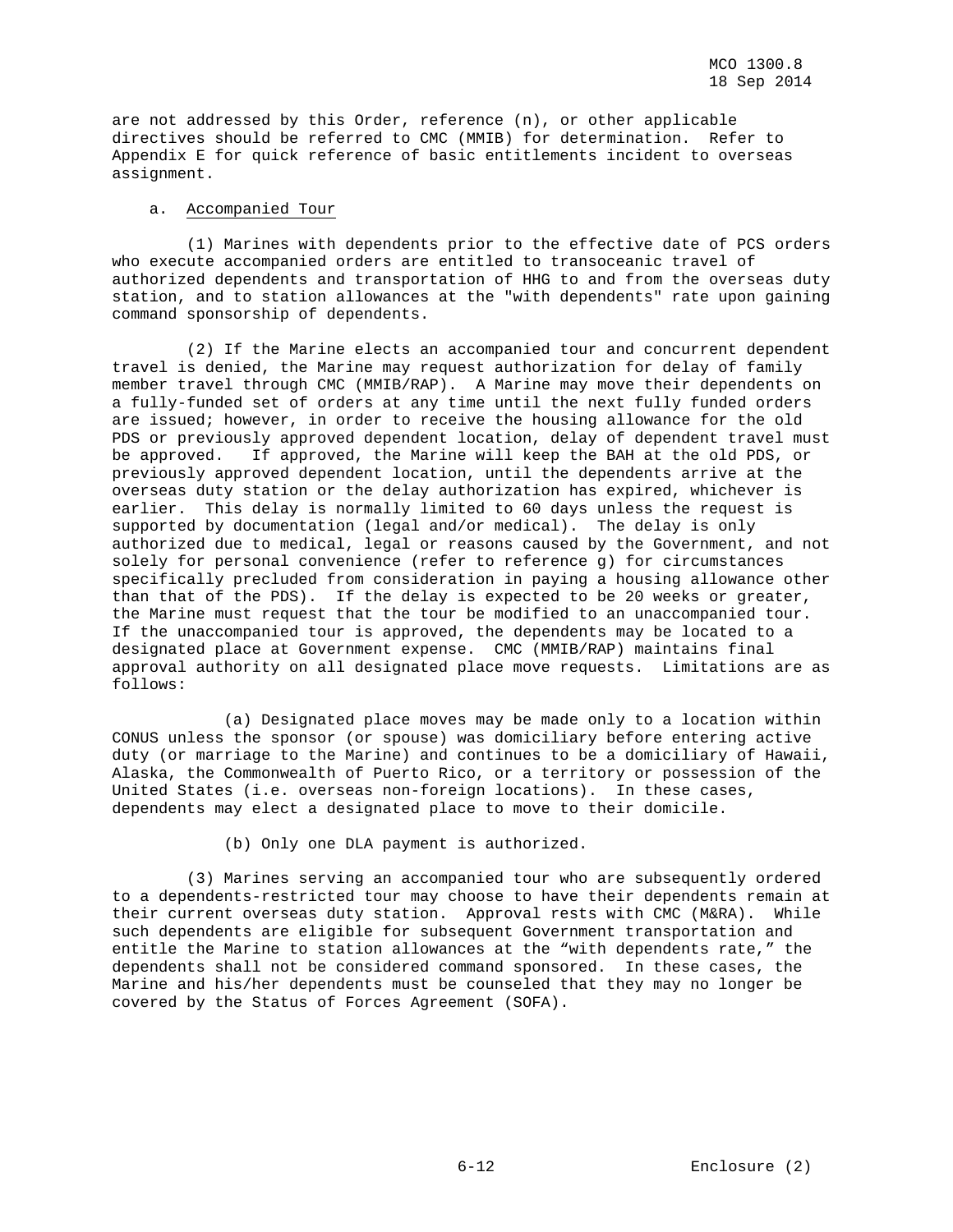(4) Marines ordered to remote areas must be counseled that transportation in the case of a medical evacuation for their commandsponsored family members is authorized per reference (n). This includes the return of the dependent to the Marine's duty station. Conscientious efforts in this direction will minimize unnecessary expenditures of personal travel funds and should ensure that facilities are available to meet the special needs of Marines and their family members.

## b. Unaccompanied Tour

 (1) Orders for Marines electing the unaccompanied tour must contain a statement that Government transportation of family members or HHG to the assigned overseas duty station is not authorized per reference (n). These Marines are not entitled to Family Separation Allowance (FSA), and orders will so state.

## (2) Designated Place Move

 (a) If a Marine serving an unaccompanied tour elects to re-locate dependents and/or HHG to a designated place at Government expense, dependents are not be eligible for further Government transportation until the Marine is assigned PCS orders from the overseas duty station or receives an approvedin-place COT (IPCOT).

 (b) Marines serving the unaccompanied tour and relocating their dependents at Government expense to a designated place, may at their own expense further relocate their dependents to their overseas duty station. Unless the Marine is eligible for and requests command sponsorship of his or her dependents, the dependents must be considered non-command sponsored (individually sponsored). If dependents, subsequent to their arrival overseas, are command-sponsored, the Marine becomes eligible for Government transportation for his/her dependents from the overseas location upon reassignment.

 (c) Designated moves for foreign born spouses are not authorized if the Marine elects the unaccompanied tour.

 (d) CMC (MMIB/RAP) maintains final authority for approval of all designated place move requests.

(3) Visits by Family Members

 (a) Non-command-sponsored family members who visit sponsors on dependents-restricted Operating Forces tours may not be endorsed as commandsponsored. Reference (ae) contains information on entitlement to Family Separation Allowance (FSA) and conditions under which this allowance may be terminated. Reference (n) contains information on the appropriate overseas housing allowance rate when family members arrive at or in the vicinity of a Marine's permanent duty station overseas when the family members are not command-sponsored.

 (b) Visits by family members, which result in prolonged stays, may affect some entitlements, such as FSA. Consequently, Marines are cautioned to ensure allowances associated with family separation are terminated when required by law and applicable regulations. This is an individual as well as command responsibility.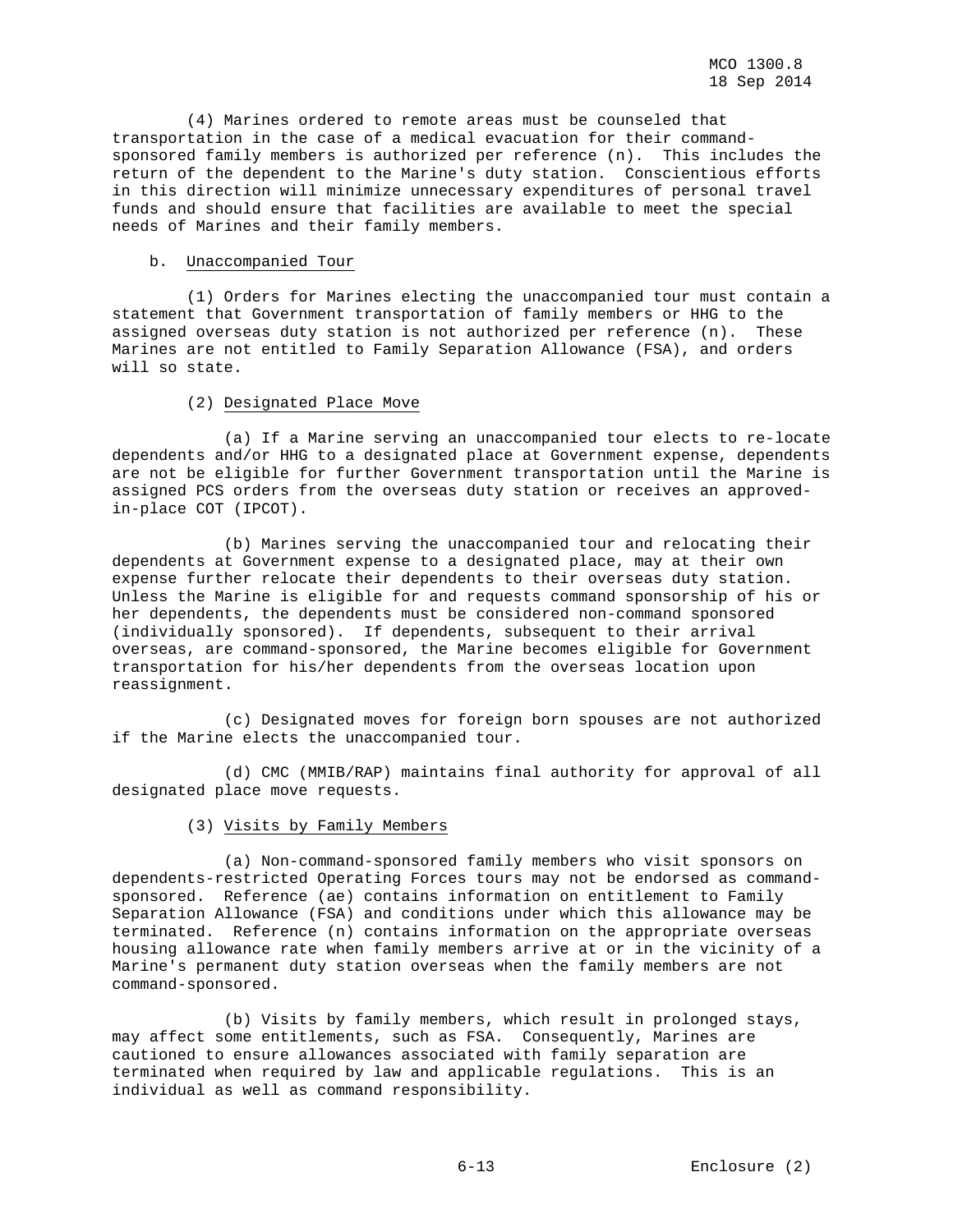(c) Space-available transportation to the member's overseas duty station during the course of an overseas tour of duty may not be furnished to non-command-sponsored dependents. Exceptions may be authorized only under the following conditions:

 (1) Dependents acquired in an overseas location, if not authorized travel and transportation at Government expense, are eligible for transportation on a space-available basis with the Marine's PCS move from the overseas location, if the requirements of the U.S. Immigration and Naturalization Service for entry into the United States have been met.

 (2) On a case-by-case basis, CMC (LPD) may authorize noncommand sponsored dependents to compete for space-available transportation from the overseas location with the Marine's PCS move, when clearly in the best interest of the Marine and the U.S. Government.

## c. Dependent-Restricted Tour

 (1) The Marine's dependents may be relocated to a designated place at Government expense. CMC (MMIB/RAP) maintains final approval authority for all designated place move requests.

 (2) If an accompanied tour for that location is authorized after the Marine's arrival, the Marine will be given the opportunity to serve the accompanied tour. Upon approval to serve the accompanied tour, dependents shall be provided Government transportation to the Marine's duty station as long as the dependents were acquired before the effective date of PCS orders, regardless if they were previously relocated to a designated place. For the Marine's dependents to be command sponsored, entitling Government travel for dependents and shipment of HHG, the Marine must serve the full, accompanied tour starting when the dependents are command sponsored.

## (3) Designated Place Move for Foreign Born Spouses

 (a) Marines with foreign-born spouses who are assigned to overseas dependent-restricted locations may request that the spouse and other dependents be relocated at Government expense to the spouse's native country while the Marine is assigned to the dependent-restricted location. Approval authority rests with CMC (MMIB/RAP). This authorization applies only to the dependent-restricted tour (not authorized for Marines who elect an unaccompanied tour).

 (b) Requests must contain documented evidence justifying that the spouse's native country is the appropriate location for dependents to reside during the Marine's dependent-restricted assignment. It is important to carefully consider each Marine's request for family member transportation with a view toward the morale of the Marine and the family member(s). considering requests for transportation under "unique conditions and circumstances," a basic question that must be considered is whether the separation of the family members from the sponsor has created a unique situation that causes a valid hardship for the family members and whether this hardship can be alleviated by approving the requested transportation. Full documentation, to include medical records and notarized affidavits, as appropriate, will be submitted to' substantiate each request. Limited command of the English language, in itself, is considered insufficient justification to warrant family member's transportation and limited shipment of HHG to an overseas location for a dependents-restricted tour.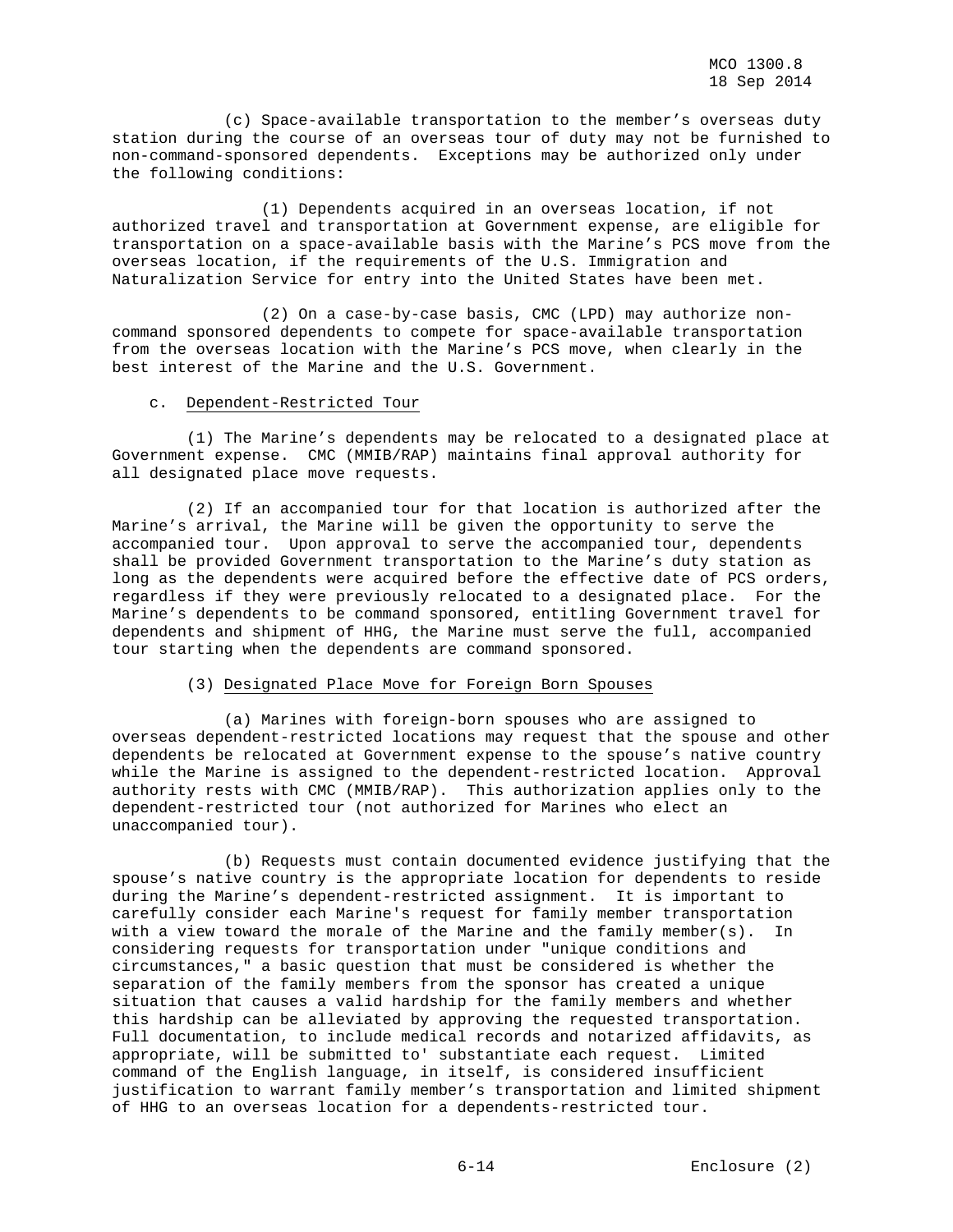(c) When the dependents' residence must be in a country other than where the Marine is assigned, the Marine must serve the prescribed tour length for his or her duty station. If the dependents and the Marine are residing in the same country, the Marine will serve a minimum of 24 months at his or her duty station.

 (d) Dependents will be considered non-command sponsored, however, the Marine will be authorized cost of living and temporary lodging allowances at the "with dependents" rate based on the dependents' location.

## (4) Visits by Family Members

 (a) Non-command-sponsored family members who visit sponsors on dependents-restricted Operating Forces tours may not be endorsed as commandsponsored. Reference (ae) contains information on entitlement to Family Separation Allowance (FSA) and conditions under which this allowance may be terminated. Reference (n) contains information on the appropriate overseas housing allowance rate when family members arrive at or in the vicinity of a Marine's permanent duty station overseas when the family members are not command-sponsored.

 (b) Visits by family members, which result in prolonged stays, may affect some entitlements, such as FSA and housing allowances. Consequently, Marines are cautioned to ensure allowances associated with family separation are terminated when required by law and applicable regulations. This is an individual as well as command responsibility.

 (c) Space-available transportation to the member's overseas duty station during the course of an overseas tour of duty may not be furnished to non-command-sponsored dependents. Exceptions may be authorized only under the following conditions:

 1. Dependents acquired in an overseas location, if not authorized travel and transportation at Government expense, are eligible for transportation on a space-available basis with the Marine's PCS move from the overseas location, if the requirements of the U.S. Immigration and Naturalization Service for entry into the United States have been met.

 2. On a case-by-case basis, CMC (LPD) may authorize noncommand sponsored dependents to compete for space-available transportation from the overseas location with the Marine's PCS move, when clearly in the best interest of the Marine and the U.S. Government.

## d. Acquired Dependents

 (1) Marines who acquire dependents after the effective date of PCS orders to the overseas location have no entitlement to transoceanic travel of dependents and transportation of HHG to the overseas station, even if the dependents are subsequently granted command sponsorship. An exception is if an IPCOT is requested and approved by CMC (MMOA/MMEA/RAM). If conversion to an accompanied tour is approved, the Marine is personally financially responsible for transporting his/her dependents and HHGs to the overseas location. Children born to command sponsored spouses or to Marine mothers, whether married or single, are excepted.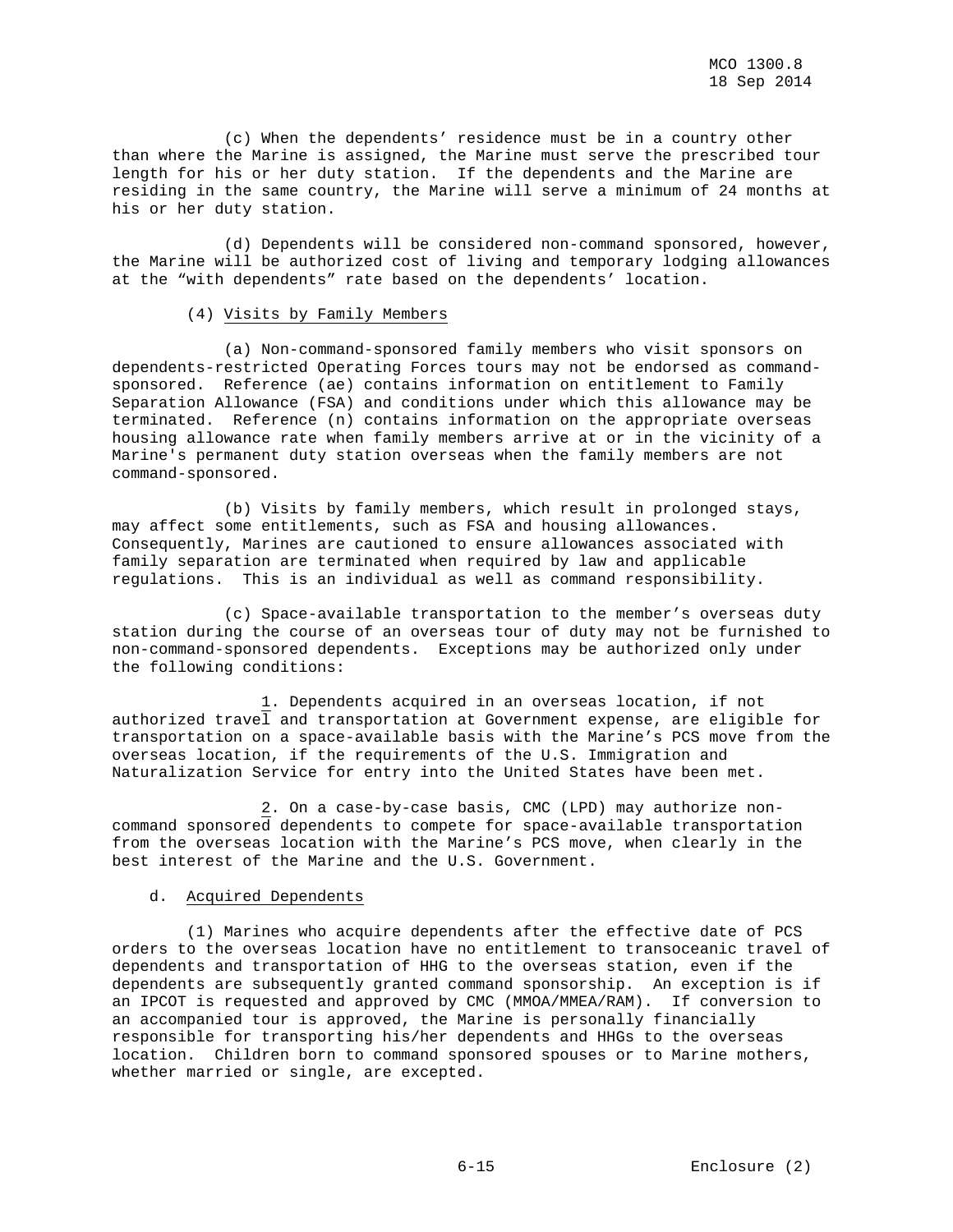(2) Upon command sponsorship of acquired dependents and arrival at the overseas station, Marines become entitled to station allowances at the "with dependent rate" effective the date of command sponsorship, along with transoceanic travel of dependents and transportation of HHG at Government expense from the overseas station to the new PDS. Retroactive entitlement of station allowances is not authorized. Note: dependents may only become command sponsored if the Marine agrees to serve the accompanied tour length and has a minimum of 12 months remaining on his/her tour.

 (3) Single female Marines who give birth overseas are entitled to station allowances at the "with dependents rate" and dependent travel at Government expense from the overseas station upon the Marine's PCS.

(4) If approved for IPCOT, see para see para 12.b of this chapter.

#### e. Non-Command-Sponsored Dependents

 (1) Marines having non-command-sponsored dependents residing with them at the overseas station are not entitled to station entitlements at the "with dependents rate" or transoceanic travel of dependents and transportation of HHG at Government expense to or from the overseas location.

 (2) Depending on individual SOFAs, laws or policies, these dependents may be denied access to certain dependent support facilities.

 (3) Marines whose non-command-sponsored dependents subsequently become command sponsored after the effective date of PCS orders may become eligible to receive the same entitlements as a Marine who acquires dependents that subsequently become command sponsored.

 f. CMC (MMIB/RAP) may grant exceptions on an individual basis and in cases involving unit PCS moves.

## 11. Tour Completion

 a. Overseas tours commence on the date a Marine departs a CONUS port or other port of departure, and ends the day of return (regardless of whether their family members travel concurrently or join them later).

b. Compute/adjust the RTD per the MCTFSPRIUM.

 (1) Authorized leave taken overseas enroute to an overseas duty station must be excluded from computation.

 (2) Authorized leave taken in CONUS while enroute from one overseas duty station to another overseas duty station must be excluded from computation.

 (3) Marines enrolled in the EFMP, who are reassigned from overseas in accordance with reference (p) must be credited with having completed the overseas tour provided they otherwise meet the minimum tour requirements prescribed in paragraph 6.d of this Chapter.

 c. Marines will depart within the 10-day period prior to their RTD. Where the circumstances of a particular case so warrant, commanders may request authority from the CMC (MMEA/MMOA/RAM) to rotate an individual earlier.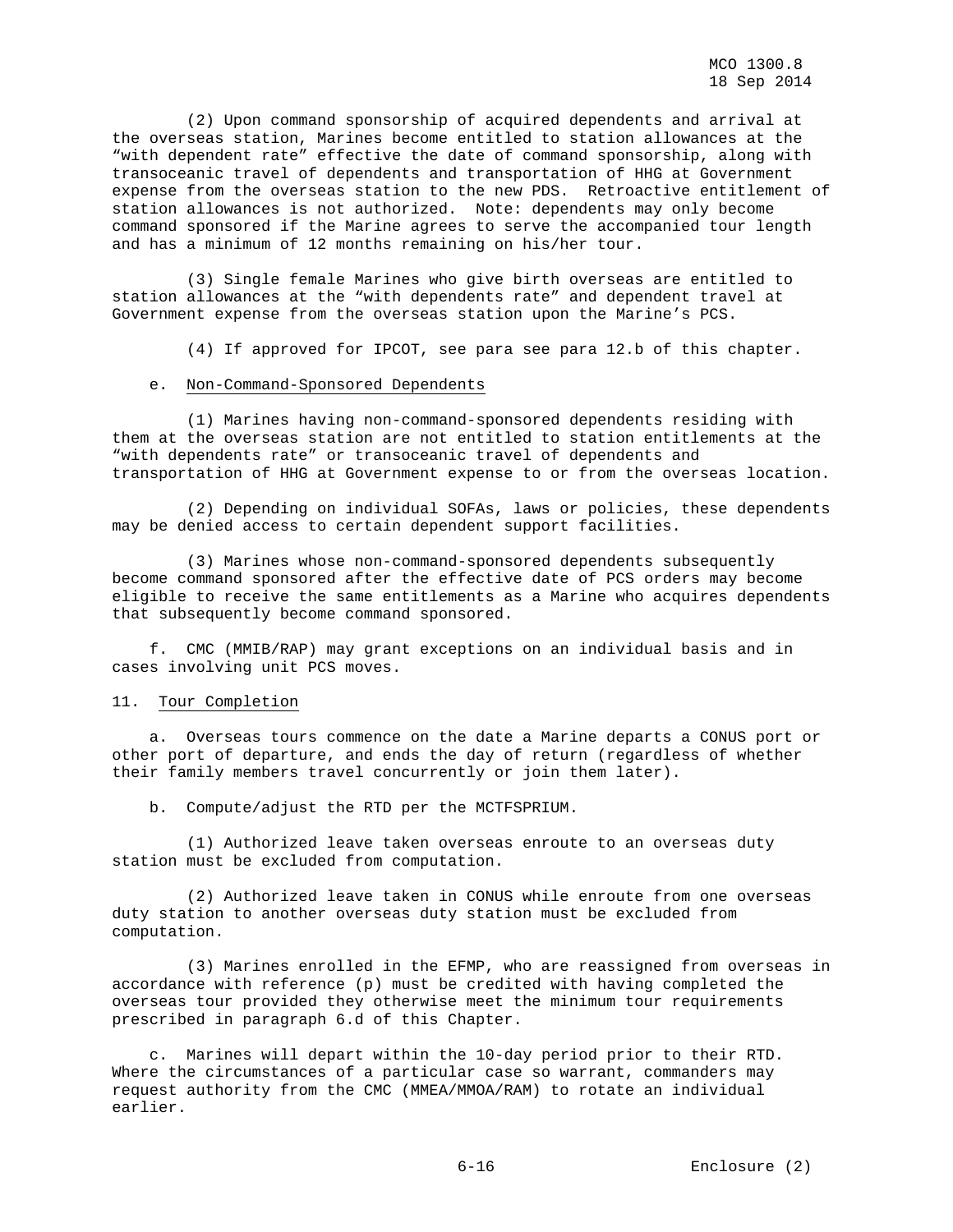d. The minimum time to receive credit for any overseas assignment is the tour length stated in the PCS orders. CMC (MMOA/MMEA/RAM) may waive up to 60 days of the stated tour length and the Marine will still receive credit for tour completion.

 e. Marines who, due to a service requirement, are involuntarily transferred or reassigned from one MCC to another MCC within the same geographic area will retain their original RTD. Voluntary tour length extensions by these Marines are encouraged.

12. Consecutive Overseas Tours (COTs). Marines are encouraged to volunteer for and serve COTs to help reduce PCS turbulence. While it is preferred that COTs be voluntary, the CMC, based upon the demands of military service, may direct involuntary COTs. The initial tour obligation should be met when possible before transferring/reassigning Marines to a COT. To be eligible for a COT, a Marine must agree to serve the equivalent of at least the total minimum prescribed tour lengths for the old and new permanent duty station (PDS). If an unaccompanied tour length is not prescribed for a PDS, then the accompanied tour length pertains. For example: A Marine is assigned an unaccompanied tour in Germany (24-month tour) and is then reassigned to Hawaii (36-month tour). The Marine must agree to serve at least a total of five years overseas between the two PDSs to be eligible for the COT.

 a. Marines stationed overseas who are selected to serve a COT have the following tour-election options:

 (1) Unaccompanied-to-Unaccompanied Tour. Relocating dependents and/or HHG from a previously approved designated place to a newly designated place can only be approved only by the CMC (MMIB/RAP) when it has been clearly shown that the movement is in the best interest of the Government. Authority cannot be delegated.

 (2) Unaccompanied-to-Accompanied Tour. Relocating dependents and/or HHG from a previously approved designated place to the Marine's new duty station (current duty station for those selected for an In-Place COT (IPCOT)) may be approved only if CMC approves introduction of the Marine's dependents in to the country. CMC (MMIB/RAP) maintains final approval authority for all designated place move requests.

 (3) Accompanied-to-Unaccompanied Tour. Marines either electing to serve the unaccompanied tour or directed to serve a dependent-restricted tour shall be given the opportunity to relocate their dependents and/or HHG to a designated place within the United States, the Commonwealth of Puerto Rico, a territory or possession of the United States. CMC (MMIB/RAP) maintains approval authority for all designated place move requests.

 (4) Accompanied-to-Accompanied Tour. Upon approval of CMC (MMOA/MMEA) Marines electing or required (assigned to key billet) to serve the accompanied tour length when reassigned, PCS, or selected to an IPCOT must be given the opportunity to relocate their dependents and/or HHG to their new duty station. Marines assigned to key billets may elect to serve without their dependents and relocate their dependents and/or HHG to a designated place within the United States, the Commonwealth of Puerto Rico, or a territory or possession of the United States; however the Marine must serve the accompanied tour length. Marines being reassigned PCS or COT under this option must be given concurrent travel. CMC (MMIB) maintains approval authority for all designated place move requests.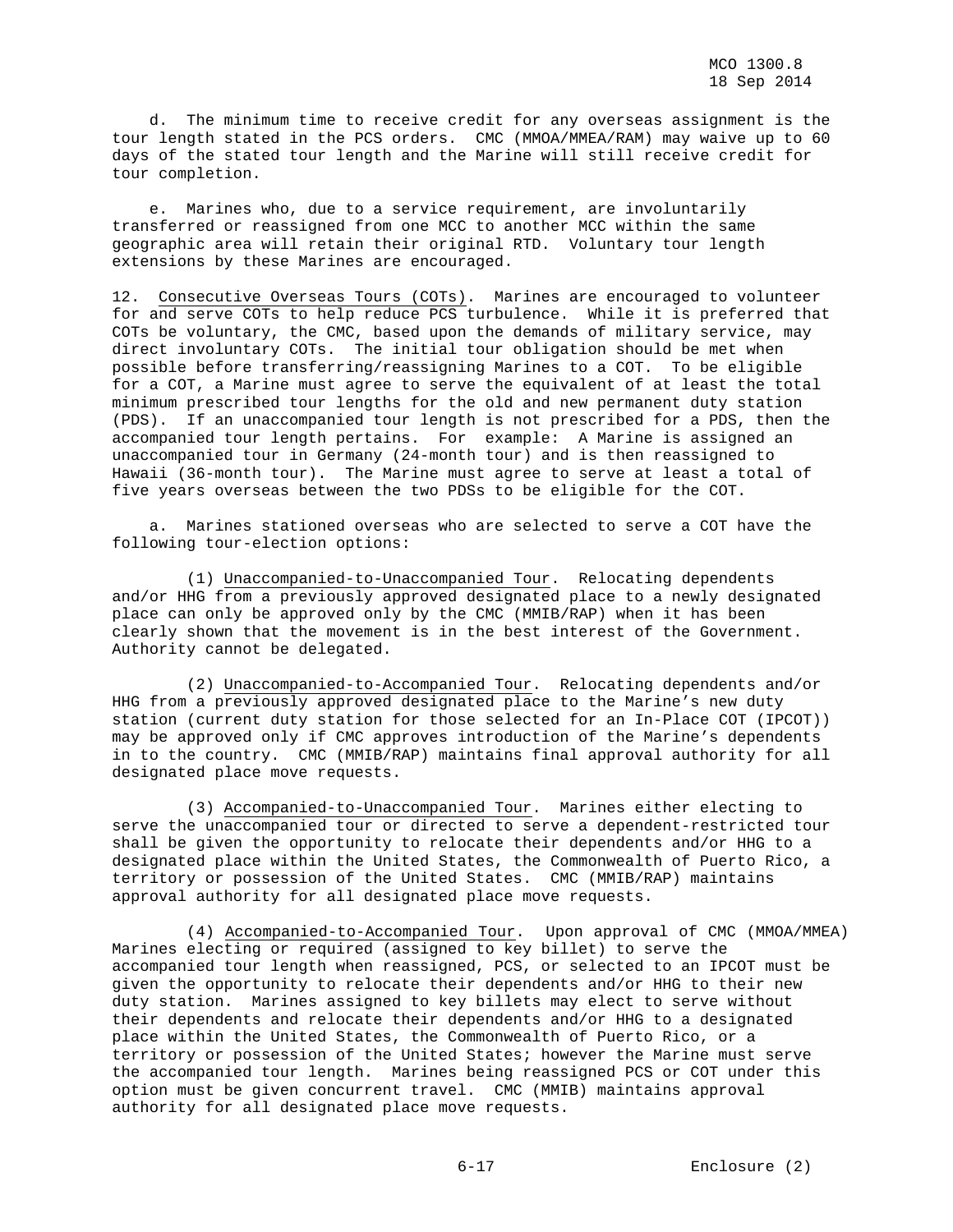b. In-Place Consecutive Overseas Tours (IPCOTs). Marines serving on either an accompanied, unaccompanied, or dependents-restricted tour may, upon completion of their initial tour, to include voluntary extensions to that tour, request an IPCOT. By doing so, the Marine agrees to serve another complete tour at the same geographic location whether it is an accompanied, unaccompanied, or dependents-restricted tour. Regardless of either initial tour obligation or subsequent tour obligation, the Marine must serve the minimum prescribed tour lengths.

## c. Intra or Inter-Theater COTs

 (1) Such assignments require the PCS movement of the Marine and the Marine's family, if accompanied. When transferred on a COT, Marines must be given the opportunity to serve either the accompanied-by-family members tour, if authorized at the new duty station, or the unaccompanied tour. Marines being transferred or reassigned on intra or inter-theater COTs must serve the prescribed tour lengths at both duty stations.

 (2) Exceptions to the requirement may be authorized on a case-by-case basis by the CMC (MMEA/MMOA/RAM). Requests to waive this requirement must be endorsed at the command level. The CMC (MMEA/MMOA/RAM) may only approve exceptions that will result in the Marine serving at least the equivalent of two unaccompanied tours prior to being transferred from the Marine's last duty station. If it is determined that the Marine must serve less than the equivalent of two unaccompanied tours, then such exceptions may only be authorized by the CMC (MMOA/MMEA/RAM).

 (3) In those cases where Marines who are accompanied by authorized dependents are involuntarily relocated from one overseas location to another overseas location because of base closure or similar action by the military service concerned, transportation of dependents at Government expense and command-sponsorship at the new overseas duty location will be authorized, provided that the new location is authorized dependents, regardless of time remaining on the Marine's tour. This exception applies only to intra-theater COTs.

## d. Leave Travel in Connection with Consecutive Overseas Assignments

(1) Approval rests with CMC (MMIB) only.

 (2) Reference (ae) states military personnel stationed outside the CONUS ordered to a consecutive tour of duty at the same duty station or transferred to another overseas duty station may be paid travel and transportation allowances in connection with authorized leave from their last duty station. The intent is to allow Marines the opportunity to attend to personal affairs at their home of record prior to beginning a consecutive tour outside the CONUS. Travel and transportation allowances also may be paid for the Marine's family members. Tours of duty whether at the same duty station or a new duty station must be the authorized tours as listed in reference (n). Travel allowances must not exceed those authorized by reference (n).

 (3) To receive authorized travel and transportation allowances, a Marine permanently assigned to another overseas duty station must serve the prescribed tour at the new permanent duty station. The total time to be served between the two locations must equal at least the sum of the unaccompanied tour lengths for those locations.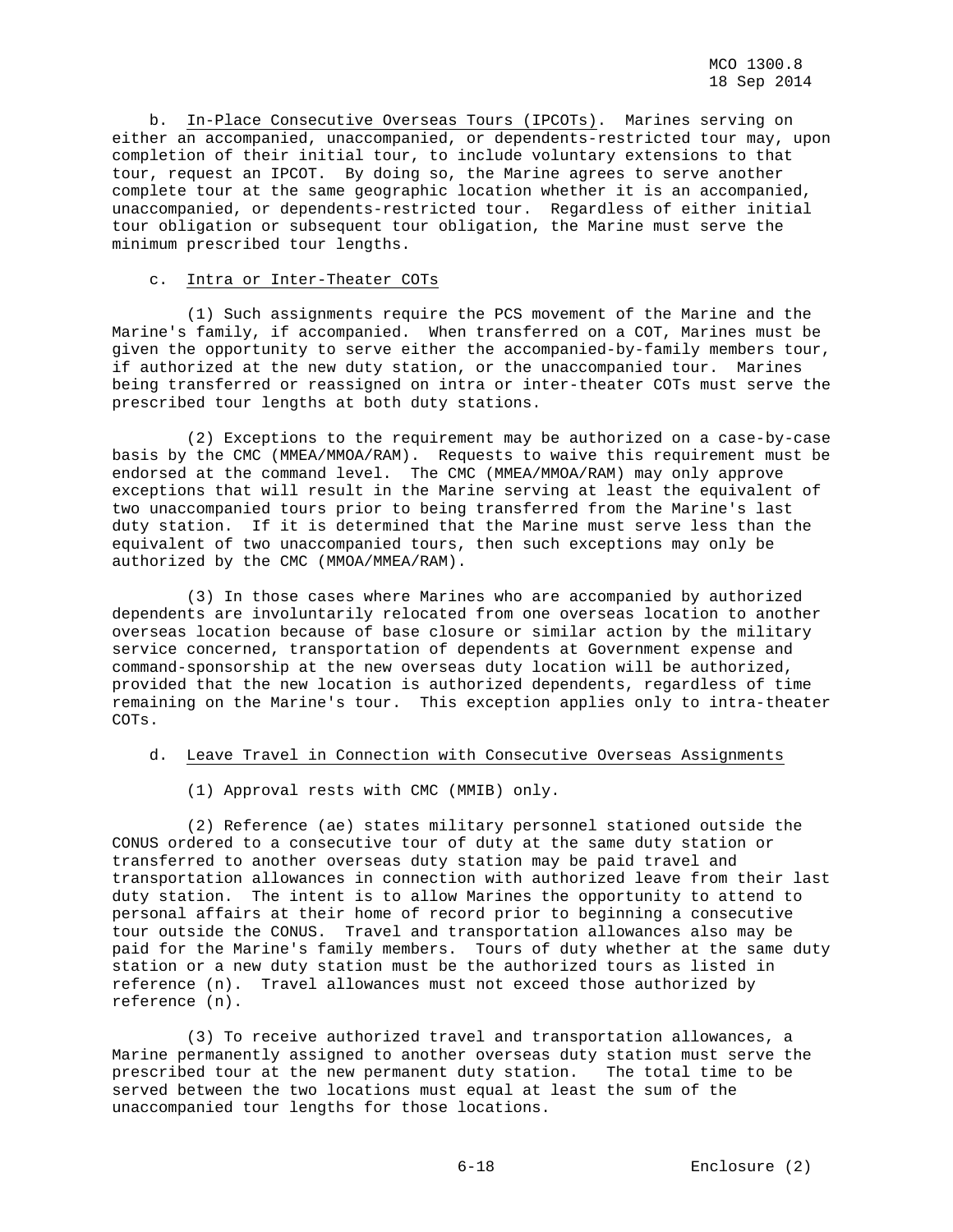(4) The travel and transportation allowances authorized for consecutive overseas tours are separate and distinct from the incentives offered in connection with overseas tour extensions. Incentive options for OTEIP are only applicable to Marines serving an authorized extension per OTEIP and are not applicable to Marines serving COTs/IPCOTs. If any leave is taken while traversing CONUS in conjunction with executing PCS orders, COT travel must be deemed executed and deferred COT leave travel must not be authorized.

 (5) Both enlisted Marines and officers are eligible for COT/IPCOT travel allowances when authorized to serve a COT/IPCOT.

(6) The following rules apply to COTs/IPCOTs:

 (a) Marines serving an IPCOT must complete their initial tour, to include voluntary extensions, and agree to authorization by the CMC (MMEA/MMOA) to serve the prescribed tour length elected. Marines must have required obligated service to serve the prescribed tour length.

 (b) For the Marine's family members to be eligible for the allowances outlined in reference (n), the Marine must be serving an IPCOT or be transferred to an accompanied tour, and the Marine's family members must be command-sponsored and reside with the Marine at both the old and new PDS.

 (c) Travel for which the member is paid travel and transportation allowances in conjunction with an approved COT or IPCOT may be deferred until not later than the completion of Marine's second overseas tour, except as provided in reference (n).

 (d) If a Marine is required to traverse CONUS while executing PCS travel to his or her next duty station, COT leave travel must be performed during this time. If due to operational requirements the Marine is not authorized leave between the two tours, a request to defer COT leave may be submitted to CMC (MMIB) identifying the circumstances requiring deferment.

 (e) A Marine must serve the entire prescribed length of the first tour prior to the commencement of the leave travel. In the case of one-year dependent-restricted tours, this would normally be 365 days from the date the Marine departed CONUS. Prescribed dependents-restricted tours are considered completed in situations where the tour length has been reduced up to 60 days for the needs of the Service.

 (7) The following guidance applies to those Marines stationed in Hawaii and Alaska:

 (a) Those Marines who are transferred from an overseas location (other than Hawaii/Alaska) to Hawaii/Alaska or from Hawaii/Alaska to an overseas location may be eligible for COT leave travel.

 (b) Marines who served three years TOS in Alaska or Hawaii and who subsequently agree to remain at their present duty location for another three years may be placed on COT orders and be authorized travel and transportation allowances in conjunction with COT leave.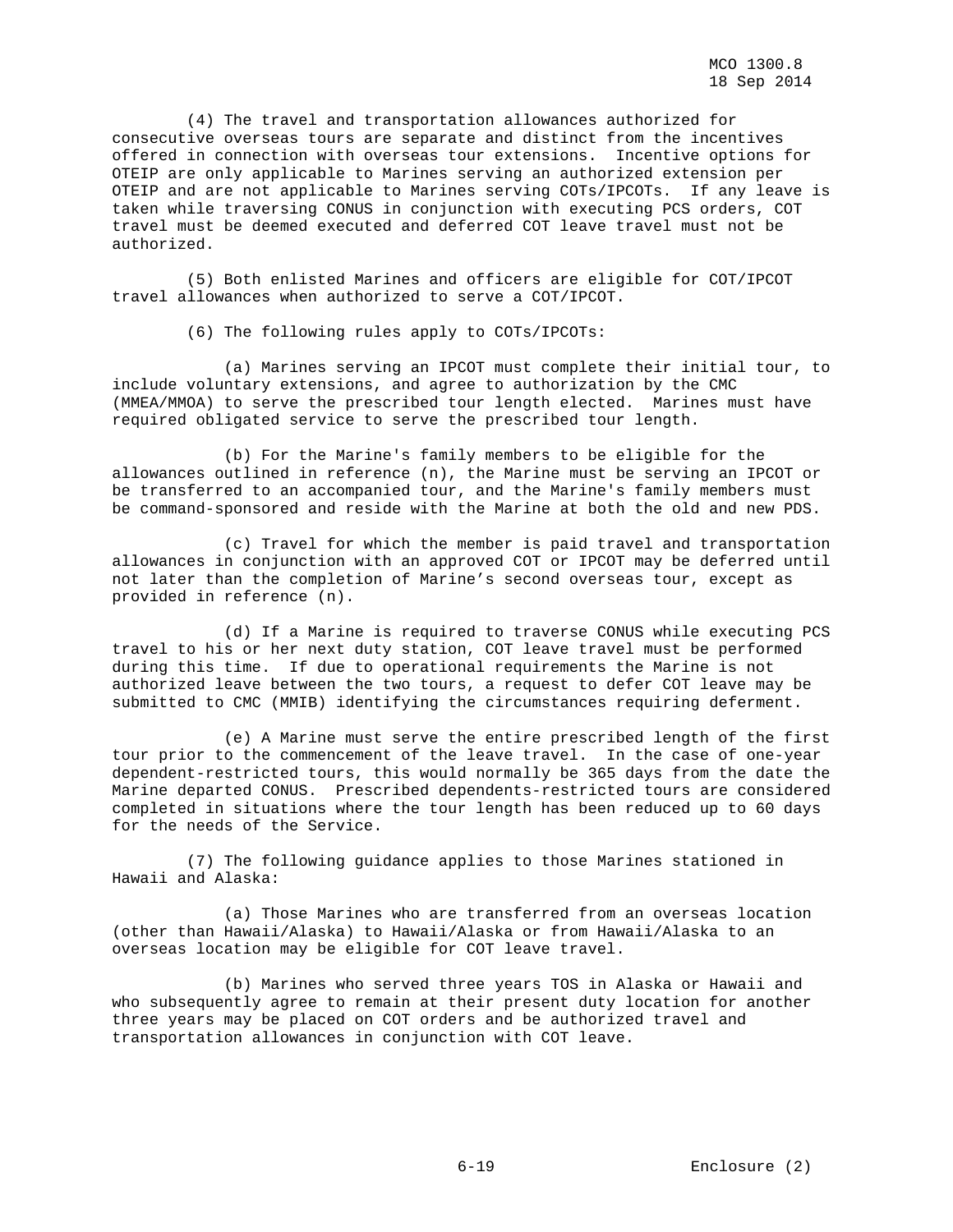(8) Marines assigned to MCESG may be eligible for COT leave travel when transferred between embassy posts overseas, provided they comply with the other provisions outlined in this Order. Marines that do not complete the required tour lengths listed in reference (n) may be eligible for the leave incentive travel between their second and third posts

 (9) Forward requests for COT leave incentive travel to CMC (MMIB) at least 30 days prior to travel date.

 e. Marines already stationed overseas with command-sponsored dependents that are issued Consecutive Overseas Tour (COT) orders for an unaccompanied tour may elect to have their dependents remain at their current overseas duty station. Marines are cautioned that dependents will no longer be considered command-sponsored, and that SOFA may no longer cover dependents remaining in a foreign country.

## 13. Extensions of Overseas Tours

#### a. Involuntary Extensions

 (1) Marines may be involuntarily retained beyond their normal RTD for investigation or trial by U.S. military or foreign authorities, or for completion of administrative actions such as, but not limited to, nonjudicial punishment, separations processing, or host-country custom regulations. CMC (MMOA/MMEA/RAM) maintains decision authority on Marines to be retained under these circumstances.

 (2) Accompanied Tours. Any Marine serving an accompanied tour may be involuntarily extended provided that:

 (a) If, at normal RTD, the Marine is within six months of EAS/retirement/transfer to the FMCR and is serving at a location where the prescribed accompanied-by-family members tour is less than 36 months, the Marine's tour may be involuntarily extended by the overseas commander to EAS/retirement/transfer to the FMCR.

 (b) If, at normal RTD, the Marine is within 11 months of EAS/retirement/transfer to the FMCR and is serving at a location where the prescribed accompanied-by-family members tour length is 36 months, the Marine's tour may be involuntarily extended to EAS/retirement/transfer to the FMCR.

 (3) Unaccompanied Tours. Marines within 6 months of separating and stationed at a duty station where they are assigned to an unaccompanied tour may be retained at that duty station until their scheduled date of separation.

 (4) Tour lengths will not be involuntarily extended if the Marine extends/reenlists for a length of time sufficient to enable the Marine to serve 12 months or more upon arrival at a new CONUS duty station.

 (5) Before an involuntary overseas extension is imposed per this Order, enlisted Marines will be given the opportunity to extend their enlistment, when otherwise eligible, by a time sufficient to increase remaining service to more than the minimum period indicated above. Officers will be afforded the opportunity to extend overseas tours or serve one year at a CONUS duty station prior to retirement or separation.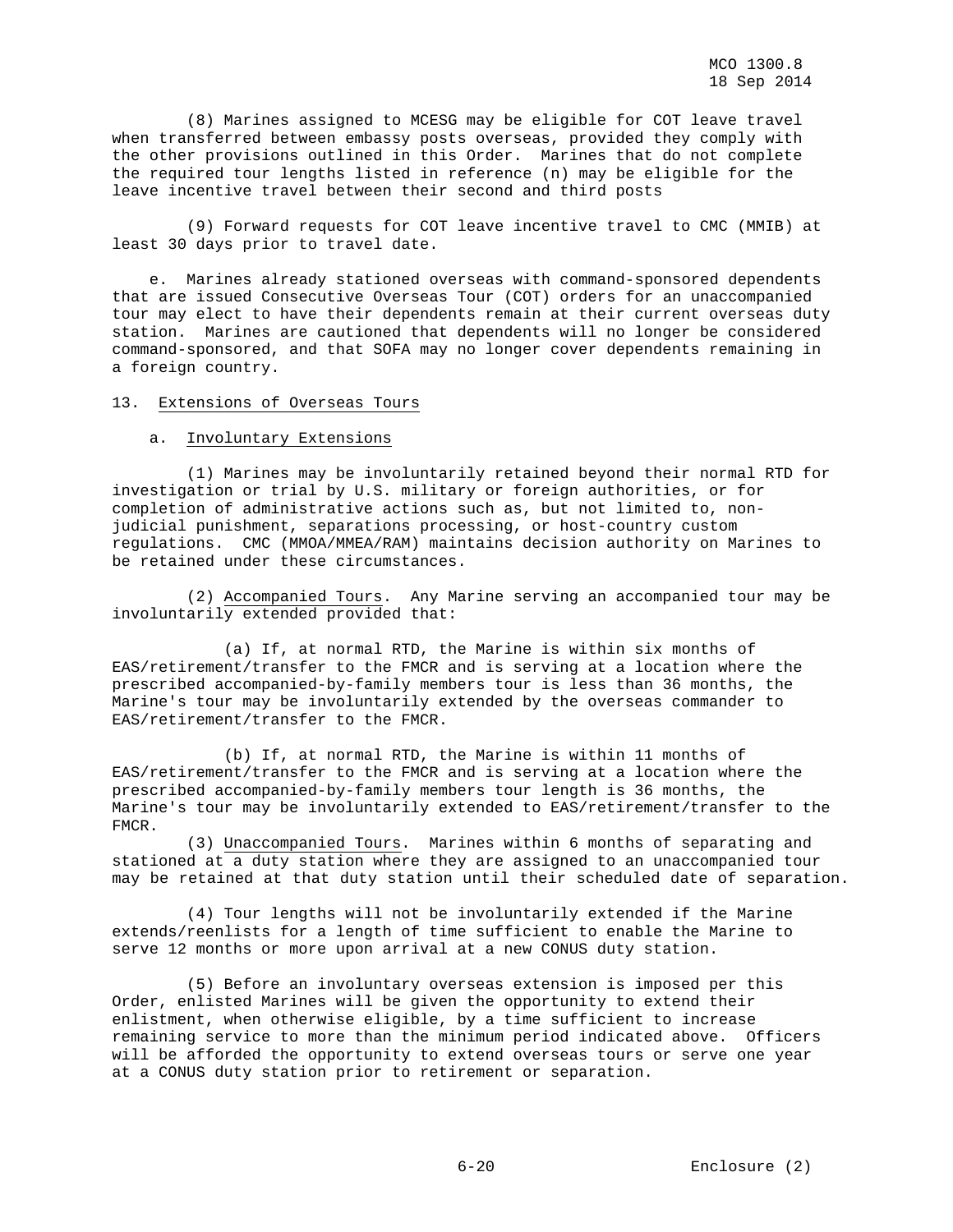(6) In certain other extraordinary cases, Marines (including those with command-sponsored family members) may be involuntarily extended by the CMC (MM/RA) to meet the needs of the Marine Corps.

 b. Voluntary Extensions. Eligible Marines are encouraged to voluntarily extend their overseas tours as they provide a high degree of unit continuity, stability for Marine families, and reduction of PCS costs. Commanders will forward requests for extensions by Marines, with specific recommendations, for approval to CMC (MMEA/MMOA/RAM). Commanders, certifying that retention of the individual is in the best interest of the command, will personally endorse extension requests that will cause a Marine to remain overseas in excess of six years. These requests must include a CG's endorsement, whether as the result of consecutive accompanied or unaccompanied tours. Guidance for forwarding requests is as follows:

 (1) Requests should be received by the CMC (MMEA/MMOA/RAM) at least 180 days prior to RTD to be given favorable consideration.

 (2) All requests for extensions demonstrating hardship or humanitarian situations that meet the criteria established in reference (c) will be considered at any time.

 (3) Extension requests for both first term and career enlisted Marines will not be approved when there is insufficient obligated service for the new CONUS RTD. Marines may submit a Reenlistment Extension Lateral Move (RELM) request via the Total Force Retention System (TFRS) to the CMC (MMEA-6) requesting reenlistment/extension to obtain sufficient obligated service.

 c. Overseas Tour Extension Incentives Program (OTEIP). The intent of the OTEIP is to increase the personnel stability of Marines at overseas locations. Program requirements will be identified by CMC (MM) who will periodically solicit applicants via MarAdmin for certain overseas MCCs that are forecasted to be under-staffed. Approval authority rests with CMC (MMOA/MMEA/RAM). Commanding officers will counsel Marines requesting extensions under OTEIP, concerning the difference in travel options between voluntary extensions and COT/IPCOT. Marines approved for OTEIP who agree to serve the resulting voluntary extension are not eligible for COT/IPCOT travel allowances. Conversely, incentive options for OTEIP are not applicable to Marines serving COTs/IPCOTs.

(1) Eligibility

 (a) Enlisted Marines and career-designated officers serving overseas (including Alaska and Hawaii) are eligible for OTEIP.

 (b) Enlisted Marines must have at least 12 months remaining on their current contract, and agree to extend for an additional 12 months past their original RTD. Extension requests must be for at least 12 months beyond the Marine's prescribed RTD. Multiple extensions of less than 12 months having a sum total of 12 months or greater do not qualify an enlisted Marine for the incentive program.

(c) All MOSs are eligible for the incentive.

 (d) Enlisted Marines who reenlist for a deferred option and will spend at least 12 additional months at the overseas station.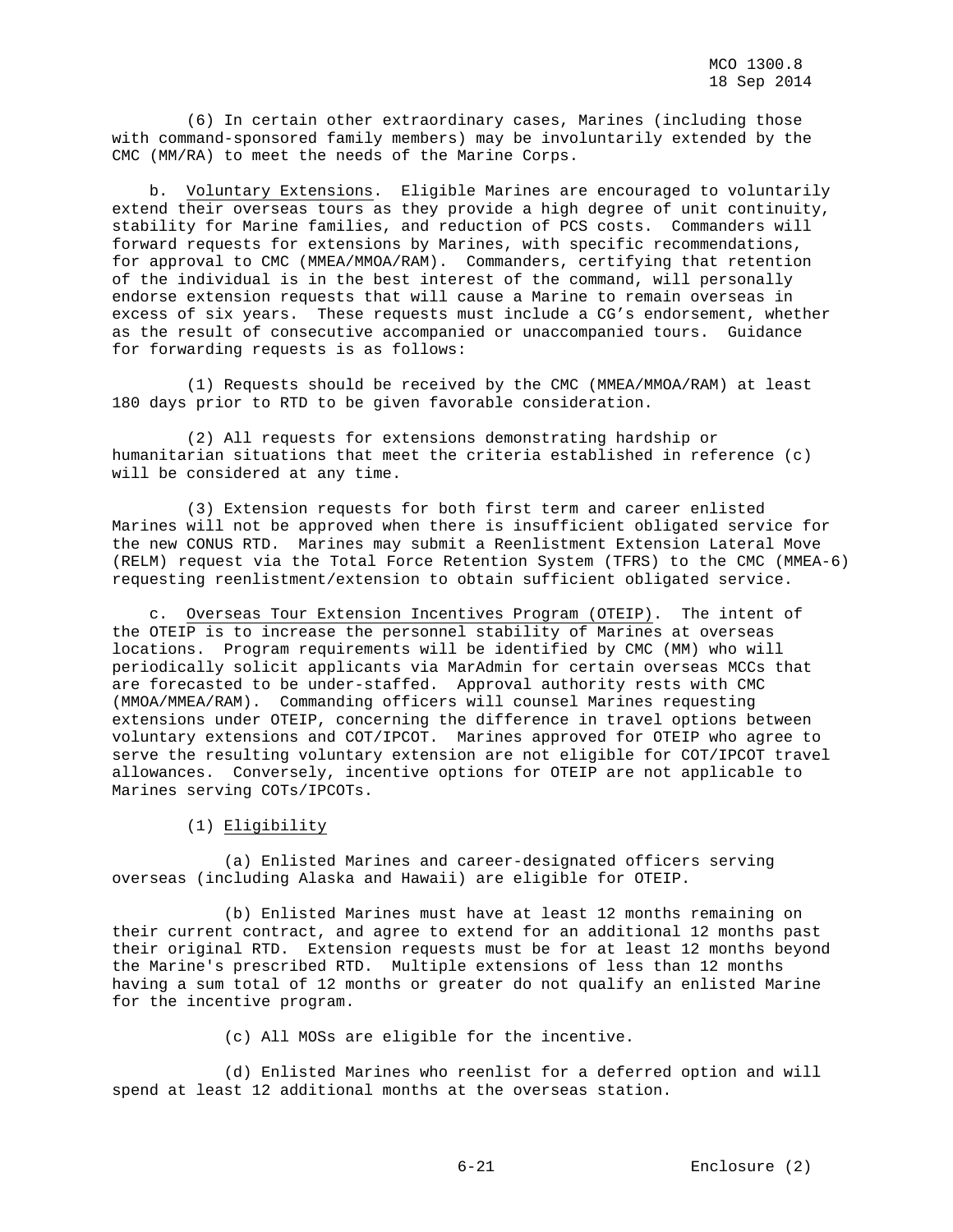(e) Marines assigned to dependent-restricted tours may request an in-place extension or reassignment to another dependent-restricted MCC within the same geographical location.

### (2) Incentives

 (a) Marines accepted for OTEIP may elect to receive a \$166.66 bonus for each of the 12 months extended, or 30-days special rest and recuperative leave, or 15-days special rest and recuperative leave with government funded, round trip travel to the nearest point of debarkation in CONUS. These incentives must be in addition to any other leave or transportation to which the member may be entitled. Marines requesting the OTEIP are not eligible for home of record travel.

 (b) For Marines electing 15-days special leave and Government funded round trip travel to CONUS, leave will commence/terminate at the nearest port of debarkation/embarkation in CONUS.

 (c) Marines electing the 15-days special leave plus Government paid round trip transportation must arrange all travel through an available Commercial Travel Office (CTO)/Distribution Management Office (DMO).

 (d) For Marines electing the 30-days special leave, leave will commence/terminate at the permanent station.

 (e) If recommended by the commanding officer, Marines may change their election prior to the execution of the incentive/extension. Requests for all approved incentive/extension changes must be forwarded to the CMC (MMOA/MMEA/RAM).

 (3) Marines whose overseas locations are not included in the current program, but are later added subsequent to the effective date of their extensions, are ineligible to receive any of the incentives for their extensions.

 (4) Voluntary or involuntary early termination of overseas duty of a Marine in receipt of an annual bonus will normally require reimbursement of the unearned portion. Final determination on whether recoupment is warranted rests with the CMC (MMIB). Should recoupment be required, the amount must be \$166.66 for each month or portion of a month not served. Used special leave or special leave/funded travel are not subject to recoupment; however, upon termination of extension, all rights to special leave or special leave/funded travel entitlements are vacated. Normal return to CONUS (within 10 days of RTD) per paragraph 6.c of this chapter does not disqualify a Marine from receiving the final month's bonus.

(5) Commanding officers will ensure the following:

 (a) Marines requesting voluntary extensions, to include extensions under OTEIP, are counseled concerning the difference in travel options between voluntary extensions and COT/IPCOT.

 (b) The Marine's extension is forwarded to the CMC (MMEA/RAM). Approval will be contingent on the needs of the Marine Corps.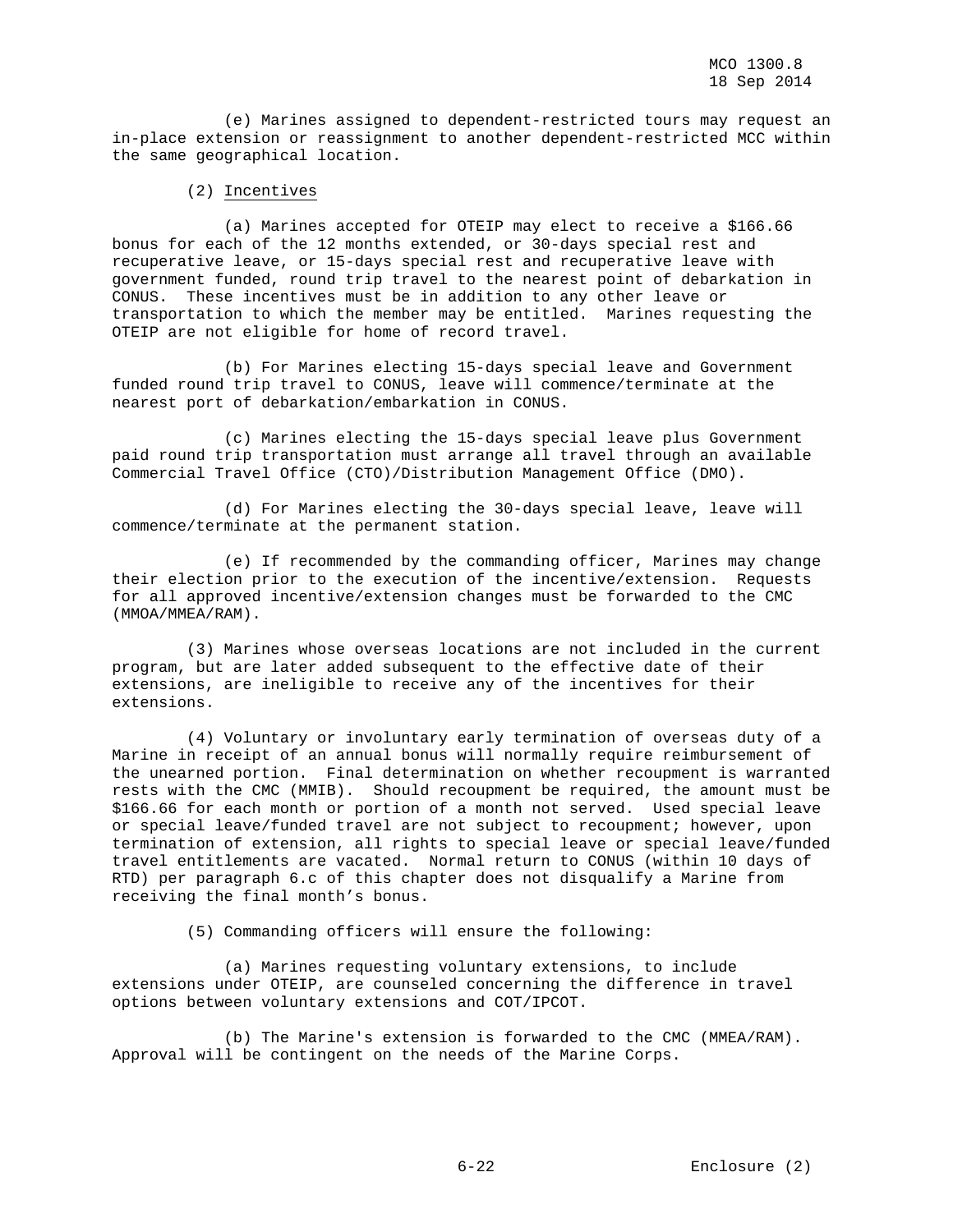(c) Upon the CMC approval of the extension, file a copy of the approved request on the document side of the Marine's OMPF. This copy will be retained in the OMPF throughout the period of extension.

 (d) On the effective date of extension, annotate the approval message as appropriate: "Extend overseas for (No. months) months." "Elects \$166.66 monthly extension bonus" or "30-days special leave" or "15-days special leave with transportation." If election is for monthly extension bonus, the supporting IPAC/Administrative Unit will report the start of an Overseas Extension Bonus with TTC 491-000 (START EXT PAY). If the election is for 15 days special leave with transportation, forward the approval message to CMC (MMIB) to receive a travel line of accounting (LOA).

 (e) The special leave is entered into MCTFS using Marine Online (MOL).

 (f) When an effective extension is canceled, report the cancellation via TFRS. If the Marine had elected the extension bonus, report the effective date of cancellation of extension bonus utilizing TTC 492-000 (STOP EXT PAY).

 (6) Records Disposition. A record of all extension incentive requests, to include all supporting documentation, will be maintained by the CMC (MMEA/MMIB/RAM) archives for a period of two years per reference (af).

14. Overseas Control Date (OCD). OCDs are Marine Corps-unique and governed solely by Marine Corps policy. The Marine Corps administratively uses OCDs internally to manage the assignment of Marines between overseas and CONUS and between deployment-designated and non-deployment designated unit assignments. Personnel Tempo (PERSTEMPO), also known as Deployment Tempo (DEPTEMPO), is used to adjust and update the OCDs of Marines. Refer to Chapter 9 of the MCTFSPRIUM for definitions and detailed reporting guidance for PERSTEMPO and DEPTEMPO. The requirement to serve 270 consecutive days to receive credit for the completion of the dependents-restricted tour is an administrative control used by the Marine Corps for awarding an OCD.

 a. The accrual of PERSTEMPO and the consequent adjustment or update of a Marine's OCD applies to all Marines, regardless of family member status, the type of unit the Marine is assigned to, whether assigned to a deploymentdesignated unit, the location of the assignment (overseas or CONUS), etc.

 b. OCDs are used to determine who within the pool of Marines available for assignment will be considered first for reassignment overseas. Further, to assist in the application of an equitable rotation or reassignment policy between overseas and CONUS assignments and between deployment-designated units (units that routinely support major deployments, e.g., MEUs and UDPs) and units that do not normally deploy. The intent is to fair share the burden of major overseas deployments and overseas assignments among Marines.

 c. OCDs allow a queuing and prioritization of the Marines within the queue. The Marine with the oldest OCD will normally be the first considered for an overseas assignment. An OCD is only one of several factors considered by assignment monitors in making assignment decisions.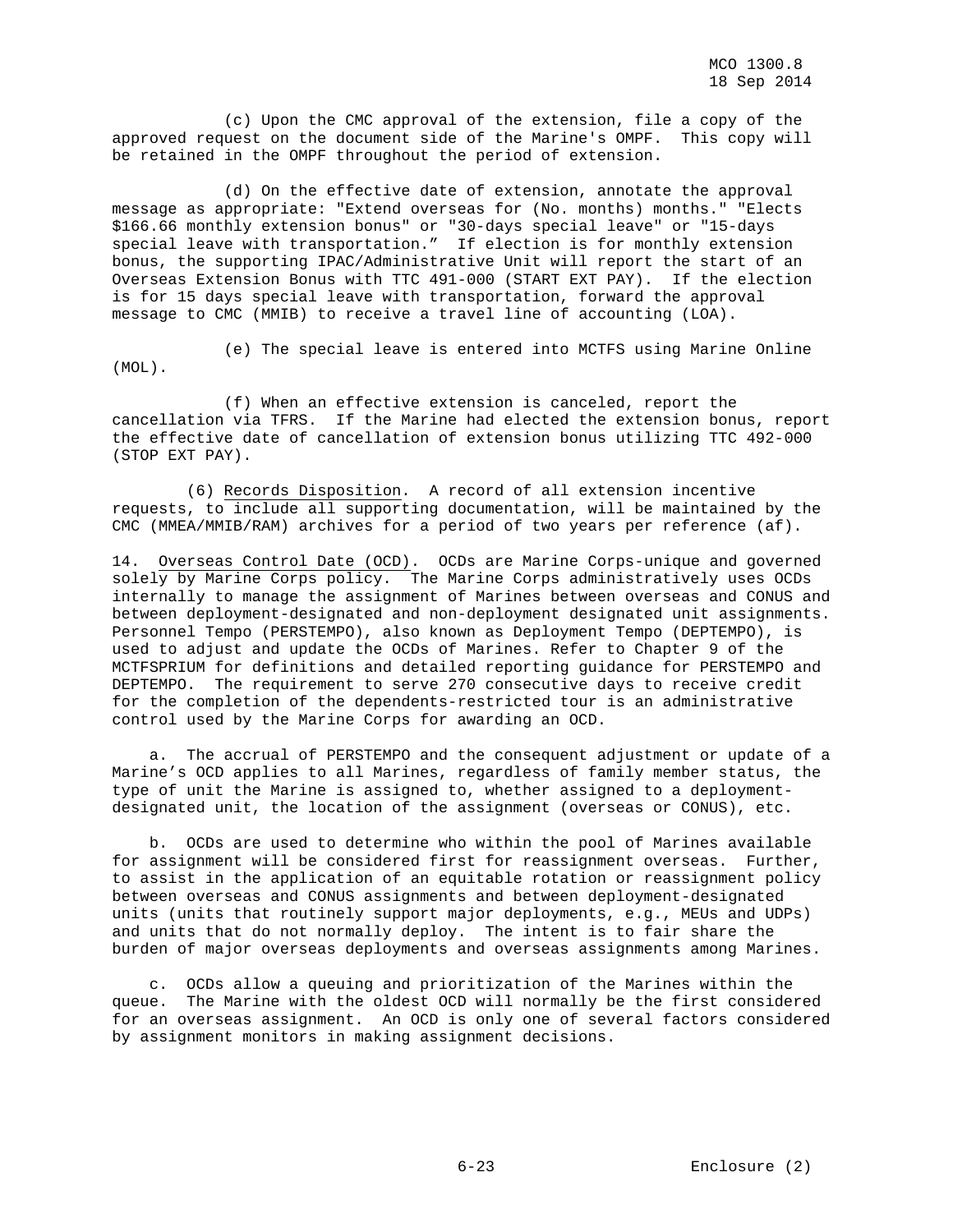MCO 1300.8 18 Sep 2014

## d. OCD Adjustments and Updates

 (1) OCDs may be changed by two distinct methods, either by adjustment or by update. An adjustment is a one-day for one-day adjustment (i.e., increase) of a Marine's OCD, based upon their accrual of creditable deployment days. For example: a Marine's OCD is 13 February 2000. The Marine deploys (creditable days) for three days during June of 2016. The Marine's OCD is then adjusted to 16 February 2000. OCDs are automatically adjusted in the Marine Corps Total Force System (MCTFS) upon an administrative DEPTEMPO transaction reporting deployed days. Marines are credited for OCD purposes for each creditable day they deploy, regardless of the location or duration of that deployment, whether it was incident to a deployment to an Imminent Danger Pay (IDP) or Hostile Fire Pay (HFP) area, or whether the Marine was assigned to a deployment-designated unit. The MCTFSPRIUM states what creditable PERSTEMPO days are. For OCD purposes, the only PERSTEMPO days that are not creditable are those categorized as "Mission Support TAD" (code DDZ).

 (2) A Marine's OCD may also be updated (given a current OCD) to reflect the date the Marine completed one of four creditable events listed below. Example: a Marine's OCD is 13 February 1998. The Marine completes a 12-month dependent-restricted tour on 24 July 2016. The Marine's OCD is manually updated to 24 July 2016 by the Marine's administrative reporting unit. OCDs must be manually updated by commands since MCTFS data alone does not explain the complete circumstances and does not recognize when a creditable event occurred. For example: MCTFS does not recognize when a Marine completes the second of two major overseas deployments during the same Operating Forces (OPFOR) tour, which would require an update to the Marine's OCD. Manual updating of OCDs maintains positive control and service-wide equity over the updating of the OCD. All events listed below are either permanent assignment overseas or an equivalent:

 (a) Completion of permanent overseas assignment, dependentsrestricted, accompanied or unaccompanied, including Marines on dependentrestricted assignments completing a minimum of 270 consecutive days overseas.

 (b) Completion of at least 270 consecutive days deployed overseas, regardless of the type of unit the Marine is assigned to and regardless of whether deployed to an IDP or HFP area or not.

 (c) Completion of two consecutive major overseas deployments (e.g., MEU and/or UDP or equivalent) of at least five months (150 days, not waiverable) duration each, during the same or continuous OPFOR tour.

 (d) Completion of at least 180 consecutive days (not waiverable) deployed to a "hostile fire area".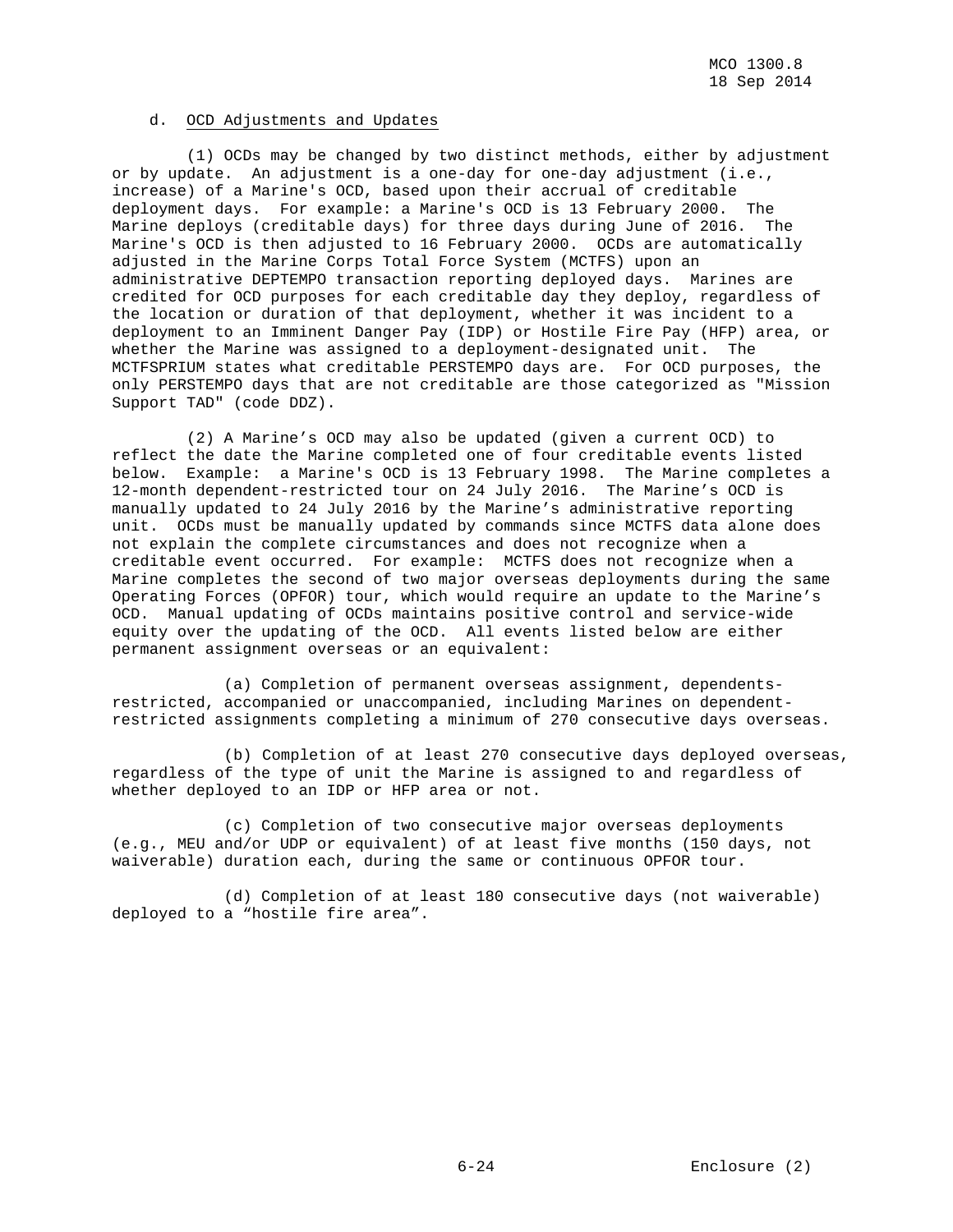(3) "During the same or continuous operating force tour" means the Marine remained assigned to the OPFOR for both deployments, vice having an intervening permanent reassignment to a non-operating force tour (e.g., DI, recruiting, HQMC, etc.). A Marine may complete the two major deployments with two separate units and even separate MEFs, DIVs, MAWs, etc. For example: a Marine completes a UDP deployment while assigned to 1st Battalion, 2nd Marine Regiment, 2nd Marine Division. The Marine is subsequently permanently reassigned to 1st Marine Division, and there completes a MEU deployment with 3rd Battalion, 7th Marine Regiment. The Marine is considered to have completed two consecutive major deployments during continuous OPFOR assignments and is eligible to have his/her OCD updated.

 (4) A major deployment may be used only once to update a Marine's OCD. This includes deployments to hostile fire areas. For example: a Marine completes two consecutive major deployments while assigned to Combat Logistics Battalion (CLB)-11. The first deployment is a MEU deployment from 1 January 2016 thru 30 July 2016 and the second deployment is to a hostile fire area from 1 January 2017 thru 30 July 2017. Upon completion of the second deployment, the Marine's OCD would be updated to 30 July 2017. If the Marine completes a third consecutive major deployment while still assigned to CLB-11 (for example: another deployment to a hostile fire area from 1 January 2018 thru 30 July 2018), the second deployment cannot be used in conjunction with the third deployment to update and Marine's OCD a second time. However the OCD will be adjusted via DEPTEMPO reporting to reflect a new OCD of 26 February 2018 (OCD of 30 July 2017 + 211 days DEPTEMPO = adjusted OCD of 26 February 2018).

 (5) The following specified temporary absences count as continuous days deployed for OCD purposes: emergency leave, rest and recuperation leave, annual leave, funded TAD, convoy duties, special liberty, and the absence of casualties who are hospitalized away from their deployment but are returned to their deployment. Such temporary absences must be inclusive of a deployment in order to count as continuous. Temporary absences that occur at the beginning or end of the deployment to shorten it (i.e., transit time) does NOT count for the purpose of updating OCDs. The criteria for adjusting and updating a Marine's OCD rest with the commander and must reflect a policy that the vast majority of a Marine's time was deployed at the deployed location.

 (6) The updating of a Marine's OCD will NOT result in an automatic reassignment to a non-deploying unit and does not preclude consideration for an overseas assignment. When required, Marines may remain stabilized in their current deploying unit, may be reassigned to another deploying unit, or may even be reassigned overseas on an accompanied tour.

 e. The above OCD policies apply to all Marine Corps personnel, including Marines assigned to Sea Duty and external to the Marine Corps (e.g., Mobile Construction Battalion, Joint Duty, United Nations (UN) Duty, etc.).

 f. Marines with family members who are assigned to an accompanied tour, who, although eligible for command-sponsorship of family members, elect an unaccompanied tour, will receive a new OCD upon completion of the unaccompanied tour.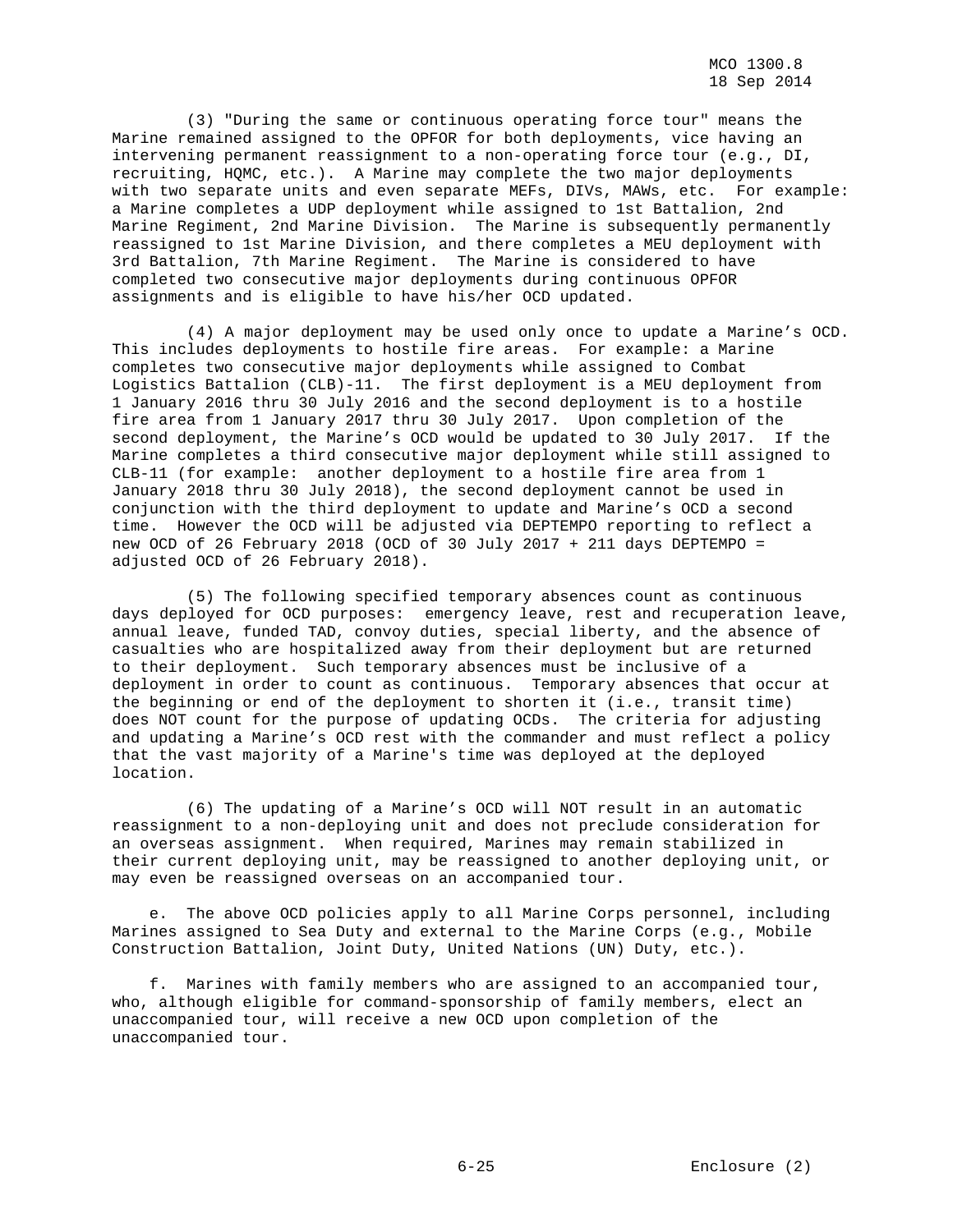## 15. Joint Household Tour Lengths

a. Tour lengths for Marines having Service member spouses are as follows:

 (1) Military couples accompanied or joined by command-sponsored dependents must serve the accompanied tour.

 (2) Military couples assigned to or living in the same overseas location or locale (e.g. reside together in Government-approved family quarters) must serve the accompanied tour when such a tour length is authorized for either Service member's duty station.

 b. Military couples, assigned to different overseas locations, must serve the unaccompanied or dependents-restricted tour length, but if/when joint residence is established (e.g. reside together in Government-approved family quarters) they must serve the accompanied tour, if such a tour is authorized for the location or locale where they are residing. For the purpose of this Order, all MCCs on Okinawa are considered the same location.

 c. For military couples who are not concurrently assigned to the same overseas location where a joint residence is planned to be established or maintained, the following applies:

 (1) The first arriving spouse will serve, at a minimum, the accompanied-by-family member's tour.

 (2) The tour length of the first arriving spouse may be extended to coincide with the tour completion date of the second arriving spouse who will also serve the accompanied-by-family members tour. The tour length of the second spouse to arrive overseas will not be curtailed to coincide with the tour completion date of the spouse who arrived first.

 d. If a Marine marries another service member while on duty in an overseas area, the originally assigned tour lengths will be maintained unless one or both members request a tour conversion to serve the longer (accompanied) tour at that location.

 e. When a Marine is married to another Service member, PCS orders to a dependents-restricted tour will normally be delayed up to 1 year in cases where one spouse has just completed a dependents-restricted tour. A delay in PCS orders, however, will not normally be approved if the couple was not married prior to the beginning of the first spouse's dependents-restricted tour.

16. Curtailment of Overseas Tours. While the nature of military service may require the transfer of Marines prior to completion of their prescribed tours, such actions will be kept to the absolute minimum. Of note, tour curtailments are separate and distinct from conversion of an accompanied tour to an unaccompanied tour. Curtailments may be granted on a case-by-case basis by the CMC (MMEA/MMOA/RAM) provided that it is the only recourse available and is clearly in the best interest of the Marine Corps. Requests must be endorsed by the first colonel in the Marine's chain of command. Approval authority for curtailments greater than 12 months rests with the Director, Manpower Management (MM/RA). Approval authority for curtailments less than 12 months rests with MMOA/MMEA/RAM.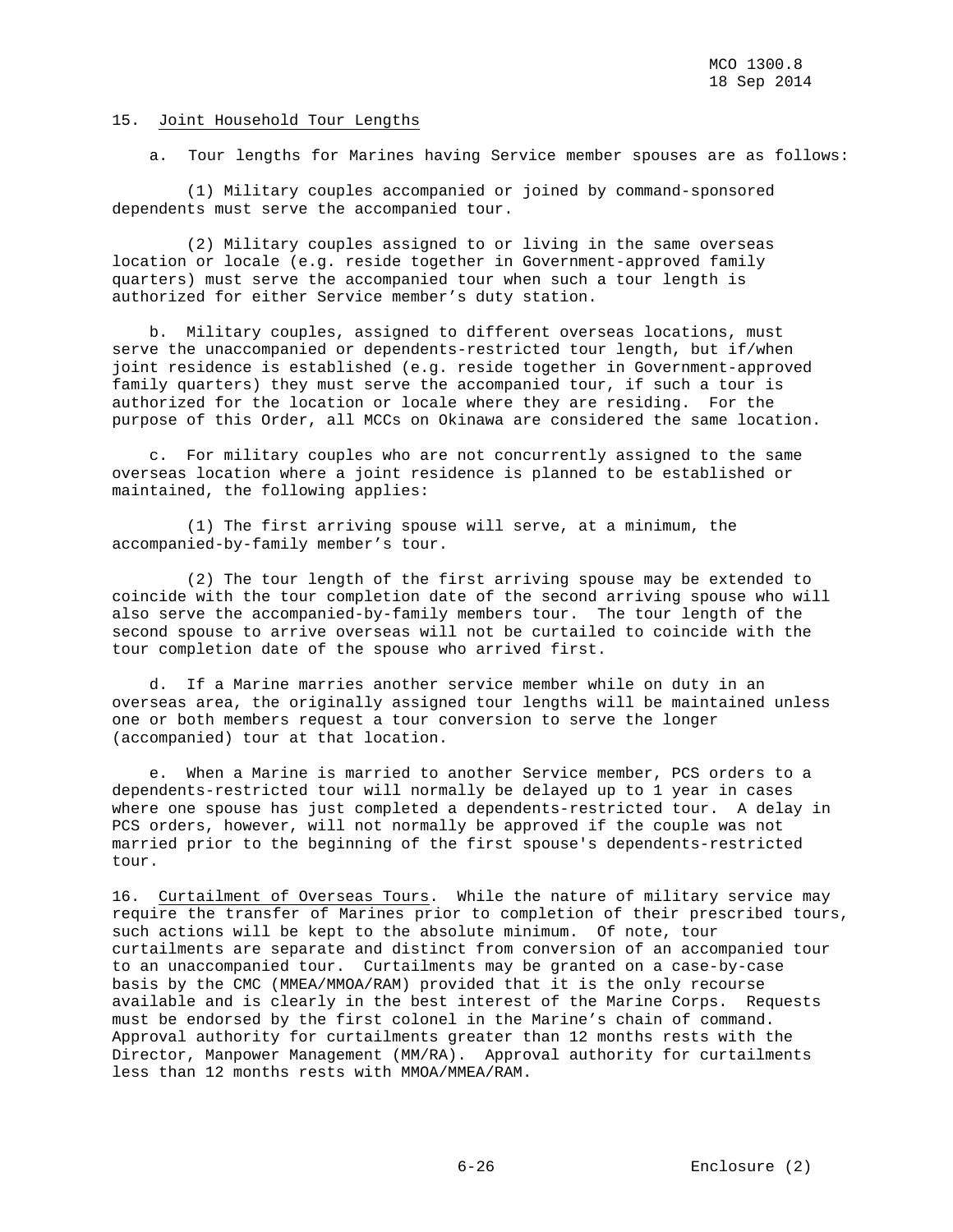17. Early Return of Dependents. Early return of dependents should be considered a last resort. If dependents are approved for early return from overseas, the Marine must complete his/her original accompanied tour length. In most cases, Marines must gain final approval prior to moving dependents from the overseas location. Final approval authority rests with CMC (MMIB/RAP).

 a. Command-sponsored dependents of Marines stationed outside the United States, or in a territory or possession of the United States, may be transported at Government expense from the Marine's duty station to a designated place in the United States before completion of the Marine's overseas tour, for the following reasons:

(1) Documented behavior is an embarrassment to the U.S. Government.

 (2) Documented behavior is prejudicial to order, morale, and discipline in the command.

 (3) The safety of the family members can no longer be ensured because of adverse public feelings or civil unrest in the area.

 b. Marines stationed outside the CONUS may request, for personal reasons, that their command-sponsored family members be transported at Government expense to a designated place in the United States, or a territory or possession of the United States, before completion of their overseas tour. The circumstances when such transportation may be authorized are:

 (1) If individual medical treatment is not available at the Marine's duty station or not readily available in the theater. The Marine's request must be supported by medical documentation, including a statement by the attending physician, indicating the treatment is essential to the well-being of the family member patient.

 (2) When death, serious illness, or incapacitation of a family member normally caring for the Marine's minor family members, in the opinion of the approval authority, requires that such family members be transported to a place where proper care may be maintained. Marines should review reference (p) to determine if enrollment to the Exceptional Family Member Program is required.

 (3) When adequate educational facilities or housing for family members no longer exists and such conditions were caused by conditions beyond the control of the Marine. Conditions must have arisen after the family member began traveling to the Marine's overseas duty station. Conditions affecting individual Marines and their family members must be supported by documented evidence showing that the factors involved were beyond the Marine's control and cannot be resolved in a reasonable time period by either the Marine or the Marine Corps. Such conditions affecting other Marines accompanied by command-sponsored family members must be evaluated by the COC (MMOA/MMEA/RAM) to determine whether a request to change the tour length is appropriate per reference (a).

 (4) When conditions are such that the international situation leads the Marine to be justifiably concerned for the safety and well-being of the family members. Such determinations must be made by the Combatant Commander based on the recommendation of the commander of the unit concerned.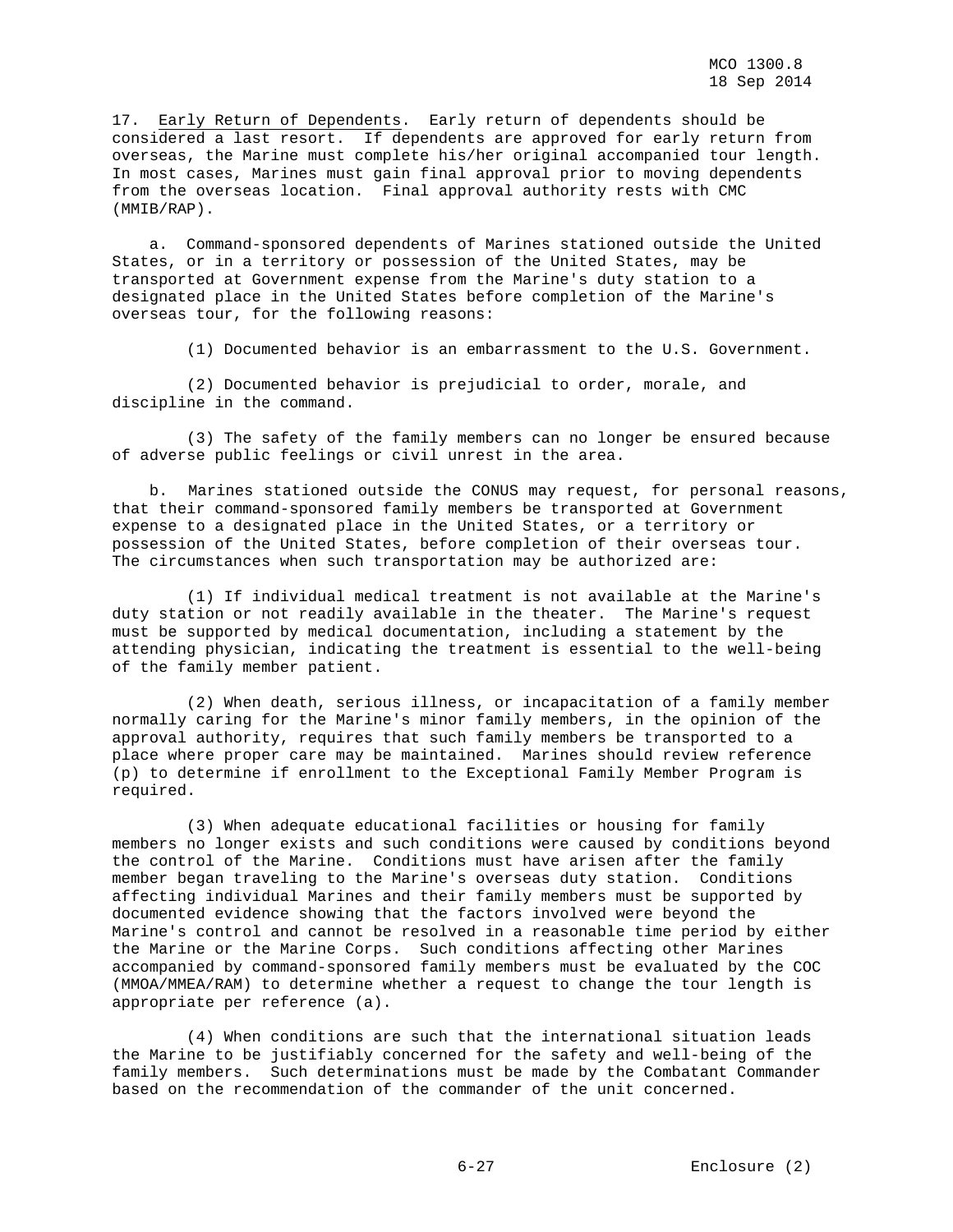(5) When determined that the best interests of the Government would be served by the transportation of one or more of the Marine's family members for compelling personal reasons that cannot be resolved by the Marine. Furthermore, it must be shown that such conditions have adversely affected the Marine's duty performance. Early return of dependents should be a last resort. Every effort by the command and the Marine must be taken to rectify the situation before submitting a request for early return of dependents. In order to ensure that early return of dependents is authorized as a last resort, CMC (MMIB/RAP) closely scrutinizes each submission. The following, at a minimum, must be included in each request:

 (a) The circumstance must be evidenced by the command endorsement. This endorsement must outline the situation, attest to the fact that it is a last resort, and demonstrate that the situation is affecting the Marine's duty performance.

 (b) If the situation deals with marital issues, it is mandatory to include recommendations from family counseling and legal counseling. Mental health and religious counseling is recommended.

 (6) When a dependent receives orders from the Selective Service System directing them to report to a location in the United States for induction into the Armed Forces of the United States.

 (7) When Marines have been sentenced by court-martial to be confined, dismissed, or to receive a punitive discharge and it has been shown that the early return of the Marine's family members is in the best interest of the Government. Similar considerations may be given to Marines sentenced to a civil confinement facility. Except as otherwise provided, approval authority for early return of family members rest with the CMC only, and may be further delegated within HQMC to colonels and above for routine matters, and no lower than the general officer level for decisions to deny the request for return.

 (8) When it has been shown that acceptable employment opportunities for dependent children aged 18 years or older are not available. Such requests may only be considered when the Marine and dependents are residing outside the United States, the Commonwealth of Puerto Rico, or a territory or possession of the United States and the dependent children meet the definition in reference (ag).

 c. Marines stationed overseas whose marriage is terminated by divorce or annulment may receive Government transportation for their ex-family members to a designated place in the United States, or in a territory or possession of the United States.

 (1) To be eligible for such transportation the family members must have been residing with the Marine, must have been command-sponsored, and the divorce or annulment occurred while the Marine and the family members were overseas.

 (2) Requests for such transportation may be made by either the Marine or the former spouse. Requests by the former spouse may only be made when the Marine (former sponsor) is not available or when the Marine has refused to initiate such requests.

 (3) Transportation of ex-family members under this paragraph must be specifically authorized by the CMC (MMIB/RAP).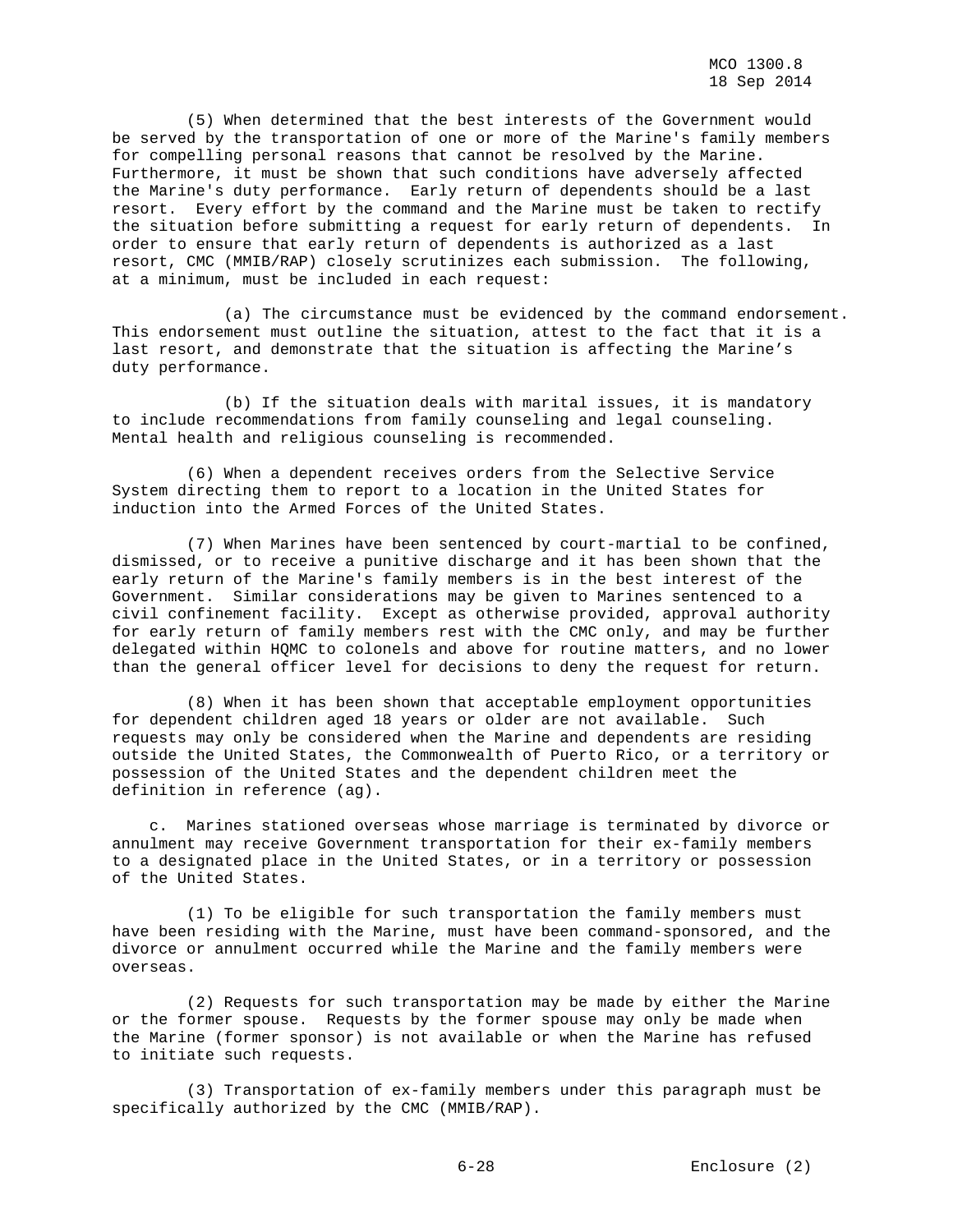d. All requests/orders from United States courts for the return of family members to the United States must continue to be processed per the Marine Corps Travel Instructions Manual (MCTIM) located at the MISSA website at https://eis.usmc.mil/sites/missa/default.aspx.

 (1) Commands may only endorse the early return of eligible family members when the Marine has clearly shown that a valid need to return the family members exists, the problem or situation occurred after arrival at the overseas duty station, and local resources (on or off base) cannot resolve the problem.

 (2) The command should, if appropriate, obtain recommendations from religious, mental health, financial management, family counseling, or legal agencies.

 e. Except where authorized by this Order, family members must begin travel prior to the Marine being notified of PCS orders from the overseas duty station. Notification of a forthcoming assignment from the overseas duty station must take precedence over unexecuted "early return" family member orders. An exception is for divorce. ERD must be completed within one year of divorce or six months after member completed PCS, whichever occurs first.

 f. Except for family members relocating in accordance with paragraph 17.b.4 , family members returning early at Government expense subsequently may not be further transported at Government expense until such time as the sponsor is issued the next set of fully funded orders. Although the Marine's family members may relocate early, the Marine must complete the prescribed accompanied overseas tour length.

 g. If the family members subsequently returned to the Marine's overseas duty station at the Marine's expense, they may be again command-sponsored, for the purpose of return Government transportation and station allowances at the "with dependent" rate, if the following conditions are met:

 (1) The Marine was not notified that receipt of PCS orders from the overseas duty station was to be expected. (Notification must have been through channels normally used and receipt of PCS orders must not be required).

 (2) The Marine must have at least 24 months remaining on the overseas tour after approval of command-sponsorship. Requests for waivers may be submitted to CMC (MMIB).

 (3) The Marine and/or family members will be counseled by the Transportation Management Office on the limits of their transportation entitlement.

## h. Early Return of Foreign-Born Dependents

 (1) Command-sponsored foreign-born dependents authorized travel may be allowed Government-funded transportation to the dependent's native country. Approval rests with CMC (MMIB).

 (2) Requests must contain documented evidence justifying that the spouse's native country is the appropriate location for dependents to reside during the Marine's overseas assignment.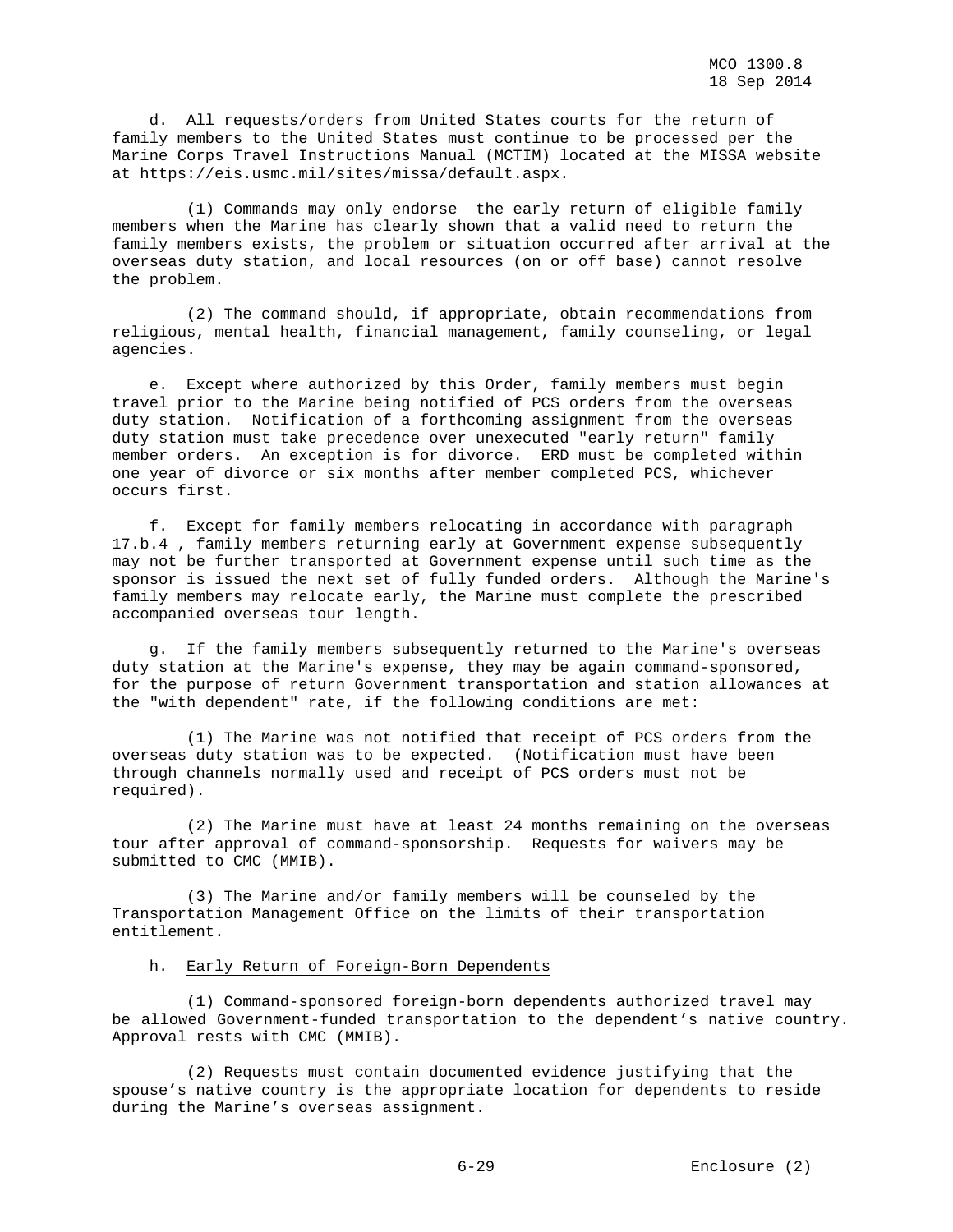(3) Dependents will be considered non-command sponsored; however, the Marine will be authorized cost of living and temporary lodging allowances at the "with dependents" rate based on the dependents' location.

## 18. Evacuation of Dependents from Overseas Area

 a. Neither a Marine's commanding officer, nor the Marine Corps may require family members to evacuate a foreign country. Such action may be taken only by the U. S. Department of State or the Government of the host nation under normal diplomatic protocol. Nevertheless, the Marine Corps may take steps under its authority, including the revoking of command-sponsorship, to restrict the access of family members to installations and facilities.

 b. When family members in an overseas area are evacuated to a safe haven or returned to CONUS and the sponsors are required to remain in the overseas area, the overseas commander will request instructions by message to the CMC (MMEA/MMOA/RAM) regarding the adjustment of tour lengths. The evacuation allowances for family members are contained in reference (n).

## 19. Overseas Integrated Disability Evaluation System (IDES) Referrals

 a. PCS Orders. Per reference (h), all Marines permanently assigned overseas who require referral into the IDES after initial screening by the DoN Physical Evaluation Board (PEB) will receive PCS orders to a CONUS location where they can be entered into, and processed through the IDES.

 b. CONUS Location Determination. PCS orders will be issued in order to provide CONUS-based medical services to the Marine while being processed through the IDES. PCS orders to a Supporting Establishment command will be issued to one of the following locations: Henderson Hall, VA, MCB Quantico, VA, Camp Pendleton, CA, MCAS Miramar, CA or Camp Lejeune, NC. PCS orders will direct the Marine to an appropriate Medical Treatment Facility (MTF) of each individual case. If there are multiple appropriate MTFs, the geolocation desires of the Marine will be considered.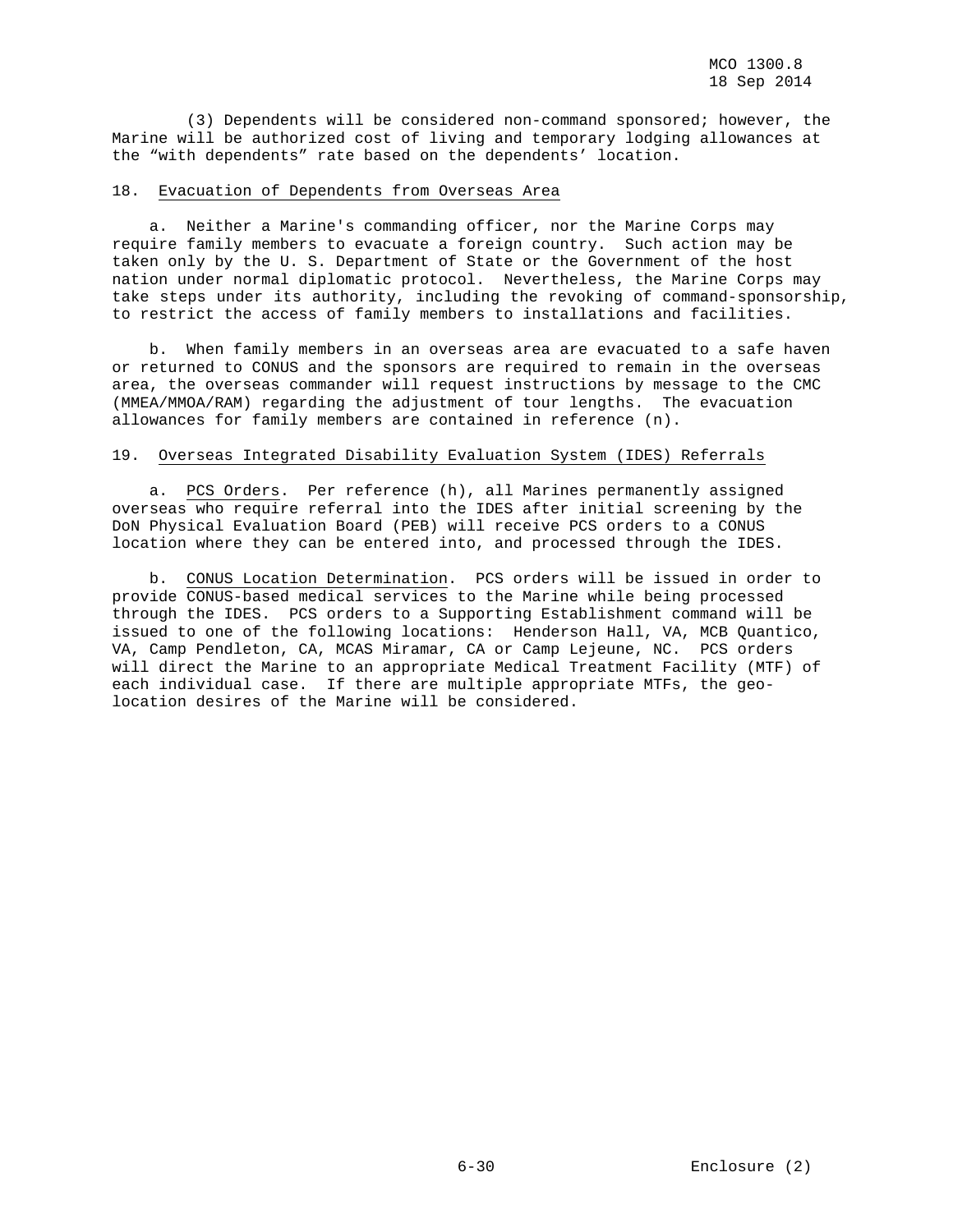## Appendix A

## Definitions

1. Accompanied Overseas Duty Station (Unrestricted Duty Station). Overseas duty station where an accompanied-by-dependents tour is authorized. This means the Marine can be accompanied by command-sponsored family members.

2. Acquired Dependents. Dependents acquired through marriage, birth, adoption, or other action during the course of a Marine's current overseas tour of duty. This term does not include those individuals dependent upon the Marine or children born of a marriage that existed before commencement of the current overseas tour.

3. Active Duty. Full-time duty in an active service of a military branch of the armed forces. The term does not apply to active Reserve duty for training or inactive Reserve duty.

4. Advanced Geo-Location Code (AGLC). A three-digit MCTFS code that identifies the projected geographical location (in CONUS or Hawaii) of a Marine's duty station following a dependents-restricted tour. The use of an AGLC is for HQMC planning purposes only and is not a guarantee or commitment by CMC (MM). It should not be used as grounds for making commitments; e.g., the purchasing of a home, semi-movement of family members, or HHG.

5. Advance Monitored Command Code (AMCC). A MCTFS code that identifies the projected command to which a Marine will be assigned following a dependentsrestricted tour.

## 6. Career Marines

 a. Enlisted. For assignment purposes, Marines who have completed their initial enlistment.

 b. Officers. Captains and above, all warrant officers, and all limited duty officers.

7. Command-Sponsored Dependents. Dependents of a Marine residing with the Marine at a location outside the CONUS, where the accompanied-by-dependents tour is authorized and the Marine is authorized to serve the prescribed tour, and where family members meet the following conditions:

 a. Authorized by the appropriate authority to be at the Marine's duty station.

 b. As a result of their residence in the vicinity of the Marine's duty station, entitles the Marine to station allowances at the "with dependents" rate.

8. Consecutive Overseas Tour (COT). The PCS transfer of a Marine from one overseas duty station to another, regardless of whether it is within the same country or inter-theater. Completion of the initial overseas tour is expected.

9. Continental United States (CONUS). The contiguous 48 states and the District of Columbia.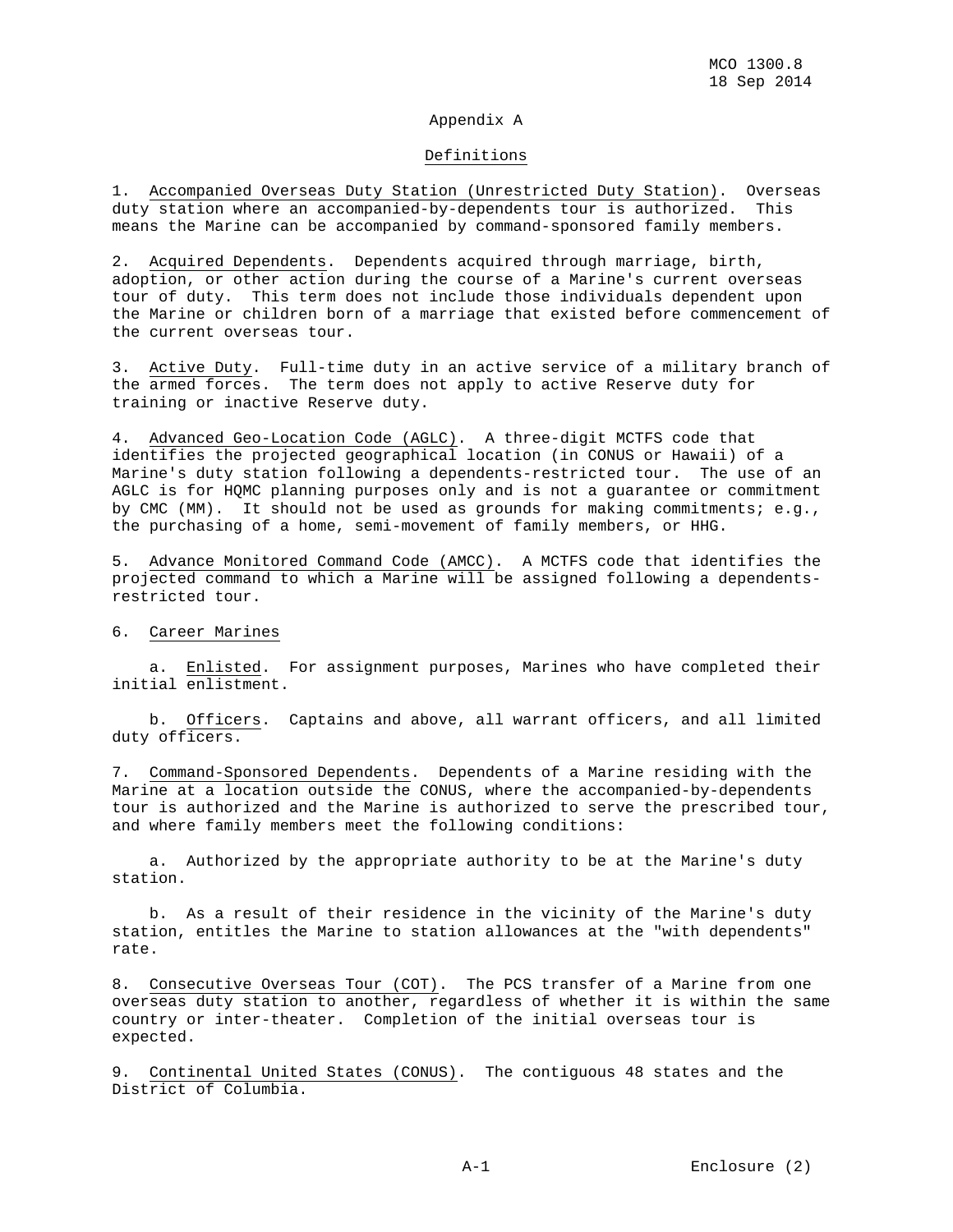10. Dependents-Restricted Duty Station. An overseas location/unit/activity where Marines' family members are not authorized.

11. Deployment Designated Operating Forces Unit. An Operating Forces unit that participates in operational deployments including UDP to WESTPAC, MEU deployments, and squadrons deploying with carrier battle groups.

12. Designated Hostile Fire Area. An area so designated by the Secretary of Defense and specified as such in paragraph 100201 of reference (ae).

13. Designated Place. A location in the United States, the Commonwealths of Puerto Rico, and the Northern Mariana Islands, Guam, or a territory or possession of the United States named by Marines or their family members as the place where the Marine's family members will establish their residence until further Government transportation of family members is authorized. Can also include:

 a. the native country of a foreign born spouse if specifically authorized to travel while member serves a dependent restricted tour or if dependents early returned.

 b. The previous foreign OCONUS PDS dependents remain while member serves an unaccompanied/restricted tour.

 c. The foreign OCONUS PDS member is scheduled to PCS after serving an unaccompanied/ restricted tour.

## 14. Effective Date of PCS Orders

a. For a Marine to be separated or retired, the last day of active duty.

 b. For all others, the date the Marine is required to begin travel from the old PDS, home, place entering active duty (PLEAD), last TDY station, safe haven location or designated place, whichever applies, to arrive at the new PDS, home, or PLEAD on the date authorized by the transportation mode authorized and/or used. Refer to Appendix A of this Order for further definition.

#### 15. First-Term Marines

 a. For assignment purposes, enlisted personnel serving on active duty under their initial active duty obligation including extensions.

 b. Unrestricted Regular or Reserve Component second and first lieutenants.

 c. New accessions to the Active Reserve (AR) Program serving on their initial assignment.

16. Geo-Location Code (GLC). A three-digit code that identifies the geographic location of a Marine's present duty station.

17. In-Place Consecutive Overseas Tours (IPCOT). Upon completion of an initial overseas tour, to include voluntary extensions, the Marine agrees to serve another complete tour at the same duty station to qualify for IPCOT leave travel entitlements. No PCS movement is involved; however, reassignment orders may be issued within the same duty station.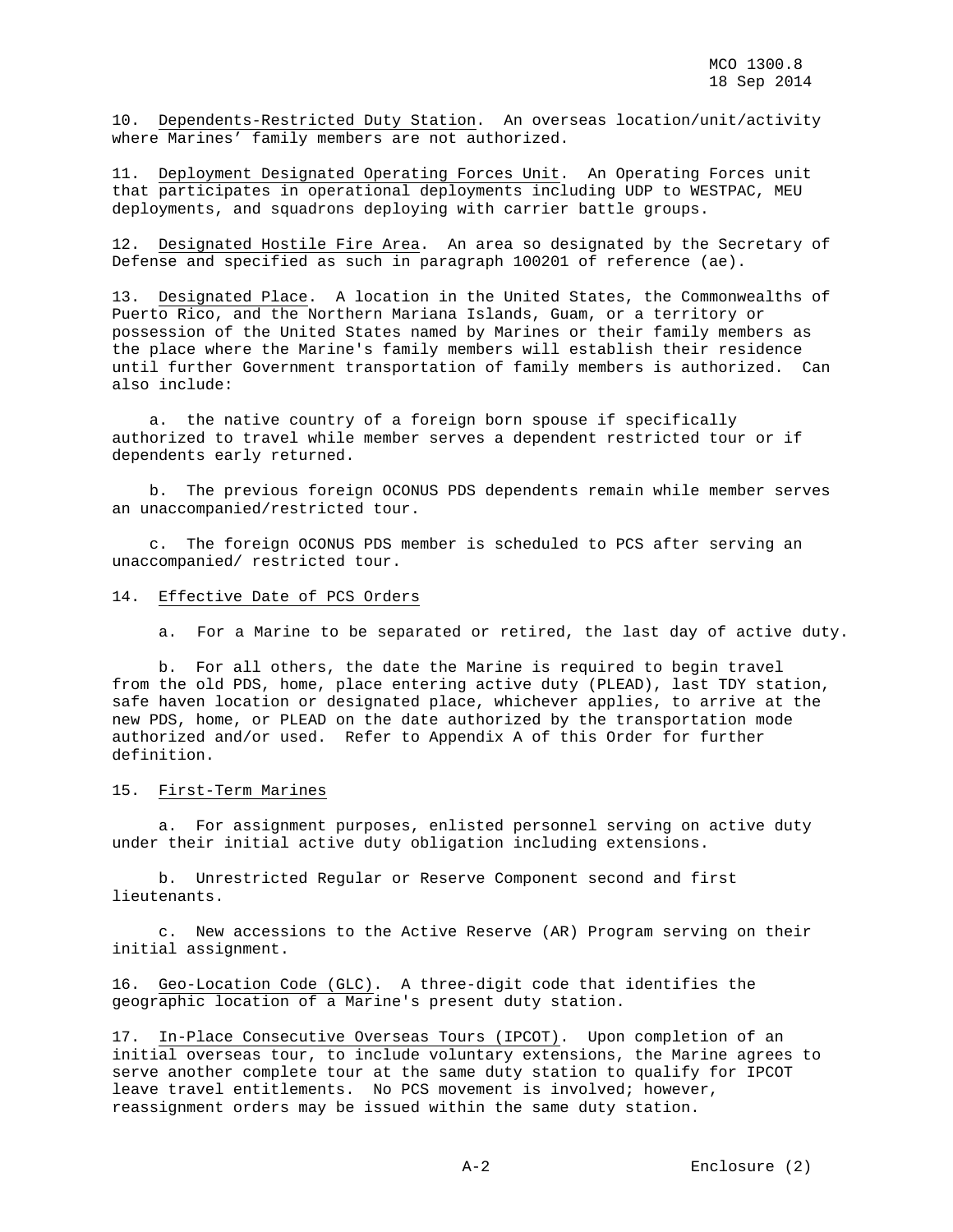18. Inter-theater Consecutive Overseas Tour. A PCS transfer between theaters (i.e., from Pacific to European theater).

19. Intra-Theater Consecutive Overseas Tour. A PCS transfer within a particular theater (i.e., from Japan to Korea).

20. Joint Duty Assignments (JDA). An assignment to a designated position in a multi-service command or activity. Assignment to a JDA is a nominative process managed by the Joint Staff and CMC (MM/RA) and the provisions of reference (ah).

21. Key Billet. An overseas position (officers or warrant officers only) of extremely unusual responsibility, where it has been determined that the continued presence of the incumbent is essential to the mission of the activity or unit or to the United States presence in that area.

22. Low Cost Move (LCM). A reassignment to a new permanent duty station (PDS) within close proximity of the previous PDS. For purposes of this policy, the PDSs must be within 50 miles or less of each other. The distance is measured from the front gate of the old PDS to the front gate of the new PDS and is calculated by using the Defense Table of Official Distances (DTOD), which is the only authorized source for computing mileage. Where the Marine resides in relation to the PDS is not a factor in this calculation. These orders are no cost to the government, do not authorize a household goods (HHG) shipment at Government expense, and the entitlement to travel payment does not exist.

23. Non-Command-Sponsored Dependents. Dependents of a Marine residing with the Marine at a location outside the CONUS, where the accompanied-bydependents tour may or may not be authorized. These dependents shall not be provided transportation to and from the Marine's overseas duty station at Government expense. Their presence shall not authorize the Marine to station allowances at the "with dependents" rate. These dependents may be either "acquired dependents" or "individually sponsored by the service member" into the command without endorsement by the appropriate authority. Depending upon individual SOFA, United States statutes, DoD policy, or military service regulations, these dependents may not be entitled to or may be denied access to certain dependent support facilities.

24. Operations Tempo (OPTEMPO). The rate at which units of the armed forces are involved in all military activities, including contingency operations, exercises, and training deployments.

25. Overseas Duty. Military duty performed at permanent duty stations outside CONUS or in vessels home-ported outside CONUS. Regarding Marines assigned to Hawaii and Alaska, they:

a. Will be assigned operational PCS move orders.

 b. Will have the same minimum time-on-station requirements as CONUS sites.

 c. Will not be eligible for an updated OCD, unless the Marine completes requisite deployments.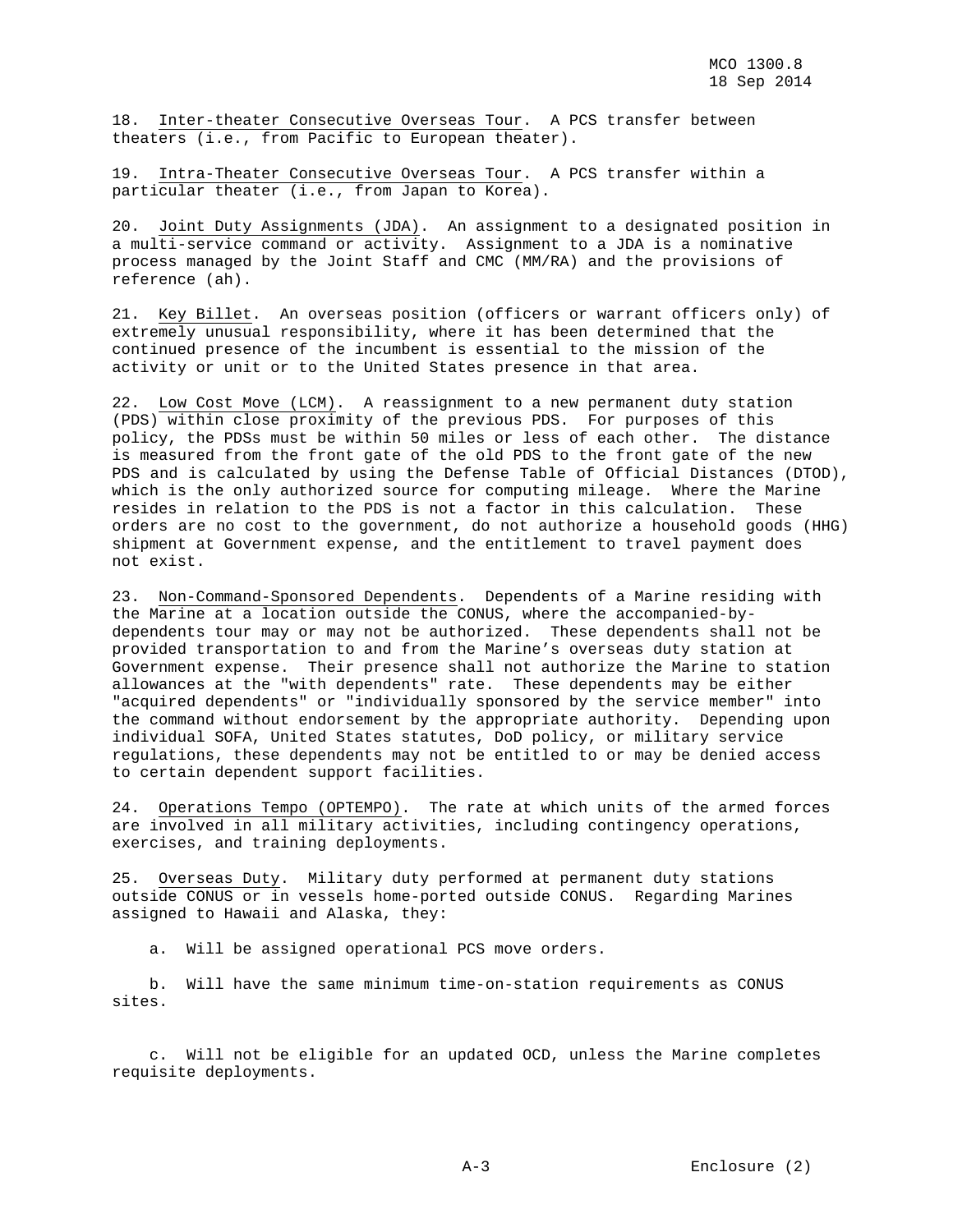26. Permanent Change of Assignment (PCA). A transfer between MCCs at the same Permanent Duty Station when the authority to move HHG or the entitlement to travel payment does not exist. An example would be the transfer of a Marine from the 2d Marine Division to MCB Camp Lejeune.

27. Permanent Change of Station (PCS). The transfer of a Marine or unit from one permanent station to another; includes the assignment from home or from the place from which ordered to active duty, to first station upon appointment, call to active duty, enlistment, or induction and from last duty station to home or to the place from which the Marine entered the service, placement upon the temporary disability retired list, release from active duty, or retirement. It also includes a duly authorized change in homeport of a vessel or mobile unit. A PCS may either be fully funded (movement of HHG is authorized), or low-cost (movement of HHG is not authorized ).

28. Personnel Tempo (PERSTEMPO), AKA, Deployment Tempo (DEPTEMPO). The amount of time a Marine is engaged in their official duties, including official duties at a location or under circumstances that make it infeasible for the Marine to spend off-duty time in the housing in which the Marine resides when on garrison duty at the Marine's permanent duty station.

29. Prescribed Tour Length. Standard tour of duty (in months) for a specific geographic location.

30. Reassignment. A movement normally within the same geographic location within or between MCCs. It may be accomplished by either PCA or low-cost PCS.

31. Retainability. Required obligated service prior to executing PCS orders to a new duty station.

32. Restricted Area. Any area into which the entry of family members has been prohibited, temporarily or permanently, by order of competent authority.

33. Rotation Tour Date (RTD). The year, month, and day that a Marine is scheduled to transfer from an overseas duty station (This is no longer applicable to Hawaii and Alaska as designated in this Order).

34. Sequential Assignment. A sequential PCS transfer to an AMCC, AGLC, or MCC.

35. Single Parent. A Marine who has no spouse but has family member(s), incapable of self-care, physically residing in the Marine's household per reference (o).

36. Sole Surviving Son/Daughter. The sole remaining son/daughter in a family where the father, or mother (or one or more sons or daughters) while serving in the Armed Forces was killed or died in the line of duty as a result of wounds, accident, or disease; or is in a captured or missing-inaction status; or is permanently 100 percent physically disabled (to include 100 percent mental disability) as determined by the Department of Veterans' Affairs or one of the military services, and is hospitalized on a continuing basis and not gainfully employed by virtue of such disability. Unless in conjunction with the foregoing requirements, being an only child does not constitute sole surviving son/daughter status.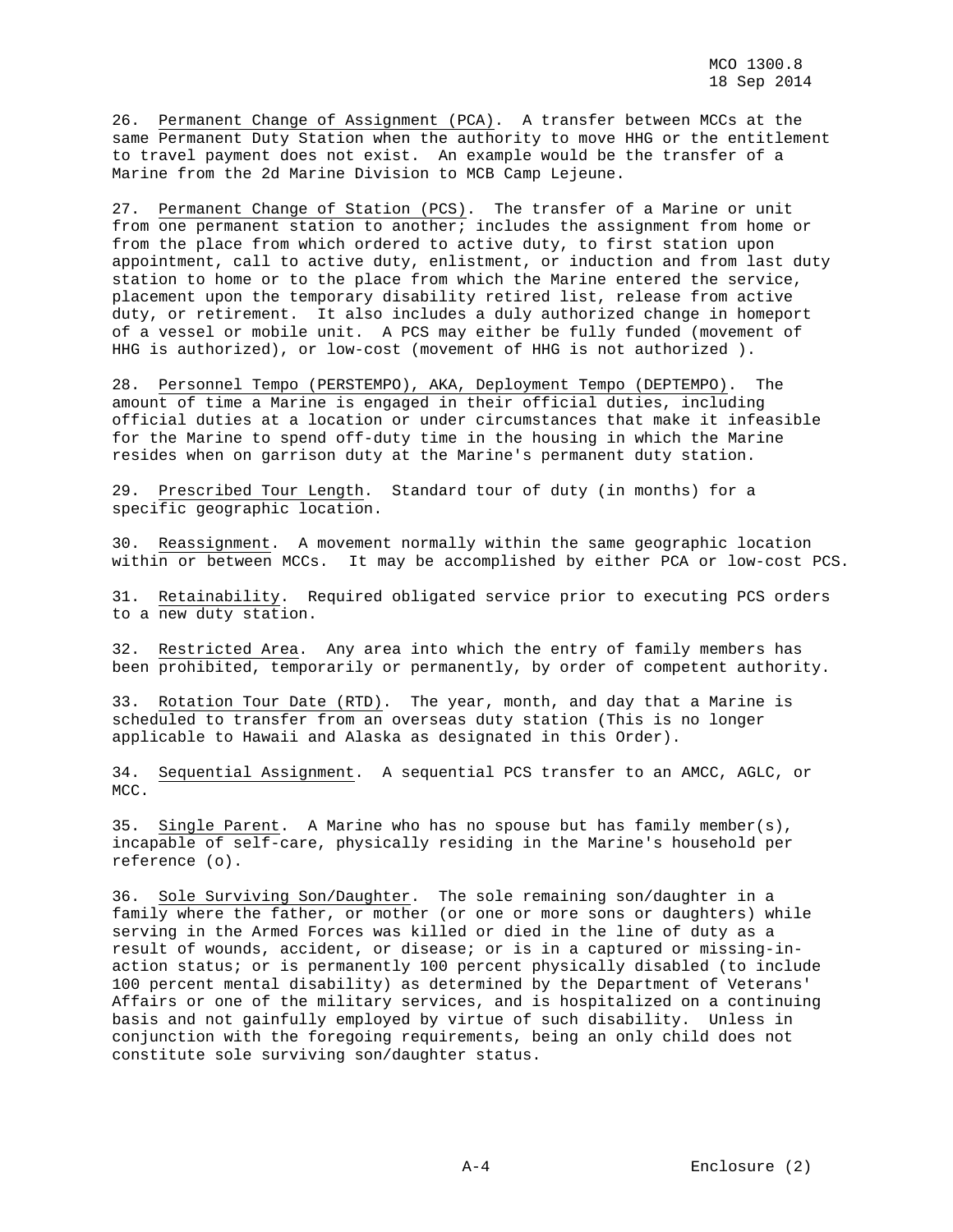37. Tour Conversion. When a Marine with dependents prior to the effective date of the PCS orders is currently serving a dependents-restricted or accompanied overseas tour and the current tour is changed to another type of overseas tour; i.e. dependents-restricted tour to accompanied tour.

38. Tour of Duty. The duration of military duty performed when assigned to a military installation or activity permanently located at a land stations either CONUS or overseas or when assigned to a ship or unit during a prescribed sea tour.

39. Unaccompanied Tour. An overseas tour where the Marine is afforded an accompanied tour, yet elects not to have his/her family members accompany him/her.

40. Vicinity of Duty Station. Family members will be considered as residing in the vicinity of a Marine's overseas duty station for any period during which they actually reside in the country within which the Marine's duty station is located.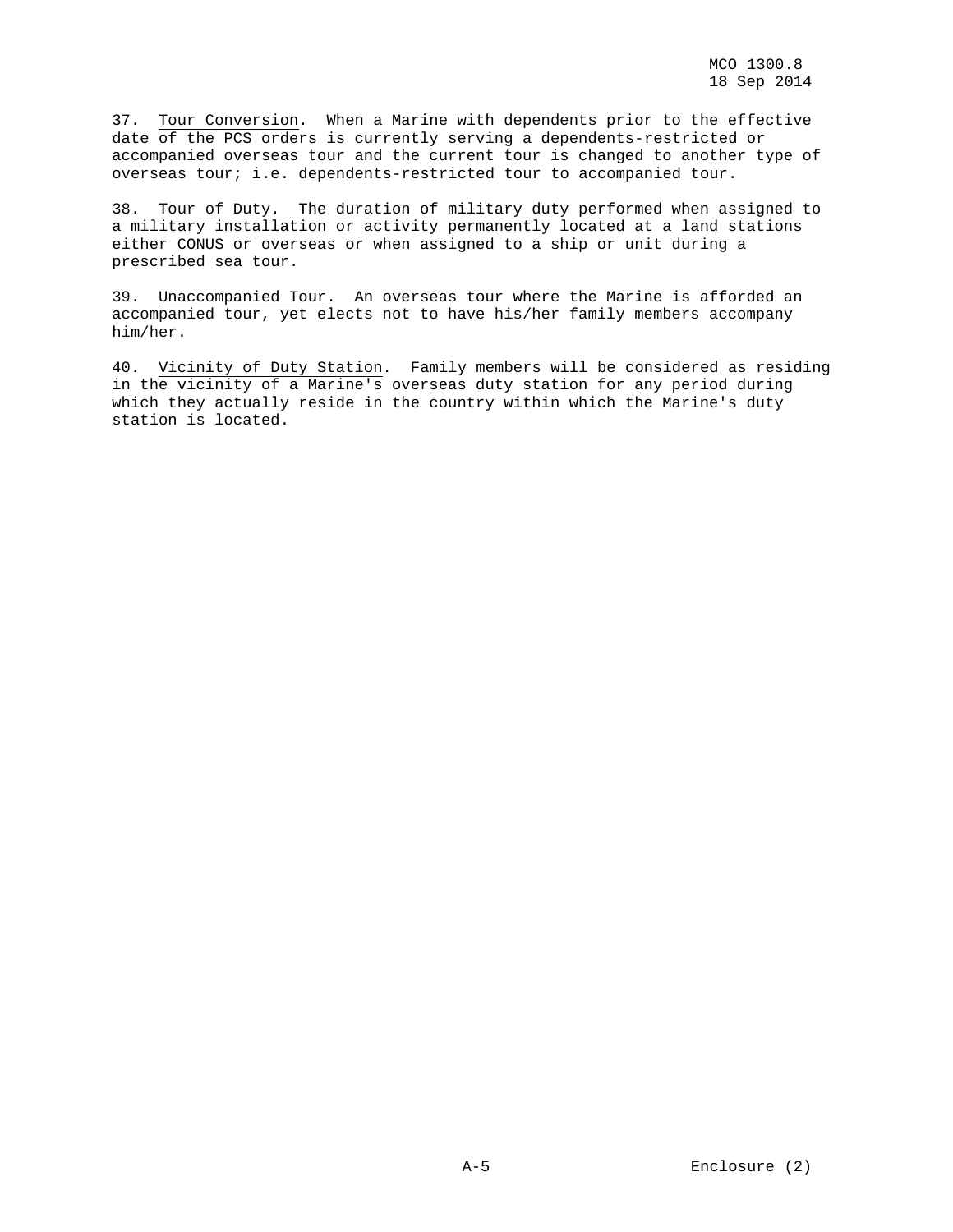## Appendix B

# Overseas Screening Checklist

Located at: [https://navalforms.documentservices.dla.mil](https://navalforms.documentservices.dla.mil/)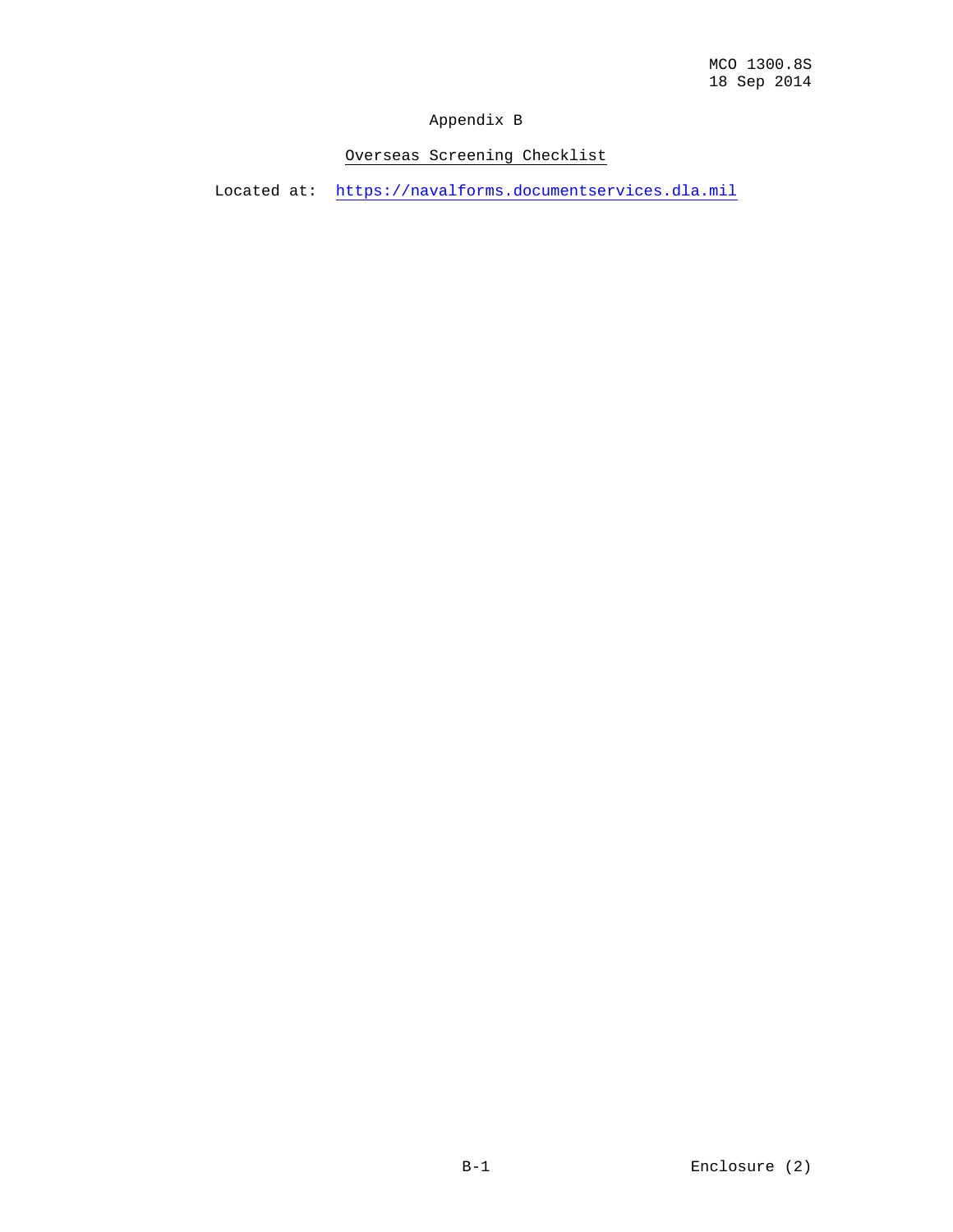## Appendix C

Financial Statement for Corporals and Below Ordered to an Overseas Tour

Located at: [https://navalforms.documentservices.dla.mil](https://navalforms.documentservices.dla.mil/)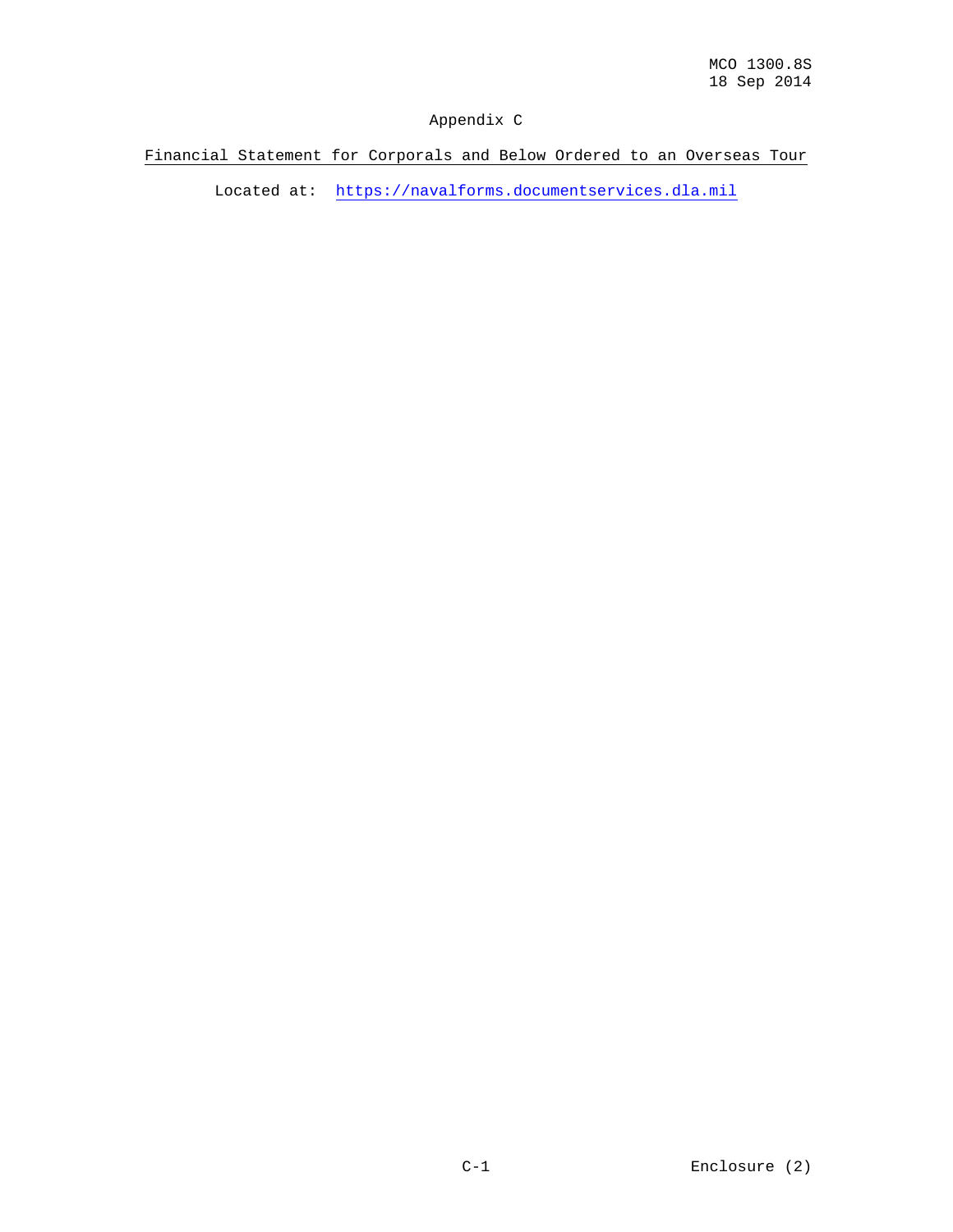#### Appendix D

#### Documents Required for Preliminary Overseas Screening

The Marine must make sure the following documents, if applicable, are available to the overseas screening coordinator when the Marine reports for preliminary medical screening for overseas or isolated duty stations. The Marine should bring a copy of orders if available. The Marine's compliance will speed up completion of screening with a minimum of inconvenience. Family members are not required to be present for this preliminary screening. For Marines being assigned to unaccompanied tours of 24 months or less, documents for family members are not required.

Records collected on Marines and each family member contain privacy sensitive information that must be managed in accordance with the Privacy Act of 1974, as amended, per references (ai) and (aj), and standards for health information in accordance with DoD Instruction 6025.18-R and parts 160 and 164 of title 45, Code of Federal Regulations.

1. The Marine and each family member should bring the following:

a. Health record (military).

 b. Civilian medical records (copies from civilian health care providers, including mental health care providers).

- c. Medical history (Standard Form 93).
- d. Latest immunizations.

 e. Identifying information and address of family member if not collocated with Marine.

2. Each female's record should include results of:

- a. Pelvic exam (including PAP test), if over age 18.
- b. Baseline and latest mammogram, if over age 40.
- 3. Each Marine's record should include results of last:
	- a. Physical exam.
	- b. Asbestos screen.
	- c. Hearing exam.
	- d. Vision exam.
	- e. HIV test results.
	- f. Blood type.
	- g. G6PD (tuberculosis test).
	- h. Sickle Cell.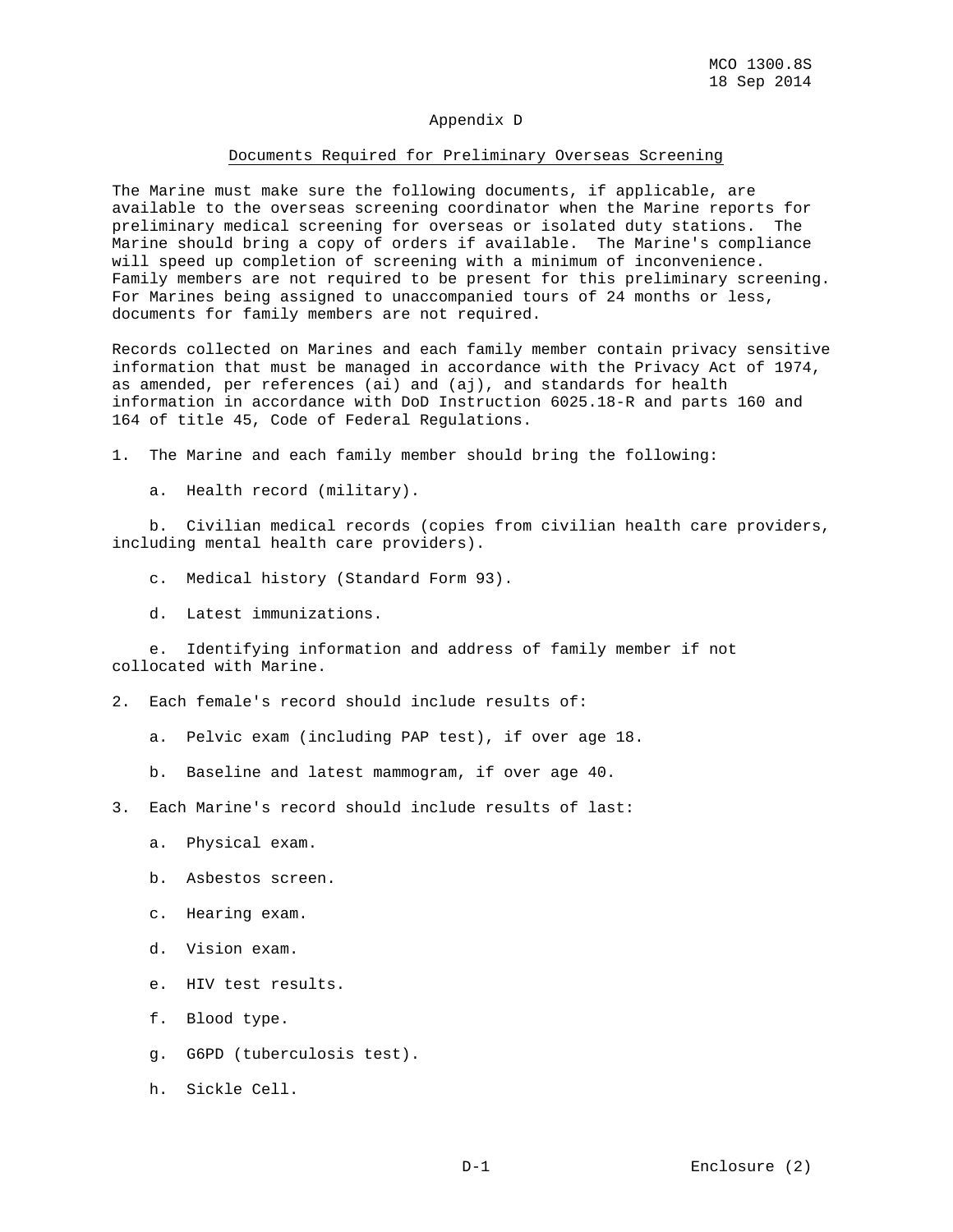4. For Marines enrolled in the Exceptional Family Member Program (EFMP), include copies of the most recent Department of Defense Form 2792 (DD Form 2792), Family Member Medical Summary and Department of Defense Form 2792-1 (DD Form 2792-1), Special Education/Early Intervention Summary when applicable.

5. For a child receiving special education, medically related or early intervention services, include the following:

 a. Copy of Individual Family Support Plan (IFSP) for 0 to 2 years old, inclusive and receiving early intervention services.

 b. Copy of Individualized Education Plan (IEP) for child receiving special education related services.

6. Once completed, the screening is valid for 12 months from the date of completion provided there has not been significant changes to the family member(s)' health status.

7. The Marine must notify his/her commanding officer of any significant changes to the family member(s)' health status.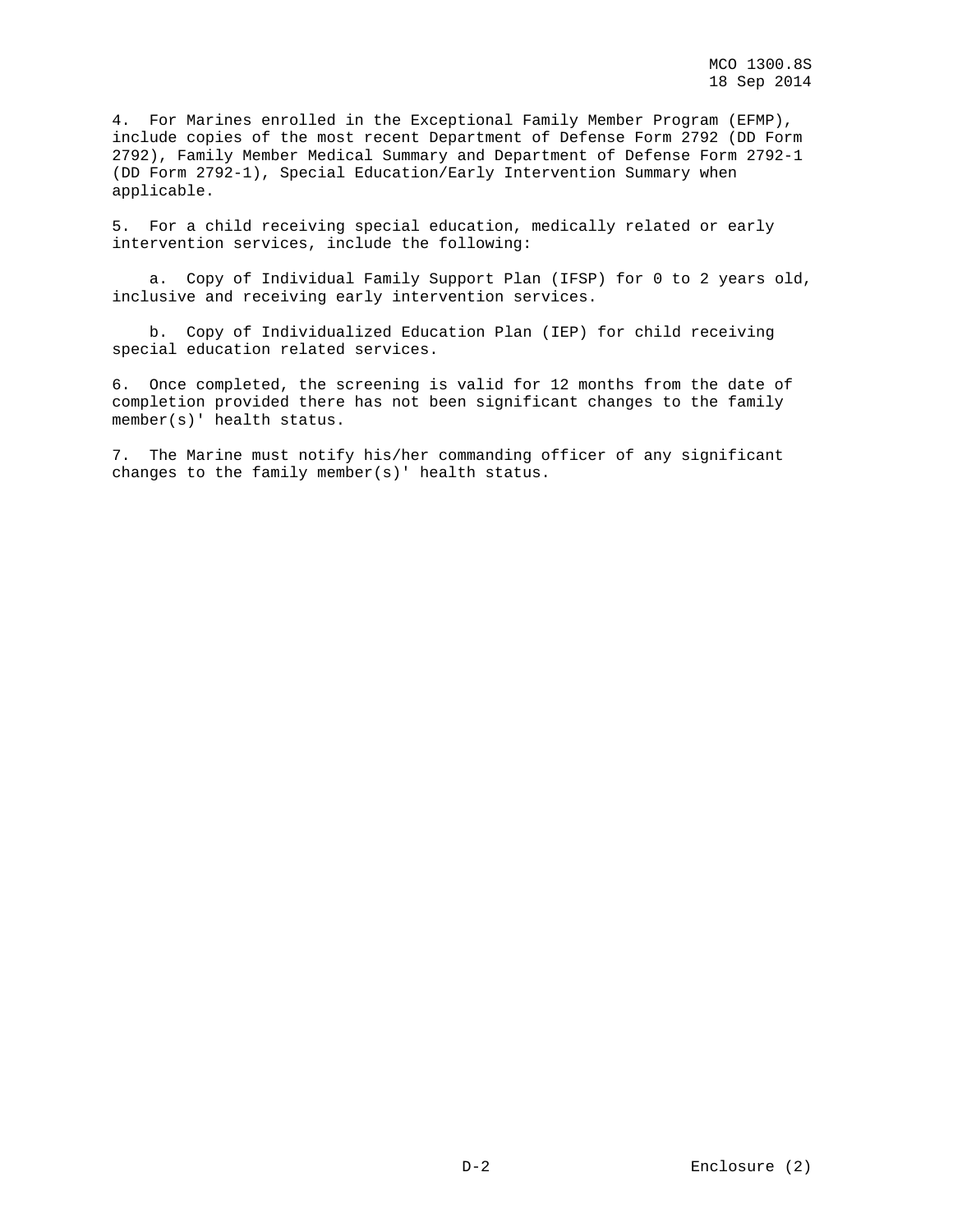### Appendix E

Quick Reference Table: Basic Entitlements Incident to Overseas Assignment

| Circumstances<br>Entitlement                                                         | Marine Executes<br>Accompanied<br>PCSO and is<br>Living on<br>Economy at<br>Overseas PDS | Marine Executes<br>Accompanied<br>PCSO and is<br>Living in<br>Government<br>Housing at<br>Overseas PDS | Marine Executes<br>Unaccompanied<br>or Dependent-<br>Restricted PCSO<br>and is Living<br>on Economy at<br>Overseas PDS | Marine<br>Executes<br>Unaccompanied<br>or Dependent-<br>Restricted<br>PCSO and is<br>Living in<br>Barracks<br>(BOQ/BEQ) at<br>Overseas PDS |
|--------------------------------------------------------------------------------------|------------------------------------------------------------------------------------------|--------------------------------------------------------------------------------------------------------|------------------------------------------------------------------------------------------------------------------------|--------------------------------------------------------------------------------------------------------------------------------------------|
| Travel and<br>Transportation<br>of Dependents<br>to and from<br>Overseas<br>Location | X<br>Note 1                                                                              | X<br>Note 1                                                                                            |                                                                                                                        |                                                                                                                                            |
| Designated<br>Place Move                                                             |                                                                                          |                                                                                                        | X<br>Note 2                                                                                                            | X<br>Note 2                                                                                                                                |
| Temporary<br>Lodging<br>Allowance                                                    | X<br>Note 3                                                                              | X<br>Note 3                                                                                            | X<br>Note 3                                                                                                            | X<br>Note 3                                                                                                                                |
| Overseas<br>Housing<br>Allowance (OHA)<br>@ w/ dependent<br>rate                     | X                                                                                        |                                                                                                        |                                                                                                                        |                                                                                                                                            |
| OHA @ w/o<br>dependent rate                                                          |                                                                                          |                                                                                                        | X                                                                                                                      |                                                                                                                                            |
| OCONUS Cost of<br>Living<br>Allowance<br>(COLA) @ w/<br>dependent rate               | Χ                                                                                        | X                                                                                                      |                                                                                                                        |                                                                                                                                            |
| OCONUS COLA @<br>w/o dependent<br>rate                                               |                                                                                          |                                                                                                        | Χ                                                                                                                      |                                                                                                                                            |
| OCONUS COLA @<br>barracks rate                                                       |                                                                                          |                                                                                                        |                                                                                                                        | X                                                                                                                                          |
| Basic Allowance<br>for Housing<br>(BAH) Partial                                      |                                                                                          |                                                                                                        |                                                                                                                        | Χ                                                                                                                                          |
| BAH @<br>w/dependent<br>rate                                                         |                                                                                          |                                                                                                        | X<br>Note 4                                                                                                            | X<br>Note 4                                                                                                                                |
| COLA @ W/<br>dependent rate                                                          |                                                                                          |                                                                                                        | X<br>Note 5                                                                                                            | $\mathbf x$<br>Note 5                                                                                                                      |
| Family<br>Separation<br>Allowance (FSA)                                              |                                                                                          |                                                                                                        | X<br>Note 6                                                                                                            | X<br>Note 6                                                                                                                                |

Figure E-1.--Basic Overseas Entitlements.

This table is a basic guide for quick reference only and does not supersede existing and actual entitlements contained within the JFTR. Refer to the JFTR for actual eligibility criteria and entitlements.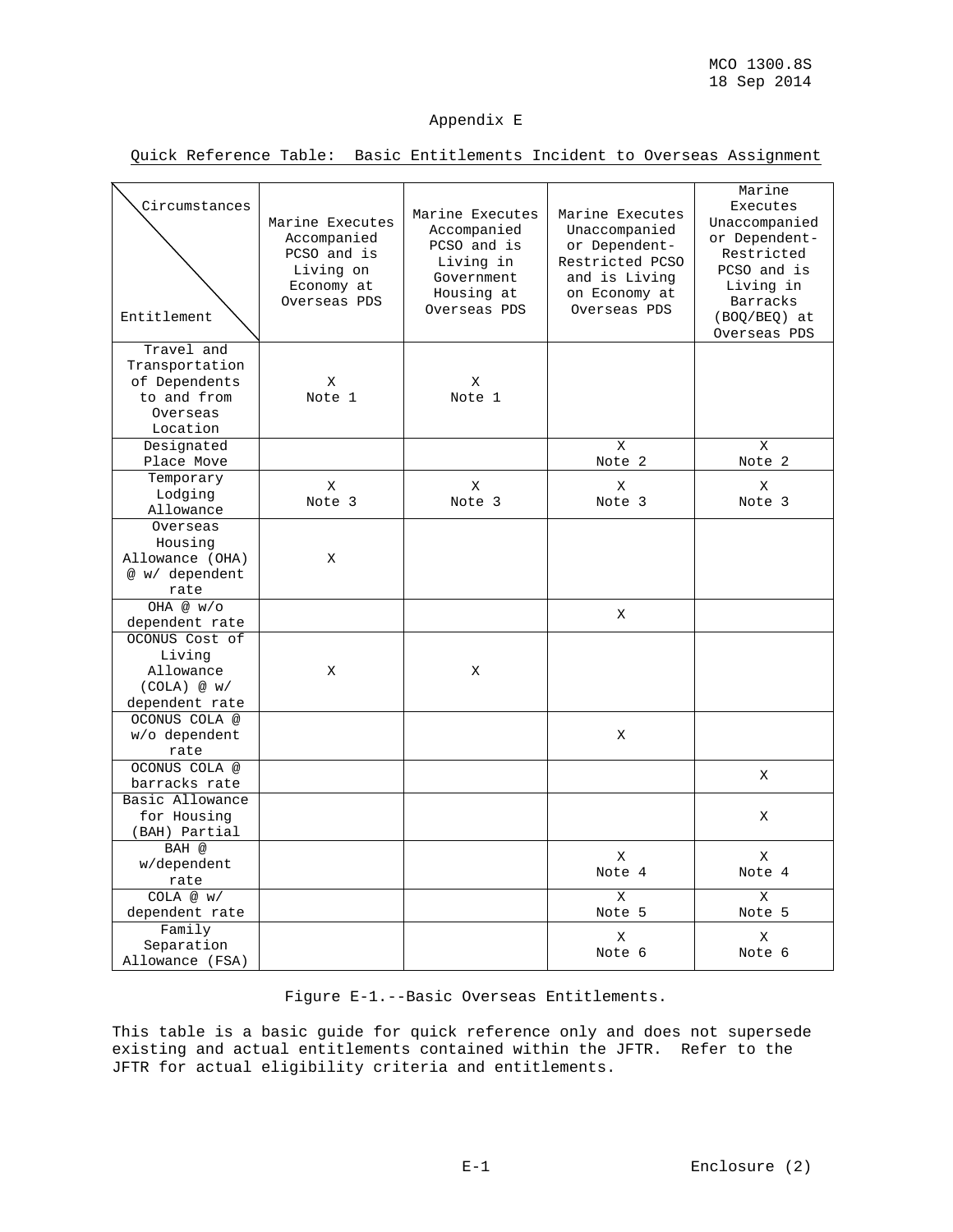Note 1: Marine is entitled to travel and transportation at Government expense to and from the overseas station for command-sponsored dependents acquired prior to the effective date of PCS orders (includes children born to command-sponsored spouses and Marine mothers during the overseas tour). There is no entitlement to travel to the overseas PDS for dependents acquired after the effective date of PCS the orders reassigning the Marine to the overseas PDS. If desired, travel and transportation to the overseas station for dependents acquired after the effective date of PCS orders is at the Marine's personal expense. Marine becomes entitled to travel and transportation from the overseas station to another location for dependents acquired after the effective date of PCS orders that become command-sponsored and join the member at the overseas location provided eligibility criteria contained in Paragraph 5 of this Chapter are met. Marines converting from unaccompanied to accompanied tours must have their dependents command sponsored in order to become entitled to Government travel and transportation for the dependents.

Note 2: Marine is entitled to move dependents acquired prior to the effective date of PCS orders to a designated place in CONUS. Move to a designated place for dependents acquired after the effective date of PCS orders is at the Marine's personal expense. Designated place moves to overseas locations for foreign-born spouses (spouse's native country) are authorized only when the Marine is initially ordered to a dependentrestricted tour (not authorized if the Marine elects an unaccompanied tour when an accompanied tour is authorized). Alternatively to moving dependents to a designated place, Marines may leave their dependents at the last place moved at Government expense prior to their reassignment to the overseas PDS. CMC (MMIB maintains final approval authority on all designated place move requests.

Note 3: As required/applicable.

Note 4: Determined by location of dependents in CONUS (or overseas in case of foreign-born spouses).

Note 5: Determined by location of dependents in CONUS (or overseas in case of foreign-born spouses) only if dependents reside in a COLA location.

Note 6: Only if Marines with dependents are initially ordered to an unaccompanied or dependent-restricted tour. If a Marine with dependents elects an unaccompanied tour when an accompanied tour is authorized, there is no entitlement to FSA.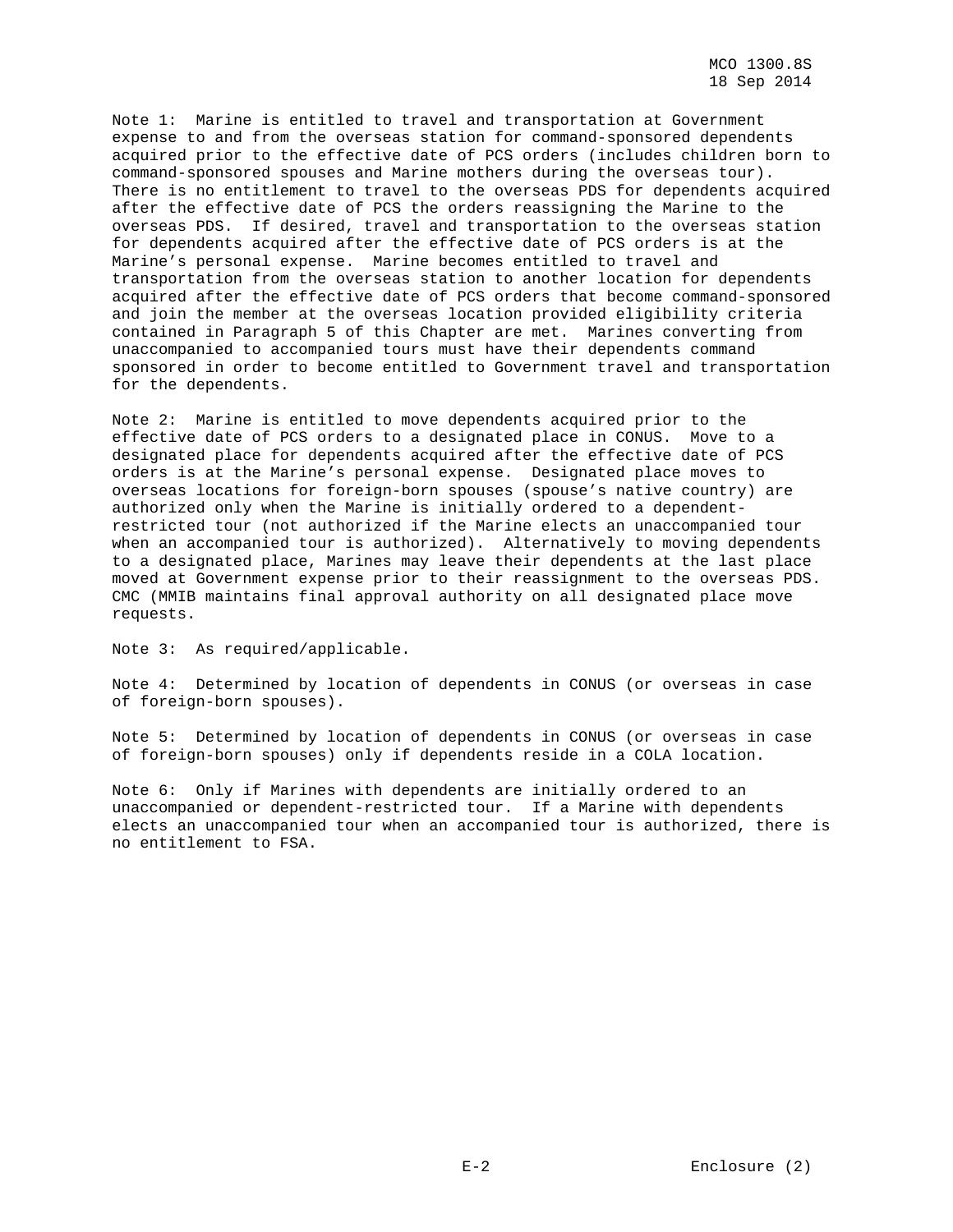# Index

### A

| Accompanied Overseas Tour Assignments<br>Acquired/Non-command-Sponsored Family Members<br>Administrative Reassignment or Transfer of Marines Accused of                        | $5 - 2$<br>$6 - 5$ |
|--------------------------------------------------------------------------------------------------------------------------------------------------------------------------------|--------------------|
| Sexual Assault or Related Offense<br>Assignment to Hostile Fire Areas and Sole Surviving Sons/Daughters<br>Assignment of Human Immunodeficiency Virus (HIV), Hepatitis B Virus | $5 - 4$<br>$5 - 6$ |
| (HBV) and Hepatitis C Virus (HCV) Infected Personnel                                                                                                                           | $5 - 5$            |
| Assignment to the Operating Forces                                                                                                                                             | $1 - 7$            |
| $\mathcal{C}$                                                                                                                                                                  |                    |
| Changing the Overseas Tour Election                                                                                                                                            | $6 - 9$            |
| Command Sponsorship of Dependents                                                                                                                                              | $6 - 4$            |
| Concurrent Assignment of Family Members to Same Unit or Ship                                                                                                                   | $5 - 10$           |
| Consecutive Overseas Tour (COT)                                                                                                                                                | $6 - 17$           |
| Credit for a Completed Tour Hostile Fire Area                                                                                                                                  | $5 - 7$            |
|                                                                                                                                                                                | $6 - 26$           |
| D                                                                                                                                                                              |                    |
| Dependents-Restricted Tour Assignments                                                                                                                                         | $6 - 7$            |
| Dual Military Household Assignment                                                                                                                                             | $5 - 1$            |
| Е                                                                                                                                                                              |                    |
|                                                                                                                                                                                | $6 - 27$           |
|                                                                                                                                                                                | $A - 2$            |
| Election of Overseas Assignment                                                                                                                                                | $6 - 6$            |
| Entitlements (Basic) Incident to Overseas Assignment                                                                                                                           | $6 - 11$           |
| Equal Opportunity Advisors (EOA)                                                                                                                                               | $3 - 4$            |
| Evacuation of Dependents from Overseas Area                                                                                                                                    | $6 - 30$           |
| Exceptional Family Members Program (EFMP)<br>Expedited Transfer of Marines Who File Unrestricted Reports                                                                       | $5 - 3$            |
|                                                                                                                                                                                | $5 - 4$            |
|                                                                                                                                                                                | $6 - 20$           |
| F                                                                                                                                                                              |                    |
| Female Marines Classification, Assignment, and Deployment                                                                                                                      | $4 - 1$            |
| First Term Marines (Overseas Assignments)                                                                                                                                      | $6 - 8$            |
| First Term Marines (PCS Limitations)                                                                                                                                           | $1 - 5$            |
| First Term Marines (Retainability Requirements)                                                                                                                                | $3 - 1$            |
| Formal Military School Instructors                                                                                                                                             | $5 - 3$            |
| Н                                                                                                                                                                              |                    |
| Hostile Fire Area Assignment Restriction                                                                                                                                       | $5 - 6$            |
| $J-L$                                                                                                                                                                          |                    |
| Joint Household Overseas Tour Lengths                                                                                                                                          | $6 - 26$           |
|                                                                                                                                                                                | $2 - 2$            |
| Low Cost Moves(LCM)/Permanent Change of Assignment (PCA) Orders                                                                                                                | $1 - 6$            |
| М                                                                                                                                                                              |                    |
| Marine Corps Embassy Security Group (MCESG)                                                                                                                                    | $6 - 10$           |
| Marine Corps International Affairs Program (IAP)                                                                                                                               | $6 - 11$           |
| Marine Corps Security Force (MCSF)                                                                                                                                             | $6 - 10$           |
|                                                                                                                                                                                |                    |